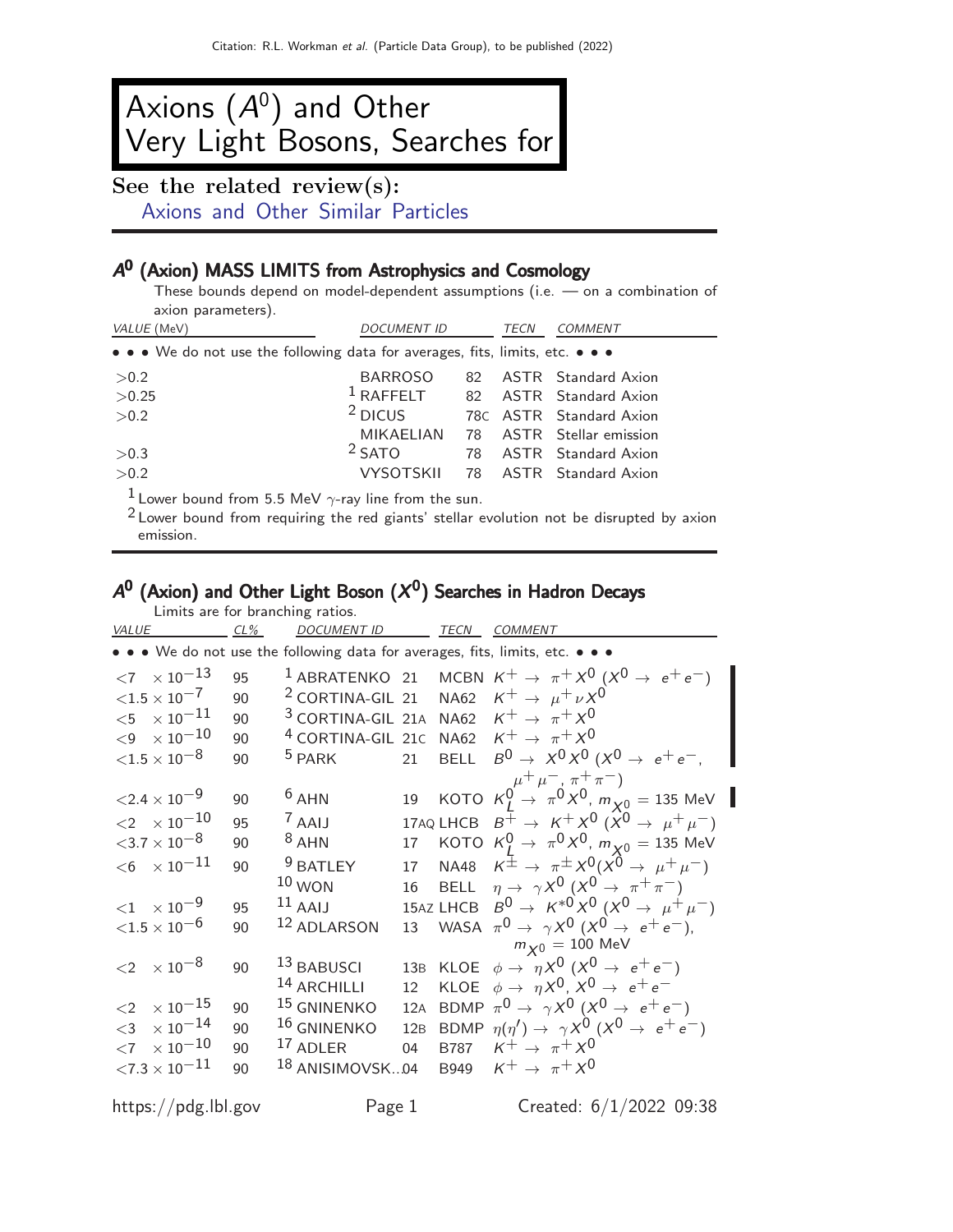$$
4.5 \times 10^{-11} \t 90 \t 19 A D LER\n
$$
4.8 \times 10^{-5} \t 90 \t AMMAR
$$
\n
$$
6.8 \times 10^{-5} \t 90 \t AMMAR
$$
\n
$$
6.8 \times 10^{-5} \t 90 \t AMMAR
$$
\n
$$
6.8 \times 10^{-5} \t 90 \t AMMAR
$$
\n
$$
6.8 \times 10^{-5} \t 90 \t AMMAR
$$
\n
$$
6.8 \times 10^{-5} \t 90 \t AMMAR
$$
\n
$$
6.8 \times 10^{-5} \t 90 \t 21 A LTEGOER
$$
\n
$$
98 \t NOMD \pi^0 + \gamma^2 \sqrt{9}, m_{\chi^0} < 120 \text{ MeV}
$$
\n
$$
6.8 \times 10^{-4} \t 90 \t 24 A M S LER
$$
\n
$$
960 \t GBAR \pi^0 \rightarrow \gamma^2 \sqrt{9}, m_{\chi^0} < 65 \text{ MeV}
$$
\n
$$
60 \times 10^{-5} \t 90 \t 24 A M S LER
$$
\n
$$
960 \t GBAR \pi^0 \rightarrow \gamma^2 \sqrt{9}, m_{\chi^0} < 65 \text{ MeV}
$$
\n
$$
60 \times 10^{-5} \t 90 \t 24 A M S LER
$$
\n
$$
960 \t GBAR \pi^0 \rightarrow \gamma^2 \sqrt{9}, m_{\chi^0} < 65 \text{ MeV}
$$
\n
$$
60 \times 10^{-5} \t 90 \t 24 A M S LER
$$
\n
$$
960 \t GBAR \pi^0 \rightarrow \gamma^2 \sqrt{9}, m_{\chi^0} < 65 \text{ MeV}
$$
\n
$$
60 \times 10^{-5} \t 90 \t 24 A M S LER
$$
\n
$$
960 \t GBAR \pi^0 \rightarrow \gamma^2 \sqrt{9}, m_{\chi^0} < 65 \text{ MeV}
$$
\n
$$
60 \times 10^{-5} \t 90 \t 24 A M S L
$$
$$

<sup>1</sup> ABRATENKO 21 quoted limit is for  $m_{\chi^0} = 150$  MeV and the lifetime  $c\tau_{\chi^0} = 80$  m. See their Fig. 4 for the limits in the range of  $m_{\boldsymbol{\chi}^0} = 10$ –210 MeV.

<sup>2</sup> CORTINA-GIL 21 quoted limit is for  $m_{\chi0} = 370$  MeV. Limits from O(10<sup>-5</sup>) and O(10<sup>-6</sup>) are obtained for  $m_{\chi^0} = 10$ –370 MeV (see their Fig. 7).

3 CORTINA-GIL 21A quoted limit is for  $m_{\chi0} = 160$ –250 MeV. Limits between  $5 \times 10^{-11}$ and  $2 \times 10^{-10}$  are obtained in the range of  $m_{\chi0} = 0$ –110 and 154–260 MeV, assuming stable or invisibly decaying  $X^0$ . See their Fig. 4 for mass- and lifetime-dependent limits. <sup>4</sup> CORTINA-GIL 21C quoted limit is for  $m_{\chi^0}$  = 130–140 MeV, and limits of 9×10<sup>-10</sup>–6×  $10^{-7}$  are obtained in the mass range of  $m_{\chi0} = 110$ –155 MeV, assuming  $X^0$  escapes detection. See their Fig. 6 for mass- and lifetime-dependent limits.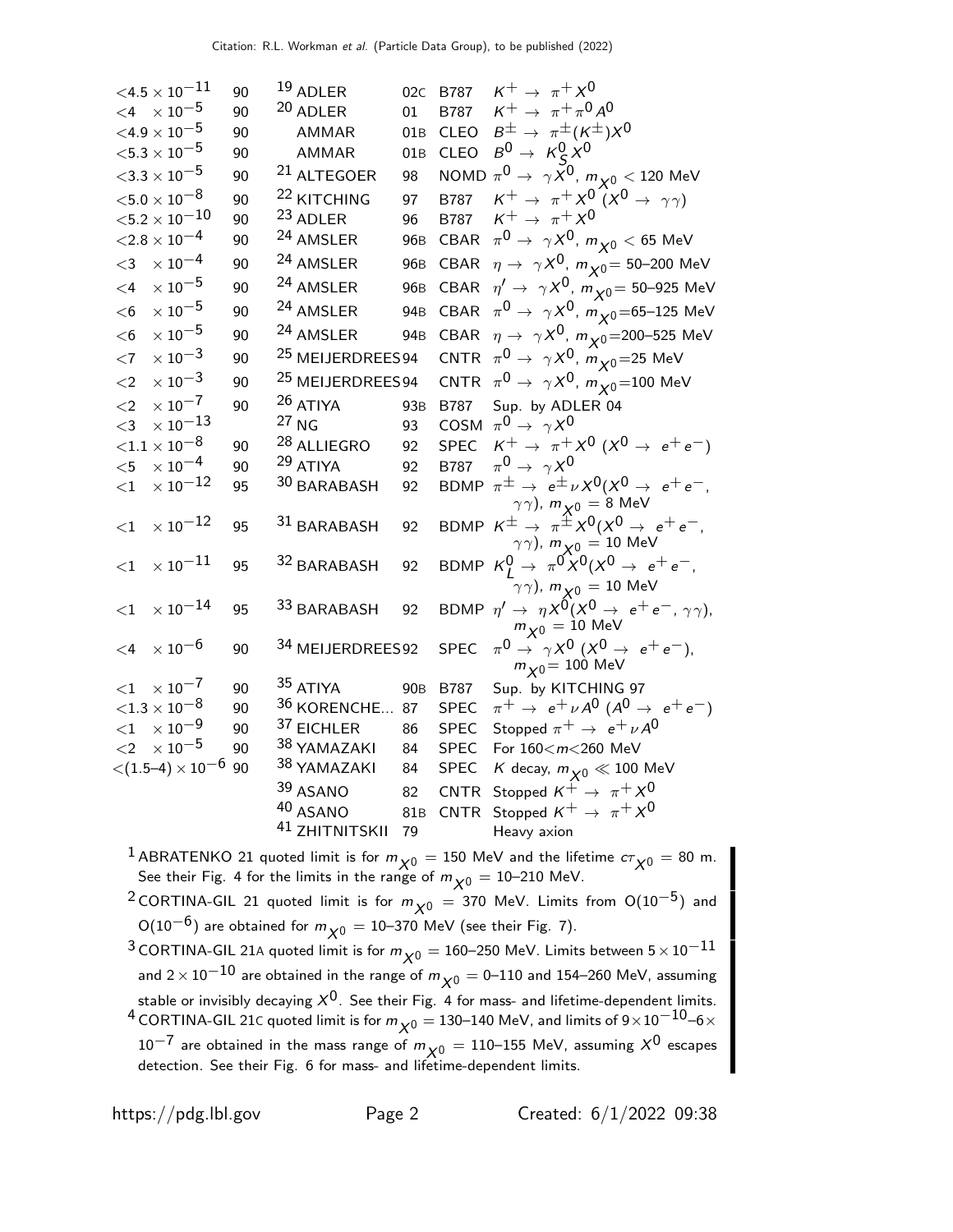- $^5$  PARK 21 look for dark photons produced by decays of  $B^0$  through off-shell Higgs-dark Higgs mixing. See their Fig. 5 for limits in the range of  $m_{\chi0} = 0.01$ –2.62 GeV.
- $6$  AHN 19 is an update of AHN 17 from a new data set. See their Fig. 4 for the limits in the range of  $m_{\chi0} = 0$ –250 MeV.
- <sup>7</sup> AAIJ 17AQ limit is for  $\tau_{\chi0} = 10$  ps. See their Fig. 4 for limits in the range of  $m_{\chi0} =$ 250–4700 MeV and  $\tau_{\boldsymbol{\chi}0} =$  0.1–1000 ps.
- $^8$ AHN 17 limit as a function of  $m_{\chi^0}$  from 0 to 250 MeV is provided in their Fig. 5.
- <sup>9</sup> BATLEY 17 limit is for  $m_{\chi^0} = 216$  MeV and  $\tau_{\chi^0} \leq 10$  ps. See their Fig. 4(c) for limits in the range of  $m_{\chi 0} = 211-354$  MeV and longer lifetimes.
- $^{10}$  WON 16 look for a vector boson coupled to baryon number. Derived limits on  $\alpha'$  $<$  10 $^{-3}$ –10 $^{-2}$  for  $m_{\chi0}$  = 290–520 MeV at 95% CL. See their Fig. 4 for massdependent limits.
- $^{11}$  AAIJ 15AZ limit is for  $\tau_{\chi0} =$  10 ps and  $m_{\chi0} =$  214–4350 MeV. See their Fig. 4 for mass- and lifetime-dependent limits.
- <sup>12</sup> ADLARSON 13 limits between 2.0 × 10<sup>-5</sup> and 1.5 × 10<sup>-6</sup> are obtained for  $m_{\sqrt{0}} =$ 20–100 MeV (see their Fig. 8). Angular momentum conservation requires that  $X^0$  has spin  $\geq 1$ .
- <sup>13</sup> BABUSCI 13B limit is for B( $\phi \to \eta X^0$ )·B( $X^0 \to e^+e^-$ ) and applies to  $m_{\chi_0} = 410$ MeV. It is derived by analyzing  $\eta \to \pi^0 \pi^0 \pi^0$  and  $\pi^- \pi^+ \pi^0$ . Limits between  $1 \times 10^{-6}$ and  $2 \times 10^{-8}$  are obtained for  $m_{\sqrt{0}} \leq 450$  MeV (see their Fig. 6).
- <sup>14</sup> ARCHILLI 12 analyzed  $\eta \to \pi^+ \pi^- \pi^0$  decays. Derived limits on  $\alpha'/\alpha < 2 \times 10^{-5}$ for  $m_{\chi^0} =$  50–420 MeV at 90% CL. See their Fig. 8 for mass-dependent limits.
- 15 GNINENKO 12A limit is for B $(\pi^0 \rightarrow \gamma X^0)$ ·B $(X^0 \rightarrow e^+e^-)$  and applies for  $m_{X^0}=$ 90 MeV and  $\tau_{\chi^0} \, \simeq \, 1 \times 10^{-8}$  sec. Limits between  $10^{-8}$  and  $2 \times 10^{-15}$  are obtained for  $m_{\chi^0_0} =$  3–120 MeV and  $\tau_{\chi^0} =$  1  $\times$  10 $^{-11}$ –1 sec. See their Fig. 3 for limits at different masses and lifetimes.
- 16 GNINENKO 12B limit is for B( $\eta \to \gamma X^0$ )·B( $X^0 \to e^+e^-$ ) and applies for  $m_{\chi}^0$  = 100 MeV and  $\tau_{\chi0}~\simeq~6\times10^{-9}$  sec. Limits between  $10^{-5}$  and  $3\times10^{-14}$  are obtained for  $m_{\displaystyle \chi 0} \, \lesssim \,$  550 MeV and  $\tau_{\displaystyle \chi 0} =$   $10^{-10}$ – $10$  sec. See their Fig. 5 for limits at different mass and lifetime and for  $\eta'$  decays.
- <sup>17</sup> ADLER 04 limit applies for a mass near 180 MeV. For other masses in the range  $m_{\chi0} =$ 150–250 MeV the limit is less restrictive, but still improves ADLER 02C and ATIYA 93B. 18 ANISIMOVSKY 04 bound is for  $m_{\chi0}$ =0.
- $^{19}$  ADLER 02C bound is for  $m_{\chi^0}$  <60 MeV. See Fig. 2 for limits at higher masses.
- <sup>20</sup> The quoted limit is for  $m_{\chi^0} = 0$ –80 MeV. See their Fig. 5 for the limit at higher mass. The branching fraction limit assumes pure phase space decay distributions.

 $^{21}$  ALTEGOER 98 looked for  $X^0$  from  $\pi^0$  decay which penetrate the shielding and convert to  $\pi^{\mathsf{0}}$  in the external Coulomb field of a nucleus.

- $^{22}$  KITCHING 97 limit is for B $(K^+ \to \pi^+ \chi^0)$  B $(X^0 \to \gamma \gamma)$  and applies for  $m_{X^0_\alpha} \simeq 50$ MeV,  $\tau_{\chi 0} <$  10 $^{-10}$  s. Limits are provided for 0 $<$ m $_{\chi 0}$   $<$  100 MeV,  $\tau_{\chi 0}$   $<$  10 $^{-8}$  s.
- 23 ADLER 96 looked for a peak in missing-mass distribution. This work is an update of ATIYA 93. The limit is for massless stable  $X^0$  particles and extends to  $m_{\chi0}=80$  MeV at the same level. See paper for dependence on finite lifetime.
- $^{24}$  AMSLER 94B and AMSLER 96B looked for a peak in missing-mass distribution.
- <sup>25</sup> MEIJERDREES 94 limit is based on inclusive photon spectrum and is independent of  $X^0$  decay modes. It applies to  $\tau(X^0)$  > 10<sup>-23</sup> sec.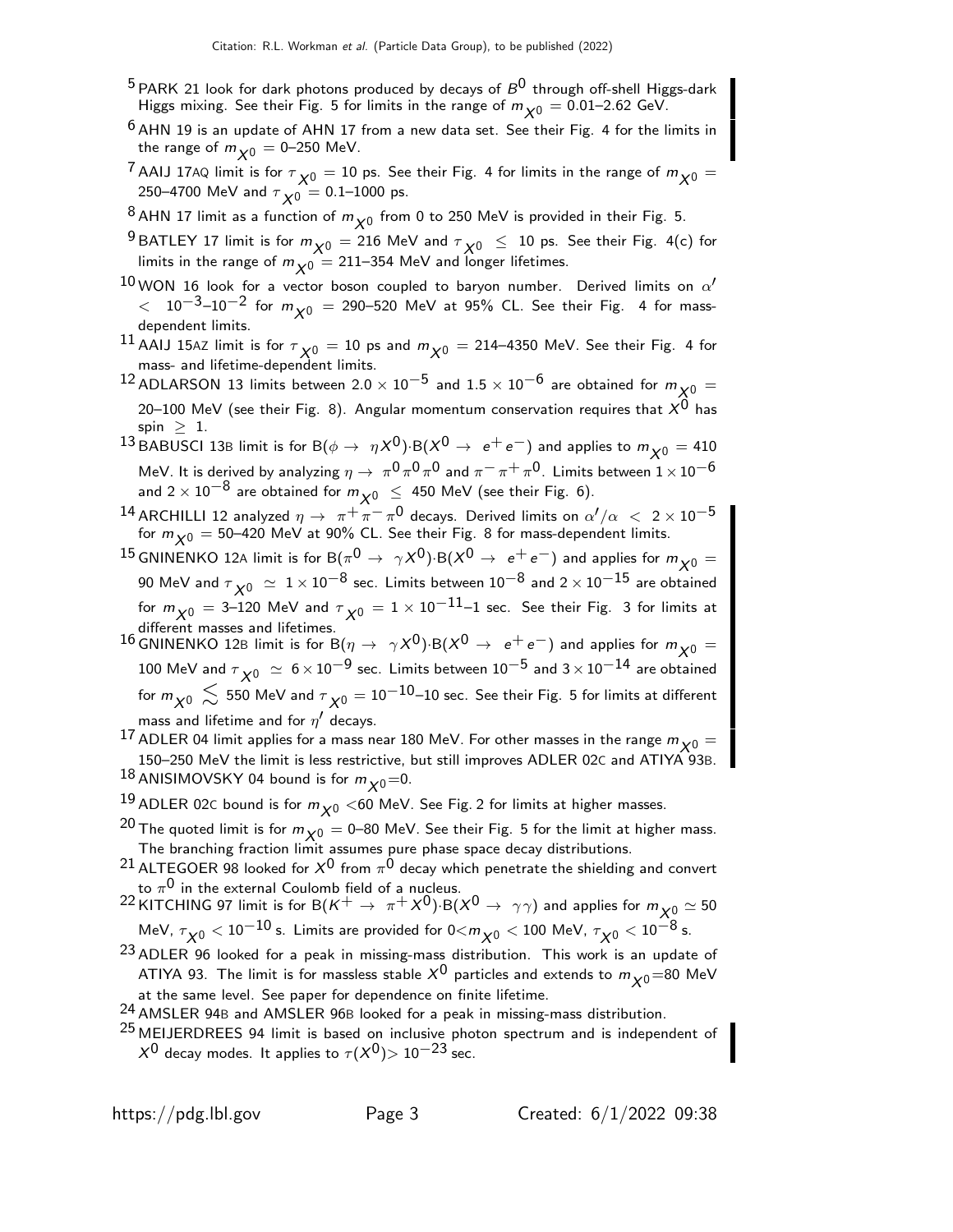- <sup>26</sup> ATIYA 93B looked for a peak in missing mass distribution. The bound applies for stable  $\chi^0$  of  $m_{\chi^0}$ =150−250 MeV, and the limit becomes stronger  $(10^{-8})$  for  $m_{\chi^0}$ =180−240 MeV.
- <sup>27</sup> NG 93 studied the production of  $X^0$  via  $\gamma\gamma\to\pi^0\to\gamma X^0$  in the early universe at  $T\simeq 1$ MeV. The bound on extra neutrinos from nucleosynthesis  $\Delta N_{\nu} < 0.3$  (WALKER 91) is employed. It applies to  $m_{\bigtimes0} \ll 1$  MeV in order to be relativistic down to nucleosynthesis
	- temperature. See paper for heavier  $X^{0}$ .
- $^{28}$  ALLIEGRO 92 limit applies for  $m_{\chi0}$ =150–340 MeV and is the branching ratio times the decay probability. Limit is  $< 1.5 \times 10^{-8}$  at 99%CL.
- 29 ATIYA 92 looked for a peak in missing mass distribution. The limit applies to  $m_{\chi0}$ =0–130 MeV in the narrow resonance limit. See paper for the dependence on lifetime. Covariance requires  $X^0$  to be a vector particle.
- $^{30}$ BARABASH 92 is a beam dump experiment that searched for a light Higgs. Limits between  $1 \times 10^{-12}$  and  $1 \times 10^{-7}$  are obtained for  $3 < m_{\chi^0} < 40$  MeV.
- $^{31}$  Limits between  $1 \times 10^{-12}$  and 1 are obtained for 4  $< m_{\chi^0}~ <$  69 MeV.
- 32 Limits between  $1 \times 10^{-11}$  and  $5 \times 10^{-3}$  are obtained for  $4 < m_{\chi}$ <sub>0</sub>  $< 63$  MeV.
- 33 Limits between  $1 \times 10^{-14}$  and 1 are obtained for  $3 < m_{\chi}$   $< 82$  MeV.
- $^{34}$  MEIJERDREES 92 limit applies for  $\tau_{\cal X^0} =$   $10^{-23}$ – $10^{-11}$  sec. <code>Limits</code> between  $2 \times 10^{-4}$ and 4  $\times$  10<sup>-6</sup> are obtained for  $m_{\chi0}$  = 25–120 MeV. Angular momentum conservation requires that  $X^0$  has spin  $\geq 1$ .
- $^{35}$  ATIYA 90B limit is for B $(\mathcal{K}^+ \to \pi^+ \chi^0)$ ·B $(\chi^0 \to \gamma \gamma)$  and applies for  $m_{\chi^0} =$  50 MeV,  $\tau_{\,\,\chi^0} \,\,<\, 10^{-10}$  s. Limits are also provided for  $0 < m_{\chi^0} \,\,<\, 100$  MeV,  $\tau_{\,\,\chi^0} \,\,<\, 10^{-8}$  s.  $^{36}$ KORENCHENKO 87 limit assumes  $m_{\cal \overline{A^0}}=1.7$  MeV,  $\tau_{\cal \overline{A^0}}\,\lesssim\,10^{-12}$  s, and B( $A^0\to$  $e^+ e^-$ ) = 1.
- 37 EICHLER 86 looked for  $\pi^+ \to e^+ \nu A^0$  followed by  $A^0 \to e^+ e^-$ . Limits on the branching fraction depend on the mass and and lifetime of  $A^0$ . The quoted limits are valid when  $\tau(A^0)\mathop{}_{\textstyle \sim}^{\textstyle >}$  3.  $\times$  10 $^{-10}$ s if the decays are kinematically allowed.
- <sup>38</sup> YAMAZAKI 84 looked for a discrete line in  $K^+ \rightarrow \pi^+ X$ . Sensitive to wide mass range<br>(5–300 MeV), independent of whether X decays promptly or not.

<sup>39</sup> ASANO 82 at KEK set limits for B $(K^+ \rightarrow \pi^+ \chi^0)$  for  $m_{\chi^0}$  <100 MeV as BR  $<$  4.  $\times$  10<sup>-8</sup> for  $\tau$ ( $X^{0}$  →  $n\gamma$ 's)  $>$  1.  $\times$  10<sup>-9</sup> s, BR  $<$  1.4  $\times$  10<sup>-6</sup> for  $\tau$   $<$  1.  $\times$  10<sup>-9</sup> s. 40 ASANO 81B is KEK experiment. Set B( $K^+ \rightarrow \pi^+ X^0$ )  $< 3.8 \times 10^{-8}$  at CL = 90%.

<sup>41</sup> ZHITNITSKII 79 argue that a heavy axion predicted by YANG 78 (3  $<$  m  $<$  40 MeV) contradicts experimental muon anomalous magnetic moments.

# A 0 (Axion) Searches in Quarkonium Decays

Decay or transition of quarkonium. Limits are for branching ratio.

| VALUE                                 | $CL\%$ | <b>DOCUMENT ID</b>                                                     | <b>TECN</b> | COMMENT                                                                                    |
|---------------------------------------|--------|------------------------------------------------------------------------|-------------|--------------------------------------------------------------------------------------------|
|                                       |        |                                                                        |             | • • • We do not use the following data for averages, fits, limits, etc. • • •              |
| $\langle 2.8 \times 10^{-8} \quad 90$ |        | $1$ ABLIKIM                                                            |             | 16E BES3 $J/\psi \to A^0 \gamma (A^0 \to \mu^+ \mu^-)$                                     |
| $\leq 4 \times 10^{-7}$ 90            |        |                                                                        |             | <sup>2</sup> ABLIKIM 12 BES3 $J/\psi \rightarrow A^0 \gamma (A^0 \rightarrow \mu^+ \mu^-)$ |
| ${<}4.0\times10^{-5}$                 | 90     | <sup>3</sup> ANTREASYAN 90C CBAL $\Upsilon(1S) \rightarrow A^0 \gamma$ |             |                                                                                            |
| $<$ 5 $\times$ 10 $^{-5}$             | 90     |                                                                        |             | <sup>4</sup> DRUZHININ 87 ND $\phi \rightarrow A^0 \gamma (A^0 \rightarrow e^+ e^-)$       |
| $\langle 2 \times 10^{-3} \rangle$    | 90     |                                                                        |             | <sup>5</sup> DRUZHININ 87 ND $\phi \rightarrow A^0 \gamma (A^0 \rightarrow \gamma \gamma)$ |
| $\langle 7 \rangle \times 10^{-6}$    | 90     | <sup>6</sup> DRUZHININ 87 ND                                           |             | $\phi \rightarrow A^0 \gamma (A^0 \rightarrow \text{missing})$                             |
| ${<}1.4 \times 10^{-5}$               | 90     | <sup>7</sup> EDWARDS 82 CBAL $J/\psi \rightarrow A^{0}\gamma$          |             |                                                                                            |
|                                       |        |                                                                        |             |                                                                                            |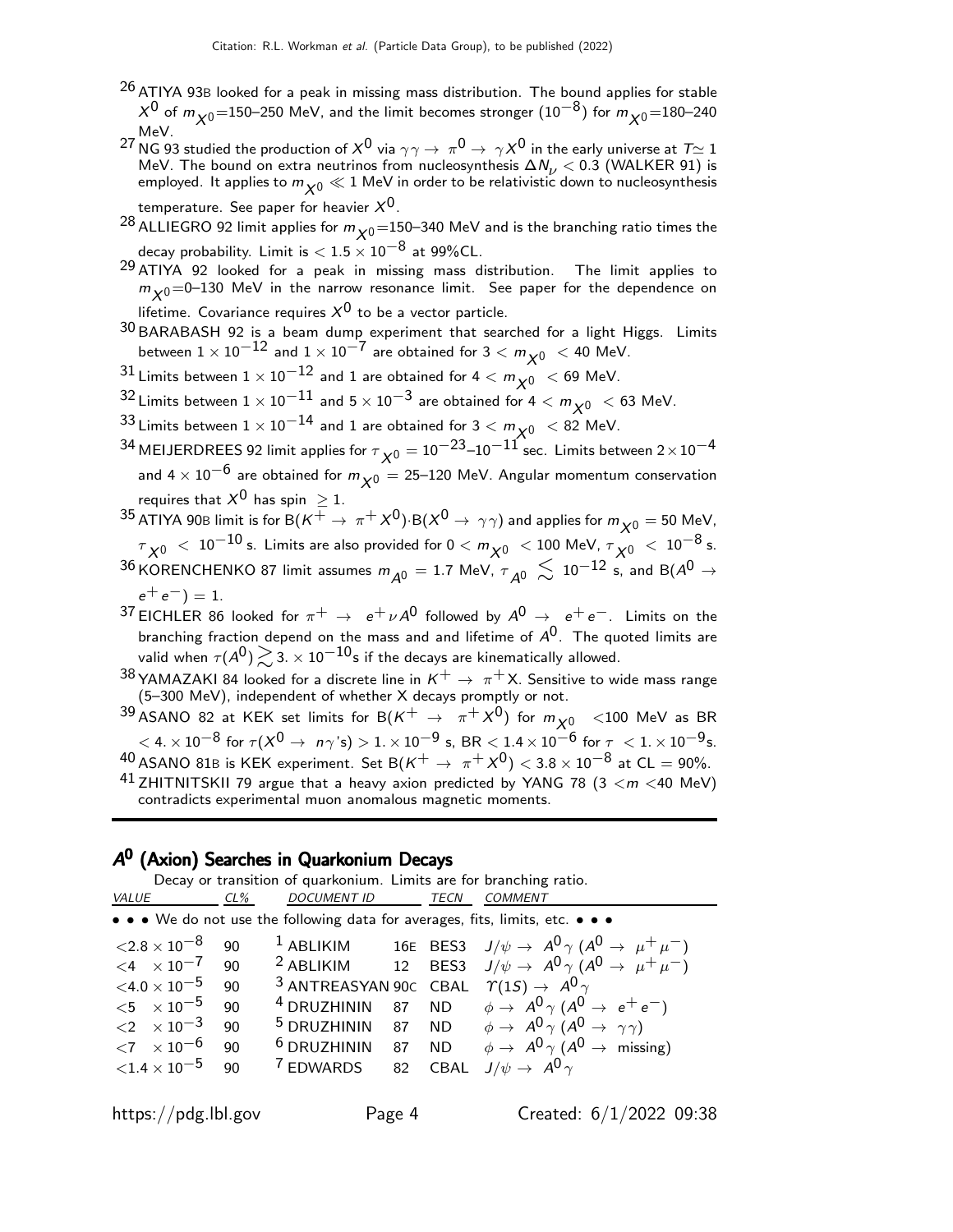- <sup>1</sup> ABLIKIM 16E limits between 2.8–495.3  $\times$  10<sup>-8</sup> were obtained for 0.212 GeV  $< m_{A0} <$ 3.0 GeV. See their Fig. 5 for mass-dependent limits.
- <sup>2</sup> ABLIKIM 12 derived limits between  $4 \times 10^{-7}$ –2.1  $\times$  10<sup>-5</sup> for 0.212 GeV  $< m_{A^0} < 3.0$ GeV. See their Fig. 2(c) for mass-dependent limits.
- $3$  ANTREASYAN 90C assume that  $A^{0}$  does not decay in the detector.
- $^4$  The first DRUZHININ 87 limit is valid when  $\tau_{\cal A0}/m_{\cal A0}~<~3\times 10^{-13}$  s/MeV and  $m_{\overline{A0}}$  < 20 MeV.
- $^5$ The second DRUZHININ 87 limit is valid when  $\tau_{\cal A}$ 0 /m $_{\cal A}$ 0  $\,<\,$  5  $\times\,$  10 $^{-13}$  s/MeV and  $m_{A0}$  < 20 MeV.
- $^6$  The third DRUZHININ 87 limit is valid when  $\tau_{\cal A^0}/m_{\cal A^0}$   $\;\; >$  7  $\times$   $10^{-12}$  s/MeV and  $m_{A0}$  < 200 MeV.
- <sup>7</sup> EDWARDS 82 looked for  $J/\psi \rightarrow \gamma A^0$  decays by looking for events with a single  $\gamma$  [of energy  $\sim 1/2$  the J/ $\psi(1S)$  mass], plus nothing else in the detector. The limit is inconsistent with the axion interpretation of the FAISSNER 81B result.

# A<sup>0</sup> (Axion) Searches in Positronium Decays

Decay or transition of positronium. Limits are for branching ratio. VALUE CL% DOCUMENT ID TECN COMMENT

|                                           |    |                      |    | • • • We do not use the following data for averages, fits, limits, etc. • • •                                                                       |
|-------------------------------------------|----|----------------------|----|-----------------------------------------------------------------------------------------------------------------------------------------------------|
| ${<}4.4\times10^{-5}$                     | 90 |                      |    | <sup>1</sup> BADERT 02 CNTR $o\text{-}Ps \rightarrow \gamma X_1 X_2$ , $m_{X_1} + m_{X_2} \leq$                                                     |
|                                           |    |                      |    | 900 keV                                                                                                                                             |
| $\langle 2 \times 10^{-4} \rangle$        | 90 | <b>MAENO</b>         |    | 95 CNTR $\sigma$ -Ps $\rightarrow$ A <sup>0</sup> $\gamma$ m <sub>A</sub> 0=850-1013 keV                                                            |
| ${<}3.0\times10^{-4}$                     | 90 | $2$ ASAI             |    | 94 CNTR $o\text{-}Ps \to A^0 \gamma m_{A^0} = 30-500 \text{ keV}$                                                                                   |
| ${<}2.8\times10^{-5}$                     | 90 |                      |    | <sup>3</sup> AKOPYAN 91 CNTR $o\text{-}Ps \rightarrow A^0 \gamma (\stackrel{\cdot}{A^0} \rightarrow \gamma \gamma)$ ,<br>$m_{A^0} < 30 \text{ keV}$ |
|                                           |    |                      |    |                                                                                                                                                     |
| ${<}1.1 \times 10^{-6}$                   | 90 | $4$ ASAI             |    | 91 CNTR $o\text{-}Ps \rightarrow A^0 \gamma$ , $m_{A^0} < 800$ keV                                                                                  |
| ${<}3.8\times10^{-4}$                     | 90 |                      |    | GNINENKO 90 CNTR $o\text{-Ps} \to A^0\gamma$ , $m_{A^0} <$ 30 keV                                                                                   |
| $\langle (1-5) \times 10^{-4} \rangle$ 95 |    |                      |    | <sup>5</sup> TSUCHIAKI 90 CNTR $o\text{-}Ps \rightarrow A^0 \gamma$ , $m_{A^0} = 300-900$ keV                                                       |
| $<$ 6.4 $\times$ 10 $^{-5}$               | 90 | $6$ ORITO            |    | 89 CNTR $o\text{-}Ps \rightarrow A^0 \gamma$ , $m_{A^0} < 30$ keV                                                                                   |
|                                           |    |                      |    | <sup>7</sup> AMALDI 85 CNTR Ortho-positronium                                                                                                       |
|                                           |    | <sup>8</sup> CARBONI | 83 | CNTR Ortho-positronium                                                                                                                              |
|                                           |    |                      |    |                                                                                                                                                     |

 $<sup>1</sup>$  BADERTSCHER 02 looked for a three-body decay of ortho-positronium into a photon</sup> and two penetrating (neutral or milli-charged) particles.

- <sup>2</sup> The ASAI 94 limit is based on inclusive photon spectrum and is independent of  $A^0$  decay modes.
- <sup>3</sup> The AKOPYAN 91 limit applies for a short-lived  $A^0$  with  $\tau_{\mathcal{A}^0} < 10^{-13}$   $m_{\mathcal{A}^0}$  [keV] s.  $^4$  ASAI 91 limit translates to  $g^2_{\cal A^0\,e^+e^-}/4\pi\,<\,1.1\times10^{-11}$  (90% CL) for  $m_{\cal A^0}~<$  800 keV.

5 The TSUCHIAKI 90 limit is based on inclusive photon spectrum and is independent of  $A^0$  decay modes.

<sup>6</sup> ORITO 89 limit translates to  $g^2$  $\frac{2}{A^0\,e\,e}/4\pi\ <\,6.2\times10^{-10}$  . Somewhat more sensitive limits are obtained for larger  $m_{\tilde{A}^0}$ :  $B < 7.6 \times 10^{-6}$  at 100 keV.

<sup>7</sup> AMALDI 85 set limits  $B(A^0 \gamma)$  /  $B(\gamma \gamma \gamma)$   $<$  (1–5)  $\times$  10<sup>-6</sup> for  $m_{A^0} =$  900–100 keV which are about 1/10 of the CARBONI 83 limits.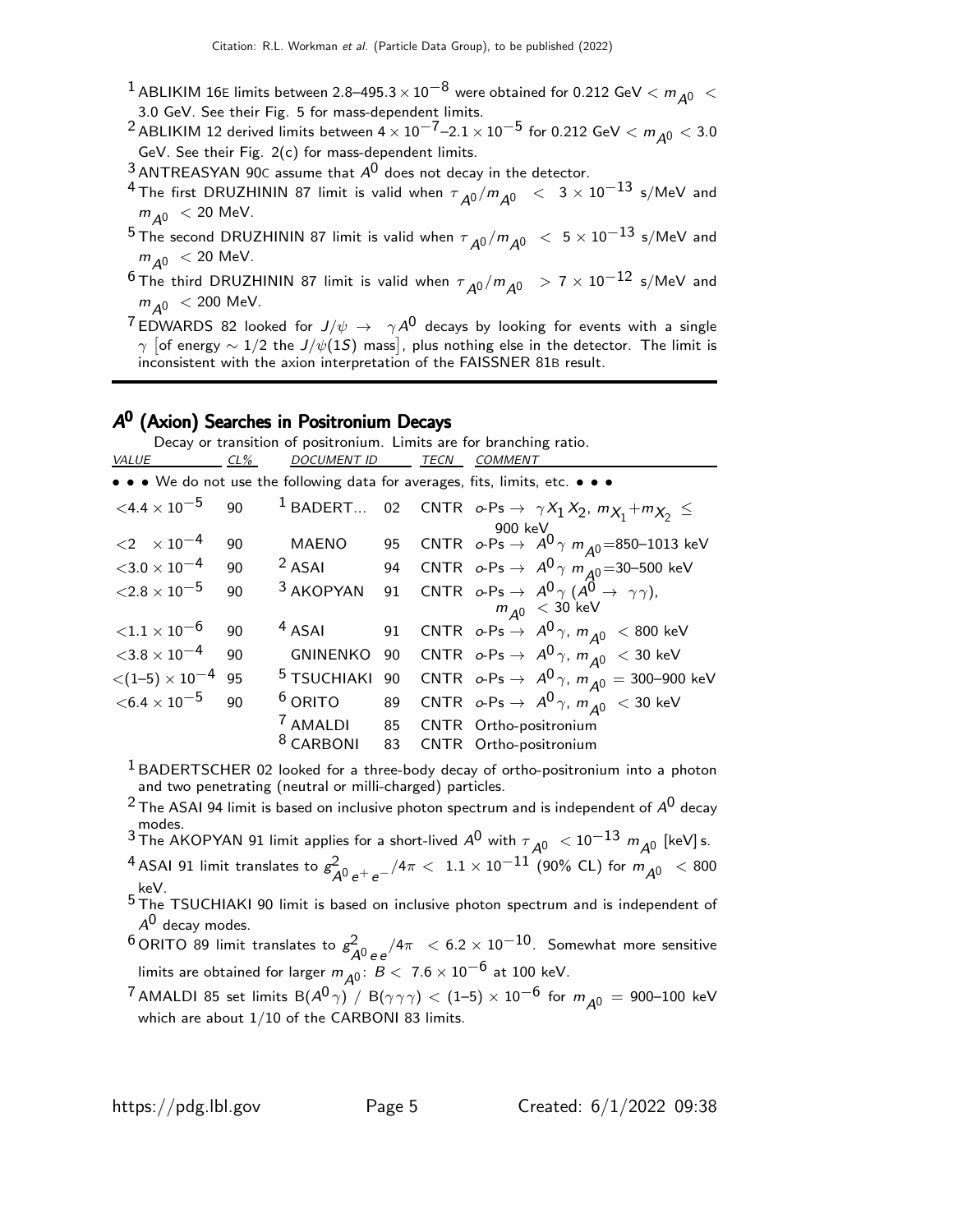$^8$ CARBONI 83 looked for orthopositronium  $\rightarrow$   $A^0\gamma$ . Set limit for  $A^0$  electron coupling squared,  $g(e e A^0)^2/(4\pi) < 6. \times 10^{-10}$ –7.  $\times$   $10^{-9}$  for  $m_{A^0}$  from 150–900 keV (CL = 99.7%). This is about 1/10 of the bound from g-2 experiments.

# A<sup>0</sup> (Axion) Search in Photoproduction

| VALUE                                                                         | DOCUMENT ID COMMENT |                                                                                                                                                                                                                                                                                                   |
|-------------------------------------------------------------------------------|---------------------|---------------------------------------------------------------------------------------------------------------------------------------------------------------------------------------------------------------------------------------------------------------------------------------------------|
| • • • We do not use the following data for averages, fits, limits, etc. • • • |                     |                                                                                                                                                                                                                                                                                                   |
|                                                                               |                     | <sup>1</sup> BASSOMPIE 95 $m_{\Delta 0} = 1.8 \pm 0.2$ MeV                                                                                                                                                                                                                                        |
| found an excess of events in the range $m_{e^+e^-} = 2.1 - 3.5$ MeV.          |                     | <sup>1</sup> BASSOMPIERRE 95 is an extension of BASSOMPIERRE 93. They looked for a peak<br>in the invariant mass of $e^+e^-$ pairs in the region $m_{e^+e^-} = 1.8 \pm 0.2$ MeV. They<br>obtained bounds on the production rate $A^0$ for $\tau(A^0) = 10^{-18}$ –10 <sup>-9</sup> sec. They also |

# ${\mathcal A}^0$  (Axion) Production in Hadron Collisions

Limits are for  $\sigma(A^{\text{O}})$  /  $\sigma(\pi^{\text{O}}).$ VALUE CL<sup>%</sup> EVTS DOCUMENT ID TECN COMMENT • • • We do not use the following data for averages, fits, limits, etc. • • •  $1$  AAD 21F ATLS Monoiet <sup>1</sup> AAD 21F ATLS Monojet + missing  $p_T$ <br><sup>2</sup> AAD 21K ATLS Mono- $\gamma$  + missing  $p_T$ <sup>2</sup> AAD 21K ATLS Mono- $\gamma$  + missing  $p_T$ <br><sup>3</sup> AAD 21N ATLS  $\gamma \gamma$  scatt. in Pb+Pb 21N ATLS  $\gamma \gamma$  scatt. in Pb+Pb  $\begin{array}{ccc} \texttt{4} \texttt{CARRA} & \texttt{21} & \texttt{ATLS} & \texttt{pp} \rightarrow & \texttt{A}^{*0} \rightarrow & \texttt{WW}, \ \texttt{Z} \gamma & \texttt{1} & \texttt{1} \end{array}$ 5 AAIJ 20AL LHCB  $p p \rightarrow X^0 \rightarrow \mu^+ \mu^-$ <br>
6 GAVELA 20 CMS  $p p \rightarrow A^{*0} \rightarrow \gamma \gamma$ .  $pp \rightarrow A^{*0} \rightarrow \gamma \gamma$ , 7 SIRUNYAN 19BQ CMS  $X_0^0 \rightarrow \mu^+ \mu^-$ 8 JAIN 07 CNTR  $A^0 \rightarrow e^+e^-$ <br><sup>9</sup> AHMAD 97 SPEC  $e^+$  production 97 SPEC  $e^+$  production <sup>10</sup> LEINBERGER 97 SPEC  $A^0 \rightarrow e^+e^-$ <br><sup>11</sup> GANZ 96 SPEC  $A^0 \rightarrow e^+e^ ^{11}$  GANZ 96 SPEC  $A^{0} \rightarrow e^{+}e^{-}$ <br> $^{12}$  KAMEL 96 EMUL  $^{32}$ S emulsion, 96 EMUL  $32$ S emulsion,  $A^0 \rightarrow$  $e^+e^-$ 13 BLUEMLEIN 92 BDMP  $A^0 N_Z \rightarrow \ell^+ \ell^- N_Z$ 14 MEIJERDREES92 SPEC  $\pi^- p \to n A^0$ ,  $A^0 \to$  $e^+e^ ^{15}$  BLUEMLEIN 91 BDMP  $A^{0} \rightarrow e^{+}e^{-}$ , 2 $\gamma$ 16 FAISSNER 89 OSPK Beam dump,  $A^0 \rightarrow e^+e^-$ 17 DEBOER 88 RVUE  $A^0 \rightarrow e^+e^ 18$  EL-NADI 88 EMUL  $A^{0} \rightarrow e^{+}e^{-}$ <br> $19$  FAISSNER 88 OSPK Beam dump, <sup>19</sup> FAISSNER 88 OSPK Beam dump,  $A^0 \rightarrow 2\gamma$ <br><sup>20</sup> BADIER 86 BDMP  $A^0 \rightarrow e^+e^ ^{20}$  BADIER 86 BDMP  $A^{0} \rightarrow e^{+}e^{-}$ <br> $^{21}$  BERGSMA 85 CHRM CERN beam c  $\langle 2. \times 10^{-11}$  90 0  $^{21}$  BERGSMA 85 CHRM CERN beam dump<br> $\langle 1. \times 10^{-13}$  90 0  $^{21}$  BERGSMA 85 CHRM CERN beam dump 0 <sup>21</sup> BERGSMA 85 CHRM CERN beam dump<br>24 <sup>22</sup> FAISSNER 83 OSPK Beam dump, A<sup>0</sup> → <sup>22</sup> FAISSNER 83 OSPK Beam dump,  $A^0 \rightarrow 2\gamma$ <br><sup>23</sup> FAISSNER 83B RVUE LAMPF beam dump 83B RVUE LAMPF beam dump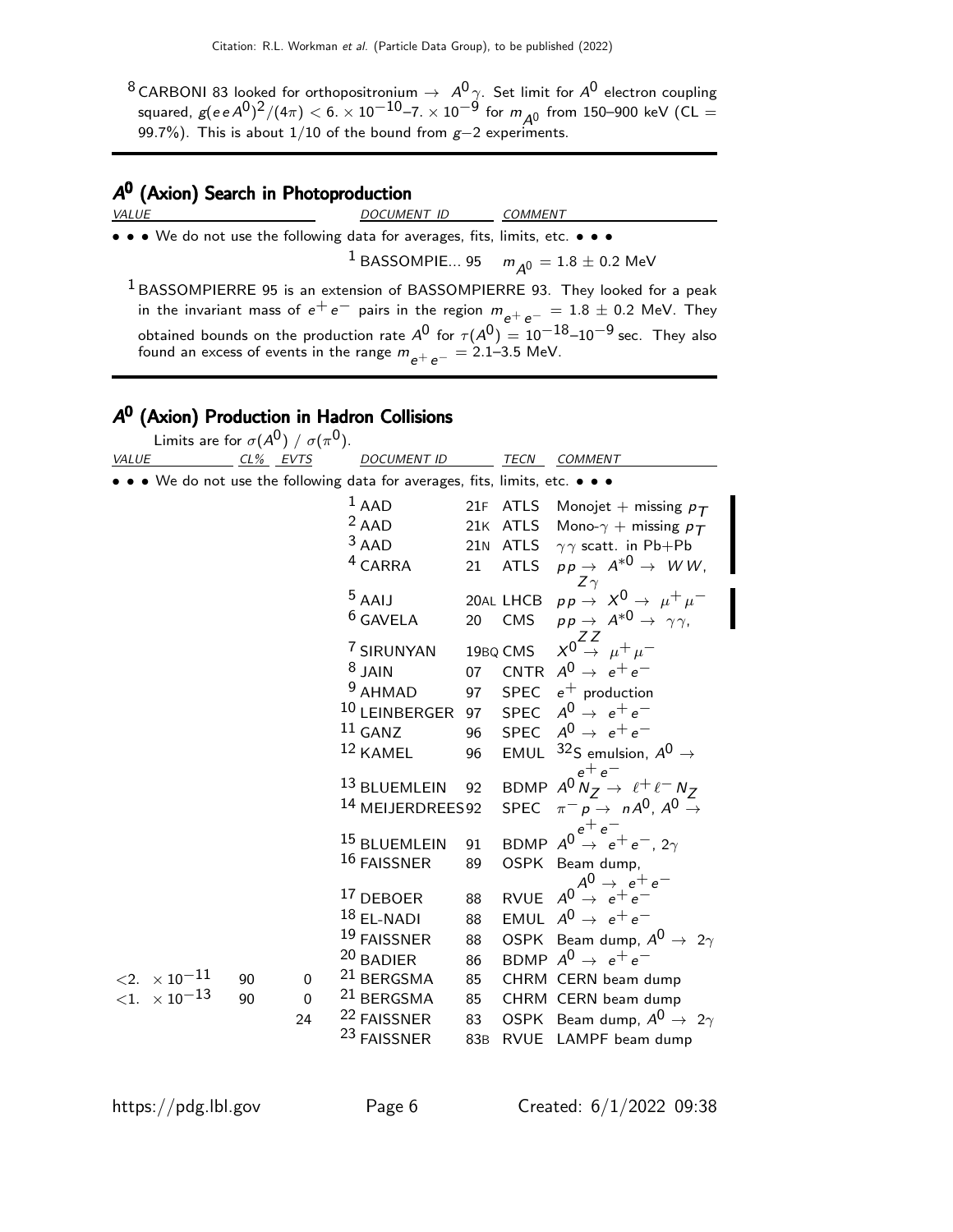|    |             |                 | 83B                                                                                                                                                                                                                                                                                              |             | RVUE LAMPF beam dump                      |
|----|-------------|-----------------|--------------------------------------------------------------------------------------------------------------------------------------------------------------------------------------------------------------------------------------------------------------------------------------------------|-------------|-------------------------------------------|
|    |             |                 | 83                                                                                                                                                                                                                                                                                               |             | CNTR $\pi p \rightarrow n A^0$            |
|    |             |                 |                                                                                                                                                                                                                                                                                                  |             | $(A^{0} \rightarrow e^{+}e^{-})$          |
|    |             |                 | 82                                                                                                                                                                                                                                                                                               |             | RVUE See FAISSNER 81B                     |
|    | 12          |                 | 81                                                                                                                                                                                                                                                                                               |             | OSPK CERN PS $\nu$ wideband               |
|    | 15          |                 | 81 <sub>B</sub>                                                                                                                                                                                                                                                                                  |             | OSPK Beam dump, $A^0 \rightarrow 2\gamma$ |
|    | 8           |                 | 81                                                                                                                                                                                                                                                                                               |             | OSPK 26 GeV $pN \rightarrow A^0X$         |
|    | $\mathbf 0$ |                 | 80                                                                                                                                                                                                                                                                                               |             | Beam dump,                                |
|    |             |                 |                                                                                                                                                                                                                                                                                                  |             | $A^0 \rightarrow e^+e^-$                  |
| 90 |             |                 | 80                                                                                                                                                                                                                                                                                               |             | HLBC 28 GeV protons                       |
| 90 |             |                 | 80                                                                                                                                                                                                                                                                                               |             | HLBC Beam dump                            |
|    |             |                 | 80                                                                                                                                                                                                                                                                                               |             | CALO 28 GeV $p$ beam dump                 |
|    |             |                 | 79                                                                                                                                                                                                                                                                                               | <b>CNTR</b> |                                           |
| 90 |             |                 | 79                                                                                                                                                                                                                                                                                               | <b>OSPK</b> | Beam dump                                 |
| 95 |             |                 | 79                                                                                                                                                                                                                                                                                               | CALO        | 400 GeV $pp$                              |
| 90 |             | <b>ALIBRAN</b>  | 78                                                                                                                                                                                                                                                                                               |             | HYBR Beam dump                            |
| 95 |             | <b>ASRATYAN</b> | 78 <sub>B</sub>                                                                                                                                                                                                                                                                                  |             | CALO Beam dump                            |
| 90 |             |                 | 78                                                                                                                                                                                                                                                                                               |             | HLBC Beam dump                            |
| 90 |             |                 | 78                                                                                                                                                                                                                                                                                               | HLBC        | $m_{A0} = 1.5 \text{ MeV}$                |
| 90 |             | 36 BELLOTTI     | 78                                                                                                                                                                                                                                                                                               | HLBC        | $m_{\Delta 0}$ = 1 MeV                    |
| 90 |             | 37 BOSETTI      | 78 <sub>B</sub>                                                                                                                                                                                                                                                                                  |             | HYBR Beam dump                            |
|    |             | 38 DONNELLY     | 78                                                                                                                                                                                                                                                                                               |             |                                           |
| 90 |             | <b>HANSL</b>    | 78 <sub>D</sub>                                                                                                                                                                                                                                                                                  | <b>WIRE</b> | Beam dump                                 |
|    |             |                 | 78                                                                                                                                                                                                                                                                                               |             |                                           |
|    |             |                 | 78                                                                                                                                                                                                                                                                                               |             |                                           |
|    |             |                 | <sup>24</sup> FRANK<br><sup>25</sup> HOFFMAN<br><sup>26</sup> FETSCHER<br><sup>27</sup> FAISSNER<br><sup>28</sup> FAISSNER<br>29 KIM<br>30 FAISSNER<br>31 JACQUES<br>31 JACQUES<br>32 SOUKAS<br>33 BECHIS<br>34 COTEUS<br>35 DISHAW<br>36 BELLOTTI<br>36 BELLOTTI<br>39 MICELMAC<br>40 VYSOTSKII |             | OSPK                                      |

 $^1$  AAD 21F look for axion production with an energetic jet and large missing  $p_{\mathcal{T}}$ , and set a limit on the axion coupling to gluons,  $c_{\widetilde{G}}/f_{A^0} < 8 \times 10^{-6}$  GeV $^{-1}$  at 95 % CL for  $m_{\tilde{A}^0} = 1$  MeV. Using  $c_{\widetilde{G}} = \alpha_s/8\pi$ , we interpret the limit as  $f_{\tilde{A}^0} > 0.4$  TeV for  $\alpha_s \simeq 0.28$ 0.08.

<sup>2</sup> AAD 21K look for axion production with an energetic photon and large missing  $p_T$ , and set a limit on the axion coupling to a Z boson and photon,  $G_{A Z \gamma} < 5.1 \times 10^{-4}$  GeV $^{-1}$ at 95 % CL for  $m_{A0} = 1$  MeV and assuming  $G_{A\gamma\gamma} = 0$ .

- $3$  AAD 21N look for axion production using the measurement of light-by-light scattering based on Pb+Pb collision data. They set the limit on the axion-photon coupling,  $G_{A\gamma\gamma}$   $< 5.3 \times 10^{-5}$ –3.4  $\times$   $10^{-4}$  GeV $^{-1}$  at 95 % CL for  $m_{A0} =$  6–100 GeV. Here we use  $\Lambda_a=$   $G_{\!A\gamma\gamma}^{-1}$  to translate their limits. See their Fig. 9 for mass-dependent limits.
- <sup>4</sup> CARRA 21 is analogous to GAVELA 20, and they use the differential cross sections for W W and  $Z\gamma$  production measured with the ATLAS detector to set limits on the product of the axion couplings to gauge bosons as  $G_{\hat{A}WW}$   $G_{\hat{A}gg}$   $< 6.2 \times 10^{-7}$  GeV $^{-2}$  and  $G_{A Z}$   $\sim G_{A \cancel{E} \cancel{E}}$  < 3.7  $\times$  10<sup>-7</sup> GeV<sup>-2</sup> at 95 % CL for  $m_{\cancel{A}}$   $\lesssim$  100 GeV.
- 5 AAIJ 20AL look for a light new boson decaying into a pair of muons using the LHCb data with an integrated luminosity of 5.1 fb<sup>-1</sup>, and set limits on the cross section over a range of  $m_{\chi0} = 0.22$ –3 and 20–60 GeV. See Figs. 8 and 9 for mass-dependent limits.
- $6$  GAVELA 20 focus on the axion production as an s-channel off shell mediator, and use the Run 2 CMS public data to set limits on the product of the axion couplings to gluons and photons as well as Z bosons as  $G_{A\gamma\gamma} G_{A g g} < 2.8 \times 10^{-7}$  GeV<sup>-2</sup> and  $G_{A Z Z}$  $G_{Agg}$   $\leq 9.8 \times 10^{-7}$  GeV<sup>-2</sup> for  $m_{A0} \leq 200$  GeV. See their Fig.3 for the limits.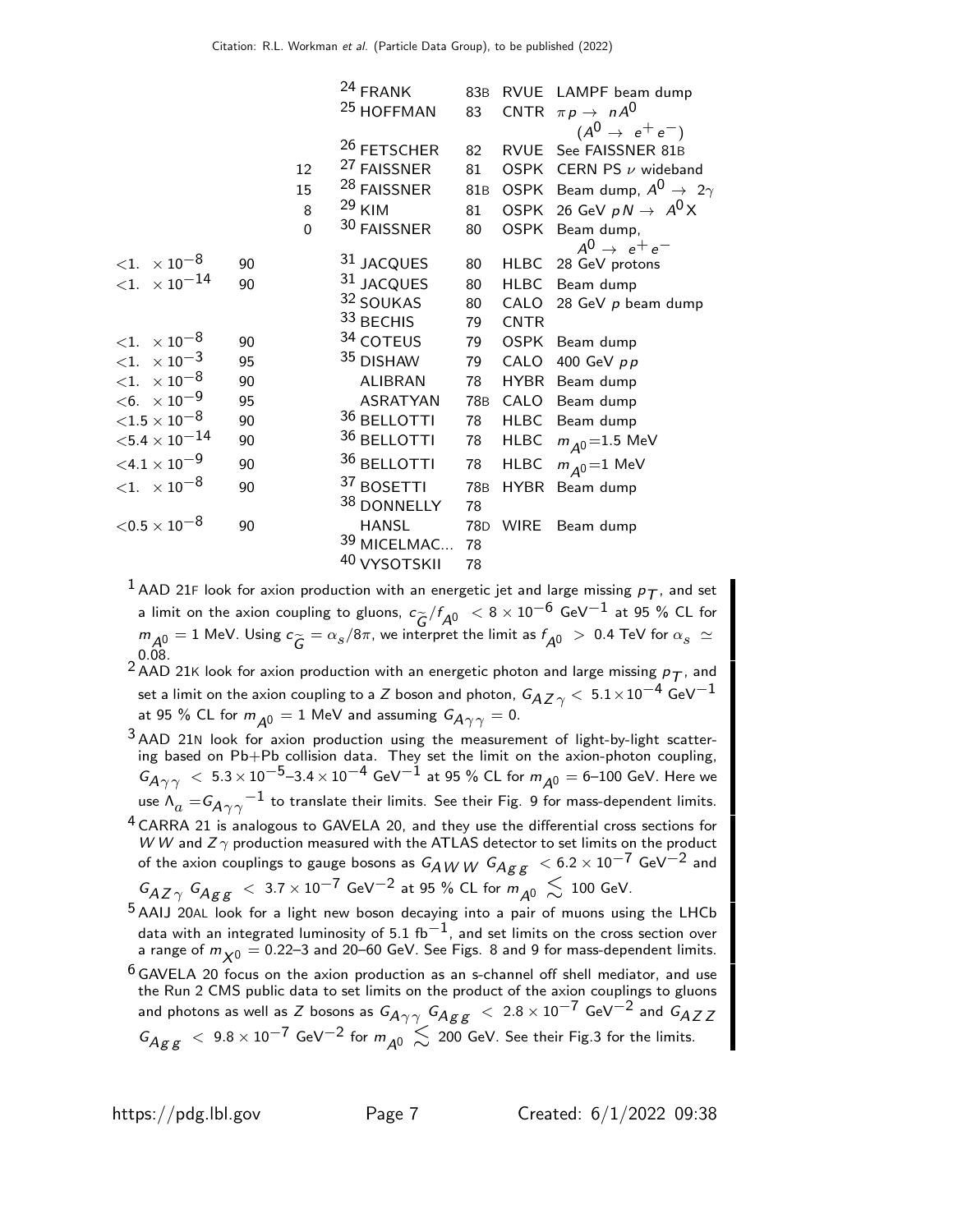- $7$  SIRUNYAN 19BQ look for the pair production of a new light boson decaying into a pair of muons, and set limits on the product of the production cross section times branching fraction to dimuons squared times acceptance over a range of  $m_{\chi0} = 0.25-8.5$  GeV. See the right panel of their Fig. 1 for mass-dependent limits.
- 8 JAIN 07 claims evidence for  $A^0 \rightarrow e^+e^-$  produced in 207Pb collision on nuclear emulsion (Ag/Br) for  $m(A^0) = 7 \pm 1$  or  $19 \pm 1$  MeV and  $\tau(A^0) \le 10^{-13}$  s.
- 9 AHMAD 97 reports a result of APEX Collaboration which studied positron production in  $238$ U $+232$ Ta and  $238$ U $+181$ Ta collisions, without requiring a coincident electron. No narrow lines were found for 250  $<\!\!E_{\!e^+}<$  750 keV.
- 10 LEINBERGER 97 (ORANGE Collaboration) at GSI looked for a narrow sum-energy  $e^+ e^-$ -line at  $\sim 635$  keV in  $^{238}$ U+ $^{181}$ Ta collision. Limits on the production probability for a narrow sum-energy  $e^+e^-$  line are set. See their Table 2.
- 11 GANZ 96 (EPos II Collaboration) has placed upper bounds on the production cross section of  $e^+e^-$  pairs from  $^{238}$ U $+^{181}$ Ta and  $^{238}$ U $+^{232}$ Th collisions at GSI. See Table 2 for limits both for back-to-back and isotropic configurations of  $e^+e^-$  pairs. These limits rule out the existence of peaks in the  $e^+e^-$  sum-energy distribution, reported by an earlier version of this experiment.
- $12$  KAMEL 96 looked for  $e^+e^-$  pairs from the collision of  $32$ S (200 GeV/nucleon) and emulsion. No evidence of mass peaks is found in the region of sensitivity  $m_{ee} > 2$  MeV.
- $13$  BLUEMLEIN 92 is a proton beam dump experiment at Serpukhov with a secondary target to induce Bethe-Heitler production of  $e^+ \, e^-$  or  $\mu^+ \, \mu^-$  from the produce  $A^0.$ See Fig. 5 for the excluded region in  $m_{A0}$ -x plane. For the standard axion, 0.3 < $\times$ 25 is excluded at 95% CL. If combined with BLUEMLEIN 91, 0.008  $\langle x \langle 32 \rangle$  is excluded.
- $^{14}$ MEIJERDREES 92 give  $\Gamma(\pi^- \rho \to \; \; nA^0) \cdot B(A^0 \to \; e^+ \, e^-)/\Gamma(\pi^- \rho \to \; \; \text{all}) < 10^{-5}$ (90% CL) for  $m_{\mathcal{A}^0} = 100$  MeV,  $\tau_{\mathcal{A}^0} = 10^{-11}$ – $10^{-23}$  sec. Limits ranging from 2.5  $\times$  $10^{-3}$  to  $10^{-7}$  are given for  $m_{\Delta 0} = 25-136$  MeV.
- 15 BLUEMLEIN 91 is a proton beam dump experiment at Serpukhov. No candidate event for  $A^0 \rightarrow e^+e^-, 2\gamma$  are found. Fig. 6 gives the excluded region in  $m_{A^0}$ -x plane (x =  $\tan\beta = v_2/v_1$ ). Standard axion is excluded for 0.2  $\langle m_{A0} \rangle \langle 3.2 \text{ MeV}$  for most  $x > 1$ , 0.2–11 MeV for most  $x < 1$ .
- $^{16}$  FAISSNER 89 searched for  $A^0 \rightarrow e^+e^-$  in a proton beam dump experiment at SIN. No excess of events was observed over the background. A standard axion with mass  $2m_e$ –20 MeV is excluded. Lower limit on  $f_{\mathcal{A}^0}$  of  $\simeq 10^4$  GeV is given for  $m_{\mathcal{A}^0} = 2 m_e$ –20 MeV.
- 17 DEBOER 88 reanalyze EL-NADI 88 data and claim evidence for three distinct states with mass  $\sim 1.1$ ,  $\sim 2.1$ , and  $\sim 9$  MeV, lifetimes  $10^{-16}$ – $10^{-15}$  s decaying to  $e^+e^$ and note the similarity of the data with those of a cosmic-ray experiment by Bristol group (B.M. Anand, Proc. of the Royal Society of London, Section A A22 183 (1953)). For a criticism see <code>PERKINS</code> 89, who suggests that the events are compatible with  $\pi^{\mathsf{0}}$  <code>Dalitz</code> decay. DEBOER 89B is a reply which contests the criticism.
- $18$  EL-NADI 88 claim the existence of a neutral particle decaying into  $e^+e^-$  with mass  $1.60 \pm 0.59$  MeV, lifetime  $(0.15 \pm 0.01) \times 10^{-14}$  s, which is produced in heavy ion interactions with emulsion nuclei at ∼ 4 GeV/c/nucleon.
- $19$  FAISSNER 88 is a proton beam dump experiment at SIN. They found no candidate event for  $A^0 \rightarrow \gamma \gamma$ . A standard axion decaying to 2 $\gamma$  is excluded except for a region  $x \simeq 1$ . Lower limit on  $f_{A^0}$  of  $10^2$ – $10^3$  GeV is given for  $m_{A^0} = 0.1$ –1 MeV.
- <sup>20</sup> BADIER 86 did not find long-lived  $A^0$  in 300 GeV  $\pi^-$  Beam Dump Experiment that decays into  $e^+ e^-$  in the mass range  $m_{A^0} = (20-200)$  MeV, which excludes the  $A^0$  decay constant  $f(A^0)$  in the interval (60–600) GeV. See their figure 6 for excluded region on  $f(A^0)$ - $m_{A^0}$  plane.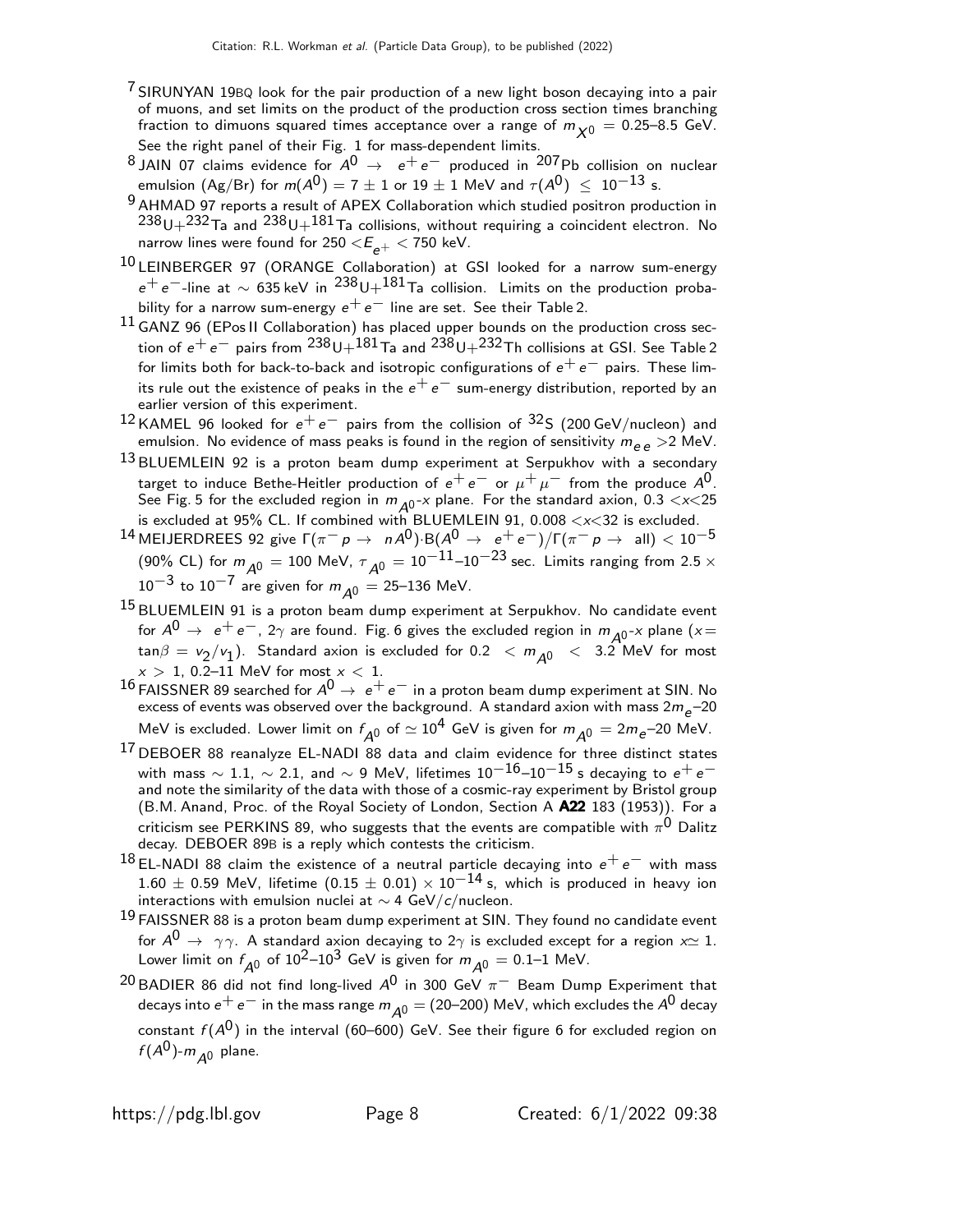- <sup>21</sup> BERGSMA 85 look for  $A^0 \rightarrow 2\gamma$ ,  $e^+e^-$ ,  $\mu^+\mu^-$ . First limit above is for  $m_{A^0} = 1$ MeV; second is for 200 MeV. See their figure 4 for excluded region on  $f_{A0} - m_{A0}$  plane, where  $f_{A0}$  is  $A^0$  decay constant. For Peccei-Quinn PECCEI 77  $A^0$ ,  $m_{A^0}$  <180 keV and  $\tau$  >0.037 s. (CL = 90%). For the axion of FAISSNER 81B at 250 keV, BERGSMA 85 expect 15 events but observe zero.
- 22 FAISSNER 83 observed 19 1- $\gamma$  and 12 2- $\gamma$  events where a background of 4.8 and 2.3 respectively is expected. A small-angle peak is observed even if iron wall is set in front of the decay region.
- <sup>23</sup> FAISSNER 83B extrapolate SIN  $\gamma$  signal to LAMPF  $\nu$  experimental condition. Resulting 370  $\gamma$ 's are not at variance with LAMPF upper limit of 450  $\gamma$ 's. Derived from LAMPF limit that  $\left[d\sigma(A^0)/d\omega\right]$  at  $90^{\circ}\right]m_{A^0}/\tau_{A^0} < 14\times10^{-35}$  cm<sup>2</sup> sr $^{-1}$  MeV ms $^{-1}$ . See comment on FRANK 83B.
- 24 FRANK 83B stress the importance of LAMPF data bins with negative net signal. By statistical analysis say that LAMPF and SIN-A0 are at variance when extrapolation by phase-space model is done. They find LAMPF upper limit is 248 not 450  $\gamma$ 's. See comment on FAISSNER 83B.
- 25 HOFFMAN 83 set CL = 90% limit  $d\sigma/dt$  B( $e^+e^-$ ) < 3.5 × 10<sup>-32</sup> cm<sup>2</sup>/GeV<sup>2</sup> for 140  $\langle m_{A0} \rangle$   $\langle 160$  MeV. Limit assumes  $\tau (A^0)$   $\langle 10^{-9}$  s.
- <sup>26</sup> FETSCHER 82 reanalyzes SIN beam-dump data of FAISSNER 81. Claims no evidence for axion since 2- $\gamma$  peak rate remarkably decreases if iron wall is set in front of the decay region.
- <sup>27</sup> FAISSNER 81 see excess  $\mu$ e events. Suggest axion interactions.
- <sup>28</sup> FAISSNER 81B is SIN 590 MeV proton beam dump. Observed 14.5  $\pm$  5.0 events of 2 $\gamma$ decay of long-lived neutral penetrating particle with  $m_{2\gamma} \lesssim 1$  MeV. Axion interpretation with  $\eta$ - $A^0$  mixing gives  $m_{\overline{A^0}}=250\pm25$  keV,  $\tau_{\left(2\gamma\right)}=(7.3\pm3.7)\times10^{-3}$  s from above rate. See critical remarks below in comments of FETSCHER 82, FAISSNER 83, FAISSNER 83B, FRANK 83B, and BERGSMA 85. Also see in the next subsection ALEK-SEEV 82B, CAVAIGNAC 83, and ANANEV 85.
- <sup>29</sup> KIM 81 analyzed 8 candidates for  $A^0 \rightarrow 2\gamma$  obtained by Aachen-Padova experiment at<br>CERN with 26 GeV protons on Be. Estimated axion mass is about 300 keV and lifetime is  $(0.86 \sim 5.6) \times 10^{-3}$  s depending on models. Faissner (private communication), says axion production underestimated and mass overestimated. Correct value around 200
- keV.<br><sup>30</sup> FAISSNER 80 is SIN beam dump experiment with 590 MeV protons looking for  $A^0 \rightarrow$  $e^+e^-$  decay. Assuming  $A^0/\pi^0 = 5.5 \times 10^{-7}$ , obtained decay rate limit 20/( $A^0$  mass) MeV/s (CL = 90%), which is about  $10^{-7}$  below theory and interpreted as upper limit to  $m_{\Delta 0}$  <2 $m_{\rho-}$ .
- $31$  JACQUES 80 is a BNL beam dump experiment. First limit above comes from nonobservation of excess neutral-current-type events  $[\sigma(\mathrm{production})\sigma(\mathrm{interaction}) < 7. \times 10^{-68}$ cm<sup>4</sup>, CL = 90%]. Second limit is from nonobservation of axion decays into 2 $\gamma$ 's or  $e^+e^-$ , and for axion mass a few MeV.
- 32 SOUKAS 80 at BNL observed no excess of neutral-current-type events in beam dump.
- 33 BECHIS 79 looked for the axion production in low energy electron Bremsstrahlung and the subsequent decay into either  $2\gamma$  or  $e^+e^-$ . No signal found. CL = 90% limits for model parameter(s) are given.
- 34 COTEUS 79 is a beam dump experiment at BNL.
- $35$  DISHAW 79 is a calorimetric experiment and looks for low energy tail of energy distributions due to energy lost to weakly interacting particles.
- $36$  BELLOTTI 78 first value comes from search for  $A^0 \rightarrow e^+e^-$ . Second value comes from search for  $A^0 \rightarrow 2\gamma$ , assuming mass  $\langle 2m_{e^-}$ . For any mass satisfying this, limit is above value×(mass<sup>-4</sup>). Third value uses data of PL 60B 401 and quotes σ(production)σ(interaction)  $< 10^{-67}$  cm<sup>4</sup>.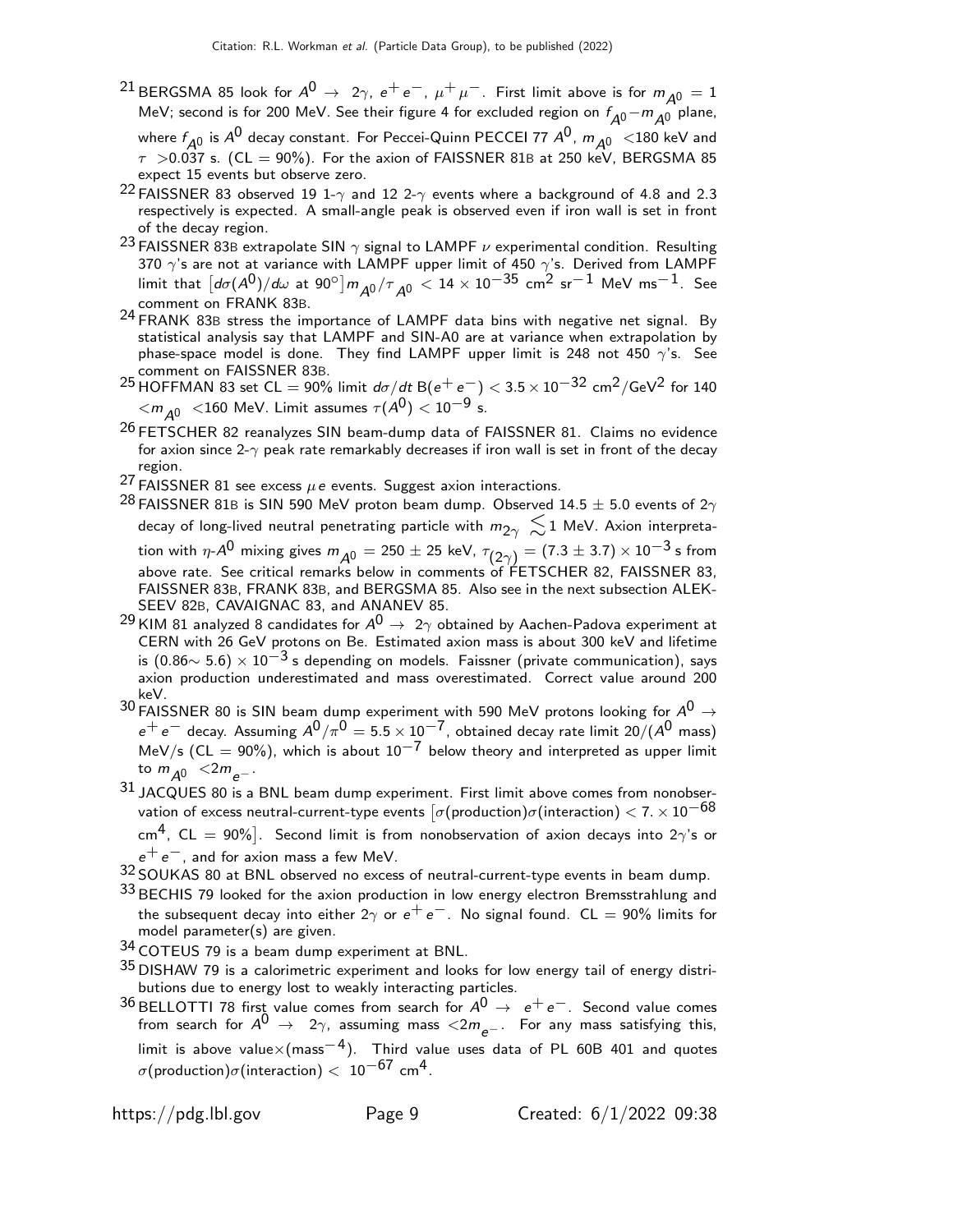- $^{37}$  BOSETTI 78B quotes  $\sigma$ (production) $\sigma$ (interaction)  $<$  2.  $\times$  10 $^{-67}$  cm<sup>4</sup>.
- 38 DONNELLY 78 examines data from reactor neutrino experiments of REINES 76 and GURR 74 as well as SLAC beam dump experiment. Evidence is negative.
- 39 MICELMACHER 78 finds no evidence of axion existence in reactor experiments of REINES 76 and GURR 74. (See reference under DONNELLY 78 below).
- $40$  VYSOTSKII 78 derived lower limit for the axion mass 25 keV from luminosity of the sun and 200 keV from red supergiants.

# $A^0$  (Axion) Searches in Reactor Experiments

| <b>VALUE</b>                                                                  | <i>DOCUMENT ID</i> | TECN                                                                | <i>COMMENT</i>                                                     |
|-------------------------------------------------------------------------------|--------------------|---------------------------------------------------------------------|--------------------------------------------------------------------|
| • • • We do not use the following data for averages, fits, limits, etc. • • • |                    |                                                                     |                                                                    |
|                                                                               | $1$ CHANG          | 07                                                                  | Primakoff or Compton                                               |
|                                                                               | $2$ ALTMANN        |                                                                     | 95 $\,$ CNTR Reactor; $A^{0} \rightarrow e^{+}e^{-}$               |
|                                                                               | $3$ KETOV          |                                                                     | 86 SPEC Reactor, $A^0 \rightarrow \gamma \gamma$                   |
|                                                                               |                    |                                                                     | <sup>4</sup> KOCH 86 SPEC Reactor; $A^0 \rightarrow \gamma \gamma$ |
|                                                                               | $5$ DATAR          |                                                                     | 82 CNTR Light water reactor                                        |
|                                                                               |                    | <sup>6</sup> VUILLEUMIER 81 CNTR Reactor, $A^0 \rightarrow 2\gamma$ |                                                                    |
| $\Gamma$ $\sim$ $\Gamma$ $\sim$ $\sim$ $\sim$ $\Gamma$ $\sim$ $\sim$          |                    |                                                                     |                                                                    |

<sup>1</sup> CHANG 07 looked for monochromatic photons from Primakoff or Compton conversion of axions from the Kuo-Sheng reactor due to axion coupling to photon or electron, respectively. The search places model-independent limits on the products  $G_{A\gamma\gamma}G_{AN\,N}$ 

and  $G_{Aee}G_{ANN}$  for  $m(A^0)$  less than the MeV range.

- <sup>2</sup> ALTMANN 95 looked for  $A^0$  decaying into  $e^+e^-$  from the Bugey 5 nuclear reactor. They obtain an upper limit on the  $A^0$  production rate of  $\omega(A^0)/\omega(\gamma) \times B(A^0 \to$  $e^+e^-$ ) $< 10^{-16}$  for  $m_{\rm A0} = 1.5$  MeV at 90% CL. The limit is weaker for heavier  $A^0$ . In the case of a standard axion, this limit excludes a mass in the range  $2m_e < m_{A0} < 4.8$ MeV at 90% CL. See Fig. 5 of their paper for exclusion limits of axion-like resonances  $Z^0$  in the  $(m_{\chi^0}, f_{\chi^0})$  plane.
- $3$  KETOV 86 searched for  $A^0$  at the Rovno nuclear power plant. They found an upper limit on the  $A^0$  production probability of 0.8  $[100 \text{ keV}/m_{A^0}]^6 \times 10^{-6}$  per fission. In the standard axion model, this corresponds to  $m_{A0} >$ 150 keV. Not valid for  $m_{A0} \gtrsim$ 1 MeV.
- 4 KOCH 86 searched for  $A^0 \rightarrow \gamma \gamma$  at nuclear power reactor Biblis A. They found an upper limit on the A<sup>0</sup> production rate of  $\omega(A^0)/\omega(\gamma(M1)) < 1.5 \times 10^{-10}$  (CL=95%). Standard axion with  $m_{A0} = 250$  keV gives  $10^{-5}$  for the ratio. Not valid for  $m_{A0} > 1022$ keV.
- $5$  DATAR 82 looked for  $A^0 \rightarrow 2\gamma$  in neutron capture ( $np \rightarrow d A^0$ ) at Tarapur 500 MW reactor. Sensitive to sum of  $I = 0$  and  $I = 1$  amplitudes. With ZEHNDER 81  $[(I = 0)]$  $(I = 1)]$  result, assert nonexistence of standard  $A^{0}.$
- <sup>6</sup> VUILLEUMIER 81 is at Grenoble reactor. Set limit  $m_{A0}$  <280 keV.

# $A^0$  (Axion) and Other Light Boson  $(X^0)$  Searches in Nuclear Transitions

| Limits are for branching ratio. |        |                                                                           |        |         |  |
|---------------------------------|--------|---------------------------------------------------------------------------|--------|---------|--|
| <i>VALUE</i>                    | $CL\%$ | DOCUMENT ID                                                               | TECN . | COMMENT |  |
|                                 |        | a a a We do not use the following data for overgone fits limits ato a a a |        |         |  |

 $\bullet\,\bullet\,$  We do not use the following data for averages, fits, limits, etc.  $\bullet\,\bullet\,$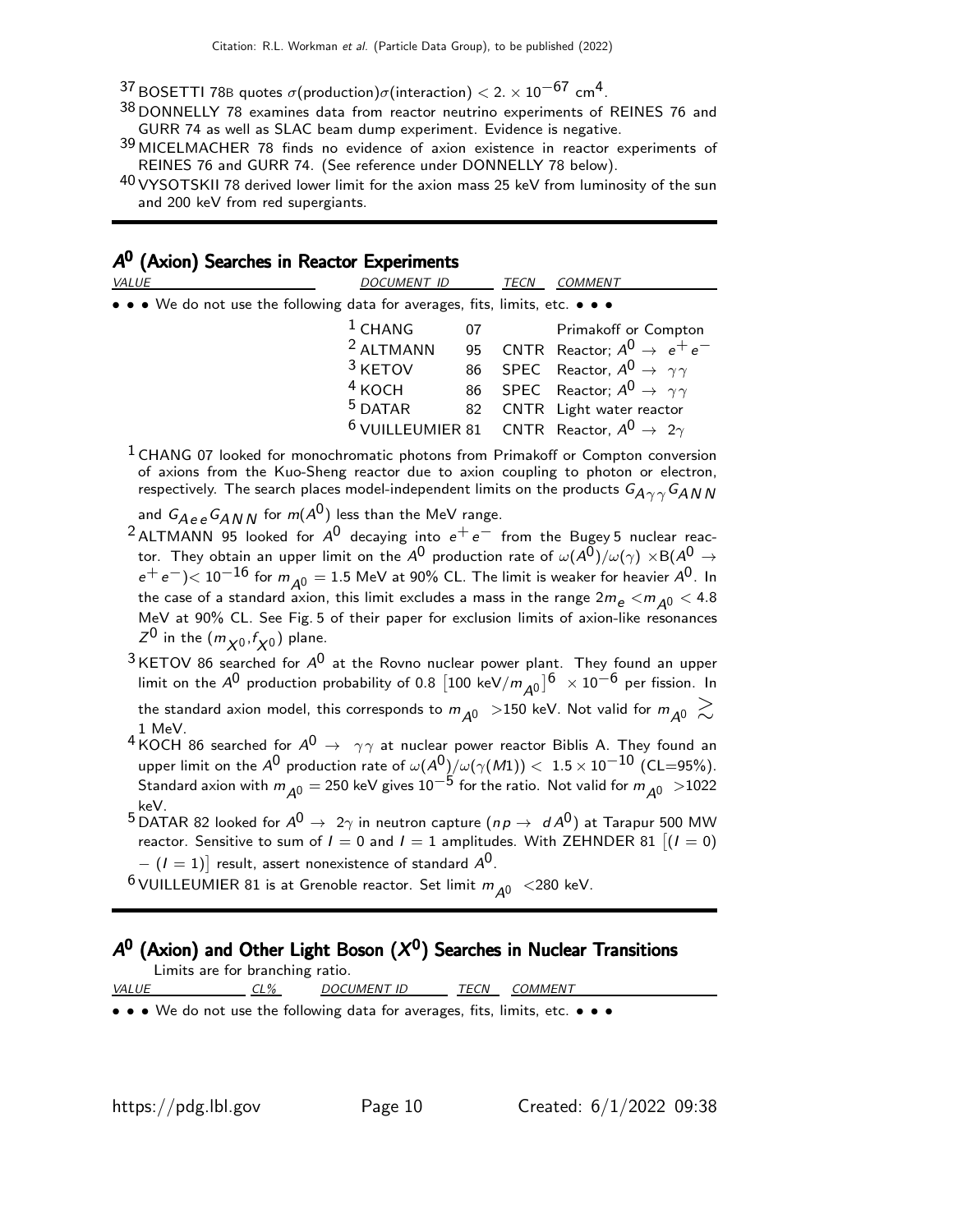| $<\,8.5\times10^{-6}$            | 90 | $1$ DERBIN              | 02 <sub>2</sub> |             | CNTR $125m$ Te decay                                                                           |
|----------------------------------|----|-------------------------|-----------------|-------------|------------------------------------------------------------------------------------------------|
|                                  |    | <sup>2</sup> DEBOER     | 97 <sub>C</sub> | RVUE        | M1 transitions                                                                                 |
| $<\,5.5\times10^{-10}$           | 95 | 3 TSUNODA               | 95              |             | CNTR <sup>252</sup> Cf fission, $A^0 \rightarrow ee$                                           |
| $<\;1.2\times10^{-6}$            | 95 | <sup>4</sup> MINOWA     | 93              | CNTR        | $139$ La <sup>*</sup> $\rightarrow$ $139$ LaA <sup>0</sup>                                     |
| $<\,2\phantom{a} \times 10^{-4}$ | 90 | $5$ HICKS               | 92              |             | CNTR $35S$ decay, $A^0 \rightarrow \gamma \gamma$                                              |
| $<\,1.5\times10^{-9}$            | 95 | <sup>6</sup> ASANUMA    | 90              |             | CNTR $^{241}$ Am decay                                                                         |
| $<$ (0.4–10) $\times$ 10 $^{-3}$ | 95 | <sup>7</sup> DEBOER     | 90              |             | CNTR ${}^{8}Be^* \rightarrow {}^{8}Be A^0$ .                                                   |
| $<$ (0.2–1) $\times$ 10 $^{-3}$  | 90 | $8$ BINI                | 89              |             | CNTR $160^4 \rightarrow 160^+e^-$<br>CNTR $160^* \rightarrow 160^+e^-$                         |
|                                  |    | <sup>9</sup> AVIGNONE   | 88              |             | CNTR $C u^* \rightarrow C u A^0 (A^0 \rightarrow 2\gamma,$                                     |
| $<\,1.5\times10^{-4}$            | 90 | $10$ DATAR              | 88              | CNTR        | $A^0 e \rightarrow \gamma e, A^0 Z \rightarrow \gamma Z$<br>$12C^* \rightarrow 12C A^0$ .      |
| $< 5 \times 10^{-3}$             | 90 | $11$ DEBOER             | 88 <sub>C</sub> | <b>CNTR</b> | $16 \frac{A^0}{O^*} \rightarrow \frac{e^+e^-}{160 \times 0}$                                   |
|                                  |    |                         |                 |             | SPEC $2H^*, A^0 \rightarrow e^+e^-$                                                            |
| $<\,$ 3.4 $\times$ $10^{-5}$     | 95 | <sup>12</sup> DOEHNER   | 88              |             |                                                                                                |
| $< 4 \times 10^{-4}$             | 95 | 13 SAVAGE               | 88              |             | CNTR Nuclear decay (isovector)                                                                 |
| $<$ 3 $\times$ 10 <sup>-3</sup>  | 95 | 13 SAVAGE               | 88              |             | CNTR Nuclear decay (isoscalar)                                                                 |
| ${<}10.6 \times 10^{-2}$         | 90 | 14 HALLIN               | 86              | SPEC        | <sup>6</sup> Li isovector decay                                                                |
| $<$ 10.8 $\,$                    | 90 | $14$ HALLIN             | 86              | <b>SPEC</b> | $10B$ isoscalar decays                                                                         |
| < 2.2                            | 90 | 14 HALLIN               | 86              | SPEC        | $14$ N isoscalar decays                                                                        |
| $< 4 \times 10^{-4}$             | 90 | 15 SAVAGE               | 86 <sub>B</sub> | CNTR        | $14N*$                                                                                         |
|                                  |    | 16 ANANEV               | 85              |             | CNTR Li <sup>*</sup> , deut <sup>*</sup> $A^0 \rightarrow 2\gamma$                             |
|                                  |    | 17 CAVAIGNAC            | 83              | <b>CNTR</b> | $97$ Nb <sup>*</sup> , deut <sup>*</sup> transition                                            |
|                                  |    | 18 ALEKSEEV             | 82 <sub>B</sub> |             | $A^0 \rightarrow 2\gamma$<br>CNTR Li*, deut* transition<br>$A^0 \rightarrow 2\gamma$           |
|                                  |    | 19 LEHMANN              | 82              |             | CNTR Cu <sup>*</sup> $\rightarrow$ Cu $A^0$ ( $A^0 \rightarrow 2\gamma$ )                      |
|                                  |    | <sup>20</sup> ZEHNDER   | 82              |             | CNTR $Li^*$ , Nb <sup>*</sup> decay, <i>n</i> -capt.                                           |
|                                  |    | <sup>21</sup> ZEHNDER   | 81              |             | CNTR Ba <sup>*</sup> $\rightarrow$ BaA <sup>0</sup> (A <sup>0</sup> $\rightarrow$ 2 $\gamma$ ) |
|                                  |    | <sup>22</sup> CALAPRICE | 79              |             | Carbon                                                                                         |

- $1$  DERBIN 02 looked for the axion emission in an M1 transition in  $125m$  Te decay. They looked for a possible presence of a shifted energy spectrum in gamma rays due to the undetected axion. 2 DEBOER 97<sup>C</sup> reanalyzed the existent data on Nuclear M1 transitions and find that a
- 9 MeV boson decaying into  $e^+e^-$  would explain the excess of events with large opening angles. See also DEBOER 01 for follow-up experiments.
- $3$ TSUNODA 95 looked for axion emission when  $252$ Cf undergoes a spontaneous fission, with the axion decaying into  $e^+e^-$ . The bound is for  $m_{A0} = 40$  MeV. It improves to  $2.5 \times 10^{-5}$  for  $m_{A0}$ =200 MeV.
- 4 MINOWA 93 studied chain process,  $139$ Ce  $\rightarrow$   $139$ La\* by electron capture and M1 transition of  $^{139}$ La $^*$  to the ground state. It does not assume decay modes of  $\mathcal{A}^{0}$ . The bound applies for  $m_{\tilde{\cal A}^0} < 166$  keV.
- <sup>5</sup> HICKS 92 bound is applicable for  $\tau_{\cal X^0}~<$  4  $\times$   $10^{-11}$  sec.
- <sup>6</sup> The ASANUMA 90 limit is for the branching fraction of  $X^0$  emission per  $^{241}$ Am $\alpha$  decay and valid for  $\tau_{\,{\sf X}^0} \, < \, 3 \times 10^{-11}$  s.
- <sup>7</sup> The DEBOER 90 limit is for the branching ratio  ${}^{8}$ Be<sup>\*</sup> (18.15 MeV, 1<sup>+</sup>)  $\rightarrow$   ${}^{8}$ Be $A^{0}$ ,  $A^0 \rightarrow e^+e^-$  for the mass range  $m_{A^0} = 4$ –15 MeV.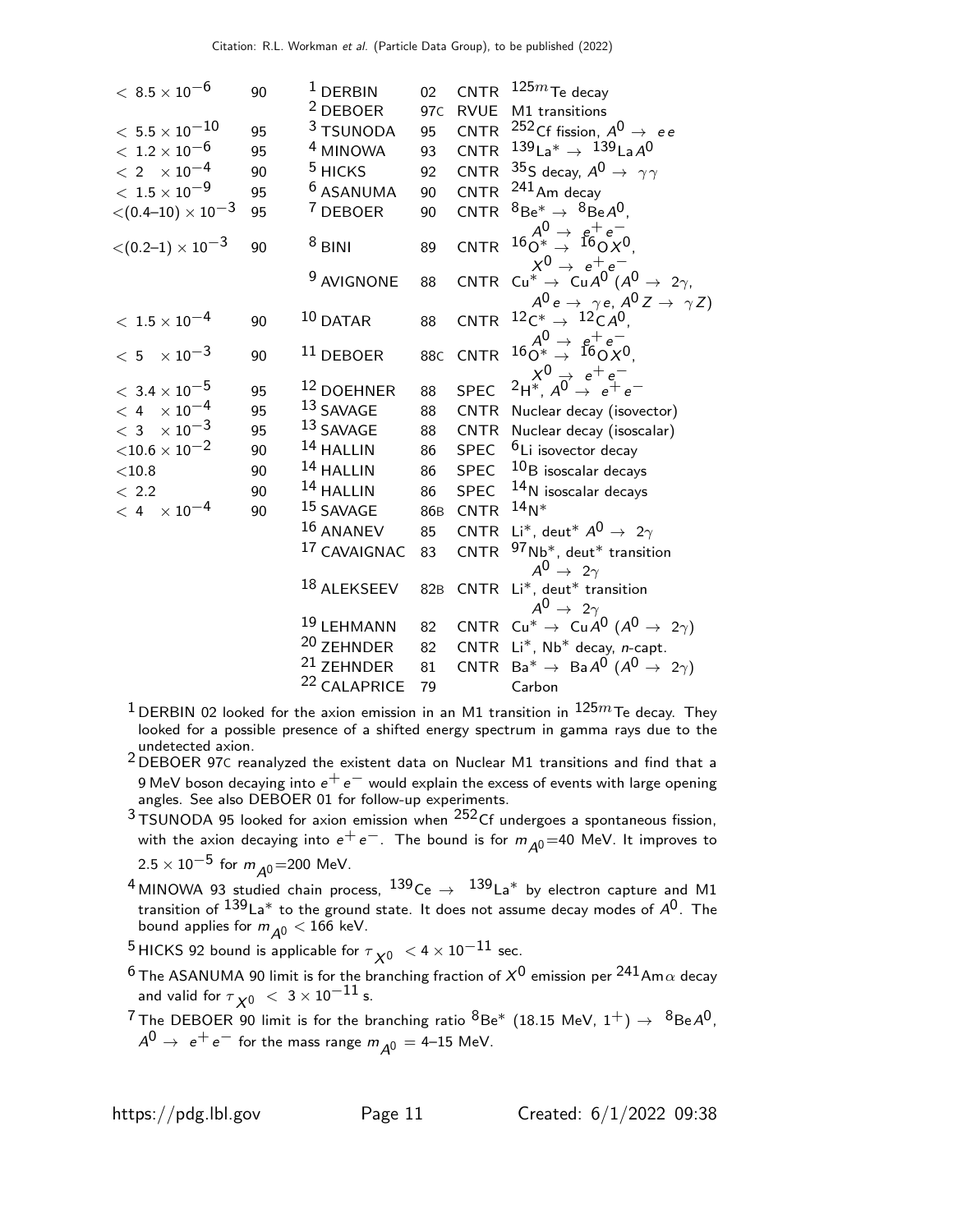- $^8$ The BINI 89 limit is for the branching fraction of  $^{16}$ O\* (6.05 MeV, 0<sup>+</sup>)  $\rightarrow$   $^{16}$ O $X^0$ ,  $\chi^0$   $\rightarrow$   $\,$   $\mathrm{e^+e^-}$  for  $m\chi =$  1.5–3.1 MeV.  $\tau_{\,\,\chi^0} \,\lesssim\,10^{-11}$  s is assumed. The spin-parity of  $X$  is restricted to  $0^{+}$  or  $1^{-}$  .
- $^{9}$  AVIGNONE 88 looked for the 1115 keV transition C\*  $\rightarrow$  Cu $A^{0}$ , either from  $A^{0} \rightarrow$  $2\gamma$  in-flight decay or from the secondary  $A^0$  interactions by Compton and by Primakoff processes. Limits for axion parameters are obtained for  $m_{A0} < 1.1$  MeV.
- $^{10}$  DATAR 88 rule out light pseudoscalar particle emission through its decay  $A^0\rightarrow~e^+e^$ in the mass range 1.02–2.5 MeV and lifetime range  $10^{-13}$ – $10^{-8}$  s. The above limit is for  $\tau = 5 \times 10^{-13}$  s and  $m = 1.7$  MeV; see the paper for the  $\tau$ -m dependence of the limit.
- 11 The limit is for the branching fraction of  ${}^{16}O^*(6.05 \text{ MeV}, 0^+) \rightarrow {}^{16}OX^0, X^0 \rightarrow$  $e^+ \, e^-$  against internal pair conversion for  $m_{\chi 0}^{}~=~1.7$  MeV and  $\tau_{\chi 0}^{}~<~10^{-11}$  s. Similar limits are obtained for  $m_{\chi^0}$  = 1.3–3.2 MeV. The spin parity of  $\chi^0$  must be either 0 $^+$  or  $1^-$ . The limit at 1.7 MeV is translated into a limit for the  $\mathsf{X}^0$ -nucleon coupling constant:  $g_1^2$  $\frac{2}{X^0 N N}$ /4 $\pi$  < 2.3 × 10<sup>-9</sup>.
- $^{12}$  The DOEHNER 88 limit is for  $m_{\cal \tilde{A}^0} = 1.7$  MeV,  $\tau(A^0) < 10^{-10}$  s. Limits less than  $10^{-4}$  are obtained for  $m_{A0} = 1.2$ –2.2 MeV.
- $^{13}$ SAVAGE 88 looked for  $A^0$  that decays into  $e^+ \, e^-$  in the decay of the 9.17 MeV  $J^P =$  $2^+$  state in  $^{14}$ N, 17.64 MeV state  $J^P=1^+$  in  $^8$ Be, and the 18.15 MeV state  $J^P=$  $1^+$  in  ${}^8$ Be. This experiment constrains the isovector coupling of  $A^0$  to hadrons, if  $m_{A^0}$  $\tau = (1.1 \rightarrow 2.2)$  MeV and the isoscalar coupling of  $A^0$  to hadrons, if  $m_{\tilde{A}^0} = (1.1 \rightarrow 0.2)$ 2.6) MeV. Both limits are valid only if  $\tau (A^0) \, \lesssim \, 1 \times 10^{-11}$  s.
- <sup>14</sup> Limits are for  $\Gamma(A^0(1.8 \text{ MeV}))/\Gamma(\pi \text{M1})$ ; i.e., for 1.8 MeV axion emission normalized to the rate for internal emission of  $e^+ \, e^-$  pairs. Valid for  $\tau_{\cal A^0}~<~2\times 10^{-11}$ s.  $^6$ Li isovector decay data strongly disfavor PECCEI 86 model I, whereas the  $^{10}$ B and  $^{14}$ N isoscalar decay data strongly reject PECCEI 86 model II and III.
- $^{15}$ SAVAGE 86B looked for  $A^{\bar{0}}$  that decays into  $e^+ \, e^-$  in the decay of the 9.17 MeV  $J^P$   $=$  $2^+$  state in  $^{14}$ N. Limit on the branching fraction is valid if  $\tau_{\cal A^0}^{} \mathop{}_{\textstyle \sim}^{\textstyle <} 1. \times 10^{-11}$ s for  $m_{\cal A^0}^{}$  $=(1.1\text{--}1.7)$  MeV. This experiment constrains the iso-vector coupling of  $\mathcal{A}^{\text{O}}$  to hadrons.
- $^{16}$  ANANEV 85 with IBR-2 pulsed reactor exclude standard  $A^{\rm O}$  at CL  $=$  95% masses below 470 keV (Li $^*$  decay) and below 2 $m_{\small \textrm{\textit{e}}}$  for deuteron $^*$  decay.
- 17 CAVAIGNAC 83 at Bugey reactor exclude axion at any  $m_{97}$ Nb<sup>\*</sup>decay and axion with  $m_{\Delta0}$  between 275 and 288 keV (deuteron\* decay).
- $^{18}$  ALEKSEEV 82 with IBR-2 pulsed reactor exclude standard  $A^0$  at CL  $=$  95% mass-ranges  $m_{A0}$  <400 keV (Li\* decay) and 330 keV  $< m_{A0}$  <2.2 MeV. (deuteron\* decay).
- 19 LEHMANN 82 obtained  $A^0 \rightarrow 2\gamma$  rate  $< 6.2 \times 10^{-5}$ /s (CL = 95%) excluding  $m_{A0}$ between 100 and 1000 keV.
- $^{20}$  ZEHNDER 82 used Gosgen 2.8GW light-water reactor to check  $A^{0}$  production. No  $2\gamma$  peak in Li<sup>\*</sup>, Nb<sup>\*</sup> decay (both single p transition) nor in n capture (combined with previous Ba $^*$  negative result) rules out standard  $A^0$ . Set limit  $m_{A0}$  <60 keV for any  $A^0$ .
- $^{21}$  ZEHNDER 81 looked for Ba $^*$   $\rightarrow$   $\,$   $A^0$  Ba transition with  $A^0$   $\rightarrow$   $\,$  2 $\gamma$ . Obtained 2 $\gamma$ coincidence rate  $< 2.2 \times 10^{-5}$ /s (CL = 95%) excluding  $m_{A0}$  >160 keV (or 200 keV depending on Higgs mixing). However, see BARROSO 81.
- <sup>22</sup> CALAPRICE 79 saw no axion emission from excited states of carbon. Sensitive to axion mass between 1 and 15 MeV.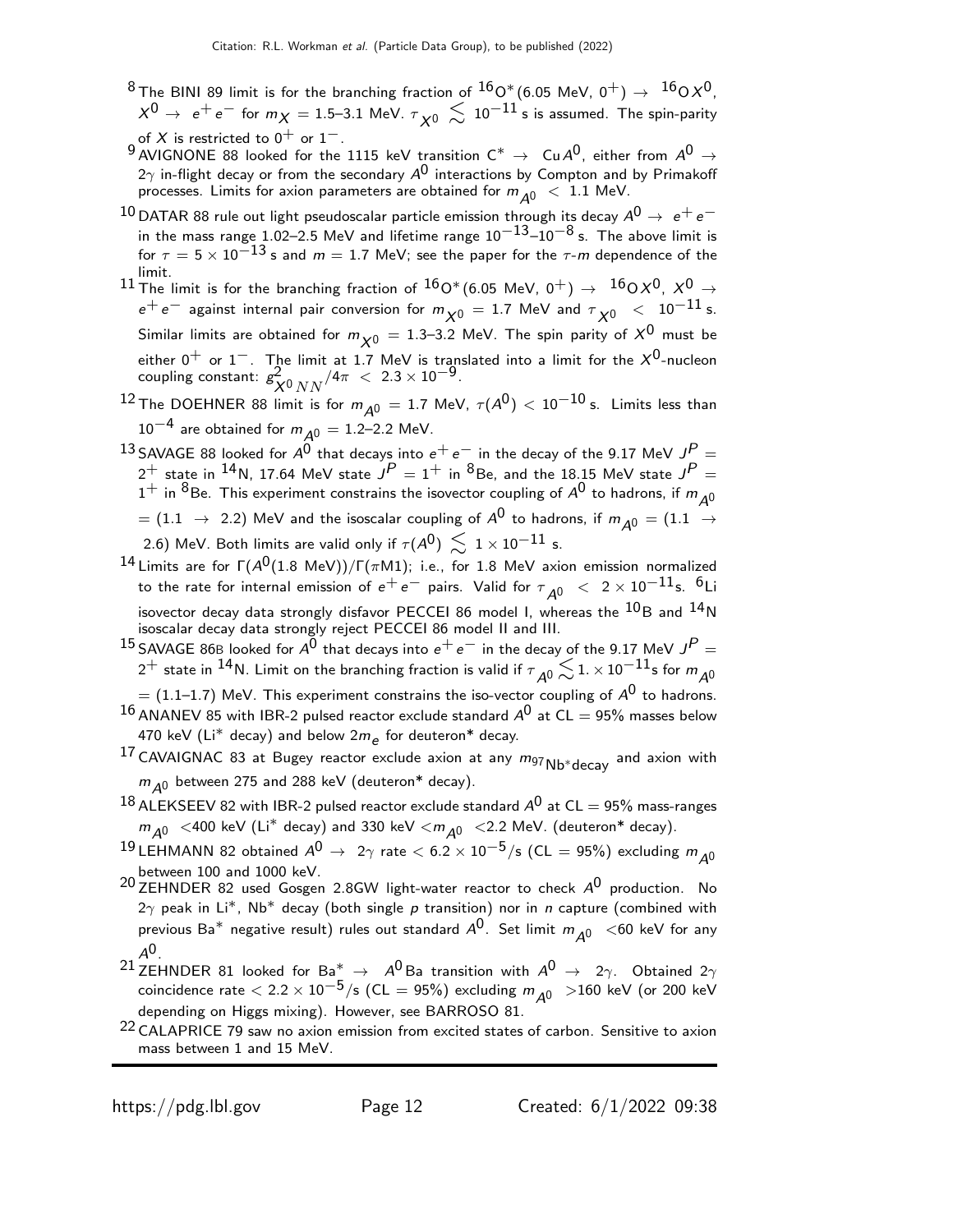# A<sup>0</sup> (Axion) Limits from Its Electron Coupling

| Limits are for $\tau(A^0 \rightarrow e^+e^-)$ .                           |        |                      |    |      |                                                                                                                                               |
|---------------------------------------------------------------------------|--------|----------------------|----|------|-----------------------------------------------------------------------------------------------------------------------------------------------|
| VALUE (s)                                                                 | $CL\%$ | <i>DOCUMENT ID</i>   |    | TECN | COMMENT                                                                                                                                       |
| • We do not use the following data for averages, fits, limits, etc. • • • |        |                      |    |      |                                                                                                                                               |
|                                                                           |        | $1$ ANDREEV          | 21 |      | NA64 $e N \rightarrow e A^0 N$<br>$(A^{\mathsf{U}} \rightarrow \text{invisible})$                                                             |
|                                                                           |        | <sup>2</sup> ANDREEV |    |      | 21B NA64 $eN \rightarrow eA^0N$<br>( $A^0 \rightarrow ee$ )                                                                                   |
| none $4 \times 10^{-16} - 4.5 \times 10^{-12}$ 90                         |        | <sup>3</sup> BROSS   | 91 |      | BDMP $e \stackrel{\rightharpoonup}{N} \rightarrow e \stackrel{\rightharpoonup}{A^0} \stackrel{\rightharpoonup}{N}$<br>$(A^0 \rightarrow e e)$ |
|                                                                           |        | $4$ GUO              | 90 |      | BDMP $e \stackrel{\rightharpoonup}{N \rightarrow} \begin{array}{c} e \stackrel{\rightharpoonup}{A^0} N \\ (A^0 \rightarrow e e) \end{array}$  |
|                                                                           |        | <sup>5</sup> BJORKEN | 88 |      | CALO $A \rightarrow e^+e^-$ or                                                                                                                |
|                                                                           |        | <sup>6</sup> BLINOV  | 88 |      | MD1 $ee \rightarrow ee A^0$<br>$(A^0 \rightarrow ee)$                                                                                         |
| none $1 \times 10^{-14} - 1 \times 10^{-10}$                              | 90     | 7 RIORDAN            | 87 |      | BDMP $eN \rightarrow eA^0N$<br>$(A^0 \rightarrow ee)$                                                                                         |
| none $1 \times 10^{-14} - 1 \times 10^{-11}$                              | 90     | <sup>8</sup> BROWN   | 86 |      | BDMP $eN \rightarrow eA^0N$<br>$(A^0 \rightarrow ee)$                                                                                         |
| none $6 \times 10^{-14} - 9 \times 10^{-11}$                              | 95     | <sup>9</sup> DAVIER  | 86 |      | BDMP $eN \rightarrow eA^0N$<br>$(A^0 \rightarrow ee)$                                                                                         |
| none $3 \times 10^{-13} - 1 \times 10^{-7}$                               | 90     | 10 KONAKA            | 86 |      | BDMP $eN \rightarrow eA^0N$<br>$(A^0 \rightarrow ee)$                                                                                         |

 $<sup>1</sup>$  ANDREEV 21 look for invisible decays of axions coupled to electrons, and set limits on</sup>  $g_{Aee}\,<\,4.6\!\times\!10^{-6}\!\!-\!\!3.1\!\times\!10^{-3}$  for  $m_{\tilde{A^0}}=10^{-3}\!\!-\!\!1$  GeV. This limits the axion contribution to the electron  $g-2$  to an order of magnitude less than the current experimental uncertainty. See their Figs. 3 and 4 for mass-dependent limits.

<sup>2</sup> ANDREEV 21B set limits on  $g_{Aee}$  in the range of 6.3 × 10<sup>-6</sup>–1.6 × 10<sup>-3</sup> for  $m_{A0}$  = 2−17 MeV at 90% CL. This excludes 6.6 × 10<sup>−5</sup>  $\   $\ < \ 1$  × 10<sup>−4</sup> at  $m_{A^0} =$  16.7 MeV corresponding to the ATOMKI anomaly. See their Fig. 2 for mass-dependent$ limits.

3 The listed BROSS 91 limit is for  $m_{A0} = 1.14$  MeV. B( $A^{0} \rightarrow e^{+}e^{-}$ ) = 1 assumed. Excluded domain in the  $\tau_{\cal A}$ 0<sup>-</sup> $m_{\cal A}$ 0 plane extends up to  $m_{\cal A}$ 0  $~\approx~$  7 MeV (see Fig. 5). Combining with electron  $g-2$  constraint, axions coupling only to  $e^+e^-$  ruled out for  $m_{A0}$  < 4.8 MeV (90% CL).

- <sup>4</sup> GUO 90 use the same apparatus as BROWN 86 and improve the previous limit in the shorter lifetime region. Combined with g – 2 constraint, axions coupling only to  $e^+e^$ are ruled out for  $m_{\tilde{A}0} < 2.7$  MeV (90% CL).
- <sup>5</sup> BJORKEN 88 reports limits on axion parameters  $(f_A, m_A, \tau_A)$  for  $m_{A^0}$  < 200 MeV from electron beam-dump experiment with production via Primakoff photoproduction, bremsstrahlung from electrons, and resonant annihilation of positrons on atomic electrons.
- 6 BLINOV 88 assume zero spin,  $m = 1.8$  MeV and lifetime  $\langle 5 \times 10^{-12}$  s and find  $\Gamma(A^0 \rightarrow \gamma \gamma) B(A^0 \rightarrow e^+e^-) < 2 \text{ eV (CL=90%).}$
- 7 Assumes  $A^0$   $\gamma\gamma$  coupling is small and hence Primakoff production is small. Their figure 2 shows limits on axions for  $m_{A0} < 15$  MeV.
- 8 Uses electrons in hadronic showers from an incident 800 GeV proton beam. Limits for  $m_{\tilde{A}0}$   $< 15$  MeV are shown in their figure 3.
- $^{9}m_{A^{0}}=1.8$  MeV assumed. The excluded domain in the  $\tau_{A^{0}}-m_{A^{0}}$  plane extends up to  $m_{\overline{A0}} \approx 14$  MeV, see their figure 4.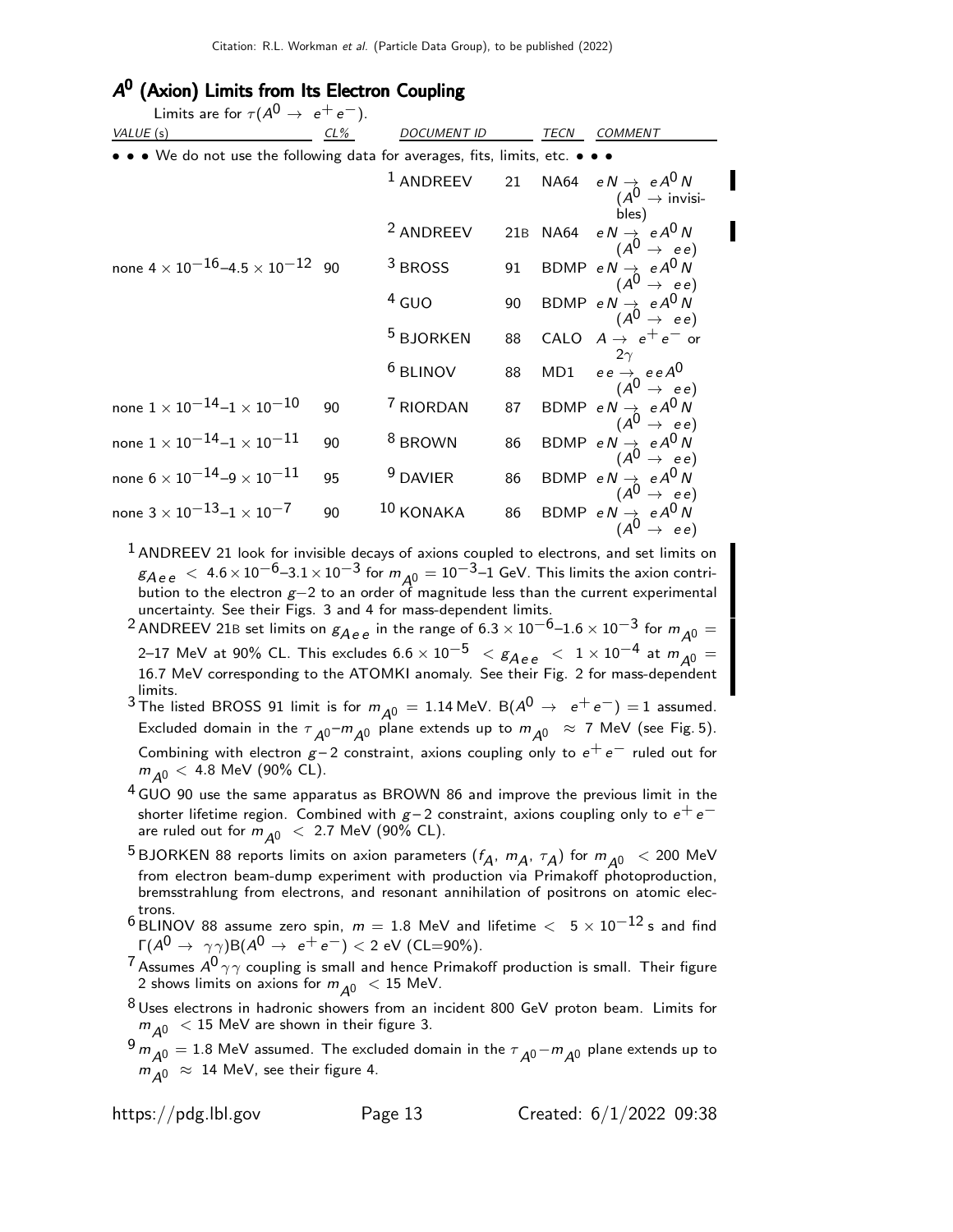$^{10}$  The limits are obtained from their figure 3. Also given is the limit on the  $A^0\gamma\gamma$ − $A^0\,e^+\,e^-$  coupling plane by assuming Primakoff production.

# Search for A<sup>0</sup> (Axion) Resonance in Bhabha Scattering

|              | The limit is for $\Gamma(A^0)[B(A^0 \rightarrow e^+e^-)]^2$ .                 |    |                                                  |     |                            |                                                      |
|--------------|-------------------------------------------------------------------------------|----|--------------------------------------------------|-----|----------------------------|------------------------------------------------------|
|              | <i>VALUE</i> $(10^{-3}$ eV)<br>CL%                                            |    | <b>DOCUMENT ID</b>                               |     |                            | TECN COMMENT                                         |
|              | • • • We do not use the following data for averages, fits, limits, etc. • • • |    |                                                  |     |                            |                                                      |
| $\lt$        | 1.3                                                                           | 97 | $1$ HALLIN                                       | 92  |                            | CNTR $m_{A0} = 1.75 - 1.88$ MeV                      |
|              | none 0.0016-0.47                                                              | 90 | <sup>2</sup> HENDERSON                           | 92C |                            | CNTR $m_{A0} = 1.5 - 1.86$ MeV                       |
| $\lt$        | 2.0                                                                           | 90 | 3 WU                                             | 92  |                            | CNTR $m_{A0} = 1.56 - 1.86$ MeV                      |
| $\lt$        | 0.013                                                                         | 95 | TSERTOS                                          | 91  |                            | CNTR $m_{\Delta 0} = 1.832 \text{ MeV}$              |
|              | none 0.19-3.3                                                                 | 95 | <sup>4</sup> WIDMANN                             | 91  |                            | CNTR $m_{A0} = 1.78 - 1.92$ MeV                      |
| $\lt$ 5      |                                                                               | 97 | <b>BAUER</b>                                     | 90  |                            | CNTR $m_{A0} = 1.832 \text{ MeV}$                    |
|              | none 0.09-1.5                                                                 | 95 | <sup>5</sup> JUDGE                               | 90  |                            | CNTR $m_{A0} = 1.832$ MeV,                           |
| $\,<\,$      | 1.9                                                                           | 97 | <sup>6</sup> TSERTOS                             | 89  |                            | elastic<br>CNTR $m_{\tilde{A}^0} = 1.82 \text{ MeV}$ |
|              | $<$ (10–40)                                                                   | 97 | $6$ TSERTOS                                      | 89  |                            | CNTR $m_{A0} = 1.51 - 1.65$ MeV                      |
|              | $<$ (1-2.5)                                                                   | 97 | $6$ TSERTOS                                      | 89  |                            | CNTR $m_{A0} = 1.80 - 1.86$ MeV                      |
| $\langle$ 31 |                                                                               | 95 | LORENZ                                           | 88  |                            | CNTR $m_{\overline{A}0} = 1.646$ MeV                 |
| $\lt$        | -94                                                                           | 95 | LORENZ                                           | 88  |                            | CNTR $m_{A0} = 1.726$ MeV                            |
| $\langle$ 23 |                                                                               | 95 | LORENZ                                           | 88  |                            | CNTR $m_{A0} = 1.782$ MeV                            |
| $\lt$        | - 19                                                                          | 95 | LORENZ                                           | 88  |                            | CNTR $m_{A0} = 1.837 \text{ MeV}$                    |
| $\lt$        | 3.8                                                                           | 97 | <sup>7</sup> TSERTOS                             | 88  |                            | CNTR $m_{A0} = 1.832$ MeV                            |
|              |                                                                               |    | <sup>8</sup> VANKLINKEN 88<br><sup>9</sup> MAIER | 87  | <b>CNTR</b><br><b>CNTR</b> |                                                      |
| $<$ 2500     |                                                                               | 90 | <b>MILLS</b>                                     |     |                            | 87 CNTR $m_{A0} = 1.8 \text{ MeV}$                   |
|              |                                                                               |    | 10 VONWIMMER.87                                  |     | <b>CNTR</b>                |                                                      |

<sup>1</sup> HALLIN 92 quote limits on lifetime,  $8 \times 10^{-14}$  –  $5 \times 10^{-13}$  sec depending on mass, assuming  $B(A^0 \rightarrow e^+e^-) = 100\%$ . They say that TSERTOS 91 overstated their sensitivity by a factor of 3.

 $^2$ HENDERSON 92C exclude axion with lifetime  $\tau_{\cal A}$ 0 $=$ 1.4  $\times$  10 $^{-12}$  – 4.0  $\times$  10 $^{-10}$  s, assuming  $B(A^0 \rightarrow e^+e^-)=100\%$ . HENDERSON 92C also exclude a vector boson with  $\tau = 1.4 \times 10^{-12} - 6.0 \times 10^{-10}$  s.

- $^3$ WU 92 quote limits on lifetime  $> 3.3 \times 10^{-13}$  s assuming B( $A^0 \rightarrow e^+e^-$ )=100%.<br>They say that TSERTOS 89 overestimate the limit by a factor of π/2. WU 92 also quote a bound for vector boson,  $\tau$  > 8.2 × 10<sup>-13</sup> s.
- 4 WIDMANN 91 bound applies exclusively to the case B( $A^0 \rightarrow e^+e^-$ )=1, since the detection efficiency varies substantially as  $\mathsf{\Gamma}(A^0)_{\sf total}$  changes. See their Fig. 6.
- $^5$  JUDGE 90 excludes an elastic pseudoscalar  $e^+ \, e^-$  resonance for 4.5  $\times$  10 $^{-13}$  s  $<\ \tau(A^0)$  $<$  7.5  $\times$  10 $^{-12}$  s (95% CL) at  $m_{\tilde{A}^0} = 1.832$  MeV. Comparable limits can be set for  $m_{A0} = 1.776 - 1.856$  MeV.

 $6$  See also TSERTOS 88B in references.

- $7$  The upper limit listed in TSERTOS 88 is too large by a factor of 4. See TSERTOS 88B, footnote 3.
- <sup>8</sup> VANKLINKEN 88 looked for relatively long-lived resonance ( $\tau = 10^{-10}$ – $10^{-12}$  s). The sensitivity is not sufficient to exclude such a narrow resonance.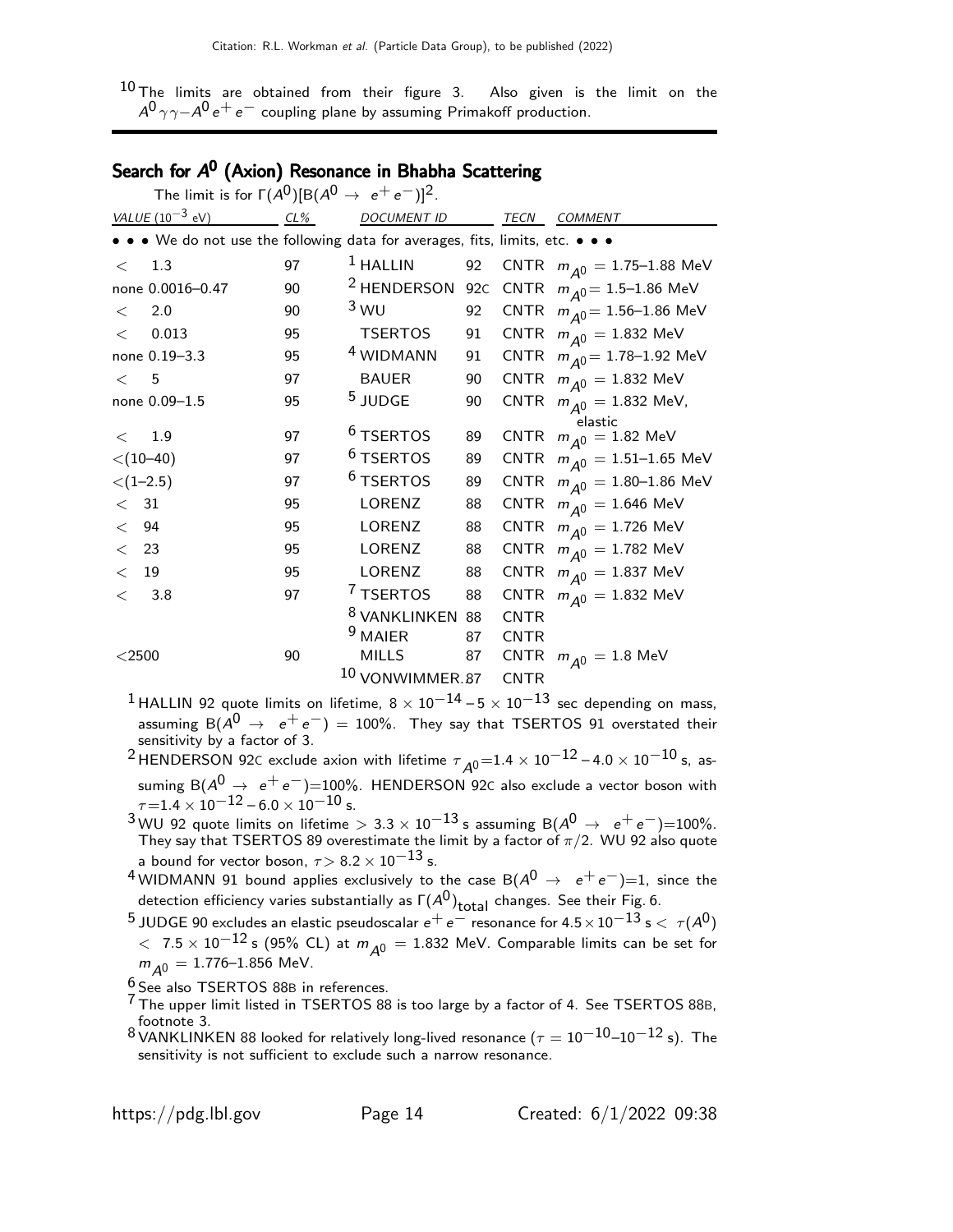<sup>9</sup> MAIER 87 obtained limits RГ  $\lesssim$  60 eV (100 eV) at  $m_{A^0} \simeq 1.64$  MeV (1.83 MeV) for energy resolution  $\Delta E_{\mathsf{cm}}\ \simeq\ 3$  keV, where  $R$  is the resonance cross section normalized to that of Bhabha scattering, and  $\Gamma = \Gamma_{ee}^2/\Gamma_{\text{total}}$ . For a discussion implying that  $\Delta E_{\text{cm}} \simeq 10 \text{ keV}$ , see TSERTOS 89.

10 VONWIMMERSPERG 87 measured Bhabha scattering for  $E_{cm} = 1.37 - 1.86$  MeV and found a possible peak at 1.73 with  $\int \sigma dE_{\rm cm} = 14.5 \pm 6.8$  keV·b. For a comment and<br>a reply, see VANKLINKEN 88B and VONWIMMERSPERG 88. Also see CONNELL 88.

|                                                                               |     | The limit is for $\Gamma(A^0 \to e^+e^-) \cdot \Gamma(A^0 \to \gamma\gamma)/\Gamma_{\text{total}}$ |    |             |                                           |
|-------------------------------------------------------------------------------|-----|----------------------------------------------------------------------------------------------------|----|-------------|-------------------------------------------|
| <i>VALUE</i> $(10^{-3}$ eV)                                                   | CL% | <b>DOCUMENT ID</b>                                                                                 |    | <b>TECN</b> | <b>COMMENT</b>                            |
| • • • We do not use the following data for averages, fits, limits, etc. • • • |     |                                                                                                    |    |             |                                           |
| < 0.18                                                                        | 95  | VO                                                                                                 | 94 |             | CNTR $m_{\overline{A}} = 1.1 \text{ MeV}$ |
| $<$ 1.5                                                                       | 95  | VO.                                                                                                | 94 |             | CNTR $m_{\overline{A}} = 1.4$ MeV         |
| ${<}12$                                                                       | 95  | VO.                                                                                                | 94 |             | CNTR $m_{\Delta 0}$ = 1.7 MeV             |
| < 6.6                                                                         | 95  | $1$ TRZASKA                                                                                        | 91 |             | CNTR $m_{\overline{A}0} = 1.8$ MeV        |
| < 4.4                                                                         | 95  | <b>WIDMANN</b>                                                                                     | 91 |             | CNTR $m_{\Delta 0} = 1.78 - 1.92$ MeV     |
|                                                                               |     | $2$ FOX                                                                                            | 89 | <b>CNTR</b> |                                           |
| $<$ 0.11                                                                      | 95  | <sup>3</sup> MINOWA                                                                                | 89 |             | CNTR $m_{A^0} = 1.062$ MeV                |
| $<$ 33                                                                        | 97  | <b>CONNELL</b>                                                                                     | 88 |             | CNTR $m_{\overline{A}0} = 1.580$ MeV      |
| $<$ 42                                                                        | 97  | CONNELL                                                                                            | 88 |             | CNTR $m_{A^0} = 1.642 \text{ MeV}$        |
| < 73                                                                          | 97  | CONNELL                                                                                            | 88 |             | CNTR $m_{A0} = 1.782$ MeV                 |
| ${<}79$                                                                       | 97  | CONNELL                                                                                            | 88 |             | CNTR $m_{A0} = 1.832 \text{ MeV}$         |
| $1 - 3$ $(6 - 3)(1 - 3)$                                                      |     |                                                                                                    |    |             |                                           |

# Search for  $\mathcal{A}^{\mathbf{0}}$  (Axion) Resonance in  $e^+ \, e^- \rightarrow \, \, \gamma \, \gamma$

<sup>1</sup> TRZASKA 91 also give limits in the range (6.6–30) × 10<sup>-3</sup> eV (95%CL) for  $m_{A0} =$ 1.6–2.0 MeV.

2 FOX 89 measured positron annihilation with an electron in the source material into two photons and found no signal at 1.062 MeV ( $< 9 \times 10^{-5}$  of two-photon annihilation at rest).

<sup>3</sup> Similar limits are obtained for  $m_{A^0} = 1.045$ –1.085 MeV.

# Search for  $\mathcal{X}^{\mathbf{0}}$  (Light Boson) Resonance in  $e^+ \, e^- \rightarrow \, \, \gamma \gamma \gamma$

The limit is for Γ $(X^0 \to \, e^+e^-)\!\cdot\!\Gamma(X^0 \to \, \gamma\gamma\gamma)/\Gamma_{\rm total}$ .  $C$  invariance forbids spin-0  $X^0$  coupling to both  $e^+e^-$  and  $\gamma\gamma\gamma$ .

| <i>VALUE</i> ( $10^{-3}$ eV)                                                  | $CL\%$ | <b>DOCUMENT ID</b>   | TECN | <b>COMMENT</b>                               |
|-------------------------------------------------------------------------------|--------|----------------------|------|----------------------------------------------|
| • • • We do not use the following data for averages, fits, limits, etc. • • • |        |                      |      |                                              |
| < 0.2                                                                         | 95     | $\frac{1}{1}$ VO     |      | 94 CNTR $m_{\chi}$ <sub>0</sub> =1.1-1.9 MeV |
| < 1.0                                                                         | 95     | 2 <sub>VO</sub>      |      | 94 CNTR $m_{\chi 0}$ =1.1 MeV                |
| $\rm <$ 2.5                                                                   | 95     | 2 <sub>VO</sub>      |      | 94 CNTR $m_{\chi 0}$ =1.4 MeV                |
| $<$ 120                                                                       | 95     | 2 <sub>VO</sub>      |      | 94 CNTR $m_{\chi 0}$ =1.7 MeV                |
| < 3.8                                                                         | 95     | <sup>3</sup> SKALSEY |      | 92 CNTR $m_{\chi 0} = 1.5$ MeV               |
|                                                                               |        |                      |      |                                              |

 $1$ VO 94 looked for  $X^0 \rightarrow \gamma \gamma \gamma$  decaying at rest. The precise limits depend on  $m_{\chi^0}$ . See Fig. 2(b) in paper.

<sup>2</sup> VO 94 looked for  $X^0 \rightarrow \gamma \gamma \gamma$  decaying in flight.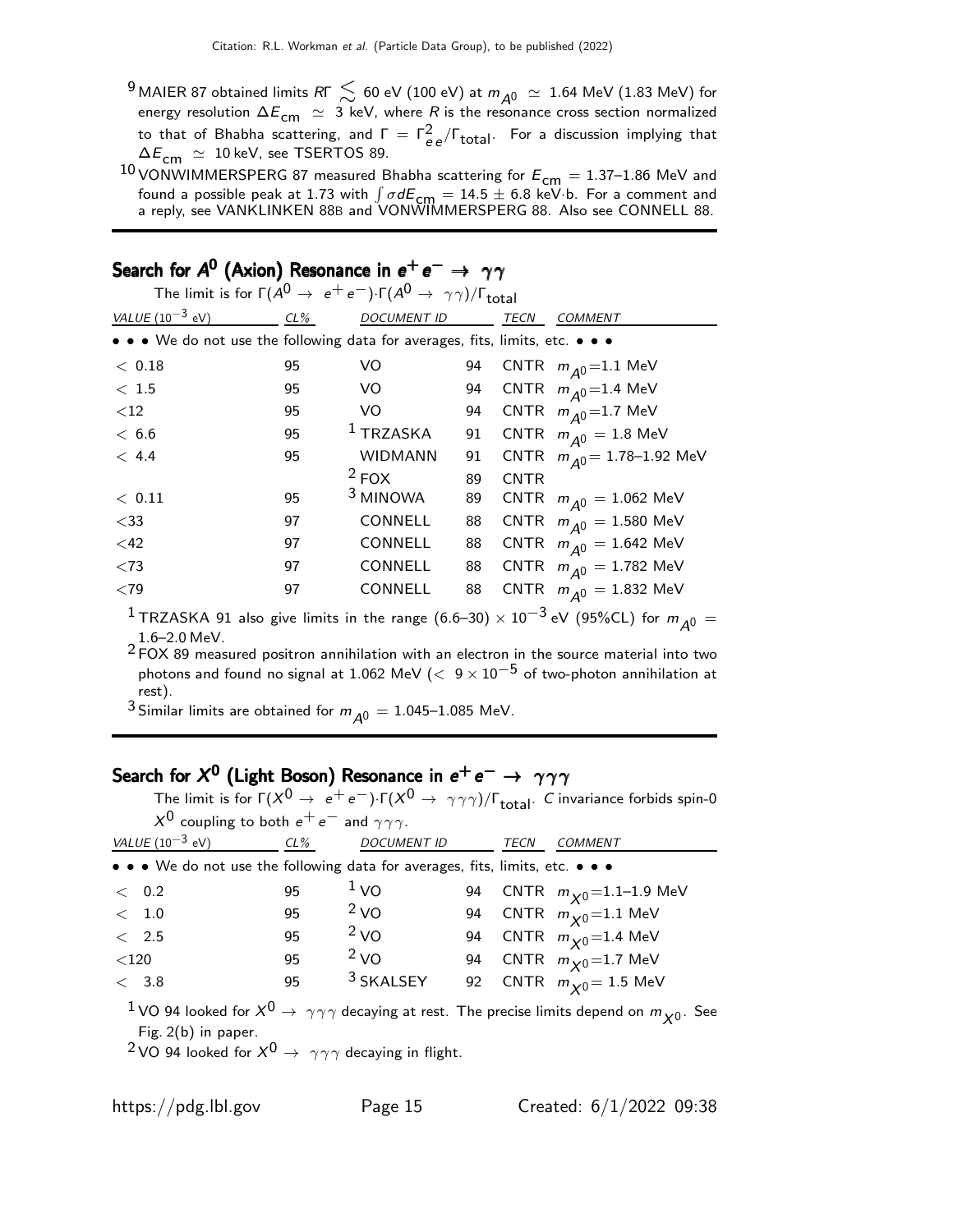$^3$ SKALSEY 92 also give limits 4.3 for  $m_{\chi^0} =$  1.54 and 7.5 for 1.64 MeV. The spin of  $\chi^0$ is assumed to be one.

# Light Boson  $(X^0)$  Search in Nonresonant  $e^+e^-$  Annihilation at Rest

|                                                                               |    | Limits are for the ratio of $n\gamma + X^0$ production relative to $\gamma\gamma$ . |                      |                                                                                                                       |
|-------------------------------------------------------------------------------|----|-------------------------------------------------------------------------------------|----------------------|-----------------------------------------------------------------------------------------------------------------------|
| VALUE (units $10^{-6}$ )                                                      |    | CL% DOCUMENT ID                                                                     | <b>TECN</b>          | <b>COMMENT</b>                                                                                                        |
| • • • We do not use the following data for averages, fits, limits, etc. • • • |    |                                                                                     |                      |                                                                                                                       |
| < 4.2                                                                         | 90 | $^1$ MITSUI                                                                         | 96 CNTR $\gamma X^0$ |                                                                                                                       |
| < 4                                                                           | 68 | <sup>2</sup> SKALSEY                                                                | 95 CNTR $\gamma X^0$ |                                                                                                                       |
| $<$ 40                                                                        | 68 | $3$ SKALSEY                                                                         | 95 RVUE $\gamma X^0$ |                                                                                                                       |
| < 0.18                                                                        | 90 | $4$ ADACHI                                                                          |                      | 94 CNTR $\gamma \gamma X^0$ , $X^0 \rightarrow \gamma \gamma$                                                         |
| < 0.26                                                                        | 90 | <sup>5</sup> ADACHI                                                                 |                      | 94 CNTR $\gamma \gamma X^0$ , $X^0 \rightarrow \gamma \gamma$                                                         |
| < 0.33                                                                        | 90 | $6$ ADACHI                                                                          |                      | 94 CNTR $\gamma X^0$ , $X^0 \rightarrow \gamma \gamma \gamma$                                                         |
|                                                                               |    |                                                                                     |                      | <sup>1</sup> MITSUI 96 looked for a monochromatic $\gamma$ . The bound applies for a vector $X^0$ with                |
|                                                                               |    |                                                                                     |                      | $C=-1$ and $m_{\chi0}$ <200 keV. They derive an upper bound on $eeX^0$ coupling and hence                             |
| $X^{0}$                                                                       |    |                                                                                     |                      | on the branching ratio B( $o\text{-Ps} \to \gamma\gamma X^0$ ) $< 6.2 \times 10^{-6}$ . The bounds weaken for heavier |

 $^2$ SKALSEY 95 looked for a monochromatic  $\gamma$  without an accompanying  $\gamma$  in  $e^+e^$ annihilation. The bound applies for scalar and vector  $X^0$  with  $C = -1$  and  $m_{X^0} =$ 

 $_3$ 100–1000 keV.<br> $^3$ SKALSEY 95 reinterpreted the bound on  $\gamma A^0$  decay of  $o$ -Ps by ASAI 91 where 3% of delayed annihilations are not from  ${}^{3\!}S_1$  states. The bound applies for scalar and vector  $X^0$  with  $C = -1$  and  $m_{\chi^0} = 0$ –800 keV.

<sup>4</sup> ADACHI 94 looked for a peak in the  $\gamma\gamma$  invariant mass distribution in  $\gamma\gamma\gamma\gamma$  production from  $e^+ e^-$  annihilation. The bound applies for  $m_{\chi^0} = 70$ –800 keV.

- $^{\textbf{5}}$  ADACHI 94 looked for a peak in the missing-mass mass distribution in  $\gamma\gamma$  channel, using  $\gamma\gamma\gamma\gamma$  production from  $e^+e^-$  annihilation. The bound applies for  $m_{\chi0}$  <800 keV.
- <sup>6</sup> ADACHI 94 looked for a peak in the missing mass distribution in  $\gamma\gamma\gamma$  channel, using  $\gamma\gamma\gamma\gamma$  production from  $e^+e^-$  annihilation. The bound applies for  $m_{\chi0} = 200$ –900 keV.

# Searches for Goldstone Bosons  $(X^{\mathbf{0}})$

(Including Horizontal Bosons and Majorons.) Limits are for branching ratios.

| VALUE                                                                         | $CL\%$ | <i>DOCUMENT ID</i>                                                                                     |                            | TECN       | <i>COMMENT</i>                                                                                                                                                                                                                                  |
|-------------------------------------------------------------------------------|--------|--------------------------------------------------------------------------------------------------------|----------------------------|------------|-------------------------------------------------------------------------------------------------------------------------------------------------------------------------------------------------------------------------------------------------|
| • • • We do not use the following data for averages, fits, limits, etc. • • • |        |                                                                                                        |                            |            |                                                                                                                                                                                                                                                 |
| $\leq 4.3 \times 10^{-6}$                                                     | 90     |                                                                                                        |                            |            | <sup>1</sup> AGUILAR-AR21A PIEN $\pi \rightarrow \mu \nu X^0$ , Majoron                                                                                                                                                                         |
| ${<}5.2\times10^{-8}$                                                         | 90     |                                                                                                        |                            |            | <sup>2</sup> AGUILAR-AR21A PIEN $\pi \rightarrow e \nu X^0$ , Majoron                                                                                                                                                                           |
| ${<}9 \times 10^{-6}$                                                         | 90     |                                                                                                        |                            |            | <sup>3</sup> AGUILAR-AR20 PIEN $\mu^+ \rightarrow e^+ X^0$ , Familon                                                                                                                                                                            |
| ${<}7 \times 10^{-12}$                                                        | 90     | <sup>4</sup> BALDINI                                                                                   | 20                         | <b>MEG</b> | $\mu^+ \rightarrow e^+ X^0 (X^0 \rightarrow \gamma \gamma)$ ,                                                                                                                                                                                   |
| $\times$ 10 <sup>-6</sup><br>$\langle 9$                                      | 90     | <sup>5</sup> BAYES<br><sup>6</sup> LATTANZI<br><sup>7</sup> LESSA<br>$8$ DIAZ<br><sup>9</sup> BOBRAKOV | 15<br>13<br>07<br>98<br>91 |            | Familon<br>TWST $\mu^+ \rightarrow e^+ X^0$ , Familon<br>COSM Majoron dark matter decay<br>RVUE Meson, $\ell$ decays to Majoron<br>THEO $H^0 \rightarrow X^0 X^0$ , $A^0 \rightarrow$<br>$X^0 X^0 X^0$ , Majoron<br>Electron quasi-magnetic in- |
| $<$ 3.3 $\times$ 10 <sup>-2</sup>                                             | 95     | <sup>10</sup> ALBRECHT                                                                                 | 90 <sub>E</sub>            | ARG        | teraction<br>$\tau \to \mu X^0$ . Familon                                                                                                                                                                                                       |
| https://pdg.lbl.gov                                                           |        | Page 16                                                                                                |                            |            | Created: $6/1/2022$ 09:38                                                                                                                                                                                                                       |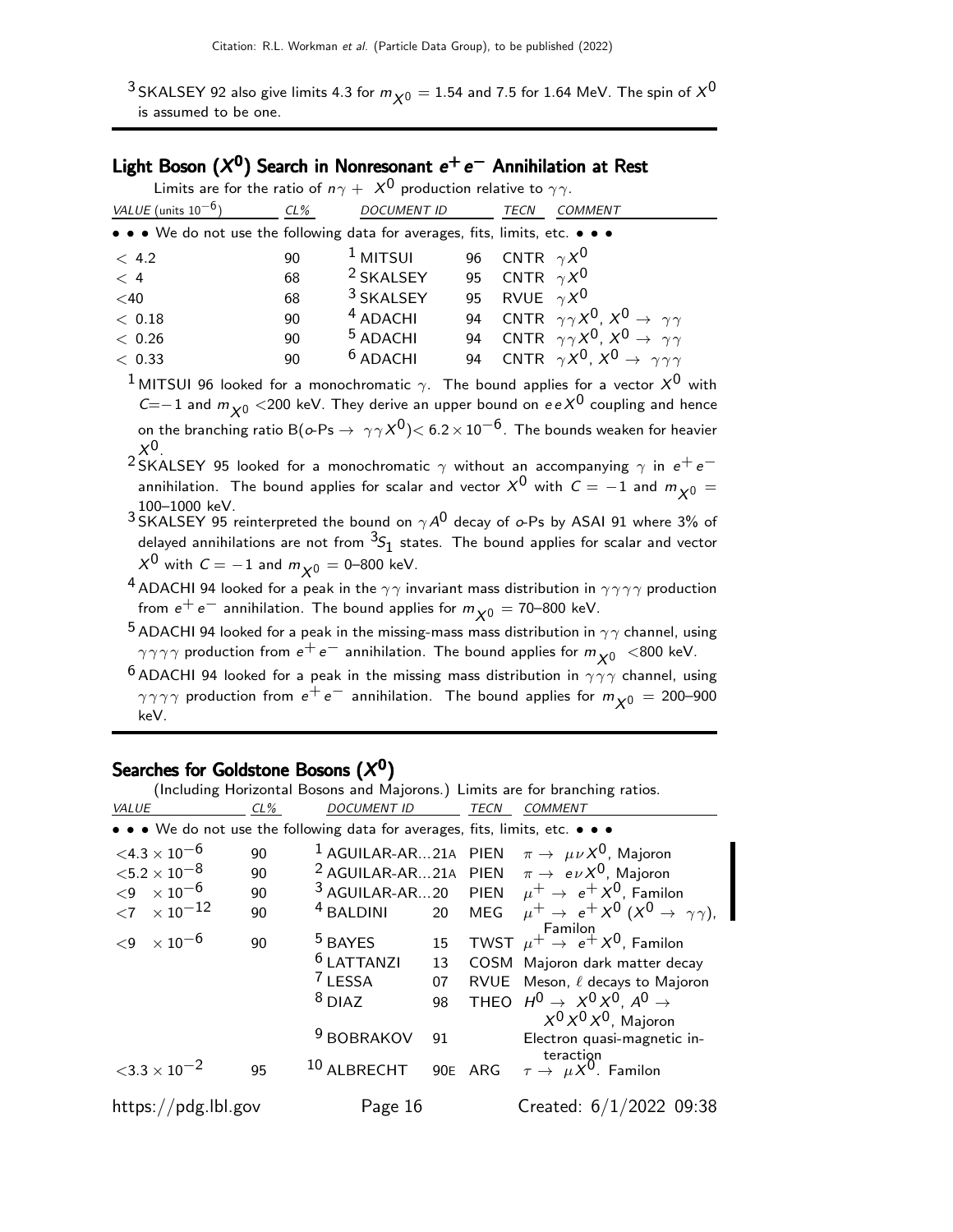| ${<}1.8\times10^{-2}$           | 95 | 10 ALBRECHT             | 90 <sub>E</sub> | ARG $\tau \rightarrow e X^0$ . Familon                                |
|---------------------------------|----|-------------------------|-----------------|-----------------------------------------------------------------------|
| $<$ 6.4 $\times$ 10 $^{-9}$     | 90 | $11$ ATIYA              | 90              | B787 $K^+ \rightarrow \pi^+ X^0$ . Familon                            |
| ${<}1.4 \times 10^{-5}$         | 90 | 12 BALKE                | 88              | CNTR $\mu^+ \rightarrow e^+ X^0$ . Familon                            |
| ${<}1.1\times10^{-9}$           | 90 | 13 BOLTON               | 88              | CBOX $\mu^+ \rightarrow e^+ \gamma X^0$ . Familon                     |
|                                 |    | <sup>14</sup> CHANDA    | 88              | ASTR Sun, Majoron                                                     |
|                                 |    | $15$ CHOI               | 88              | ASTR Majoron, SN 1987A                                                |
| ${<}5 \times 10^{-6}$           | 90 | <sup>16</sup> PICCIOTTO | 88              | CNTR $\pi \to e\nu X^0$ , Majoron                                     |
| ${<}1.3\times10^{-9}$           | 90 | 17 GOLDMAN              | 87              | CNTR $\mu \to e \gamma X^0$ . Familon                                 |
| $<$ 3 $\times$ 10 <sup>-4</sup> | 90 | $18$ BRYMAN             | 86 <sub>B</sub> | RVUE $\mu \to eX^0$ . Familon                                         |
| $<$ 1 $\times$ 10 $^{-10}$      | 90 | $19$ EICHLER            | 86              | SPEC $\mu^+ \rightarrow e^+ X^0$ . Familon                            |
| ${<}2.6\times10^{-6}$           | 90 | 20 JODIDIO              | 86              | SPEC $\mu^+ \rightarrow e^+ X^0$ . Familon                            |
|                                 |    |                         |                 | <sup>21</sup> BALTRUSAIT85 MRK3 $\tau \rightarrow \ell X^0$ . Familon |
|                                 |    | <sup>22</sup> DICUS     | 83              | COSM $\nu$ (hvy) $\rightarrow$ $\nu$ (light) $X^0$                    |
|                                 |    |                         |                 |                                                                       |

<sup>1</sup> AGUILAR-AREVALO 21A quoted limit applies to  $m_{\chi^0} = 33.9$  MeV. Limits between  $4.3 \times 10^{-6}$  and  $7.5 \times 10^{-5}$  are obtained for  $0 < m_{\chi}$   $< 33.9$  MeV. The lifetime of  $X^{0}$  is assumed to be long enough. See their Fig. 6 for mass-dependent limits.

- <sup>2</sup> AGUILAR-AREVALO 21A quoted limit applies to  $m_{\chi0} = 85$  MeV. Limits between 5.2  $\times$ 10<sup>-8</sup> and 1.4 × 10<sup>-6</sup> are obtained for 0 <  $m_{\chi^0}$  < 120 MeV, which improve the limits of PICCIOTTO 88 by an order of magnitude. The lifetime of  $\mathsf{X}^\mathsf{0}$  is assumed to be long enough. See their Fig. 4 for mass-dependent limits.
- <sup>3</sup> AGUILAR-AREVALO 20 obtained limits of order  $10^{-5}$  for  $m_{\chi0} = 47.8$ –95.1 MeV. The quoted limit applies to  $m_{\chi^0} = 75$  MeV. See their Fig. 1 for mass-dependent limits.
- <sup>4</sup> BALDINI 20 obtained limits for  $m_{\chi_0} = 20$ –45 MeV and  $\tau_{\chi_0} < 40$  ps, and supersedes BOLTON 88 for  $m_{\chi0} =$  20–40 MeV. See their Fig. 17 for mass-dependent limits.
- <sup>5</sup> BAYES 15 limits are the average over  $m_{\chi0} = 13$ –80 MeV for the isotropic decay distribution of positrons. See their Fig. 4 and Table II for the mass-dependent limits as well as the dependence on the decay anisotropy. In particular, they find a limit  $< 58 \times 10^{-6}$ at 90% CL for massless familons and for the same asymmetry as normal muon decay, a case not covered by JODIDIO 86.
- $^6$  LATTANZI 13 use WMAP 9 year data as well as X-ray and  $\gamma$ -ray observations to derive limits on decaying majoron dark matter. A limit on the decay width  $\Gamma(X^0\to\nu\overline{\nu})$  $< 6.4 \times 10^{-19}$  s<sup>-1</sup> at 95% CL is found if majorons make up all of the dark matter.
- <sup>7</sup> LESSA 07 consider decays of the form Meson  $\rightarrow \ell \nu$  Majoron and  $\ell \rightarrow \ell' \nu \overline{\nu}$  Majoron and use existing data to derive limits on the neutrino-Majoron Yukawa couplings  $g_{\alpha\beta}$
- $(\alpha,\beta \!=\! e,\mu,\tau).$  Their best limits are  $|g_{\bm e\,\alpha}|^2<~$  5.5  $\times$   $10^{-6}$ ,  $|g_{\mu\,\alpha}|^2<~$  4.5  $\times$   $10^{-5}$ ,  $|g_{\tau\,\alpha}|^2<\;$  5.5  $\times$  10 $^{-2}$  at CL = 90%.
- $8$  DIAZ 98 studied models of spontaneously broken lepton number with both singlet and triplet Higgses. They obtain limits on the parameter space from invisible decay  $Z \rightarrow$  $H^0 A^0 \rightarrow X^0 X^0 X^0 X^0 X^0$  and  $e^+ e^- \rightarrow Z H^0$  with  $H^0 \rightarrow X^0 X^0.$ <br><sup>9</sup> BOBRAKOV 91 searched for anomalous magnetic interactions between polarized elec-
- trons expected from the exchange of a massless pseudoscalar boson (arion). A limit  $\alpha_e^2~<~2\times10^{-4}~(95\%$ CL) is found for the effective anomalous magneton parametrized as  $x_e (G_F/8\pi\sqrt{2})^{1/2}$ .
- 10 ALBRECHT 90E limits are for  $B(\tau \to \ell X^0)/B(\tau \to \ell \nu \overline{\nu})$ . Valid for  $m_{\chi_0}$  < 100 MeV. The limits rise to 7.1% (for  $\mu$ ), 5.0% (for e) for  $m_{\chi0} = 500$  MeV.
- 11 ATIYA 90 limit is for  $m_{\chi0} = 0$ . The limit B  $< 1 \times 10^{-8}$  holds for  $m_{\chi0} < 95$  MeV. For the reduction of the limit due to finite lifetime of  $X^0$ , see their Fig. 3.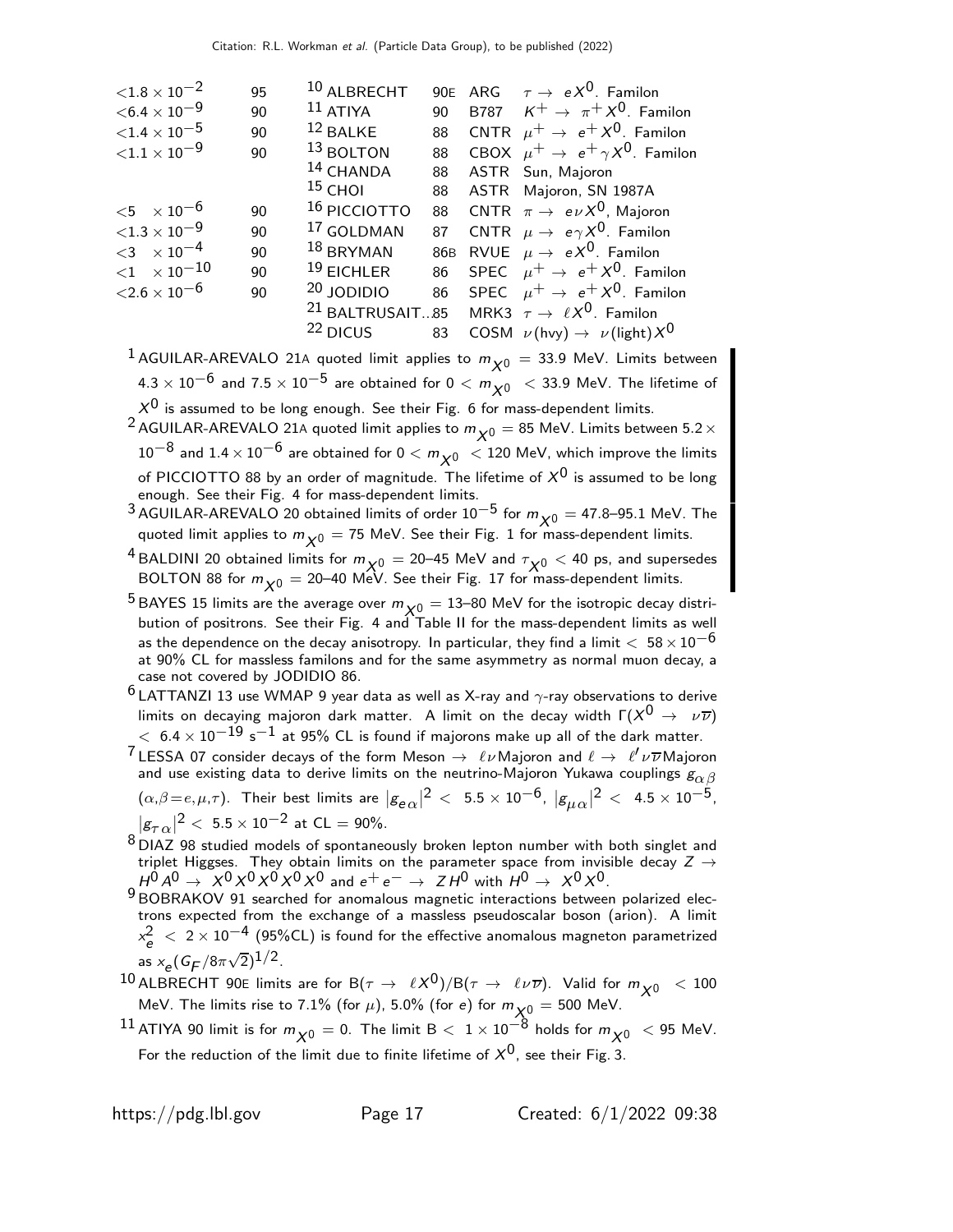$^{12}$  BALKE 88 limits are for B( $\mu^+ \to e^+ \chi^0$ ). Valid for  $m_{\chi^0} <$  80 MeV and  $\tau_{\chi^0} > 10^{-8}$ sec.

- 13 BOLTON 88 limit corresponds to  $F > 3.1 \times 10^9$  GeV, which does not depend on the chirality property of the coupling.
- 14 CHANDA 88 find  $v_T < 10$  MeV for the weak-triplet Higgs vacuum expectation value in Gelmini-Roncadelli model, and  $v<sub>S</sub> > 5.8 \times 10^6$  GeV in the singlet Majoron model.
- $15$  CHOI 88 used the observed neutrino flux from the supernova SN 1987A to exclude the neutrino Majoron Yukawa coupling h in the range  $2 \times 10^{-5}$   $< h < 3 \times 10^{-4}$  for the interaction  $L_{\mathsf{int}} = \frac{1}{2}$  $\frac{1}{2}$ ih $\overline{\psi}^{\texttt{c}}_{\nu}$  $_{\nu}^{c}$ 75 $\psi_{\nu}$  $\phi_{\sf X}$ . For several families of neutrinos, the limit applies for  $(\Sigma h_i^4)^{1/4}.$
- $^{16}$ PICCIOTTO 88 limit applies when  $m_{\chi^0}~<$  55 MeV and  $\tau_{\chi^0}~>$  2ns, and it decreases to  $4 \times 10^{-7}$  at  $m_{\chi0} = 125$  MeV, beyond which no limit is obtained.
- 17 GOLDMAN 87 limit corresponds to  $F > 2.9 \times 10^9$  GeV for the family symmetry breaking scale from the Lagrangian  $L_{\sf int} = (1/F) \overline{\psi}_{\mu} \gamma^{\mu}$   $(a+b\gamma_5)$   $\psi_{\sf e} \partial_{\mu} \phi_{\sf X0}$  with  $a^2+b^2=1.$ This is not as sensitive as the limit  $F$   $>$  9.9  $\times$   $10^9$  GeV derived from the search for  $\mu^+$   $\rightarrow$
- $e^+ X^0$  by JODIDIO 86, but does not depend on the chirality property of the coupling. 18 Limits are for  $\Gamma(\mu \to eX^0)/\Gamma(\mu \to e\nu\overline{\nu})$ . Valid when  $m_{\chi^0} = 0$ –93.4, 98.1–103.5 MeV.
- 19 EICHLER 86 looked for  $\mu^+ \rightarrow e^+ \chi^0$  followed by  $\chi^0 \rightarrow e^+ e^-$ . Limits on the branching fraction depend on the mass and and lifetime of  $X^0$ . The quoted limits are valid when  $\tau_{\chi 0}$   $\lesssim$  3.  $\times$  10 $^{-10}$  s if the decays are kinematically allowed.
- <sup>20</sup> JODIDIO 86 corresponds to  $F > 9.9 \times 10^9$  GeV for the family symmetry breaking scale with the parity-conserving effective Lagrangian  $L_{\sf int} = (1/F) \; \overline{\psi}_\mu \gamma^\mu \psi_e \partial^\mu \phi_{\sf X0}$ .
- <sup>21</sup> BALTRUSAITIS 85 search for light Goldstone boson( $X^0$ ) of broken U(1). CL = 95% limits are B $(\tau \to \mu^+ X^0)/B(\tau \to \mu^+ \nu \nu)$  <0.125 and B $(\tau \to e^+ X^0)/B(\tau \to e^+ \nu \nu)$ <br><0.04. Inferred limit for the symmetry breaking scale is  $m$  >3000 TeV.
- <sup>22</sup> The primordial heavy neutrino must decay into  $\nu$  and familon,  $f_A$ , early so that the red-shifted decay products are below critical density, see their table. In addition,  $K \rightarrow$  $\pi f_A$  and  $\mu \to~\texttt{e} f_A$  are unseen. Combining these excludes  $m_{\text{heavy}\nu}$  between  $5\times 10^{-5}$ and  $5\times10^{-4}$  MeV ( $\mu$  decay) and  $m_{\text{heavy}\nu}$  between  $5\times10^{-5}$  and 0.1 MeV (K-decay).

#### Majoron Searches in Neutrinoless Double  $\beta$  Decay

Limits are for the half-life of neutrinoless  $\beta\beta$  decay with a Majoron emission. No experiment currently claims any such evidence. Only the best or comparable limits for each isotope are reported.

| $t_{1/2}$ (10 <sup>21</sup> yr)                                               |    | CL% ISOTOPE       | <b>TRANSITION</b> | <b>METHOD</b>  | <b>DOCUMENT ID</b>          |            |
|-------------------------------------------------------------------------------|----|-------------------|-------------------|----------------|-----------------------------|------------|
| >7200                                                                         | 90 | 128 <sub>Te</sub> |                   | <b>CNTR</b>    | BERNATOW 92                 |            |
| • • • We do not use the following data for averages, fits, limits, etc. • • • |    |                   |                   |                |                             |            |
| >4300                                                                         | 90 | $136\chi$ e       | $0\nu1\chi$       | EXO-200        | <sup>2</sup> AL-KHARUSI     | 21         |
| 4.4                                                                           | 90 | $100_{\sf Mo}$    | $0\nu1\chi$       | NEMO-3         | <sup>3</sup> ARNOLD         | 19         |
| > 37                                                                          | 90 | $^{82}$ Se        | $0\nu1\nu$        | NEMO-3         | <sup>4</sup> ARNOLD         | 18         |
| > 420                                                                         | 90 | $^{76}$ Ge        | $0\nu1\nu$        | <b>GERDA</b>   | <sup>5</sup> AGOSTINI       | <b>15A</b> |
| > 400                                                                         | 90 | 100 <sub>Mo</sub> | $0\nu1\nu$        | NEMO-3         | <sup>6</sup> ARNOLD         | 15         |
| >1200                                                                         | 90 | $136\chi$ e       | $0\nu1\nu$        | <b>EXO-200</b> | <sup>7</sup> ALBERT         | 14A        |
| >2600                                                                         | 90 | $136\chi_{\rm e}$ | $0\nu1\nu$        | KamLAND-Zen    | <sup>8</sup> GANDO          | 12         |
| 16<br>$\geq$                                                                  | 90 | 130 <sub>Te</sub> | $0\nu1\chi$       | NEMO-3         | <sup>9</sup> ARNOLD         | 11         |
| 1.9                                                                           | 90 | 96Zr              | $2\nu 1\nu$       | NEMO-3         | <sup>10</sup> ARGYRIADES 10 |            |
| https://pdg.lbl.gov                                                           |    |                   | Page 18           |                | Created: 6/1/2022 09:38     |            |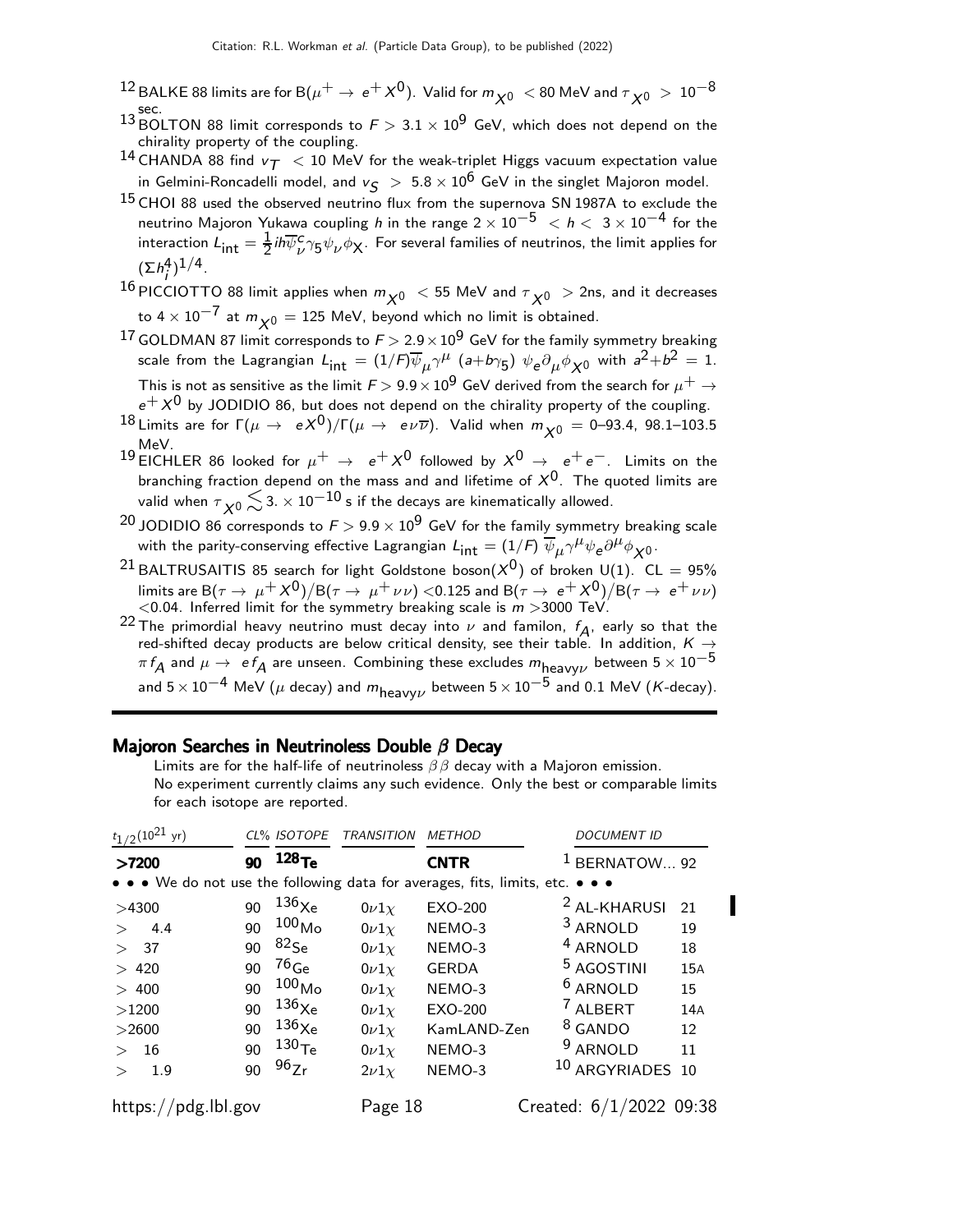| $\geq$   | 1.52   | 90 | 150 <sub>Nd</sub>    | $0\nu1\chi$  | NEMO-3                                     | <sup>11</sup> ARGYRIADES | 09     |
|----------|--------|----|----------------------|--------------|--------------------------------------------|--------------------------|--------|
| >        | 27     | 90 | $100_{\sf Mo}$       | $0\nu1\chi$  | NEMO-3                                     | <sup>12</sup> ARNOLD     | 06     |
| $\geq$   | 15     | 90 | $82$ Se              | $0\nu1\chi$  | NEMO-3                                     | 13 ARNOLD                | 06     |
| $\geq$   | 14     | 90 | $100_{\sf Mo}$       | $0\nu1\chi$  | NEMO-3                                     | 14 ARNOLD                | 04     |
| >        | 12     | 90 | $82$ Se              | $0\nu1\chi$  | NEMO-3                                     | 15 ARNOLD                | 04     |
| >        | 2.2    | 90 | $^{130}\mathrm{Te}$  | $0\nu1\chi$  | Cryog. det.                                | 16 ARNABOLDI             | 03     |
| >        | 0.9    | 90 | 130 <sub>Te</sub>    | $0\nu2\chi$  | Cryog. det.                                | 17 ARNABOLDI             | 03     |
| $\rm{>}$ | 8      | 90 | 116 <sub>Cd</sub>    | $0\nu1\chi$  | CdWO <sub>4</sub> scint.                   | 18 DANEVICH              | 03     |
| $\gt$    | 0.8    | 90 | 116 <sub>Cd</sub>    | $0\nu 2\chi$ | CdWO <sub>4</sub> scint.                   | 19 DANEVICH              | 03     |
| >        | 500    | 90 | $136\chi_\mathrm{e}$ | $0\nu1\chi$  | Liquid Xe Scint.                           | 20 BERNABEI              | 02D    |
| >        | 5.8    | 90 | $100_{\sf Mo}$       | $0\nu1\chi$  | ELEGANT V                                  | <sup>21</sup> FUSHIMI    | 02     |
| $\geq$   | 0.32   | 90 | $^{100}\rm{Mo}$      | $0\nu1\chi$  | Liq. Ar ioniz.                             | <sup>22</sup> ASHITKOV   | 01     |
| >        | 0.0035 | 90 | $160\,\mathrm{Gd}$   | $0\nu1\chi$  | $160$ Gd <sub>2</sub> SiO <sub>5</sub> :Ce | <sup>23</sup> DANEVICH   | 01     |
| $\rm{>}$ | 0.013  | 90 | $^{160}\mathrm{Gd}$  | $0\nu2\chi$  | $160$ Gd <sub>2</sub> SiO <sub>5</sub> :Ce | <sup>24</sup> DANEVICH   | 01     |
| >        | 2.3    | 90 | $82$ Se              | $0\nu1\chi$  | NEMO <sub>2</sub>                          | <sup>25</sup> ARNOLD     | $00\,$ |
| >        | 0.31   | 90 | 96Zr                 | $0\nu1\chi$  | NEMO <sub>2</sub>                          | $26$ ARNOLD              | $00\,$ |
| >        | 0.63   | 90 | $82$ Se              | $0\nu2\chi$  | NEMO <sub>2</sub>                          | <sup>27</sup> ARNOLD     | 00     |
| $\geq$   | 0.063  | 90 | 96Zr                 | $0\nu 2\chi$ | NEMO <sub>2</sub>                          | <sup>27</sup> ARNOLD     | 00     |
| >        | 0.16   | 90 | $100_{\sf Mo}$       | $0\nu 2\chi$ | NEMO <sub>2</sub>                          | <sup>27</sup> ARNOLD     | 00     |
| >        | 2.4    | 90 | $82$ Se              | $0\nu1\chi$  | NEMO <sub>2</sub>                          | $^{28}$ ARNOLD           | 98     |
| $\rm{>}$ | 7.2    | 90 | $136\chi_\mathrm{e}$ | $0\nu2\chi$  | <b>TPC</b>                                 | <sup>29</sup> LUESCHER   | 98     |
| $\geq$   | 7.91   | 90 | $76$ <sub>Ge</sub>   |              | <b>SPEC</b>                                | 30 GUENTHER              | 96     |
| >        | 17     | 90 | $^{76}\mathrm{Ge}$   |              | <b>CNTR</b>                                | <b>BECK</b>              | 93     |
|          |        |    |                      |              |                                            |                          |        |

 $^1$ BERNATOWICZ 92 studied double- $\beta$  decays of  $^{128}$ Te and  $^{130}$ Te, and found the ratio  $\tau (\rm{^{130}Te})/\tau (\rm{^{128}Te}) = (3.52 \pm 0.11) \times 10^{-4}$  in agreement with relatively stable theo-<br>retical predictions. The bound is based on the requirement that Majoron-emitting decay cannot be larger than the observed double-beta rate of  $128$ Te of  $(7.7 \pm 0.4) \times 10^{24}$  year. We calculated 90% CL limit as  $(7.7-1.28 \times 0.4=7.2) \times 10^{24}$ .

 $^2$  AL-KHARUSI 21 utilize the complete dataset of the EXO-200 experiment, corresponding to an exposure of 234 kg yr, to place a limit on the one Majoron mode of the neutrinoless double beta decay of <sup>136</sup>Xe. Several limits are reported, the one given here corresponds to a spectral index of 1, resulting in a limit of  $g_{\nu\chi} < 0.4-0.9 \times 10^{-5}$  on the Majoronneutrino coupling constant. The range reflects the spread of the nuclear matrix elements.

 $3$  ARNOLD 19 uses the NEMO-3 tracking calorimeter to determine limits for the Majoron emitting double beta decay, with spectral index  $n = 3$ . The limit corresponds to the range of the  $g_{ee}$  coupling of 0.013-0.035; dependimg on the nuclear matrix elements used.

 $\frac{4 \text{ new}}{4 \text{ ARNOLD}}$  18 use the NEMO-3 tracking detector. The limit corresponds to  $\langle g_{ee} \rangle$   $<$ 3.2–8.0  $\times$  10<sup>-5</sup>; the range corresponds to different nuclear matrix element calculations. 5 AGOSTINI 15<sup>A</sup> analyze a 20.3 kg yr of data set of the GERDA calorimeter to determine  $g_{\nu\,\chi} < 3.4$ –8.7  $\times\,10^{-5}$  on the Majoron-neutrino coupling constant. The range reflects the spread of the nuclear matrix elements.

 $6$  ARNOLD 15 use the NEMO-3 tracking calorimeter with 3.43 kg yr exposure to determine the limit on Majoron emission. The limit corresponds to  $g_{\nu\,\chi}^{} <~1.6$ –3.0  $\times\,10^{-4}$ . The spread reflects different nuclear matrix elements. Supersedes ARNOLD 06.

 $7$  ALBERT 14A utilize 100 kg yr of exposure of the EXO-200 tracking calorimeter to place a limit on the  $g_{\nu \chi} < 0.8$ –1.7  $\times 10^{-5}$  on the Majoron-neutrino coupling constant. The range reflects the spread of the nuclear matrix elements.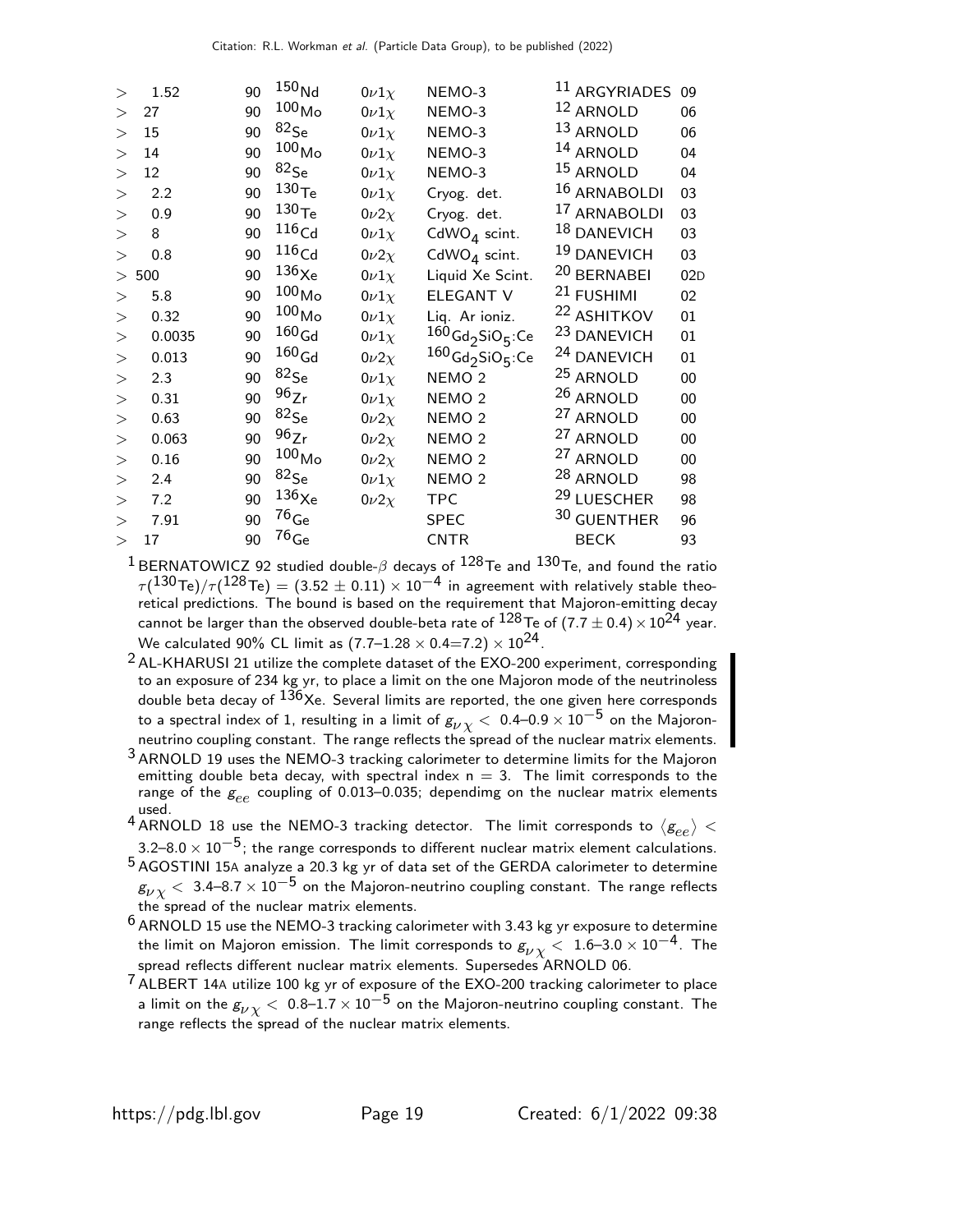- <sup>8</sup> GANDO 12 use the KamLAND-Zen detector to obtain the limit on the 0 $\nu\chi$  decay with Majoron emission. It implies that the coupling constant  $g_{\nu\nu}$  < 0.8–1.6 × 10<sup>-5</sup> depending on the nuclear matrix elements used.
- $9$  ARNOLD 11 use the NEMO-3 detector to obtain the reported limit on Majoron emission. It implies that the coupling constant  $g_{\nu \chi} \, < \, 0.6$ – $1.6 \times 10^{-4}$  depending on the nuclear matrix element used. Supercedes ARNABOLDI 03.
- $10$  ARGYRIADES 10 use the NEMO-3 tracking detector and  $96$  Zr to derive the reported limit. No limit for the Majoron electron coupling is given.
- 11 ARGYRIADES 09 use  $150$  Nd data taken with the NEMO-3 tracking detector. The reported limit corresponds to  $\langle|{\rm g}_{\nu \chi}\rangle <~$  1.7–3.0  $\times\,10^{-4}$  using a range of nuclear matrix
- elements that include the effect of nuclear deformation.<br><sup>12</sup> ARNOLD 06 use <sup>100</sup>Mo data taken with the NEMO-3 tracking detector. The reported limit corresponds to  $\langle g_{\nu \chi} \rangle~<$  (0.4–1.8)  $\times$  10 $^{-4}$  using a range of matrix element calculations. Superseded by ARNOLD 15.
- $13$  NEMO-3 tracking calorimeter is used in ARNOLD 06. Reported half-life limit for  $82$ Se corresponds to  $\langle g_{\nu\chi}\rangle\, <$  (0.66–1.9) $\times10^{-4}$  using a range of matrix element calculations. Supersedes ARNOLD 04.
- $^{14}$  ARNOLD 04 use the NEMO-3 tracking detector. The limit corresponds to  $\langle \textsf{g}_{\nu \chi} \rangle$   $\,<$ (0.5–0.9)10−4 using the matrix elements of SIMKOVIC 99, STOICA 01 and CIV-ITARESE 03. Superseded by ARNOLD 06.
- $^{15}$  ARNOLD 04 use the NEMO-3 tracking detector. The limit corresponds to  $\langle g_{\nu \chi} \rangle$   $<$ (0.7–1.6)10−4 using the matrix elements of SIMKOVIC 99, STOICA 01 and CIV-ITARESE 03.
- $^{16}$  Supersedes ALESSANDRELLO 00. Array of TeO<sub>2</sub> crystals in high resolution cryogenic calorimeter. Some enriched in  $^{130}$ Te. Derive  $\langle \bar{g_{\nu}}_{\chi} \rangle \ < \ 17$ –33  $\times\ 10^{-5}$  depending on matrix element.
- 17 Supersedes ALESSANDRELLO 00. Cryogenic calorimeter search.
- $^{18}$  Limit for the 0 $\nu\chi$  decay with Majoron emission of  $^{116}$ Cd using enriched CdWO<sub>4</sub> scintillators.  $\langle \rm g_{\rm \nu \chi}\rangle <$  4.6–8.1  $\times$  10 $^{-5}$  depending on the matrix element. Supersedes DANEVICH 00.
- $19$  Limit for the  $0\nu2\chi$  decay of  $116$  Cd. Supersedes DANEVICH 00.
- <sup>20</sup> BERNABEI 02D obtain limit for 0 $\nu\chi$  decay with Majoron emission of  $^{136}$ Xe using liquid Xe scintillation detector. They derive  $\langle g_{\nu\chi}\rangle < 2.0$ –3.0  $\times$   $10^{-5}$  with several nuclear matrix elements.
- 21 Replaces TANAKA 93. FUSHIMI 02 derive half-life limit for the  $0\nu\chi$  decay by means of tracking calorimeter ELEGANT V. Considering various matrix element calculations, a range of limits for the Majoron-neutrino coupling is given:  $\langle g_{\nu \chi}\rangle$  <(6.3–360)  $\times$   $10^{-5}$ .
- <sup>22</sup> ASHITKOV 01 result for 0 $\nu\chi$  of <sup>100</sup>Mo is less stringent than ARNOLD 00.
- <sup>23</sup> DANEVICH 01 obtain limit for the 0 $\nu \chi$  decay with Majoron emission of <sup>160</sup>Gd using Gd2 SiO5 :Ce crystal scintillators.
- <sup>24</sup> DANEVICH 01 obtain limit for the  $0\nu 2\chi$  decay with 2 Majoron emission of  $^{160}$ Gd.
- <sup>25</sup> ARNOLD 00 reports limit for the 0 $\nu \chi$  decay with Majoron emission derived from tracking calorimeter NEMO 2. Using <sup>82</sup>Se source:  $\langle g_{\nu \chi} \rangle < 1.6 \times 10^{-4}$ . Matrix element from
- GUENTHER 96. $^{26}$ Using  $^{96}$ Zr source:  $\langle g_{\nu\chi}\rangle$   $<$  2.6  $\times$  10 $^{-4}$ . Matrix element from ARNOLD 99.
- <sup>27</sup> ARNOLD 00 reports limit for the  $0\nu 2\chi$  decay with two Majoron emission derived from tracking calorimeter NEMO 2.
- $^{28}$ ARNOLD 98 determine the limit for 0 $\nu_{\chi}$  decay with Majoron emission of  $^{82}$ Se using the NEMO-2 tracking detector. They derive  $\langle g_{\nu_{\chi}} \rangle <$  2.3–4.3  $\times$   $10^{-4}$  with several nuclear matrix elements.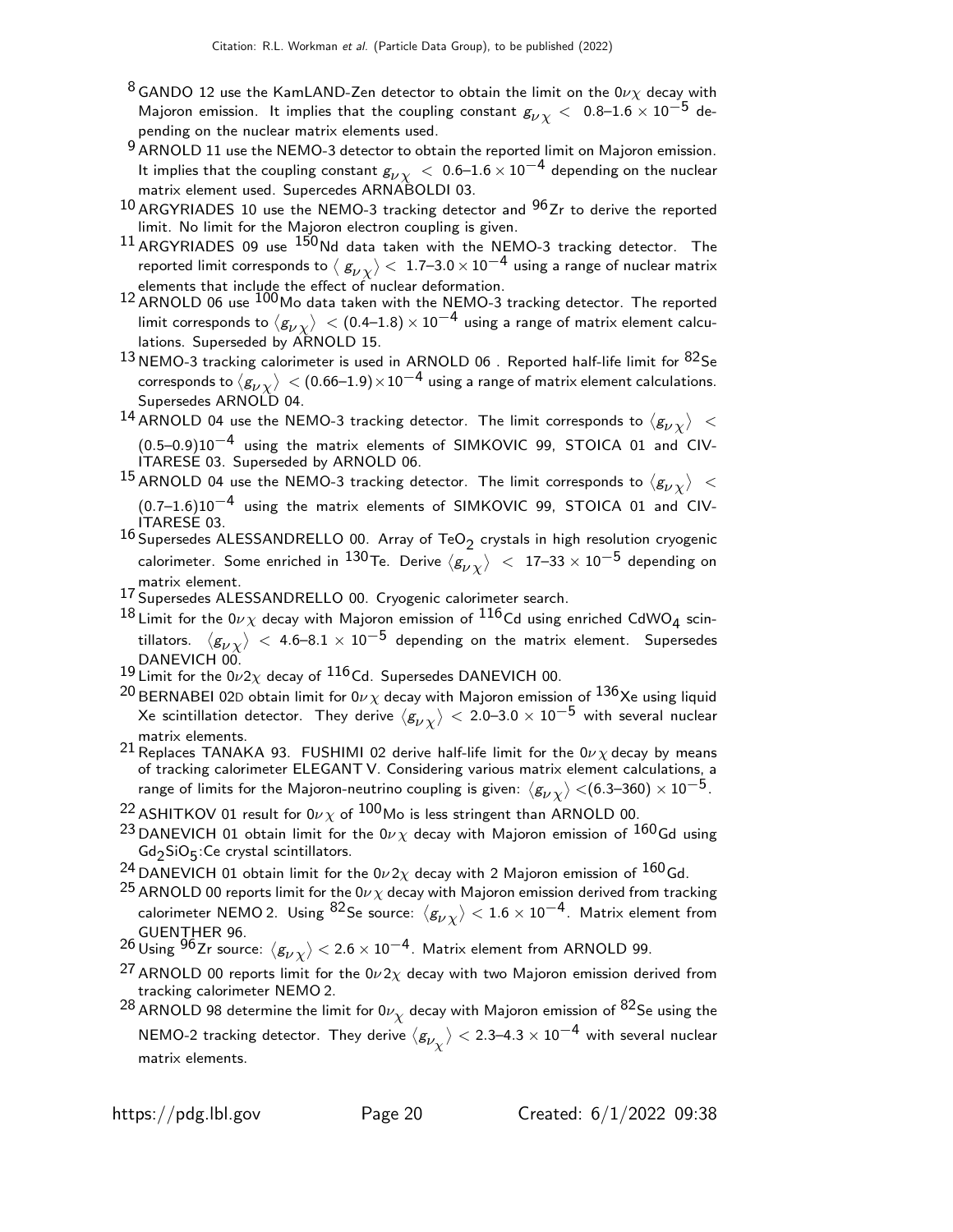$^{29}$ LUESCHER 98 report a limit for the 0 $\nu$  decay with Majoron emission of  $^{136}$ Xe using Xe TPC. This result is more stringent than BARABASH 89. Using the matrix elements of ENGEL 88, they obtain a limit on  $\langle g_{\nu \chi} \rangle$  of 2.0  $\times$  10 $^{-4}$ .

 $^{30}$  See Table 1 in GUENTHER 96 for limits on the Majoron coupling in different models.

# Invisible A<sup>0</sup> (Axion) MASS LIMITS from Astrophysics and Cosmology

| $v_1 = v_2$ is usually assumed ( $v_i =$ vacuum expectation values). For a review of these                                                          |     |                                    |     |             |                                  |  |
|-----------------------------------------------------------------------------------------------------------------------------------------------------|-----|------------------------------------|-----|-------------|----------------------------------|--|
| limits, see RAFFELT 91 and TURNER 90. In the comment lines below, D and K refer<br>to DFSZ and KSVZ axion types, discussed in the above minireview. |     |                                    |     |             |                                  |  |
| VALUE (eV)                                                                                                                                          | CL% | <b>DOCUMENT ID</b>                 |     | TECN        | COMMENT                          |  |
| • • • We do not use the following data for averages, fits, limits, etc. • • •                                                                       |     |                                    |     |             |                                  |  |
| $\times$ 10 <sup>-21</sup><br>1.4<br>$\geq$                                                                                                         | 95  | $1$ BANIK                          | 21  |             | ASTR Fuzzy DM                    |  |
| $\times$ 10 <sup>4</sup><br>1.9<br>$\lt$                                                                                                            |     | $2$ BAUMHOLZ 21                    |     |             | COSM warm dark matter            |  |
|                                                                                                                                                     |     | $3$ CROON                          | 21  | ASTR        | SN 1987A, axion-muon<br>coupling |  |
|                                                                                                                                                     |     | <sup>4</sup> FUJIKURA              | 21  | <b>ASTR</b> | Microlensing                     |  |
|                                                                                                                                                     |     | <sup>5</sup> MARTINCAM21           |     |             | ASTR SN 1987A, A decay           |  |
| none $1.3 - 2.7 \times 10^{-13}$                                                                                                                    |     | 6 <sub>NG</sub>                    | 21  |             | ASTR BH superradiance            |  |
| $\times$ 10 $^{-20}$<br>> 2                                                                                                                         | 95  | 7 ROGERS                           | 21  |             | COSM Lyman- $\alpha$             |  |
| none 0.8–6.5 $\times$ 10 <sup>–13</sup>                                                                                                             | 95  | 8 TSUKADA                          | 21  | <b>ASTR</b> | BH superradiance                 |  |
| $\times$ 10 $^{-17}$<br>$\overline{2}$<br>>                                                                                                         |     | $9$ IRSIC                          | 20  |             | COSM Isocurvature fluctua-       |  |
|                                                                                                                                                     |     | $10$ PODDAR                        | 20  | <b>ASTR</b> | tions<br>Compact binary systems  |  |
| $\times$ 10 $^{-21}$<br>2.1<br>$\geq$                                                                                                               |     | $11$ SCHUTZ                        | 20  |             | COSM Fuzzy DM                    |  |
| none 6.4–8.0 $\times$ 10 <sup>–13</sup>                                                                                                             | 95  | $12$ SUN                           | 20  | ASTR        | BH superradiance                 |  |
| none 2.9–4.6 $\times$ 10 <sup>–21</sup>                                                                                                             |     | <sup>13</sup> DAVOUDIASL           | 19  | <b>ASTR</b> | BH superradiance                 |  |
| none $10^{-21} - 6 \times 10^{-20}$                                                                                                                 |     | 14 MARSH                           | 19  |             | ASTR Fuzzy DM                    |  |
| none $1.1 - 4 \times 10^{-13}$                                                                                                                      | 95  | 15 PALOMBA                         | 19  |             | ASTR BH superradiance            |  |
| $<$ 0.06 $\,$                                                                                                                                       |     | 16 CHANG                           | 18  |             | ASTR K, SN 1987A                 |  |
| 0.67<br>$\lt$                                                                                                                                       | 95  | <sup>17</sup> ARCHIDIACO13A        |     |             | COSM K, hot dark matter          |  |
| none $0.7-3 \times 10^5$                                                                                                                            |     | 18 CADAMURO                        | 11  |             | COSM D abundance                 |  |
| $<$ 105 $\,$                                                                                                                                        | 90  | 19 DERBIN                          | 11A |             | CNTR D, solar axion              |  |
|                                                                                                                                                     |     | <sup>20</sup> ANDRIAMON10          |     | CAST        | K, solar axions                  |  |
| 0.72<br>$\lt$                                                                                                                                       | 95  | <sup>21</sup> HANNESTAD 10         |     |             | COSM K, hot dark matter          |  |
|                                                                                                                                                     |     | <sup>22</sup> ANDRIAMON09          |     | CAST        | K, solar axions                  |  |
| $<$ 191                                                                                                                                             | 90  | <sup>23</sup> DERBIN               | 09A |             | CNTR K, solar axions             |  |
| $<$ 334                                                                                                                                             | 95  | <sup>24</sup> KEKEZ                | 09  | <b>HPGE</b> | K, solar axions                  |  |
| 1.02<br>$\lt$                                                                                                                                       | 95  | <sup>25</sup> HANNESTAD            | 08  |             | COSM K, hot dark matter          |  |
| 1.2<br>$\lt$                                                                                                                                        | 95  | <sup>26</sup> HANNESTAD            | 07  |             | COSM K, hot dark matter          |  |
| 0.42<br>$\lt$                                                                                                                                       | 95  | <sup>27</sup> MELCHIORRI 07A       |     |             | COSM K, hot dark matter          |  |
| 1.05<br>$\lt$                                                                                                                                       | 95  | <sup>28</sup> HANNESTAD            | 05A |             | COSM K, hot dark matter          |  |
| $\overline{3}$<br>to 20                                                                                                                             |     | <sup>29</sup> MOROI                | 98  |             | COSM K, hot dark matter          |  |
| < 0.007                                                                                                                                             |     | 30 BORISOV 97 ASTR D, neutron star |     |             |                                  |  |
| $\lt$ 4                                                                                                                                             |     | 31 KACHELRIESS 97                  |     |             | ASTR D, neutron star cooling     |  |
| $\langle (0.5-6) \times 10^{-3} \rangle$                                                                                                            |     | 32 KEIL                            | 97  | ASTR        | <b>SN 1987A</b>                  |  |
| 0.018<br>$\,<\,$                                                                                                                                    |     | 33 RAFFELT                         | 95  | ASTR        | D, red giant                     |  |
| 0.010<br>$\lt$                                                                                                                                      |     | 34 ALTHERR                         | 94  | <b>ASTR</b> | D, red giants, white<br>dwarfs   |  |
|                                                                                                                                                     |     | 35 CHANG                           | 93  | <b>ASTR</b> | K, SN 1987A                      |  |
| 0.01<br>$\lt$                                                                                                                                       |     | <b>WANG</b>                        | 92  | ASTR        | D, white dwarf                   |  |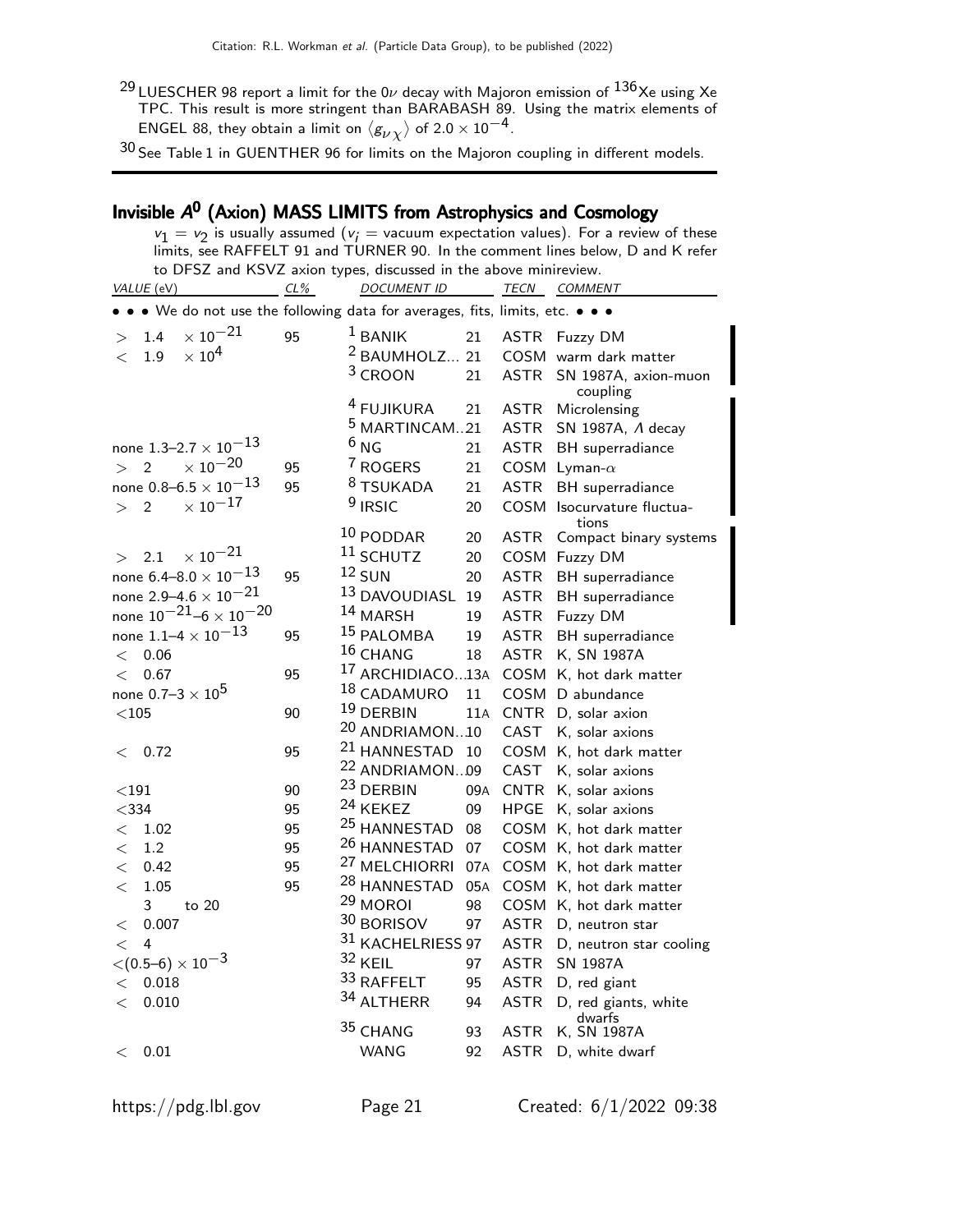| < 0.03                                               | <b>WANG</b>            |                 | 92c ASTR    | D, C-O burning                        |
|------------------------------------------------------|------------------------|-----------------|-------------|---------------------------------------|
| none 3-8                                             | 36 BERSHADY            | 91              | <b>ASTR</b> | D, K,                                 |
|                                                      |                        |                 |             | intergalactic light                   |
| < 10                                                 | 37 KIM                 | 91C             | COSM        | D, K, mass density of                 |
|                                                      |                        |                 |             | the universe, super-<br>symmetry      |
|                                                      | 38 RAFFELT             | 91 <sub>B</sub> | <b>ASTR</b> | D, K, SN 1987A                        |
| $\times$ 10 <sup>-3</sup><br>$\mathbf{1}$<br>$\lt$   | 39 RESSELL             | 91              | <b>ASTR</b> | K, intergalactic light                |
| none $10^{-3} - 3$                                   | <b>BURROWS</b>         | 90              | <b>ASTR</b> | D, K, SN 1987A                        |
|                                                      | $^{40}$ ENGEL          | 90              | ASTR        | D, K, SN 1987A                        |
| 0.02<br>$\lt$                                        | $41$ RAFFELT           | 90 <sub>D</sub> | ASTR        | D, red giant                          |
| $\times$ 10 <sup>-3</sup><br>$\mathbf{1}$<br>$\,<\,$ | 42 BURROWS             | 89              | ASTR        | D, K, SN 1987A                        |
| $<$ (1.4–10) $\times$ 10 $^{-3}$                     | 43 ERICSON             | 89              | ASTR        | D, K, SN 1987A                        |
| $\times$ $10^{-4}$<br>< 3.6                          | 44 MAYLE               | 89              | <b>ASTR</b> | D, K, SN 1987A                        |
| < 12                                                 | <b>CHANDA</b>          | 88              | <b>ASTR</b> | D, Sun                                |
| $\times$ $10^{-3}$<br>$\langle 1$                    | <b>RAFFELT</b>         | 88              | <b>ASTR</b> | D, K, SN 1987A                        |
|                                                      | 45 RAFFELT             | 88B             | ASTR        | red giant                             |
| 0.07<br>$\,<\,$                                      | <b>FRIEMAN</b>         | 87              | ASTR        | D, red giant                          |
| 0.7<br>$\lt$                                         | 46 RAFFELT             | 87              | ASTR        | K, red giant                          |
| $< 2 - 5$                                            | <b>TURNER</b>          | 87              | COSM        | K, thermal production                 |
| 0.01<br>$\lt$                                        | <sup>47</sup> DEARBORN | 86              | ASTR        | D, red giant                          |
| 0.06<br>$\lt$                                        | <b>RAFFELT</b>         | 86              | ASTR        | D, red giant                          |
| 0.7<br>$\lt$                                         | 48 RAFFELT             | 86              | ASTR        | K, red giant                          |
| 0.03<br>$\lt$                                        | <b>RAFFELT</b>         | 86B             | ASTR        | D, white dwarf                        |
| $\mathbf{1}$<br>$\lt$                                | 49 KAPLAN              | 85              | ASTR        | K, red giant                          |
| $< 0.003 - 0.02$                                     | <b>IWAMOTO</b>         | 84              | ASTR        | D, K, neutron star                    |
| $\times$ 10 $^{-5}$<br>$\mathbf{1}$<br>$\rm{>}$      | <b>ABBOTT</b>          | 83              |             | COSM D,K, mass density of             |
|                                                      |                        |                 |             | the universe                          |
| $\times$ $10^{-5}$<br>$\mathbf 1$<br>$\rm{>}$        | <b>DINE</b>            | 83              |             | COSM D,K, mass density of             |
|                                                      |                        |                 |             | the universe                          |
| 0.04<br>$\lt$                                        | <b>ELLIS</b>           | 83 <sub>B</sub> | ASTR        | D, red giant                          |
| $\times$ 10 <sup>-5</sup><br>$\mathbf{1}$<br>>       | PRESKILL               | 83              | COSM        | D, K, mass density of<br>the universe |
| 0.1<br>$\lt$                                         | <b>BARROSO</b>         | 82              | <b>ASTR</b> | D, red giant                          |
| $\mathbf{1}$<br>$\,<\,$                              | 50 FUKUGITA            | 82              | <b>ASTR</b> | D, stellar cooling                    |
| 0.07<br>$\lt$                                        | <b>FUKUGITA</b>        | 82 <sub>B</sub> | <b>ASTR</b> | D, red giant                          |

 $1$  BANIK 21 use the subhalo mass function inferred from the analyses of the GD-1 and Pal 5 stellar streams. The limit is strengthened to  $2.2 \times 10^{-21}$  eV when adding dwarf satellite counts.

2 BAUMHOLZER 21 study the freeze-in production of axion dark matter through couplings to photons, and set the limit using Lyman- $\alpha$  forest data and the observed number of Milky Way subhalos.

3 CROON 21 study the supernova cooling effect of the axion-muon coupling, taking account of semi-Compton scattering and muon-proton bremsstrahlung, as well as the loopinduced axion-photon coupling, and exclude the range of  $g_{A\mu\mu}\,\simeq\, 7\!\times\!10^{-3}$ –2 $\times 10^{-10}$ for  $m_{A0}$  < 0.5 GeV. See their Fig. 8 for mass-dependent limits.

4 FUJIKURA 21 use the EROS-2 survey and the Subaru HSC observation to set limits on spherically symmetric axion clumps, taking account of the finite lens and source size effects.  $f_{A^0}\gtrsim 10^{12}$  GeV can be constrained depending on the fraction of the axion<br>dark matter collapsed into clumps, and the clump densities. See their Figs. 7–10 for the limits.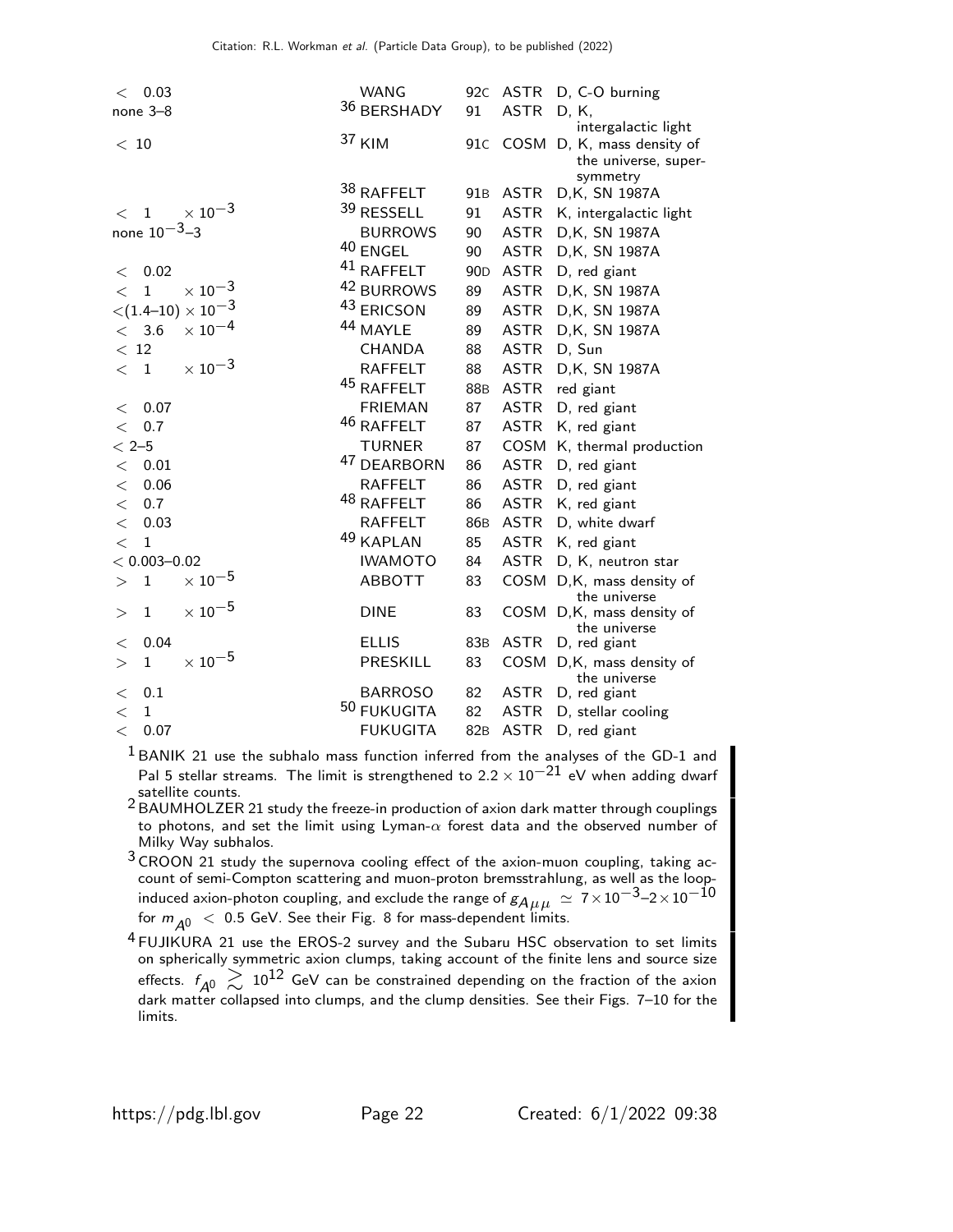- 5 MARTINCAMALICH 21 considered axion emission from a supernova core through the  $\varLambda$  hyperon decay, and set the limit on  $\mathsf{B}(\varLambda\to-n\varLambda^0)\,\lesssim\,8\times10^{-9}$ , or equivalently,  $f_\text{\small{A0}}/\textsf{C}_{sd} \, \gtrsim \, 2.6 \times 10^{9}$  GeV in terms of the flavor-violating axion coupling to the down and strange quarks.
- $6$  NG 21 use the binary black holes reported by LIGO and Virgo to determine the black hole spin distribution at formation and the scalar boson mass simultaneously, neglecting the boson self-interaction.
- The boson sen-interaction.<br><sup>7</sup> ROGERS 21 set the limit by using a framework involving Bayesian emulator optimization to accurately forward-model the Lyman- $\alpha$  flux power spectrum, and comparing this with small-scale data to constrain the predicted suppression of cosmic structure growth.
- $8$  TSUKADA 21 look for a stochastic GW background produced by extragalactic BH-hidden photon cloud systems through the superradiant instability. They assume a uniform spin distribution at birth of isolated BHs from 0 to 1.
- 9 IRSIC 20 used the Lyman- $\alpha$  forest constraint on small-scale isocurvature perturbation to derive limits on the axion mass and decay constant, assuming that the axion makes up all dark matter in the post-inflationary scenario. See their Fig. 1 for other astrophysical limits as well as the limits on the case of the temperature-dependent axion mass.
- $10$  PODDAR 20 used the observed decay in orbital period of four compact binary systems to derive a limit on the emission of axions with  $m_{\Delta 0}$   $\langle$  1  $\times$  10<sup>-19</sup> eV, assuming they couple to nucleons and the strong CP phase vanishes at the potential minimum. They exclude  $f_{\mathcal{A}^0}\,\lesssim\,10^{11}$  GeV for such axions.
- $^{11}$  SCHUTZ 20 set a limit on fuzzy dark matter based on the existing limits for warm dark matter derived from the inferred subhalo mass function.
- 12 SUN 20 look for quasimonochromatic gravitational waves emitted from boson clouds around the Cygnus X-1 black hole. The quoted limit assume the black hole age of  $5 \times 10^6$  years. A mass range of 9.6–15.5  $\times$   $10^{-13}$  eV is disfavored when repeated induction of bosenova for string axions with decay constant  $f_{\pmb{A}^0}\ \simeq\ 10^{15}$  GeV prevents the superradiance from being saturated.
- $^{13}$  DAVOUDIASL 19 used the observed data of M87 $^*$  by the Event Horizon Telescope to set the limit. A mass range of 0.85–4.6  $\times$  10<sup>-21</sup> eV is disfavored for a spin-1 boson.
- 14 MARSH 19 considered heating of star clusters due to the stochastic oscillations of the core and granular quasiparticles in the outer halo. The limit was derived by requiring the survival of the old star cluster in Eridanus II, where the lower end is set by the validity of diffusion approximation. The effect of tidal stripping is also discussed for lower masses.
- <sup>15</sup> PALOMBA 19 used the LIGO O2 dataset to derive limits on nearly monochromatic gravitational waves emitted by boson clouds formed around a stellar-mass black hole. They exclude boson masses in a range of  $1.1 \times 10^{-13}$  and  $4 \times 10^{-13}$  eV for high initial black hole spin, and  $1.2 \times 10^{-13}$  and  $1.8 \times 10^{-13}$  eV for moderate spin. See their Figs. 2 and 3 for limits based on various values of black hole initial spin, boson cloud age, and distance.
- $16$  CHANG 18 update axion bremsstrahlung emission rates in nucleon-nucleon collisions, shifting the excluded mass range to higher values. They rule out the hadronic axion with mass up to a few hundred eV, closing the hadronic axion window. See their Fig. 11 for results based on several different choices of the temperature and density profile of the proto-neutron star.
- 17 ARCHIDIACONO 13<sup>A</sup> is analogous to HANNESTAD 05A. The limit is based on the CMB temperature power spectrum of the Planck data, the CMB polarization from the WMAP 9-yr data, the matter power spectrum from SDSS-DR7, and the local Hubble parameter measurement by the Carnegie Hubble program.
- <sup>18</sup> CADAMURO 11 use the deuterium abundance to show that the  $m_{A0}$  range 0.7 eV 300 keV is excluded for axions, complementing HANNESTAD 10.
- $19$  DERBIN 11A look for solar axions produced by Compton and bremsstrahlung processes, in the resonant excitation of  $^{169}$ Tm, constraining the axion-electron  $\times$  axion nucleon couplings.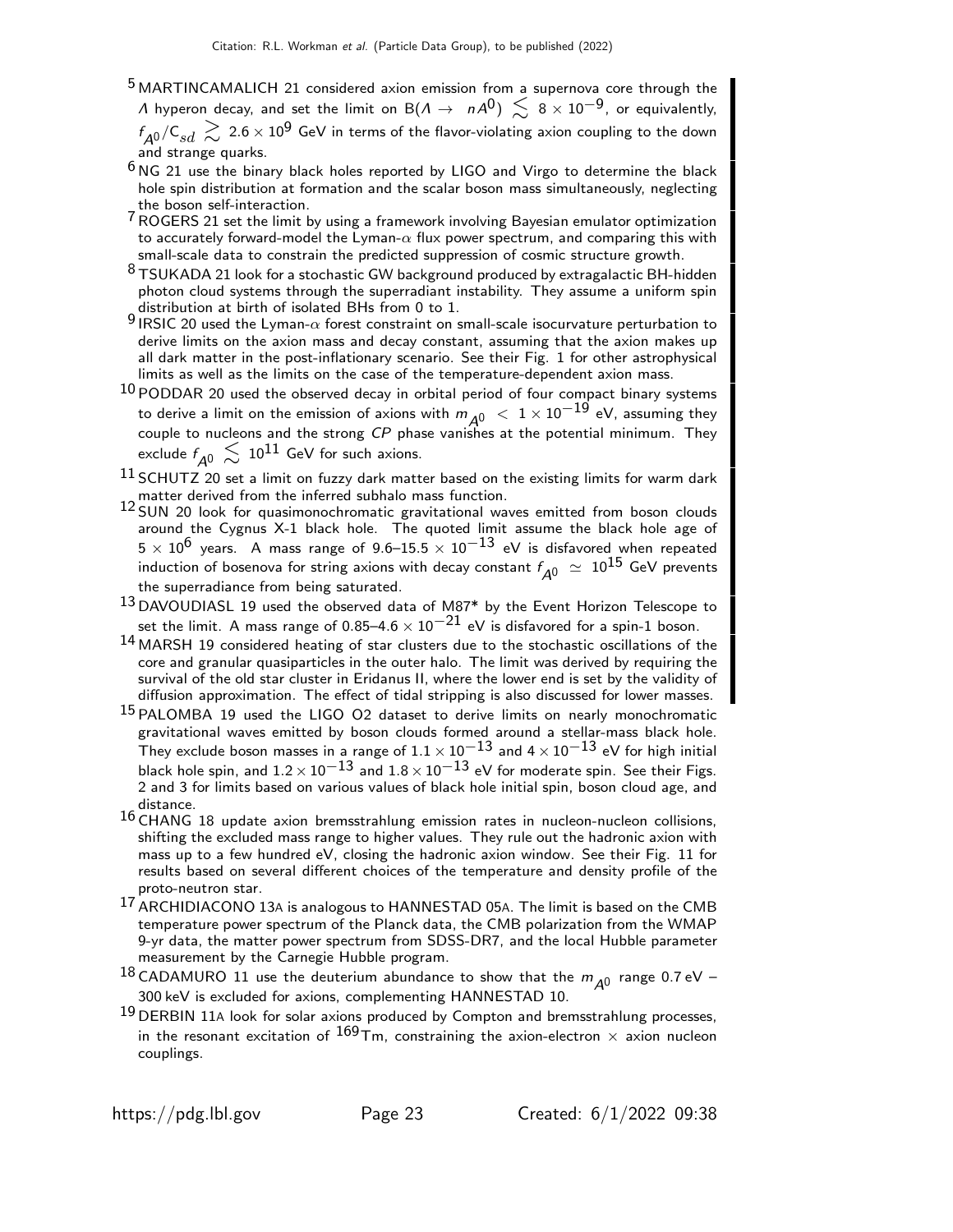- $^{20}$  ANDRIAMONJE 10 search for solar axions produced from  $^{7}$ Li (478 keV) and D $(\rho,\gamma)^{3}$ He (5.5 MeV) nuclear transitions. They show limits on the axion-photon coupling for two reference values of the axion-nucleon coupling for  $m_A < 100$  eV.
- $21$  This is an update of HANNESTAD 08 including 7 years of WMAP data.
- <sup>22</sup> ANDRIAMONJE 09 look for solar axions produced from the thermally excited 14.4 keV level of  $57$  Fe. They show limits on the axion-nucleon  $\times$  axion-photon coupling assuming  $m_A < 0.03$  eV.
- <sup>23</sup> DERBIN 09A look for Primakoff-produced solar axions in the resonant excitation of  $^{169}$ Tm, constraining the axion-photon  $\times$  axion-nucleon couplings.
- 24 KEKEZ 09 look at axio-electric effect of solar axions in HPGe detectors. The one-loop axion-electron coupling for hadronic axions is used.
- 25 This is an update of HANNESTAD 07 including 5 years of WMAP data.
- $26$  This is an update of HANNESTAD 05A with new cosmological data, notably WMAP (3) years) and baryon acoustic oscillations (BAO). Lyman- $\alpha$  data are left out, in contrast to HANNESTAD 05A and MELCHIORRI 07A, because it is argued that systematic errors are large. It uses Bayesian statistics and marginalizes over a possible neutrino hot dark matter component.
- 27 MELCHIORRI 07<sup>A</sup> is analogous to HANNESTAD 05A, with updated cosmological data, notably WMAP (3 years). Uses Bayesian statistics and marginalizes over a possible neutrino hot dark matter component. Leaving out Lyman- $\alpha$  data, a conservative limit is 1.4 eV.
- 28 HANNESTAD 05A puts an upper limit on the mass of hadronic axion because in this mass range it would have been thermalized and contribute to the hot dark matter component of the universe. The limit is based on the CMB anisotropy from WMAP, SDSS large scale structure, Lyman  $\alpha$ , and the prior Hubble parameter from HST Key Project. A  $\chi^2$ statistic is used. Neutrinos are assumed not to contribute to hot dark matter.
- $^{29}$  MOROI 98 points out that a KSVZ axion of this mass range (see CHANG 93) can be a viable hot dark matter of Universe, as long as the model-dependent  $\mathcal{g}_{\mathcal{A}\gamma}$  is accidentally small enough as originally emphasized by KAPLAN 85; see Fig. 1.
- <sup>30</sup> BORISOV 97 bound is on the axion-electron coupling  $g_{ae} < 1 \times 10^{-13}$  from the photo-production of axions off of magnetic fields in the outer layers of neutron stars.
- $^{31}$ KACHELRIESS 97 bound is on the axion-electron coupling  $g_{ae} < 1 \times 10^{-10}$  from the production of axions in strongly magnetized neutron stars. The authors also quote a stronger limit,  $g_{ae} < 9 \times 10^{-13}$  which is strongly dependent on the strength of the magnetic field in white dwarfs.
- 32 KEIL 97 uses new measurements of the axial-vector coupling strength of nucleons, as well as a reanalysis of many-body effects and pion-emission processes in the core of the neutron star, to update limits on the invisible-axion mass.
- $33$  RAFFELT 95 reexamined the constraints on axion emission from red giants due to the axion-electron coupling. They improve on DEARBORN 86 by taking into proper account degeneracy effects in the bremsstrahlung rate. The limit comes from requiring the red giant core mass at helium ignition not to exceed its standard value by more than 5% (0.025 solar masses).
- 34 ALTHERR 94 bound is on the axion-electron coupling  $g_{\text{max}} < 1.5 \times 10^{-13}$ , from energy loss via axion emission.
- <sup>35</sup> CHANG 93 updates ENGEL 90 bound with the Kaplan-Manohar ambiguity in  $z=m_\mu/m_d$ (see the Note on the Quark Masses in the Quark Particle Listings). It leaves the window  $f_A{=}3{\times}10^5{-}3{\times}10^6$  GeV open. The constraint from Big-Bang Nucleosynthesis is satisfied in this window as well.
- $36$  BERSHADY 91 searched for a line at wave length from 3100–8300 Å expected from  $2\gamma$ decays of relic thermal axions in intergalactic light of three rich clusters of galaxies.
- $37$  KIM 91C argues that the bound from the mass density of the universe will change drastically for the supersymmetric models due to the entropy production of saxion (scalar component in the axionic chiral multiplet) decay. Note that it is an upperbound rather than a lowerbound.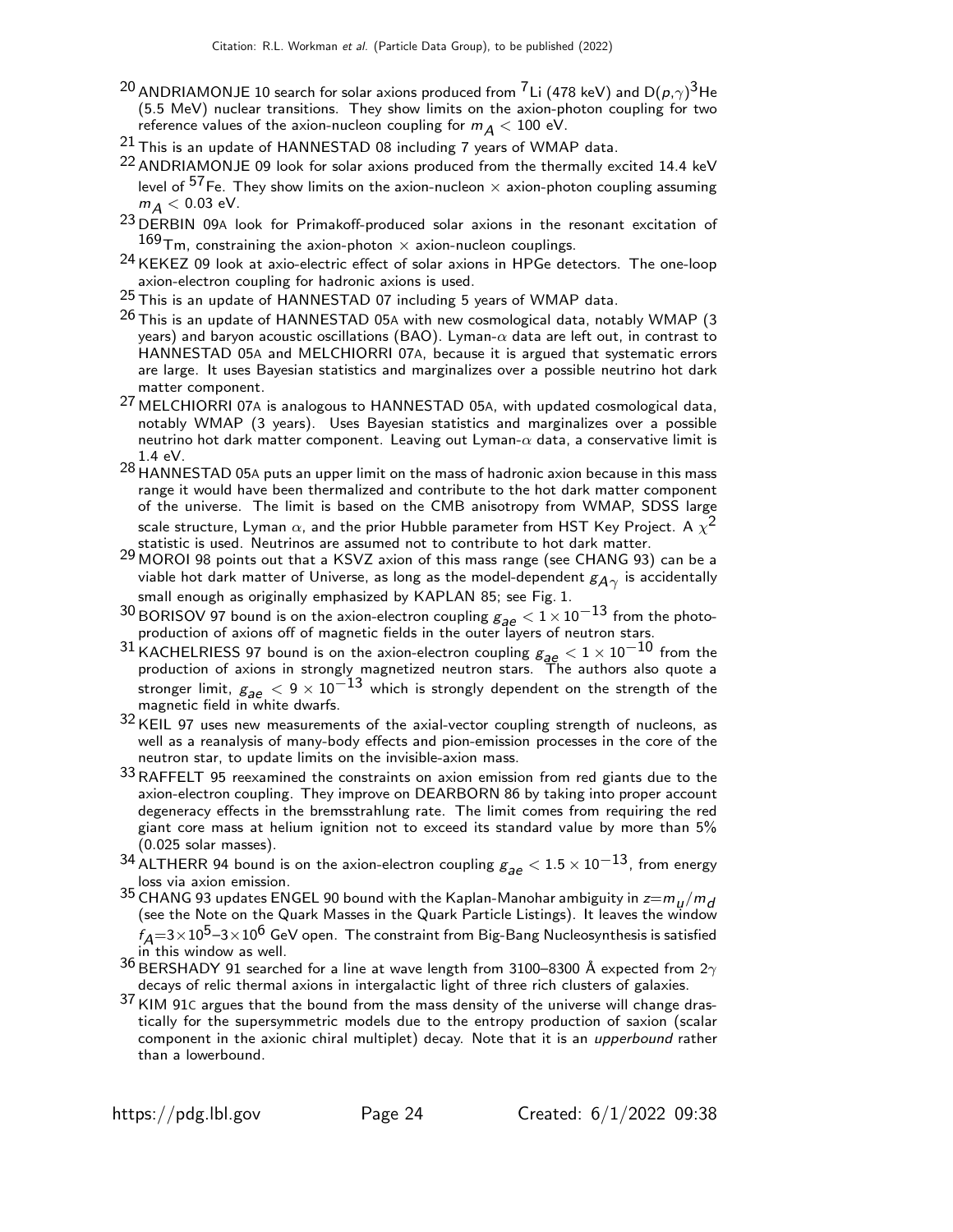38 RAFFELT 91B argue that previous SN 1987A bounds must be relaxed due to corrections to nucleon bremsstrahlung processes.

39RESSELL 91 uses absence of any intracluster line emission to set limit.

 $^{40}$ ENGEL 90 rule out  $10^{-10} \lesssim \, \rm g_{AN} \, \lesssim \, 10^{-3}$ , which for a hadronic axion with EMC motivated axion-nucleon couplings corresponds to 2.5  $\times$  10<sup>-3</sup> eV  $\lesssim m_{A0} \lesssim 2.5 \times$ 10<sup>4</sup> eV. The constraint is loose in the middle of the range, i.e. for  $g_{AN} \sim 10^{-6}$ .

41RAFFELT 90<sup>D</sup> is a re-analysis of DEARBORN 86.

<sup>42</sup> The region  $m_{A0} \gtrsim$  2 eV is also allowed.

- 43 ERICSON 89 considered various nuclear corrections to axion emission in a supernova core, and found a reduction of the previous limit (MAYLE 88) by a large factor.
- $^{44}$  MAYLE 89 limit based on naive quark model couplings of axion to nucleons. Limit based on couplings motivated by EMC measurements is 2–4 times weaker. The limit from axion-electron coupling is weak: see HATSUDA 88B.
- 45RAFFELT 88<sup>B</sup> derives a limit for the energy generation rate by exotic processes in heliumburning stars  $\epsilon < 100$  erg g<sup>-1</sup> s<sup>-1</sup>, which gives a firmer basis for the axion limits based on red giant cooling.

46 RAFFELT 87 also gives a limit  $g_{A\gamma}$  < 1 × 10<sup>-10</sup> GeV<sup>-1</sup>.

 $^{47}$  DEARBORN 86 also gives a limit  $g_{A\gamma}~<~1.4\times10^{-11}$  GeV $^{-1}$ .

 $^{48}$  RAFFELT 86 gives a limit  $g_{A\gamma}~<~1.1\times10^{-10}$  GeV $^{-1}$  from red giants and  $< 2.4\times10^{-9}$ GeV $^{-1}$  from the sun.

 $^{49}$  KAPLAN 85 says  $m_{\tilde{A}^0} < 23$  eV is allowed for a special choice of model parameters. 50 FUKUGITA 82 gives a limit  $g_{A\gamma}$  < 2.3 × 10<sup>-10</sup> GeV<sup>-1</sup>.

#### Search for Relic Invisible Axions

Limits are for the dimensionless quantity  ${[G_A}_{\gamma\gamma}/m_{A^0}]^2\rho_A$  where  $G_{\!A\gamma\gamma}$  denotes the axion two-photon coupling,  $L_{\mathsf{int}} = -\; \frac{G_{A\gamma\,\gamma}}{4}$  $\frac{4\gamma\gamma}{4}\phi_A F_{\mu\nu}\widetilde{F}^{\mu\nu} = G_{A\gamma\gamma}\phi_A$ E.B, and  $\rho_A$  is the axion energy density near the earth, unless otherwise stated. Notice that for QCD axions  $G_{A\gamma\gamma}/m_{A^0}$  does not depend on  $m_{A^0}$ . For the reference values  $m_{A^0}=1$   $\mu$ eV,  $G_{A\gamma\gamma} = 3.9 \times 10^{-16}$  GeV<sup>-1</sup> (that would apply to KSVZ axions at that mass), and  $\rho_{\cal A} =$  300 MeV/cm $^3$  one finds  $[ G_{{\cal A}\, \gamma \, \gamma}/m_{{\cal A}^0}]^2 \rho_{\cal A} =$  3.5  $\times$  10 $^{-43}$ . VALUE CL% DOCUMENT ID TECN COMMENT

|                                         |    | • • • We do not use the following data for averages, fits, limits, etc. • • • |    |                                                |
|-----------------------------------------|----|-------------------------------------------------------------------------------|----|------------------------------------------------|
| $<$ 2.8 $\times$ 10 $^{-4}$             | 95 | $1$ ADE                                                                       |    | 21 CMB $m_{A^0} = 0.16-4.8 \times 10^{-20}$ eV |
| ${<}1.1 \phantom{0}\times 10^{-41}$     | 90 | <sup>2</sup> ALESINI                                                          | 21 | QUAX $m_{\overline{A}0} = 43 \ \mu\text{eV}$   |
| $<$ 1 $\times$ 10 <sup>-44</sup> 90     |    | <sup>3</sup> BARTRAM                                                          |    | 21A ADMX $m_{A0} = 3.3 - 4.2 \mu\text{eV}$     |
| ${<}1.6$ $\times$ 10 <sup>-29</sup> 95  |    | <sup>4</sup> DEVLIN                                                           | 21 | TRAP $m_{\overline{A}0} = 2.7906 - 2.7914$ neV |
| $\langle 1.4 \times 10^{-23} \space 95$ |    | <sup>5</sup> GRAMOLIN                                                         | 21 | SHFT $m_{A0} = 0.012 - 12$ neV                 |
| $\langle 7 \rangle \times 10^{-43}$     | 90 | $6$ KWON                                                                      | 21 | CASK $m_{A0} = 10.7126 - 10.7186 \mu\text{eV}$ |
| $<$ 4.6 $\times$ 10 <sup>-40</sup>      | 95 | <sup>7</sup> MELCON                                                           | 21 | RADE $m_{A^0} = 34.6738 - 34.6771 \mu eV$      |
| $<$ 3.5 $\times$ 10 $^{-28}$            | 95 | <sup>8</sup> SALEMI                                                           | 21 | ABRA $m_{A^0} = 0.41 - 8.27$ neV               |
| $<$ 3 $\times10^{-3}$                   | 95 | <sup>9</sup> THOMSON                                                          | 21 | $m_{\varDelta0} =$ 7.44–19.38 neV              |
| $<$ 1 $\times$ 10 <sup>-2</sup>         | 95 | <sup>9</sup> THOMSON                                                          |    | 21 $m_{A0} = 74.4 - 74.5 \mu\text{eV}$         |
|                                         |    | $^{10}$ YUAN                                                                  | 21 | ASTR $m_{A0} = 10^{-20} - 10^{-17}$ eV         |
| $< 1.9 \times 10^{-44}$ 90              |    | $11$ BRAINE                                                                   | 20 | ADMX $m_{A0} = 2.81 - 3.31 \mu\text{eV}$       |
| $\langle 2 \times 10^{-35} \quad 90$    |    | <sup>12</sup> CRISOSTO                                                        | 20 | SLIC $m_{\overline{A}0} = 180.07 - 180.15$ neV |
| https://pdg.lbl.gov                     |    | Page 25                                                                       |    | Created: $6/1/2022$ 09:38                      |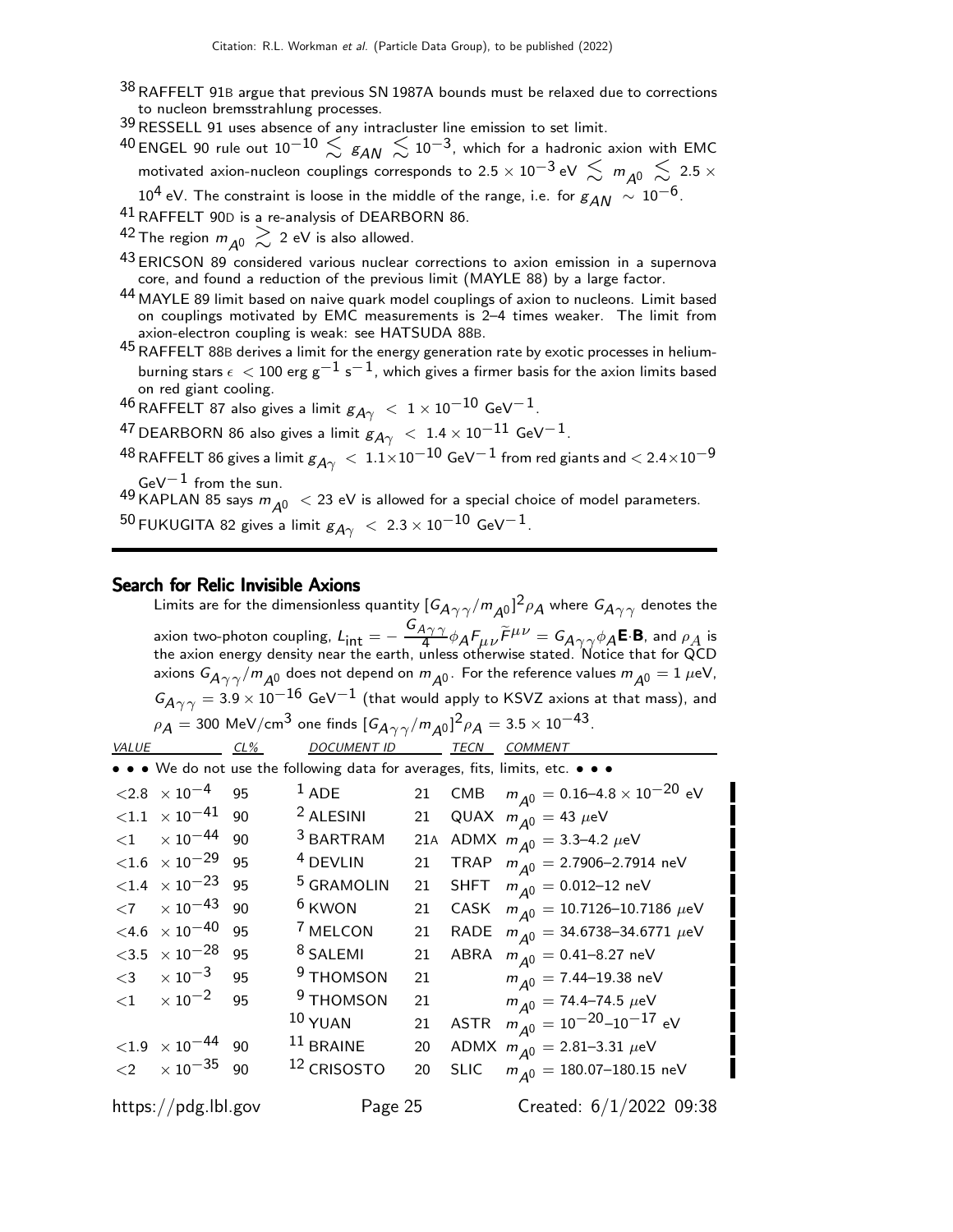| $\leq 4$ | $\times$ 10 $^{-37}$               | 95   | <sup>13</sup> DARLING  |     |             | 20A ASTR $m_{A0} = 4.2 - 165.6 \mu\text{eV}$              |
|----------|------------------------------------|------|------------------------|-----|-------------|-----------------------------------------------------------|
|          | $<$ 3.2 $\times$ 10 <sup>-36</sup> | 95   | $14$ FOSTER            | 20  |             | ASTR $m_{A^0} = 5-7$ , 10-11 $\mu$ eV                     |
|          | $<\!\!5.7\;\times10^{-41}$         | 90   | <sup>15</sup> JEONG    | 20  |             | CASK $m_{A^0} = 13.0 - 13.9 \ \mu\text{eV}$               |
|          |                                    |      | 16 KENNEDY             | 20  |             | $m_{\zeta 0}^{\prime\prime} = 10^{-19} - 10^{-17}$ eV     |
| $<$ 4.8  | $\times$ 10 <sup>-42</sup>         | 90   | $17$ LEE               | 20A |             | CASK $m_{A^0} = 6.62 - 6.82 \ \mu\text{eV}$               |
| ${<}2.6$ | $\times$ $10^{-39}$                | 95   | $18$ ALESINI           | 19  |             | QUAX $m_{A^0} = 37.5 \ \mu\text{eV}$                      |
| $<$ 6    | $\times$ 10 $^{-5}$                |      | $19$ FUJITA            | 19  |             | ASTR $m_{\tilde{A}^0}$ < 10 <sup>-21</sup> eV             |
| ${<}2$   | $\times$ 10 $^{-27}$               | 95   | 20 OUELLET             | 19A |             | ABRA $m_{A0} = 0.31 - 8.3$ neV                            |
|          | $<\!\!7.3\;\times10^{-40}$         | 90   | <sup>21</sup> BOUTAN   | 18  |             | ADMX $m_{A^0} = 17.38 - 17.57 \mu\text{eV}$               |
| ${<}1.8$ | $\times$ $10^{-39}$                | 90   | $21$ BOUTAN            | 18  |             | ADMX $m_{A^0} = 21.03 - 23.98 \mu eV$                     |
|          | $<$ 3.4 $\times$ 10 <sup>-39</sup> | 90   | <sup>21</sup> BOUTAN   | 18  |             | ADMX $m_{A^0} = 29.67-29.79 \mu eV$                       |
|          | $< 1.4 \times 10^{-44}$            | 90   | $^{22}$ DU             | 18  |             | ADMX $m_{\Delta 0}$ = 2.66–2.81 $\mu$ eV                  |
|          | $<$ 2.87 $\times$ 10 $^{-42}$      | 90   | <sup>23</sup> ZHONG    | 18  |             | HYST $m_{A^0}$ =23.15-24 $\mu$ eV                         |
|          |                                    |      | <sup>24</sup> BRANCA   | 17  |             | AURG $m_{\tilde{S}^0} = 3.5 - 3.9 \text{ peV}$            |
| $<$ 3    | $\times$ 10 <sup>-42</sup>         | 90   | <sup>25</sup> BRUBAKER | 17  |             | HYST $m_{A^0} = 23.55 - 24.0 \text{ }\mu\text{eV}$        |
| ${<}1.0$ | $\times\,10^{-29}$                 | 95   | $26$ CHOI              | 17  |             | CASK $m_{A^0} = 24.7-29.1 \mu\text{eV}$                   |
|          | $< 8.6 \times 10^{-42}$            | 90   | <sup>27</sup> HOSKINS  | 16  |             | ADMX $m_{A^0}$ =3.36–3.52 or                              |
|          |                                    |      |                        |     |             | 3.55-3.69 $\mu$ eV                                        |
|          |                                    |      | $28$ BECK              | 13  |             | $m_{A0} = 0.11$ meV                                       |
|          | $<$ 3.5 $\times$ 10 <sup>-43</sup> |      | <sup>29</sup> HOSKINS  | 11  |             | ADMX $m_{A^0} = 3.3 - 3.69 \times 10^{-6}$ eV             |
| ${<}2.9$ | $\times$ 10 $^{-43}$               | 90   | 30 ASZTALOS            | 10  |             | ADMX $m_{\overline{A}0} = 3.34 - 3.53 \times 10^{-6}$ eV  |
|          | $<$ 1.9 $\times$ 10 $^{-43}$       | 97.7 | $31$ DUFFY             | 06  |             | ADMX $m_{\tilde{A}^0} = 1.98 - 2.17 \times 10^{-6}$ eV    |
|          | $<\!\!5.5\;\times10^{-43}$         | 90   | 32 ASZTALOS            | 04  |             | ADMX $m_{A0} = 1.9 - 3.3 \times 10^{-6}$ eV               |
|          |                                    |      | 33 KIM                 | 98  | <b>THEO</b> |                                                           |
| $<$ 2    | $\times$ $10^{-41}$                |      | 34 HAGMANN             | 90  |             | CNTR $m_{\overline{A}0} = (5.4-5.9)10^{-6}$ eV            |
|          | $<$ 6.3 $\;\times10^{-42}$         | 95   | 35 WUENSCH             | 89  |             | CNTR $m_{A^0} = (4.5-10.2)10^{-6}$ eV                     |
|          | $<\!\!5.4\;\times10^{-41}$         | 95   | 35 WUENSCH             | 89  |             | CNTR $m_{A^0} = (11.3 \text{--} 16.3) 10^{-6} \text{ eV}$ |
|          |                                    |      |                        |     |             |                                                           |

 $<sup>1</sup>$  ADE 21 looks for a time-variable global rotation of the CMB polarization induced by</sup> the harmonic oscillations of local axion-like dark matter and uses data from the 2012 observing season of the Keck Array, part of the BICEP program. The limits get 25% weaker for  $m_{\cal A}^{}0^{}~=~4.8\times 10^{-20}$ —5.7  $\times$   $10^{-19}$  eV. See their Eq.  $\,$  (80) and Fig. 6 for mass-dependent limits.

 $2$  ALESINI 21 is an update of ALESINI 19. See their Figs. 5 and 6 for the mass-dependent limits.

3 BARTRAM 21A is analogous to DU 18. See their Fig.4 for mass-dependent limits.

<sup>4</sup> DEVLIN 21 use the superconducting resonant detection circuit of a cryogenic Penning trap with a single antiproton. See their Fig. 3 for mass-dependent limits.

<sup>5</sup> GRAMOLIN 21 use two detection channels, each consisting of two stacked toroids to look for the axion-induced oscillating magnetic field. The quoted limit applies at  $m_{A0}$  $= 0.02$  neV. See their Fig. 4 for mass-dependent limits.

 $6$  KWON 21 is analogous to LEE 20A. They also obtain weaker limits in the range of  $m_{\tilde{A}^0}$  $= 10.16 - 11.37 \mu\text{eV}$ . See their Fig. 4 for mass-dependent limits.

 $7$  MELCON 21 use a radio frequency cavity consisting of 5 sub-cavities coupled by inductive irises installed inside the CAST dipole magnet to look for higher axion masses. See their Fig. 9 for mass-dependent limits.

 $8$  SALEMI 21 is an update of OUELLET 19A. See their Fig. 4 for mass-dependent limits.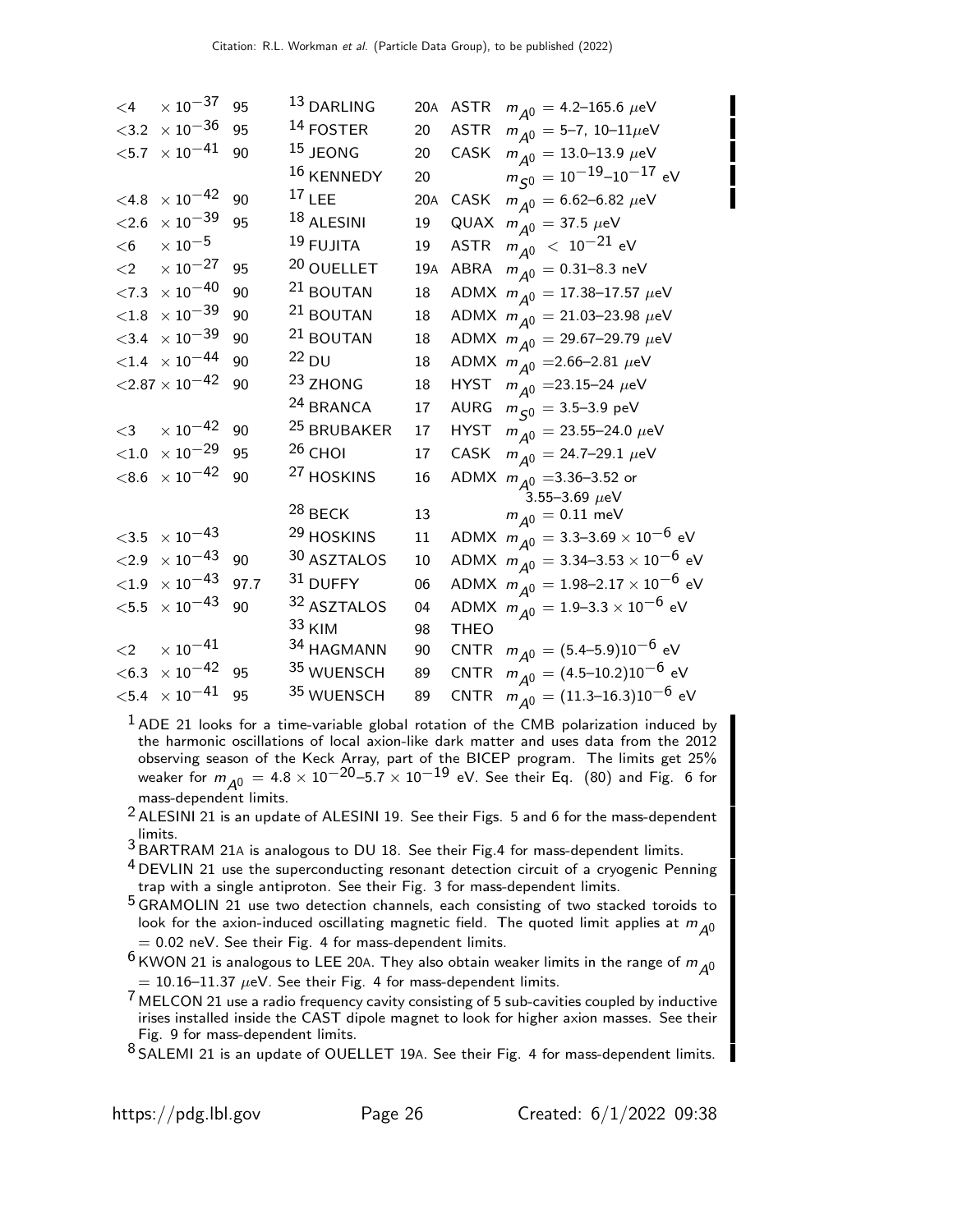- $9$  THOMSON 21 use a resonant cavity supporting two spatially overlapping microwave modes, which is sensitive to the axion mass corresponding to the sum or difference of the two resonant frequencies. The original limit was retracted due to a sign error. See their Fig. 2 in the erratum for the corrected limits.
- $^{10}$ YUAN 21 use polarimetric observations of Sgr A $^*$  taken by the Event Horizon Telescope to search for periodic oscillation of the polarization induced by axion dark matter, assuming a solitonic core near the Galactic center. They obtained limits in the range of  $G_{A\gamma\gamma} = 8 \times 10^{-13}$ –3 × 10<sup>-11</sup> GeV<sup>-1</sup>.
- $^{11}$  BRAINE 20 is analogous to DU 18. See Fig. 4 for their mass-dependent limits.
- $12$  CRISOSTO 20 used a resonant LC circuit to look for lighter axion dark matter. They obtained a similar, slightly weaker limit for  $m_{A0} = 174.98 - 175.19$  and 177.34-177.38 neV. See their Fig. 4 for mass-dependent limits.
- 13 DARLING 20A use VLA data to look for radio-frequency radiation converted from axion dark matter in the magnetosphere of the Galactic Center magnetar PSR J1745-2900. They extended the results of DARLING 20, which used only data with the highest angular resolution, by adding sub-optimal data. They use  $\rho_{\cal A}=$  6.5 $\times10^4$  GeV/cm $^3$  in the vicinity of the magnetar. See their Fig. 2 for mass-dependent limits.
- 14 FOSTER 20 look for radio-frequency radiation converted from axion dark matter in the magnetic field around neutron stars. They use the observed data of isolated local neutron stars and in the Galactic center. The quoted limit applies to  $m_{A0} \simeq 7 \mu eV$ . See their Fig. 2 for mass-dependent limits.
- $^{15}$  JEONG 20 is analogous to LEE 20A, and they use a double-cell cavity to look for axions with mass  $> 10 \mu eV$ . See their Fig. 5 for mass-dependent limits.
- $16$  KENNEDY 20 is analogous to BRANCA 17, and they compare the frequency ratios of the Si cavity measured by a Sr optical lattice clock and by a H maser. Assuming the local density of moduli dark matter,  $\rho_S =$  0.3 GeV/cm<sup>3</sup>, they obtain a limit  $G_{S\gamma\gamma}~<$  $5.8 \times 10^{-24}$  GeV $^{-1}$  at  $m_{\tilde{50}} = 2 \times 10^{-19}$  eV. See their Fig. 2 for mass-dependent
- limits as well as limits on the modulus coupling to electrons.  $17$  LEE 20A used a microwave cavity detector at the IBS/CAPP to search for dark matter axions. See Fig. 3 for the mass-dependent limits.
- $^{18}$  ALESINI 19 used a superconducting resonant cavity made of NbTi to increase the quality factor. The limit applies to a mass range of 0.2 neV around  $m_{\Delta 0} = 37.5 \ \mu eV$ .
- <sup>19</sup> FUJITA 19 look for photon birefringence under the oscillating axion background using the polarimetric imaging observation of a protoplanetary disk, AB Aur. See their Fig. 2 for a more conservative limit taking account of possible systematic effects.
- $20$  OUELLET 19A look for the axion-induced oscillating magnetic field generated by a toroidal magnetic field. The quoted limit applies at  $m_{A0} = 8$  neV. See their Fig. 3 for the mass-dependent limits.
- $21$  BOUTAN 18 use a small high frequency cavity installed above the main ADMX cavity to look for heavier axion dark matter. See their Fig. 4 for mass-dependent limits.
- 22 DU 18 is analogous to DUFFY 06. They upgraded a dilution refrigerator to reduce the system noise. The quoted limit is around  $m_{A0} = 2.69 \ \mu\text{eV}$  for the boosted Maxwellian axion line shape. See Fig. 4 for their mass-dependent limits.
- <sup>23</sup> ZHONG 18 is analogous to BRUBAKER 17. The quoted limit applies at  $m_{A^0} = 23.76$  $\mu$ eV. See Fig. 4 for their mass-dependent limits.
- $^{24}$  BRANCA 17 look for modulations of the fine-structure constant and the electron mass due to moduli dark matter by using the cryogenic resonant-mass AURIGA detector. The limit on the assumed dilatonic coupling implies  $G_{S\, \gamma \, \gamma} \ < \ 1.5 \times 10^{-24}$  GeV $^{-1}$  for the scalar to two-photon coupling. See Fig. 5 for the mass-dependent limits.
- $25$  BRUBAKER 17 used a microwave cavity detector at the Yale Wright Laboratory to search for dark matter axions. See Fig. 3 for the mass-dependent limits.
- $26$  CHOI 17 used a microwave cavity detector with toroidal geometry. See Fig. 4 for their mass-dependent limits.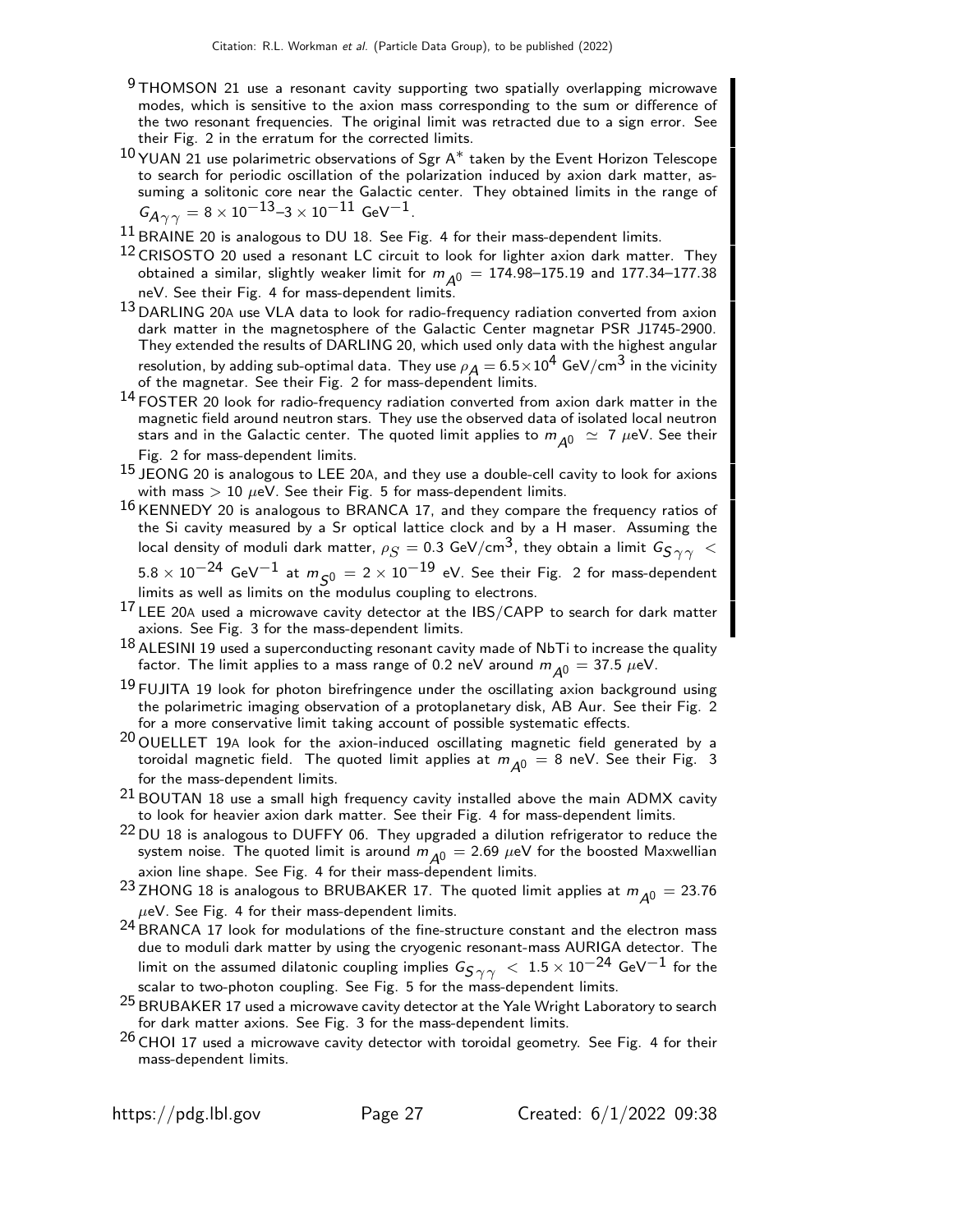- <sup>27</sup> HOSKINS 16 is analogous to DUFFY 06. See Fig. 12 for mass-dependent limits in terms of the local dark matter density.
- $^{28}$  BECK 13 argues that dark-matter axions passing through Earth may generate a small observable signal in resonant S/N/S Josephson junctions. A measurement by HOFF-MANN 04 [Physical Review **B70** 180503 (2004)] is interpreted in terms of subdominant dark matter axions with  $m_{A0} = 0.11$  meV.
- <sup>29</sup> HOSKINS 11 is analogous to DUFFY 06. See Fig. 4 for the mass-dependent limit in terms of the local density.
- 30 ASZTALOS 10 used the upgraded detector of ASZTALOS 04 to search for halo axions. See their Fig. 5 for the  $m_{A0}$  dependence of the limit.
- $31$  DUFFY 06 used the upgraded detector of ASZTALOS 04, while assuming a smaller velocity dispersion than the isothermal model as in Eq. (8) of their paper. See Fig. 10 of their paper on the axion mass dependence of the limit.
- 32 ASZTALOS 04 looked for a conversion of halo axions to microwave photons in magnetic field. At 90% CL, the KSVZ axion cannot have a local halo density more than 0.45 GeV/cm<sup>3</sup> in the quoted mass range. See Fig. 7 of their paper on the axion mass dependence of the limit.
- $33$  KIM 98 calculated the axion-to-photon couplings for various axion models and compared them to the HAGMANN 90 bounds. This analysis demonstrates a strong model dependence of  $G_{A\gamma\gamma}$  and hence the bound from relic axion search.
- 34 HAGMANN 90 experiment is based on the proposal of SIKIVIE 83.
- 35 WUENSCH 89 looks for condensed axions near the earth that could be converted to photons in the presence of an intense electromagnetic field via the Primakoff effect, following the proposal of SIKIVIE 83. The theoretical prediction with  $[G_{A\gamma\gamma}/m_{A^0_\mu}]^2=$  $2 \times 10^{-14}$  MeV<sup>-4</sup> (the three generation DFSZ model) and  $\rho_A = 300$  MeV/cm<sup>3</sup> that makes up galactic halos gives  $(G_{A\gamma\gamma}/m_{A^0})^2$   $\rho_A = 4 \times 10^{-44}$ . Note that our definition of  $G_{A\gamma\gamma}$  is (1/4 $\pi$ ) smaller than that of WUENSCH 89.

# Invisible A<sup>0</sup> (Axion) Limits from Photon Coupling

Limits are for the modulus of the axion-two-photon coupling  $G_{A\gamma\gamma}$  defined by  $\mathcal{L}=-\mathsf{G}_{\mathsf{A}\gamma\gamma}\phi_\mathsf{A}\mathsf{E}\text{-}\mathsf{B}.$  For scalars  $\mathsf{S}^\mathsf{0}$  the limit is on the coupling constant in  $L = G_{S\ \gamma\ \gamma}\phi_{S}(\textbf{E}^2-\textbf{B}^2)$ . The relation between  $G_{A\ \gamma\ \gamma}$  and  $m_{A^0}$  is not used unless stated otherwise, i.e., many of these bounds apply to low-mass axion-like particles (ALPs), not to QCD axions.

| VALUE (GeV <sup>-1</sup> )                                                    | $CL\%$ | <b>DOCUMENT ID</b> |     | TECN | <b>COMMENT</b>                              |
|-------------------------------------------------------------------------------|--------|--------------------|-----|------|---------------------------------------------|
| • • • We do not use the following data for averages, fits, limits, etc. • • • |        |                    |     |      |                                             |
| $\langle 9.2 \times 10^{-11} \rangle$                                         | 95     | $1$ BASU           |     |      | 21 ASTR $m_{A0} = 3.6 \times 10^{-21}$ eV   |
| ${<}1.8$ $\times$ $10^{-10}$                                                  | 95     | $2$ BI             |     |      | 21 ASTR $m_{A^0} = 2 - 6 \times 10^{-7}$ eV |
| $<$ 1.6 $\;\times\;10^{-10}$                                                  | 95     | <sup>3</sup> DOLAN |     |      | 21A ASTR $m_{\Delta 0} = 1 - 570$ keV       |
| $<$ 5 $\times$ 10 $^{-11}$                                                    | 95     | $4$ GUO            |     |      | 21 ASTR $m_{\Delta 0} = 8-23$ neV           |
| $< 1.2 \times 10^{-4}$                                                        | 95     | $5$ HOMMA          |     |      | 21 LASR $m_{A^0} = 0.4 - 600$ meV           |
| $<$ 1.2 $\;\times$ 10 $^{-11}$                                                | 95     | $6_{11}$           |     |      | 21B ASTR $m_{\Delta 0} = 0.5 - 500$ neV     |
|                                                                               |        | <sup>7</sup> LLOYD | 21  |      | <b>ASTR</b> Magnetars                       |
| $<$ 1 $\times$ 10 $^{-13}$                                                    | 95     | $8$ REGIS          | 21  |      | ASTR $m_{\overline{A}0} = 2.7 - 5.3$ eV     |
| $<$ 1.8 $\;\times\;$ 10 $^{-11}$                                              | 95     | $9$ XIAO           | 21  |      | ASTR $m_{A^0}$ $< 3.5 \times 10^{-11}$ eV   |
| $\langle 7 \rangle \times 10^{-4}$                                            | 95     | 10 ABUDINEN        | 20  |      | BEL2 $m_{A0} = 0.2 - 1$ GeV                 |
| $<$ 2 $\times 10^{-4}$                                                        | 90     | $11$ BANERJEE      | 20A |      | NA64 $m_{\overline{A}0}$ < 55 MeV           |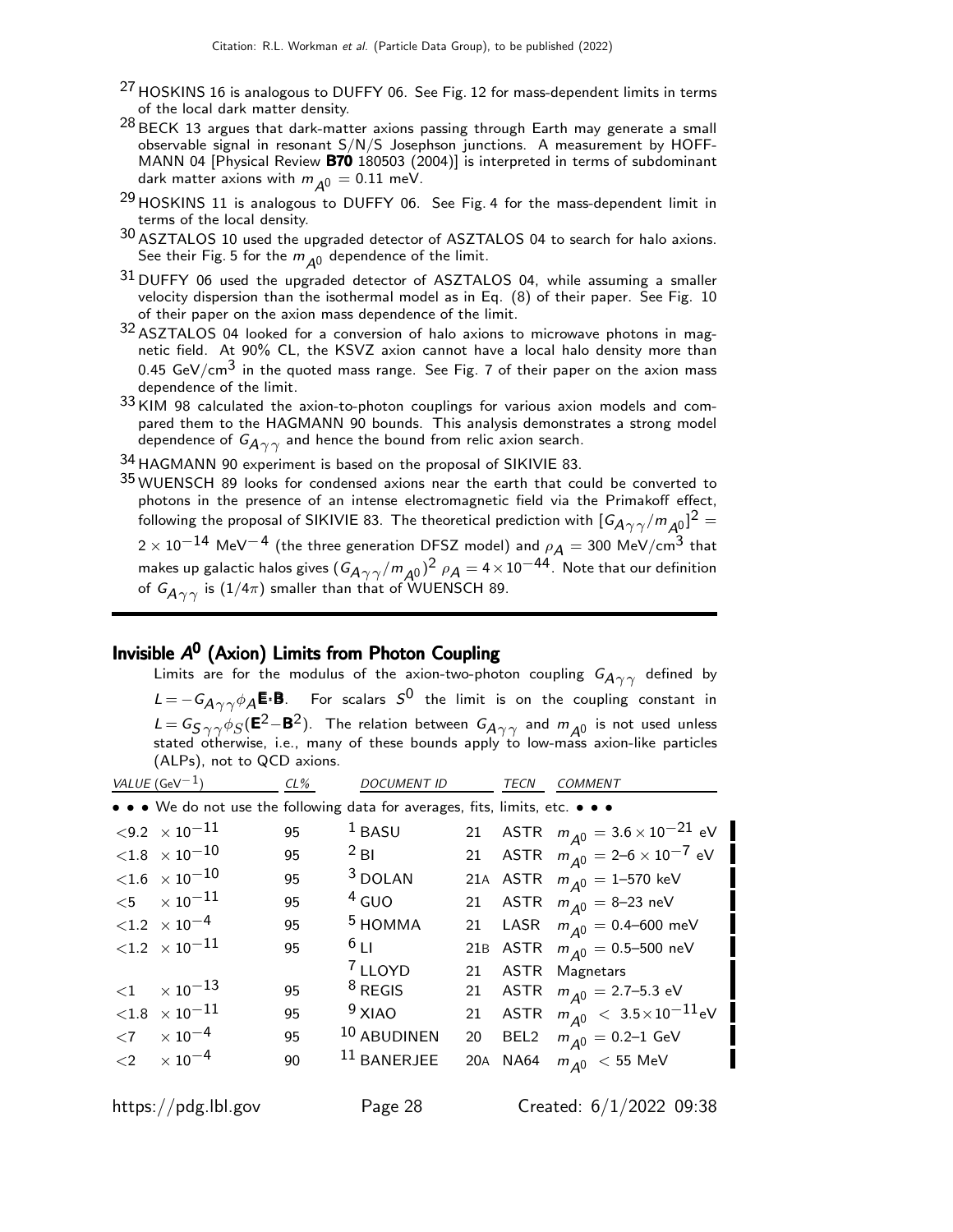| $<\!\!1.0\;\times10^{-11}$                 | 95   | 12 BUEHLER                   | 20  | <b>ASTR</b> | $m_{\tilde{A}^0}$ < 3 neV                                 |
|--------------------------------------------|------|------------------------------|-----|-------------|-----------------------------------------------------------|
| $\times$ $10^{-10}$<br>$<$ 5               |      | 13 CALORE                    | 20  | <b>ASTR</b> | $m_{A^0} \lesssim 10^{-11}$ eV                            |
|                                            |      | 14 CARENZA                   | 20  | <b>ASTR</b> | Globular clusters                                         |
| $2\text{--}4\times10^{\text{--}10}$        | 95   | $15$ DENT                    | 20A | ASTR        | Solar axions                                              |
|                                            |      | $16$ DEPTA                   | 20  |             | COSM Axion-like particles                                 |
| $<\!\!3.6\;\times10^{-12}$                 | 95   | <sup>17</sup> DESSERT        | 20A | <b>ASTR</b> | $m_{\tilde{ {\cal A}}^0}~<~5\times 10^{-11}$ eV           |
|                                            |      | 18 ESTEBAN                   | 20  | ANIT        | Axion-like particles                                      |
| $4\text{--}6\times10^{\text{--}10}$        | 90   | $19$ GAO                     | 20  | <b>ASTR</b> | Solar axions                                              |
| $<$ 2.8 $\;\times10^{-11}$                 | 95   | <sup>20</sup> KOROCHKIN      | 20  | ASTR        | $m_{\tilde{A}^0} = 25$ eV                                 |
| none 6.0 $\times$ 10 $^{-9}$ –1.3 $\times$ |      | <sup>21</sup> LUCENTE        | 20A | <b>ASTR</b> | $m_{\overline{A}0}$ < 270 MeV                             |
| $10^{-5}$<br>$<$ 2.6 $\times 10^{-11}$     | 95   | <sup>22</sup> MEYER          | 20  | <b>FLAT</b> | $m_{\tilde{ {\cal A}}^0}~<~3\times 10^{-10}$ eV           |
| $<$ 8.4 $\times$ 10 $^{-8}$                | 99   | <sup>23</sup> YAMAMOTO       | 20  | COSM        | $m_{\tilde{A}^0}$ $<$ 4 $\times$ 10 $^{-6}$ eV            |
| $\times$ 10 $^{-3}$                        |      | <sup>24</sup> ALONI          |     |             |                                                           |
| ${<}1$                                     | 95   |                              | 19  |             | PRMX $m_{A^0} = 0.16 \text{ GeV}$                         |
| $<\!\!1.4\;\times10^{-14}$                 | 95   | <sup>25</sup> CAPUTO         | 19  | <b>ASTR</b> | $m_{\tilde{A}^0} = 5 \times 10^{-24}$ eV                  |
| $<$ 9.6 $\times$ 10 $^{-14}$               | 95   | <sup>26</sup> FEDDERKE       | 19  | CMB         | $m_{\tilde{A}^0} = 10^{-22}$ eV                           |
| $\times$ $10^{-13}$<br>$<$ 7               | 95   | <sup>27</sup> IVANOV         | 19  | <b>ASTR</b> | $m_{\tilde{A}^0} = 5 \times 10^{-23}$ eV                  |
| $\times$ $10^{-11}$<br>$\leq$ 4            | 95   | 28 LIANG                     | 19  | <b>ASTR</b> | $m_{A^0} = 1.2 \times 10^{-7}$ eV                         |
|                                            |      | <sup>29</sup> FORTIN         | 18  | <b>ASTR</b> | Axion-like particles                                      |
| $<$ 5.0 $\,\times 10^{-3}$                 | 90   | 30 YAMAJI                    | 18  | LSW         | $m_{A^0} = 46 - 1020$ eV                                  |
| $\times$ $10^{-11}$<br>${<}1$              | 99.9 | 31 ZHANG                     | 18  | <b>ASTR</b> | $m_{A0} = 0.6 - 4$ neV                                    |
|                                            |      | 32 ADE                       | 17  | <b>CMB</b>  | Axion-like particles                                      |
| $<$ 6.6 $\;\times10^{-11}$                 | 95   | 33 ANASTASSO17               |     | CAST        | $m_{A0}$ < 0.02 eV                                        |
|                                            |      | 34 DOLAN                     | 17  | <b>RVUE</b> | Axion-like particles                                      |
| ${<}2.51 \times 10^{-4}$                   | 95   | $35$ INADA                   | 17  | LSW         | $m_{\tilde{A}^0}$ < 0.1 eV                                |
| $>1.5~\times 10^{-11}$                     | 95   | $36$ KOHRI                   | 17  | <b>ASTR</b> | $m_{A^0} = 0.7 - 50$ neV                                  |
| $<\!\!2.6\phantom{0} \times 10^{-12}$      | 95   | 37 MARSH                     | 17  | <b>ASTR</b> | $m_{\tilde{\cal A}^0}~\le~10^{-13}$ eV                    |
| $\times$ $10^{-13}$<br>$<$ 6               |      | 38 TIWARI                    | 17  | COSM        | $m_{\tilde{\mathcal{A}}^0}~\leq~10^{-15}$ eV              |
| $\times$ $10^{-12}$<br>$<$ 5               | 95   | 39 AJELLO                    | 16  | <b>ASTR</b> | $m_{\overline{A^0}} = 0.5 - 5$ neV                        |
| ${<}1.2 \times 10^{-7}$                    | 95   | 40 DELLA-VALLE 16            |     | LASR        | $m_{\overline{A^0}} = 1.3 \text{ meV}$                    |
| $<\!\!7.2\;\times10^{-8}$                  | 95   | <sup>41</sup> DELLA-VALLE 16 |     | LASR        | $m_{\overline{A}0}$ < 0.5 meV                             |
| $< 8$ $\times 10^{-4}$                     |      | <sup>42</sup> JAECKEL        | 16  |             | ALPS $m_{\overline{A}0} = 0.1 - 100 \text{ GeV}$          |
| $\times$ $10^{-21}$<br>$<$ 6               |      | 43 LEEFER                    | 16  |             | $m_{\tilde{S}^0}~<~10^{-18}$ eV                           |
|                                            |      | 44 ANASTASSO15               |     | CAST        | Chameleons                                                |
| ${<}1.47\times10^{-10}$                    | 95   | <sup>45</sup> ARIK           | 15  | CAST        | $m_{A0} = 0.39 - 0.42$ eV                                 |
| $<$ 3.5 $\times$ 10 $^{-8}$                | 95   | 46 BALLOU                    | 15  | LSW         | $m_{\tilde{A}^0}$ $< 2 \times 10^{-4}$ eV                 |
|                                            |      | 47 BRAX                      | 15  | <b>ASTR</b> | $m_{\, \zeta 0} \; < \; 4 \times 10^{-12} \; \mathrm{eV}$ |
| $<$ 5.42 $\times$ 10 $^{-4}$               | 95   | 48 HASEBE                    | 15  | LASR        | $m_{\overline{A}0} = 0.15 \text{ eV}$                     |
|                                            |      | 49 MILLEA                    | 15  | COSM        | Axion-like particles                                      |
|                                            |      | 50 VANTILBURG 15             |     |             | Dilaton-like dark matter                                  |
| $<$ 4.1 $\times$ 10 $^{-10}$               | 99.7 | 51 VINYOLES                  | 15  | ASTR        | $m_{\overline{A}0} = 0.6 - 185$ eV                        |
| $<$ 3.3 $\times$ 10 $^{-10}$               | 95   | <sup>52</sup> ARIK           | 14  | CAST        | $m_{A0} = 0.64 - 1.17$ eV                                 |
| $<$ 6.6 $\;\times10^{-11}$                 | 95   | 53 AYALA                     | 14  | <b>ASTR</b> | Globular clusters                                         |
| ${<}1.4 \times 10^{-7}$                    | 95   | <sup>54</sup> DELLA-VALLE 14 |     | LASR        | $m_{\overline{A}0} = 1$ meV                               |
|                                            |      |                              |     |             |                                                           |

https://pdg.lbl.gov Page 29 Created: 6/1/2022 09:38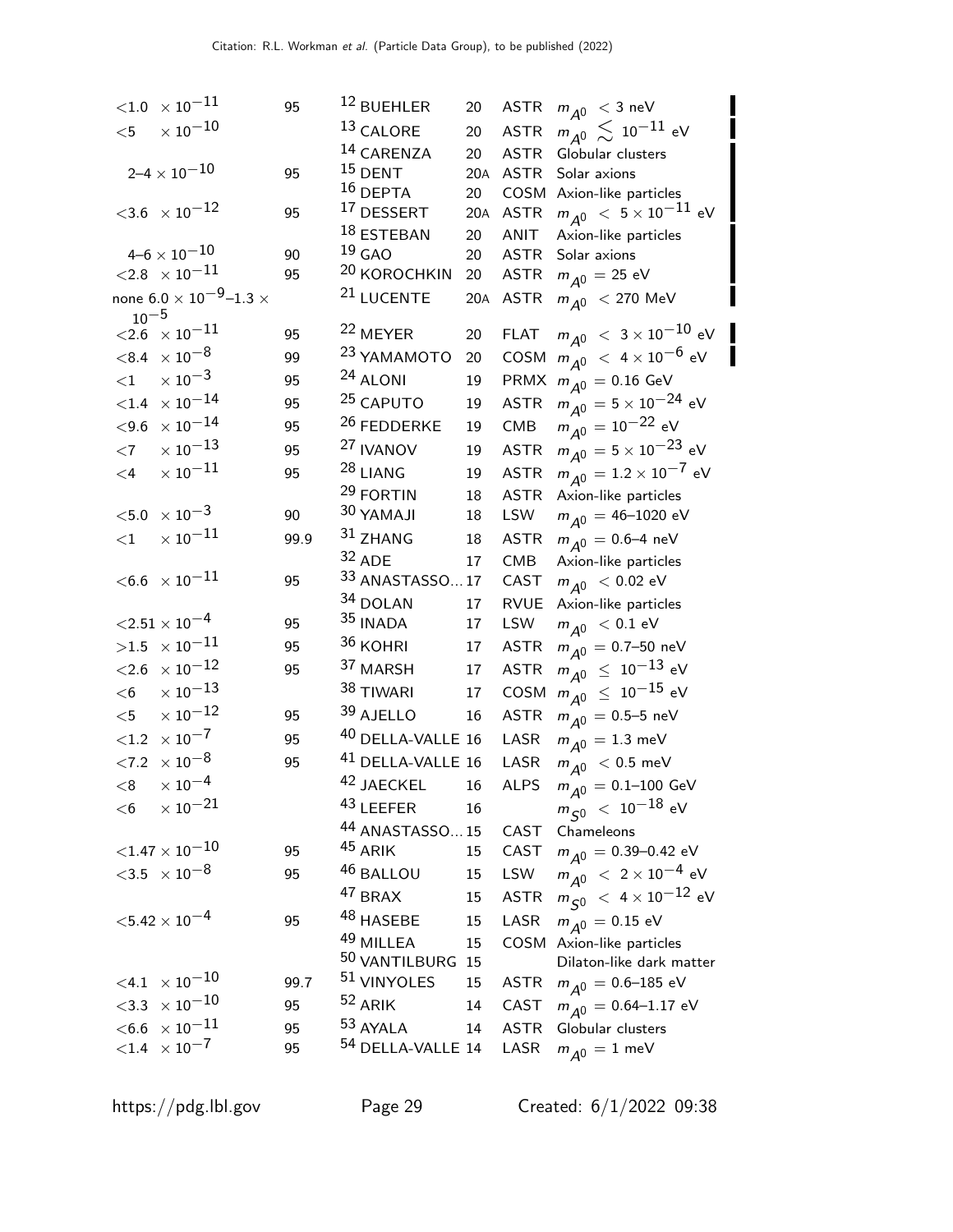|        |                                        |      | $55$ EJLLI                 | 14     | COSM        | $m_{A0} = 2.66 - 48.8 \ \mu\text{eV}$                |
|--------|----------------------------------------|------|----------------------------|--------|-------------|------------------------------------------------------|
| < 8    | $\times$ $10^{-8}$                     | 95   | 56 PUGNAT                  | 14     | LSW         | $m_{\overline{A}0}$ < 0.3 meV                        |
| ${<}1$ | $\times$ $10^{-11}$                    |      | 57 REESMAN                 | 14     | <b>ASTR</b> | $m_{\tilde{A}^0}~<~1\times10^{-10}$ eV               |
|        | $<$ 2.1 $\thinspace\times$ 10 $^{-11}$ | 95   | 58 ABRAMOWSKI13A           |        | <b>IACT</b> | $m_{\overline{\cal A}^0} = 15\hbox{--}60$ neV        |
|        | ${<}2.15\times10^{-9}$                 | 95   | <sup>59</sup> ARMENGAUD 13 |        | <b>EDEL</b> | $m_{\tilde{\cal A}^0} < 200$ eV                      |
|        | $<$ 4.5 $\times$ 10 $^{-8}$            | 95   | $60$ BETZ                  | 13     | LSW         | $m_{\overline{A}0} = 7.2 \times 10^{-6}$ eV          |
| < 8    | $\times$ $10^{-11}$                    |      | 61 FRIEDLAND               | 13     | <b>ASTR</b> | Red giants                                           |
| >2     | $\times$ 10 $^{-11}$                   |      | $62$ MEYER                 | 13     | <b>ASTR</b> | $m_{\tilde{A}^0}$ $<~1\times10^{-7}$ eV              |
|        | $<$ 8.3 $\times$ 10 $^{-12}$           | 95   | 63 WOUTERS                 | 13     | <b>ASTR</b> | $m_{\tilde{A}^0}$ $< 7 \times 10^{-12}$ eV           |
|        |                                        |      | <sup>64</sup> CADAMURO     | 12     | COSM        | Axion-like particles                                 |
|        | $<$ 2.5 $\times$ 10 <sup>-13</sup>     | 95   | <sup>65</sup> PAYEZ        | 12     | <b>ASTR</b> | $m_{\tilde{\cal A}^0} <$ 4.2 $\times$ 10 $^{-14}$ eV |
|        | $<\!\!2.3\;\times10^{-10}$             | 95   | $66$ ARIK                  | 11     | CAST        | $m_{\overline{A}0} = 0.39 - 0.64$ eV                 |
|        | $<$ 6.5 $\,\times 10^{-8}$             | 95   | $67$ EHRET                 | 10     | <b>ALPS</b> | $m_{\tilde{A}^0}$ < 0.7 meV                          |
|        | $<2.4~\times10^{-9}$                   | 95   | 68 AHMED                   | 09A    | CDMS        | $m_{\tilde{\cal A}^0} < 100 \, \, \text{eV}$         |
|        | $<$ 1.2–2.8 $\times$ 10 $^{-10}$       | 95   | $69$ ARIK                  | 09     | CAST        | $m_{\overline{A}0} = 0.02 - 0.39$ eV                 |
|        |                                        |      | 70 CHOU                    | 09     |             | Chameleons                                           |
| $<$ 7  | $\times$ $10^{-10}$                    |      | 71 GONDOLO                 | 09     | <b>ASTR</b> | $m_{\overline{A}0}$ < few keV                        |
|        | $<$ 1.3 $\times$ 10 $^{-6}$            | 95   | 72 AFANASEV                | 08     |             | $m_{\varsigma 0} < 1$ meV                            |
|        | $<\!\!3.5\;\times10^{-7}$              | 99.7 | $73$ CHOU                  | 08     |             | $m_{\overline{A}0}$ < 0.5 meV                        |
|        | $<$ 1.1 $\phantom{0} \times 10^{-6}$   | 99.7 | 74 FOUCHE                  | 08     |             | $m_{\overline{A}0}$ < 1 meV                          |
|        | $<$ 5.6–13.4 $\times$ 10 $^{-10}$      | 95   | 75 INOUE                   | 08     |             | $m_{\overline{A}0} = 0.84 - 1.00$ eV                 |
| $<$ 5  | $\times$ $10^{-7}$                     |      | <sup>76</sup> ZAVATTINI    | 08     |             | $m_{\overline{A}0}$ < 1 meV                          |
|        | $<$ 8.8 $~\times$ 10 $^{-11}$          | 95   | 77 ANDRIAMON07             |        | CAST        | $m_{A^0}$ < 0.02 eV                                  |
|        | ${<}1.25\times10^{-6}$                 | 95   | <sup>78</sup> ROBILLIARD   | 07     |             | $m_{\overline{A^0}} < 1$ meV                         |
|        | $2 - 5 \times 10^{-6}$                 |      | 79 ZAVATTINI               | 06     |             | $m_{A^0} = 1 - 1.5$ meV                              |
|        | ${<}1.1 \phantom{0}\times 10^{-9}$     | 95   | 80 INOUE                   | 02     |             | $m_{\overline{A}} = 0.05 - 0.27$ eV                  |
|        | $<\!\!2.78\times10^{-9}$               | 95   | 81 MORALES                 | 02B    |             | $m_{\overline{A}0}$ <1 keV                           |
|        | $<$ 1.7 $\;\times\;10^{-9}$            | 90   | 82 BERNABEI                | 01B    |             | $m_{\tilde{\cal A}^0}$ <100 eV                       |
|        | $<\!\!1.5\;\; \times 10^{-4}$          | 90   | 83 ASTIER                  | 00B    |             | NOMD $m_{\overline{A}0}$ <40 eV                      |
|        |                                        |      | 84 MASSO                   | $00\,$ |             | THEO induced $\gamma$ coupling                       |
|        | $<\!\!2.7\;\times10^{-9}$              | 95   | 85 AVIGNONE                | 98     | <b>SLAX</b> | $m_{\tilde{A}^0} < 1$ keV                            |
|        | $<$ 6.0 $~\times$ 10 $^{-10}$          | 95   | <sup>86</sup> MORIYAMA     | 98     |             | $m_{\tilde{A}^0} < 0.03 \text{ eV}$                  |
|        | $<$ 3.6 $\times$ 10 <sup>-7</sup>      | 95   | 87 CAMERON                 | 93     |             | $m_{A^0} < 10^{-3}$ eV,                              |
|        | $< 6.7 \times 10^{-7}$                 | 95   | <sup>88</sup> CAMERON      | 93     |             | optical rotation<br>$m_{\tilde{A}^0} < 10^{-3}$ eV,  |
|        |                                        |      |                            |        |             | photon regeneration                                  |
|        | $<$ 3.6 $\times$ 10 $^{-9}$            | 99.7 | 89 LAZARUS                 | 92     |             | $m_{\tilde{\cal A}^0} < 0.03$ eV                     |
|        | ${<}7.7 \times 10^{-9}$                | 99.7 | 89 LAZARUS                 | 92     |             | $m_{\overline{A}} = 0.03 - 0.11$ eV                  |
|        |                                        |      |                            |        |             |                                                      |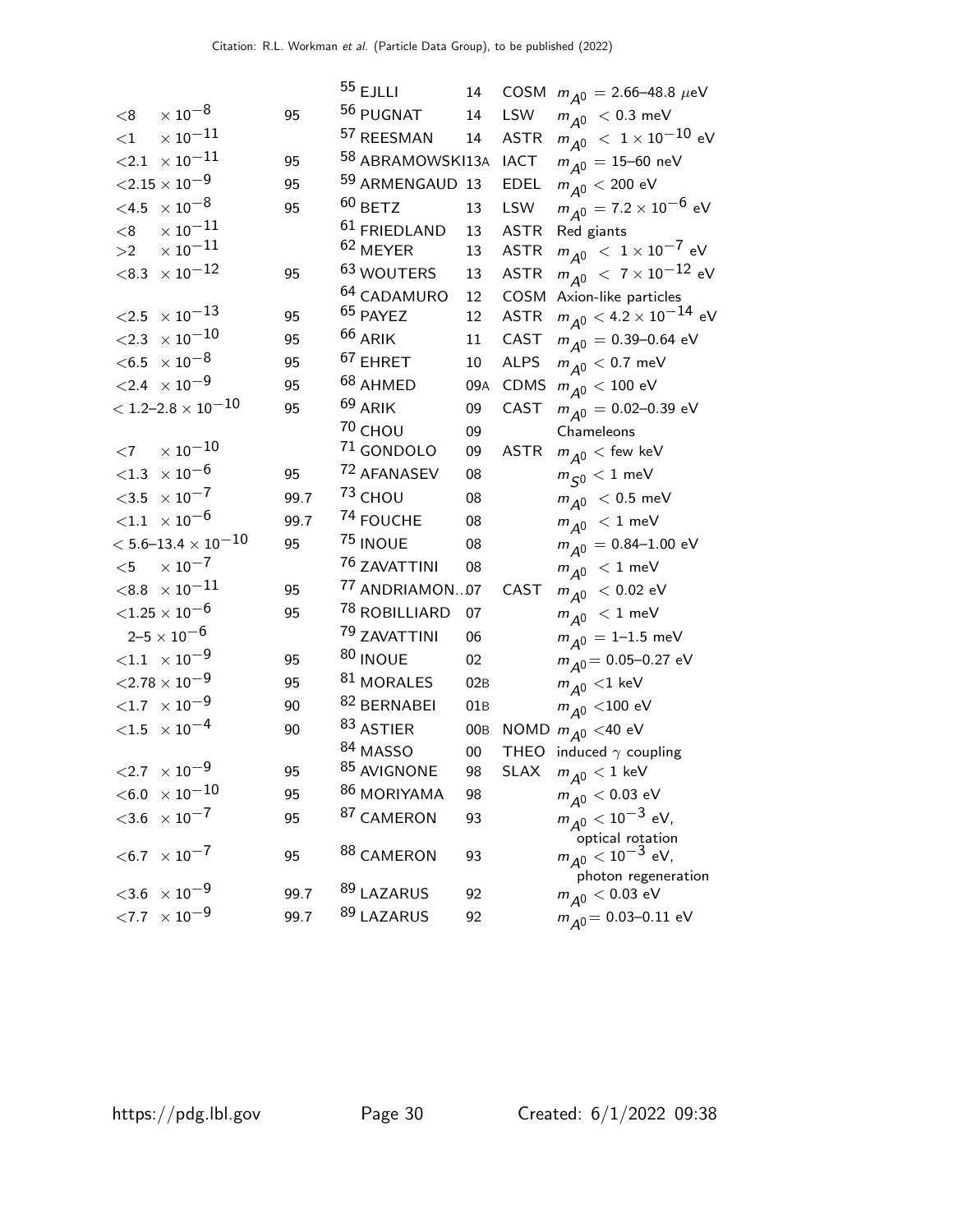| ${<}7.7 \times 10^{-7}$     | qq | <sup>90</sup> RUOSO | $m_{A0} < 10^{-3}$ eV              |
|-----------------------------|----|---------------------|------------------------------------|
| $<$ 2.5 $\times$ 10 $^{-6}$ |    | 91 SEMERTZIDIS 90   | $m_{A0}$ < 7 × 10 <sup>-4</sup> eV |

<sup>1</sup> BASU 21 searched for birefringence induced by axion dark matter using multiple images of the polarized source in the strongly gravitationally lensed system CLASS B1152+199. They assume the axion makes up all dark matter, and used the axion density in the emitting region,  $\rho_A = 20$  GeV/cm<sup>3</sup>. Limits between  $9.2 \times 10^{-11}$ –7.7  $\times$   $10^{-8}$  GeV $^{-1}$ are obtained for  $m_{A0} = 3.6 \times 10^{-21} - 4.6 \times 10^{-18}$ eV. See their Fig. 2 for mass-dependent limits.

2 BI 21 look for the gamma-ray spectral distortions induced by axion-photon oscillations in the presence of the Galactic magnetic field, using the measurements of sub-PeV gammarays from the Crab Nebula by the Tibet AS $\gamma$  and HAWC experiments, together with MAGIC and HEGRA gamma-ray data. See their Fig. 3 for mass-dependent limits.

<sup>3</sup> DOLAN 21A study the effect of axion production on the evolution of asymptotic giant branch stars, and use the white-dwarf initial-final mass relation to set the limits. See their Fig. 1 for mass-dependent limits.

<sup>4</sup> GUO 21 is analogous to AJELLO 16, and use the Fermi-LAT and H.E.S.S. II measurements of PG 1553+113 and PKS 2155-304. See their Fig. 6 for mass-dependent limits.

- <sup>5</sup> HOMMA 21 look for the production of axion resonance states and their subsequent stimulated decays by combining linearly polarized creation laser pulses and circularly polarized inducing laser pulses. The quoted limit is at  $m_{A0} \simeq 0.178$  eV. See their Fig. 14 for mass-dependent limits.
- $6$  LI 21B is analogous to AJELLO 16, and use the spectra of the blazar Mrk 421 measured by ARGO-YBJ and Fermi-LAT. They consider ALP-photon mixing in the magnetic fields of both the blazar jet and the Galaxy. The quoted limit applies to  $m_{A0} \simeq 1 \times 10^{-9}$ eV. See their Fig. 5 for mass-dependent limits.
- 7 LLOYD 21 is analogous to FORTIN 18, and set limits on the product of the axion couplings to photons and nucleons as  $_{\mathcal{B}ANN}$  G $_{A\gamma\gamma}\lesssim$  4.6 $\times$ 10 $^{-19}$  GeV $^{-1}$  for  $m_{_{\mathcal{A}^0}}\lesssim$  $10^{-5}$  eV by using the quiescent soft gamma-ray flux upper limits in five magnetars. We use  $g_{ANN} = G_{AN}$  2m<sub>N</sub> to translate their limits. See their Table II and Fig. 3 for the limits.
- $8$  REGIS 21 look for monochromatic photons from axion decay, using the MUSE spectroscopic data on the Leo T dwarf spheroidal galaxy. They assume that axions make up all of dark matter and use the integrated dark matter density along the line of sight determined by observations.

 $9$  XIAO 21 use X-ray data from Betelgeuse to look for signals from axions produced in the stellar core that were converted to X-rays by the Galactic magnetic field. See their Fig. 1 for the mass-dependent limit.

- 10 ABUDINEN 20 look for the process  $e^+e^- \rightarrow \gamma A^0$  ( $A^0 \rightarrow \gamma \gamma$ ) and set upper limits of around  $10^{-3}$  over the mass range. The quoted limit is at  $m_{\tilde{A}^0} = 0.3$  GeV. See their Fig. 5 for mass dependent limits.
- 11 BANERJEE 20A look for axions produced from high-energy bremsstrahlung photons through the Primakoff effect with the electric field of the target nuclei. They exclude  $G_{\overline{A}\gamma\gamma}=$  2  $\times$   $10^{-4}$ –5  $\times$   $10^{-2}$  GeV $^{-1}$  for  $m_{\overline{A}0}$   $\ <$  55 MeV. See their Fig. 5 for massdependent limits.
- 12 BUEHLER 20 look for the  $\gamma$ -ray transparency due to axion-photon oscillations using highenergy photon events from 79 sources in the Second Fermi-LAT Catalog of High-Energy Sources. The quoted limit is for the intergalactic magnetic field strength and coherence length of  $B = 1$  nG and  $s = 1$  Mpc. See their Figs. 4 and 5 for mass-dependent limits and for different magnetic-field parameters.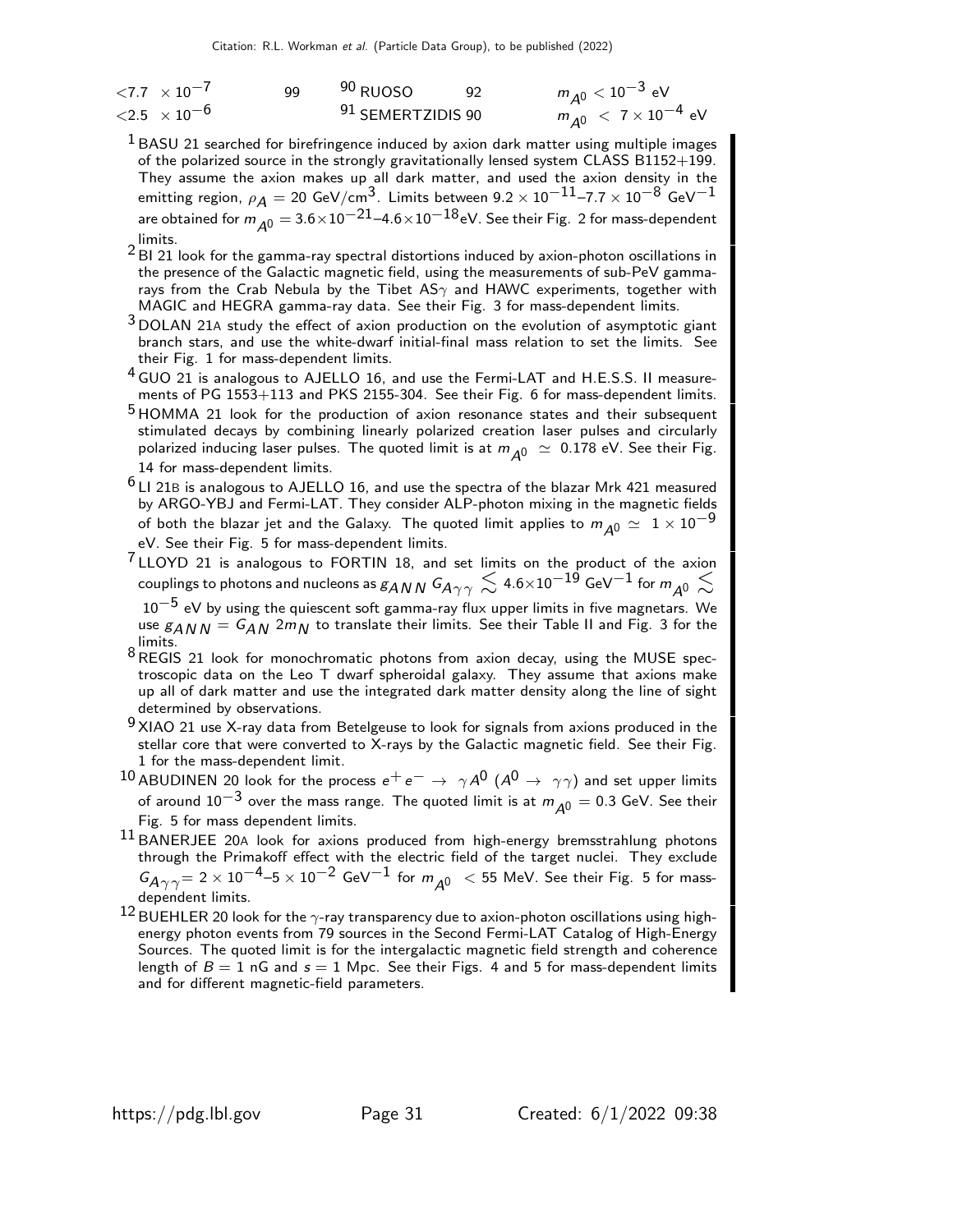- $^{13}$  CALORE 20 use the isotropic diffuse  $\gamma$ -ray background measured by the Fermi-LAT to constrain the  $\gamma$ -ray flux converted in the Galactic magnetic field from axions produced from past core-collapse supernovae. They also derive a limit on a heavier axion with  $m_{A^0}$   $\gtrsim$  keV decaying into two photons of  $G_{A\gamma\gamma}$   $\lesssim$  5 × 10 $^{-11}$  GeV $^{-1}$  for  $m_{A^0}$ <br>= 5 keV. See their Figs. 5 and 7 for the limits as well as limits in the presence of axion-nucleon couplings.
- $^{14}$  CARENZA 20 extend the globular cluster bound of AYALA 14 to heavier masses (  $m_{\tilde{A}^0}~\leq$

a few 100 keV) by taking account of the coalescence process  $\gamma + \gamma \rightarrow A^0$  as well as the decay of the ALP inside the stellar core. See their Fig.4 for mass-dependent limits.

- <sup>15</sup> DENT 20A is analogous to GAO 20. The quoted limit is from their arXiv:2006.15118v3 (v2 is their published version), using the relativistic Hartree-Fock form factor. The limit is up to two times weaker than the published one. See Fig. 4 in their arXiv version 3 for the correlation between  $G_{A\gamma\gamma}$  and  $g_{Aee}$  corresponding to the excess reported in APRILE 20.
- 16 DEPTA 20 correct the underestimated D abundance in MILLEA 15, and derive robust cosmological bounds by allowing the reheating temperature,  $N_{\text{eff}}$ , and neutrino chemical potential to vary. See their Fig. 6 for mass-dependent limits.
- 17 DESSERT 20A use the NuSTAR data of the Quintuplet and Westerlund 1 super star clusters to look for X-rays converted in the Galactic magnetic field from the axions produced in stellar cores. See their Fig. 3 for the mass-dependent limits.
- $18$  ESTEBAN 20 show that the two anomalous ANITA events can be explained by the reflected radio pulses that are resonantly produced in the ionosphere via axion-photon conversion for  $m_{A^0} \lesssim 1 \times 10^{-7}$  eV , if an axion clump passes the Earth about once a month. See their Fig.5 for the region consistent with this interpretation for different values of the axion density inside the clumps.
- <sup>19</sup> GAO 20 correct the limit of APRILE 20 by including inverse Primakoff scattering in the XENON1T detector. The quoted limit is from their arXiv:2006.14598v4 (v3 is their published version), taking account of the atomic form factor of Xe as pointed out in ABE 20J. The limit is weaker by a factor of 1.5–2 than the published one. See Fig. 3 in their arXiv version 4 for correlation between  $G_{A\gamma\gamma}$  and  $g_{A\,e\,e}$  corresponding to the excess reported in APRILE 20.
- $^{20}$  KOROCHKIN 20 assume the axion makes up all dark matter, and look for a dip in the observed gamma-ray spectrum of the blazer 1ES 1218+304 by Fermi/LAT and VERITAS due to the extragalactic background light produced by the axion decay. Their analysis favors nonzero axion-induced absorption with  $G_{A\gamma\gamma} = 3 \times 10^{-11} - 2 \times 10^{-10}$  GeV<sup>-1</sup> over a range of  $m_{A0} = 2-18$  eV. See their Fig. 1 for mass-dependent limits between  $0.25 < m_{A0} < 25$  eV.
- 21 LUCENTE 20A study the SN 1987A energy-loss argument on the axion-like particle production. In addition to the Primakoff process, they take account of photon coalescence as well as gravitational trapping that become relevant at  $m_{A0} > 100$  MeV. See their Fig. 12 for the mass-dependent limit.
- 22 MEYER 20 look for prompt  $\gamma$ -rays converted in the Galactic magnetic fields from axions produced via the Primakoff process in a sample of 20 extragalactic core-collapse supernovae. The limits assume a progenitor mass of 10 times the solar mass and certain models for the optical emission and the galactic magnetic field. See their Figs. 2 and 6 in the erratum for mass- and model-dependent limits.
- 23 YAMAMOTO 20 look for X-ray photons converted by the Earth's magnetic field from the axions produced by the two-body decay of dark matter, and set the limits by using the Suzaku data. The quoted limit is for the monochromatic X-ray line from the galactic dark matter with lifetime  $\tau = 4.32 \times 10^{17}$  sec. They also derive limits on the continuum spectrum from the extragalactic component. See their Fig. 7 for the limits.
- <sup>24</sup> ALONI 19 used the data collected by the PRIMEX experiment to derive a limit based on a data-driven method. See their Fig. 2 for mass-dependent limits.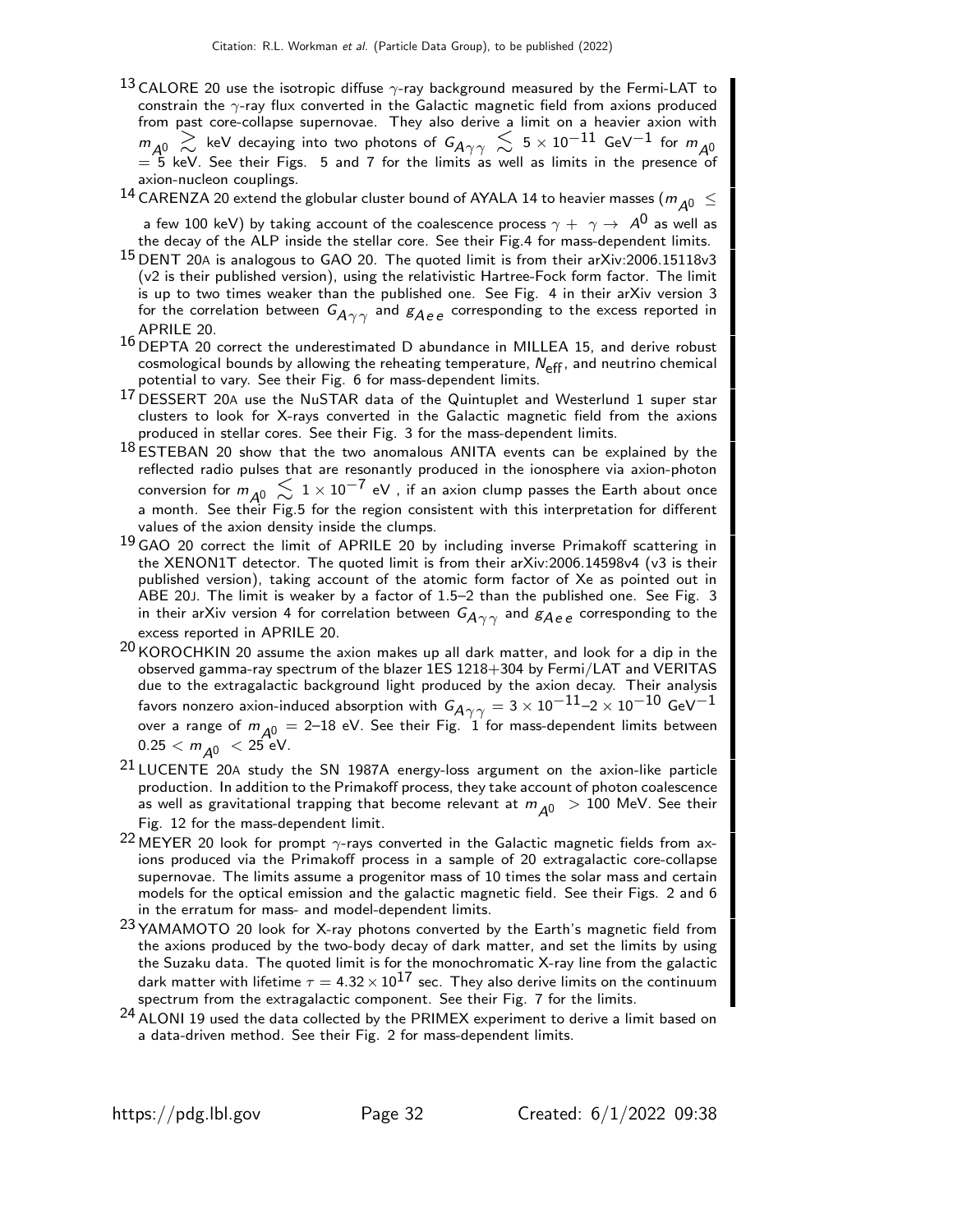- <sup>25</sup> CAPUTO 19 look for an oscillating variation of the polarization angle of the pulsar J0437-4715, where they assume the local axion energy density  $\rho_A = 0.3$  GeV/cm<sup>3</sup>. See their Fig. 2 for mass-dependent limits for  $5 \times 10^{-24}$  eV  $\leq m_{A0} \leq 2 \times 10^{-19}$  eV.
- $^{26}$  FEDDERKE 19 look for a uniform reduction of the CMB polarization at large scales, which is induced by the oscillating axion background during CMB decoupling. The quoted limit is based on the assumption that axions make up all of the dark matter. See their Fig. 3 for mass-dependent limits for  $m_{\tilde{\cal A}^0} = 10^{-22}$ – $10^{-19}$  eV.
- 27 IVANOV 19 look for the axion-induced periodic changes in the polarization angle of parsec-scale jets in active galactic nuclei observed by the MOJAVE program, where they use the axion energy density  $\rho_A = 20 \text{ GeV/cm}^3$ . See their Fig. 6 for mass-dependent limits for  $5 \times 10^{-23}$  eV  $\leq m_{A0} \leq 1.2 \times 10^{-21}$  eV.
- 28 LIANG 19 look for spectral irregularities in the spectrum of 10 bright H.E.S.S. sources in the Galactic plane, assuming photon-ALP mixing in the Galactic magnetic fields. See their Fig. 2 for mass-dependent limits with different Galactic magnetic field models.
- $29$  FORTIN 18 studied the conversion of axion-like particles produced in the core of a magnetar to hard X-rays in the magnetosphere. See their Fig. 5 for mass-dependent limits with different values of the magnetar core temperature.
- 30 YAMAJI 18 search for axions with an x-ray LSW at Spring-8, using the Laue-case conversion in a silicon crystal. They also obtain  $G_{A\gamma\gamma}~<~$  4.2  $\times\rm{10^{-3}~GeV^{-1}}$  for  $m_{A0}~<$ 10 eV. See their Fig. 5 for mass-dependent limits.
- 31 ZHANG 18 look for spectral irregularities in the spectrum of PKS 2155-304 measured by Fermi LAT, assuming photon-ALP mixing in the intercluster and Galactic magnetic fields. See their Figs. 2 and 3 for mass-dependent limits with different values of the intercluster magnetic field parameters.
- 32 ADE 17 look for cosmic birefringence from axion-like particles using CMB polarization data taken by the BICEP2 and Keck Array experiments. They set a limit  $\mathsf{G}_{\mathsf{A}\gamma\gamma}\mathsf{H}_{I}$ 
	- $<\,$  7.2  $\times\,10^{-2}$  at 95 %CL for  $m_{\cal A^0}~<\,10^{-28}$  eV, where  $H_I$  is the Hubble parameter during inflation.
- 33 ANASTASSOPOULOS 17 looked for solar axions by the CAST axion helioscope in the vacuum phase, and supersedes ANDRIAMONJE 07.
- 34 DOLAN 17 update existing limits on  $G_{\mathcal{A}\gamma\gamma}$  for axion-like particles. The limits from the proton beam dump experiments in their Fig. 2 contained an error, and the corrected version is shown in Fig. 1 of DOLAN 21.
- 35 INADA 17 search for axions with an x-ray LSW at Spring-8. See their Fig. 4 for massdependent limits.
- $36$  KOHRI 17 attributed to axion-photon oscillations the excess of cosmic infrared background observed by the CIBER experiment. See their Fig. 5 for the region preferred by their scenario.
- 37 MARSH 17 is similar to WOUTERS 13, using Chandra observations of M87. See their Fig. 6 for mass-dependent limits.
- $38$  TIWARI 17 use observed limits of the cosmic distance-duality relation to constrain the photon-ALP mixing based on 3D simulations of the magnetic field configuration. The quoted value is for the averaged magnetic field of 1nG with a coherent length of 1 Mpc. See their Fig. 5 for mass-dependent limits.
- 39 AJELLO 16 look for irregularities in the energy spectrum of the NGC1275 measured by Fermi LAT, assuming photon-ALP mixing in the intra-cluster and Galactic magnetic fields. See their Fig. 2 for mass-dependent limits.
- $^{40}$  DELLA-VALLE 16 look for the birefringence induced by axion-like particles. See their Fig. 14 for mass-dependent limits.
- $41$  DELLA-VALLE 16 look for the dichroism induced by axion-like particles. See their Fig. 14 for mass-dependent limits.
- $^{42}$  JAECKEL 16 use the LEP data of  $Z\rightarrow\,2\gamma$  and  $Z\rightarrow\,3\gamma$  to constrain the ALP production via  $e^+e^- \to Z \to A^0 \gamma (A^0 \to \gamma \gamma)$ , assuming the ALP coupling with two hypercharge bosons. See their Fig. 4 for mass-dependent limits.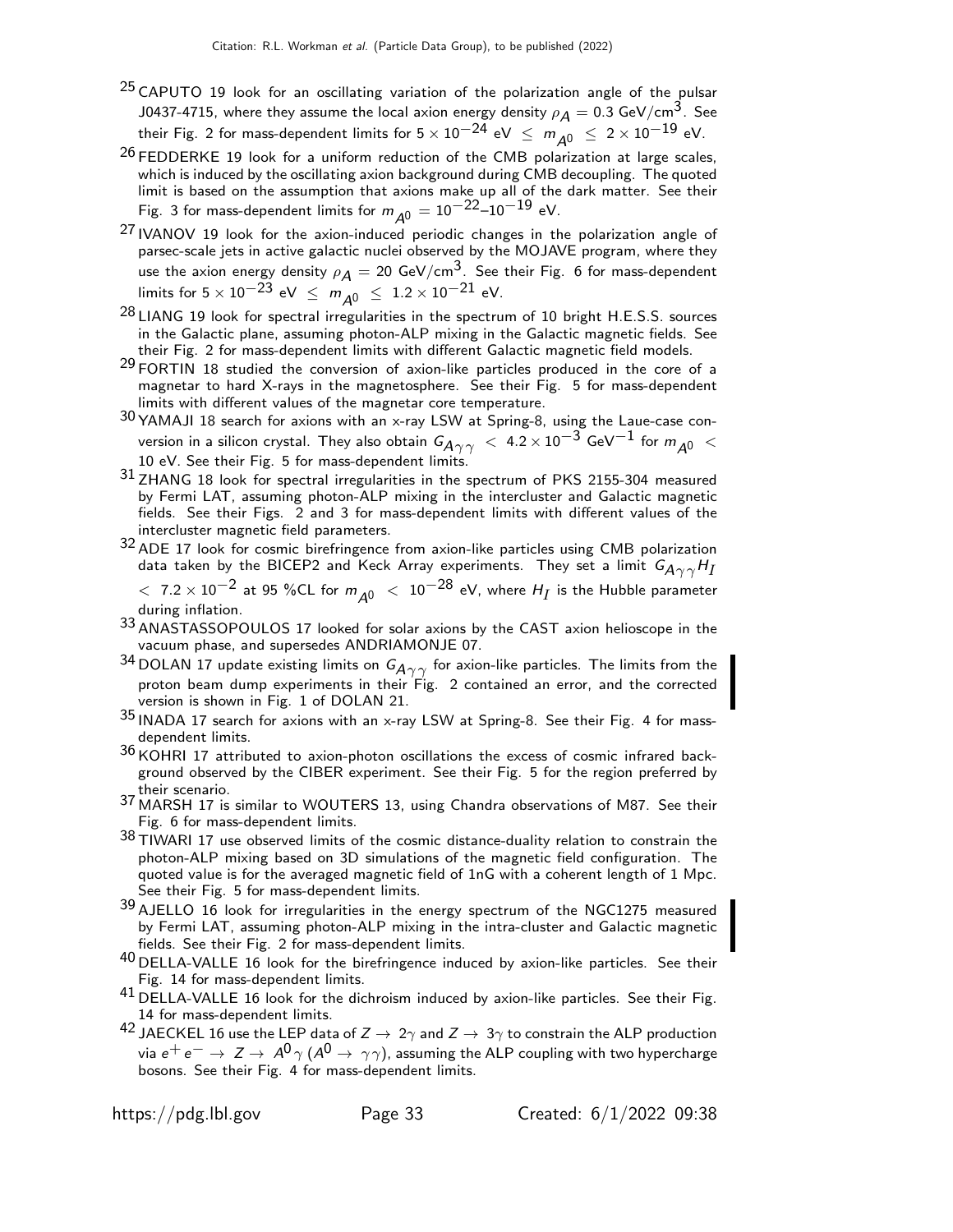- 43 LEEFER 16 derived limits by using radio-frequency spectroscopy of dysprosium and atomic clock measurements. See their Fig. 1 for mass-dependent limits as well as limits on Yukawa-type couplings of the scalar to the electron and nucleons.
- 44 ANASTASSOPOULOS 15 search for solar chameleons with CAST and derived limits on the chameleon coupling to photons and matter. See their Fig. 12 for the exclusion region.
- <sup>45</sup> ARIK 15 is analogous to ARIK 09, and search for solar axions for  $m_{A^0}$  around 0.2 and 0.4 eV. See their Figs. 1 and 3 for the mass-dependent limits.
- $46$  Based on OSQAR photon regeneration experiment. See their Fig. 6 for mass-dependent limits on scalar and pseudoscalar bosons.
- $47$  BRAX 15 derived limits on conformal and disformal couplings of a scalar to photons by searching for a chaotic absorption pattern in the X-ray and UV bands of the Hydra A galaxy cluster and a BL lac object, respectively. See their Fig. 8.
- 48 HASEBE 15 look for an axion via a four-wave mixing process at quasi-parallel colliding laser beams. They also derived limits on a scalar coupling to photons  $G_{\textbf{S}\gamma\gamma}$   $<$  2.62  $\times$

 $10^{-4}$  GeV $^{-1}$  at  $m_{\varsigma 0} = 0.15$  eV. See their Figs. 11 and 12 for mass-dependent limits.

- 49 MILLEA 15 is similar to CADAMURO 12, including the Planck data and the latest inferences of primordial deuterium abundance. See their Fig. 3 for mass-dependent limits.
- 50 VANTILBURG 15 look for harmonic variations in the dyprosium transition frequency data, induced by coherent oscillations of the fine-structure constant due to dilaton-like dark matter, and set the limits,  $G_{S\gamma\gamma}$   $< 6 \times 10^{-27}$  GeV $^{-1}$  at  $m_{S0} = 6 \times 10^{-23}$  eV. See their Fig. 4 for mass-dependent limits between  $1 \times 10^{-24} < m_{\tilde{S}0} < 1 \times 10^{-15}$  eV.
- $51$  VINYOLES 15 performed a global fit analysis based on helioseismology and solar neutrino observations. See their Fig. 9.
- 52 ARIK 14 is similar to ARIK 11. See their Fig. 2 for mass-dependent limits.
- $53$  AYALA 14 derived the limit from the helium-burning lifetime of horizontal-branch stars based on number counts in globular clusters.
- 54 DELLA-VALLE 14 use the new PVLAS apparatus to set a limit on vacuum magnetic birefringence induced by axion-like particles. See their Fig. 6 for the mass-dependent limits.
- 55 EJLLI 14 set limits on a product of primordial magnetic field and the axion mass using CMB distortion induced by resonant axion production from CMB photons. See their Fig. 1 for limits applying specifically to the DFSZ and KSVZ axion models.
- 56 PUGNAT 14 is analogous to EHRET 10. See their Fig. 5 for mass-dependent limits on scalar and pseudoscalar bosons.
- 57REESMAN 14 derive limits by requiring effects of axion-photon interconversion on gamma-ray spectra from distant blazars to be no larger than errors in the best-fit optical depth based on a certain extragalactic background light model. See their Fig. 5 for mass-dependent limits.
- 58 ABRAMOWSKI 13<sup>A</sup> look for irregularities in the energy spectrum of the BL Lac object PKS 2155–304 measured by H.E.S.S. The limits depend on assumed magnetic field around the source. See their Fig. 7 for mass-dependent limits.
- 59 ARMENGAUD 13 is analogous to AVIGNONE 98. See Fig. 6 for the limit.
- $60$  BETZ 13 performed a microwave-based light shining through the wall experiment. See their Fig. 13 for mass-dependent limits.
- $61$  FRIEDLAND 13 derived the limit by considering blue-loop suppression of the evolution of red giants with 7–12 solar masses.
- $62$  MEYER 13 attributed to axion-photon oscillations the observed excess of very high-energy  $\gamma$ -rays with respect to predictions based on extragalactic background light models. See their Fig.4 for mass-dependent lower limits for various magnetic field configurations.
- 63 WOUTERS 13 look for irregularities in the X-ray spectrum of the Hydra cluster observed by Chandra. See their Fig. 4 for mass-dependent limits.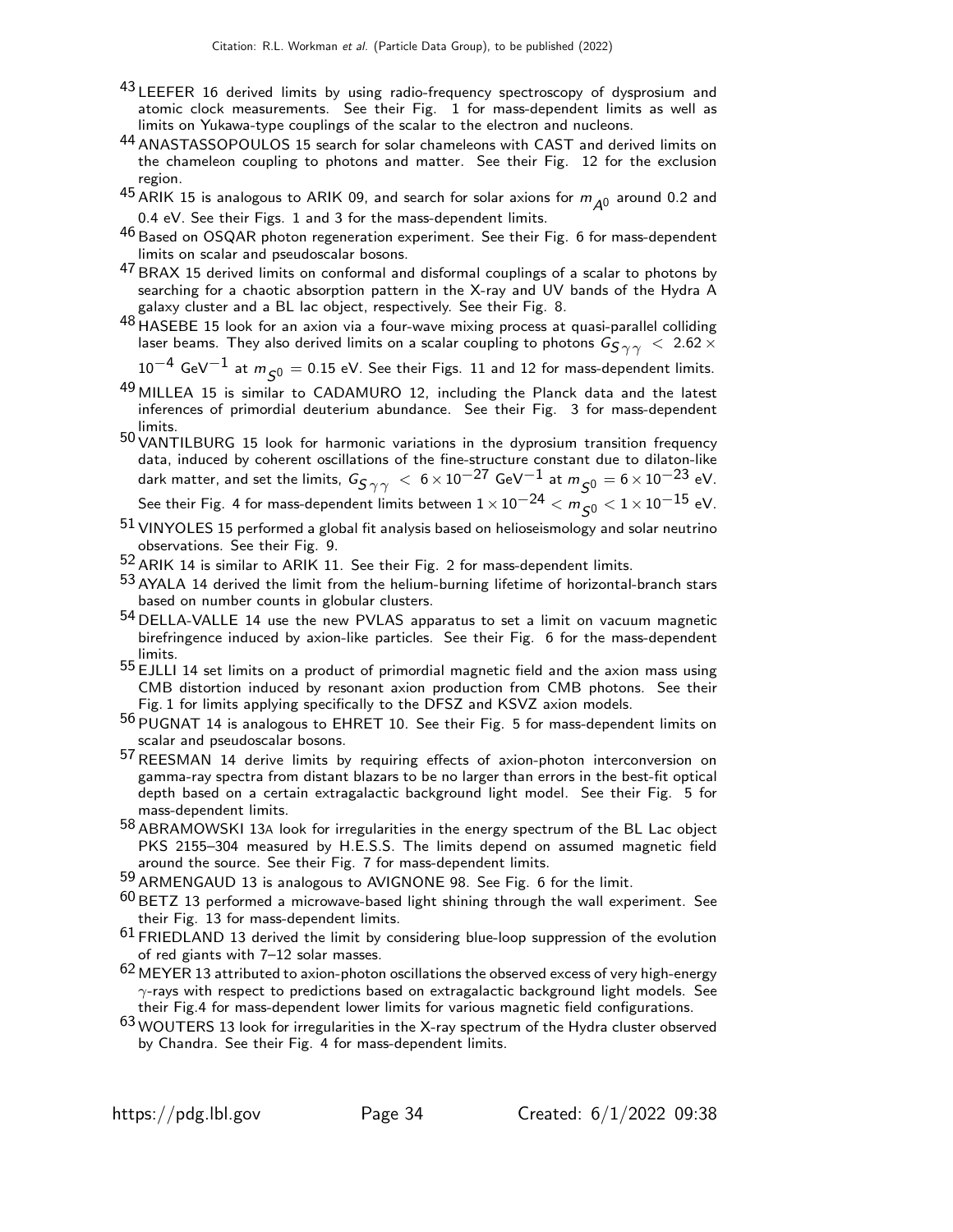- $^{64}$  CADAMURO 12 derived cosmological limits on  $G_{A\gamma\gamma}$  for axion-like particles. See their Fig. 1 for mass-dependent limits.
- $65$  PAYEZ 12 derive limits from polarization measurements of quasar light (see their Fig. 3). The limits depend on assumed magnetic field strength in galaxy clusters. The limits depend on assumed magnetic field and electron density in the local galaxy supercluster.
- $^{66}$  ARIK 11 search for solar axions using  $^3$  He buffer gas in CAST, continuing from the  $^4$  He version of ARIK 09. See Fig. 2 for the exact mass-dependent limits.
- $67$  ALPS is a photon regeneration experiment. See their Fig. 4 for mass-dependent limits on scalar and pseudoscalar bosons.
- 68 AHMED 09<sup>A</sup> is analogous to AVIGNONE 98.
- $69$  ARIK 09 is the <sup>4</sup>He filling version of the CAST axion helioscope in analogy to INOUE 02 and INOUE 08. See their Fig. 7 for mass-dependent limits.
- 70 CHOU 09 use the GammeV apparatus in the afterglow mode to search for chameleons, (pseudo)scalar bosons with a mass depending on the environment. For pseudoscalars they exclude at  $3\sigma$  the range  $2.6 \times 10^{-7}$  GeV<sup>-1</sup>  $<$   $G_{A\gamma\gamma}$   $<$  4.2  $\times$  10<sup>-6</sup> GeV<sup>-1</sup> for vacuum  $m_{\tilde{\cal A}^0}$  roughly below 6 meV for density scaling index exceeding 0.8.
- $71$  GONDOLO 09 use the all-flavor measured solar neutrino flux to constrain solar interior temperature and thus energy losses.
- $^{72}$  LIPSS photon regeneration experiment, assuming scalar particle  $\mathcal{S}^{0}$ . See Fig. 4 for massdependent limits.
- 73 CHOU 08 perform a variable-baseline photon regeneration experiment. See their Fig. 3 for mass-dependent limits. Excludes the PVLAS result of ZAVATTINI 06.
- <sup>74</sup> FOUCHE 08 is an update of ROBILLIARD 07. See their Fig. 12 for mass-dependent limits.
- 75 INOUE 08 is an extension of INOUE 02 to larger axion masses, using the Tokyo axion helioscope. See their Fig. 4 for mass-dependent limits.
- <sup>76</sup> ZAVATTINI 08 is an upgrade of ZAVATTINI 06, see their Fig. 8 for mass-dependent limits. They now exclude the parameter range where ZAVATTINI 06 had seen a positive signature.
- 77 ANDRIAMONJE 07 looked for Primakoff conversion of solar axions in 9T superconducting magnet into X-rays. Supersedes ZIOUTAS 05.
- 78ROBILLIARD 07 perform a photon regeneration experiment with a pulsed laser and pulsed magnetic field. See their Fig. 4 for mass-dependent limits. Excludes the PVLAS result of ZAVATTINI 06 with a CL exceeding 99.9%.
- 79 ZAVATTINI 06 propagate a laser beam in a magnetic field and observe dichroism and birefringence effects that could be attributed to an axion-like particle. This result is now excluded by ROBILLIARD 07, ZAVATTINI 08, and CHOU 08.
- 80 INOUE 02 looked for Primakoff conversion of solar axions in 4T superconducting magnet into X ray.
- $81$  MORALES 02B looked for the coherent conversion of solar axions to photons via the Primakoff effect in Germanium detector.
- 82 BERNABEI 01B looked for Primakoff coherent conversion of solar axions into photons via Bragg scattering in NaI crystal in DAMA dark matter detector.
- 83 ASTIER 00B looked for production of axions from the interaction of high-energy photons with the horn magnetic field and their subsequent re-conversion to photons via the interaction with the NOMAD dipole magnetic field.
- 84 MASSO 00 studied limits on axion-proton coupling using the induced axion-photon coupling through the proton loop and CAMERON 93 bound on the axion-photon coupling using optical rotation. They obtained the bound  $g_\rho^2/4\pi < 1.7\times 10^{-9}$  for the coupling

 $g_{\bm p}\overline{p}\gamma_5 p\phi_{\bm A}.$ 

- $85$  AVIGNONE 98 result is based on the coherent conversion of solar axions to photons via the Primakoff effect in a single crystal germanium detector.
- $^{86}$  Based on the conversion of solar axions to X-rays in a strong laboratory magnetic field. 87 Experiment based on proposal by MAIANI 86.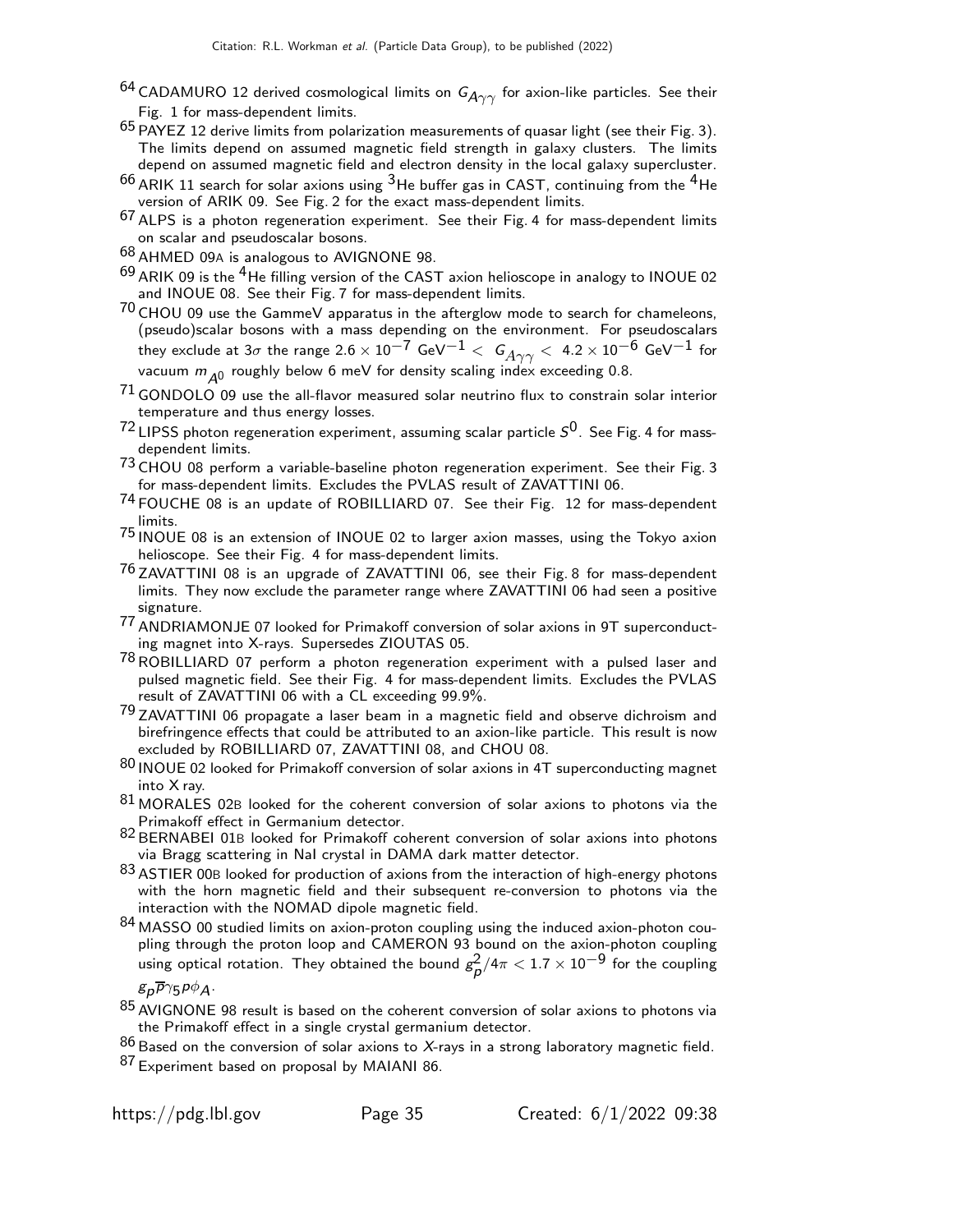- 88 Experiment based on proposal by VANBIBBER 87.
- <sup>89</sup> LAZARUS 92 experiment is based on proposal found in VANBIBBER 89.
- $^{90}$ RUOSO 92 experiment is based on the proposal by VANBIBBER 87.
- $91$  SEMERTZIDIS 90 experiment is based on the proposal of MAIANI 86. The limit is obtained by taking the noise amplitude as the upper limit. Limits extend to  $m_{\tilde{A}^0} =$  $4 \times 10^{-3}$  where  $G_{A\gamma\gamma}$   $< 1 \times 10^{-4}$  GeV<sup>-1</sup>.

# Limit on Invisible A 0 (Axion) Electron Coupling

The limit is for  $g_{A\,e\,e}\,\,\phi_A$   $\overline{e}(\overline{\imath}\,\gamma_5)e$ , or equivalently, the dipole-dipole potential −  $rac{g^2_{Aee}}{16\pi m^2_e}$  (( $\sigma_1 \cdot \sigma_2$ )  $-3(\sigma_1 \cdot \mathbf{n}) (\sigma_2 \cdot \mathbf{n})$ )/ $r^3$  where  $\mathbf{n} = \mathbf{r}/r$  and the sign of the potential was corrected based on DAIDO 17.

| <b>VALUE</b>                  | $CL\%$                                                                                                                                                                                                                                                                                                                                                                                                                                                                                                                          | <b>DOCUMENT ID</b> |                                                                                                                                                                                                                                                                                                                                                                                                                                                                                                                                                |                         | <b>TECN COMMENT</b>                                                                 |
|-------------------------------|---------------------------------------------------------------------------------------------------------------------------------------------------------------------------------------------------------------------------------------------------------------------------------------------------------------------------------------------------------------------------------------------------------------------------------------------------------------------------------------------------------------------------------|--------------------|------------------------------------------------------------------------------------------------------------------------------------------------------------------------------------------------------------------------------------------------------------------------------------------------------------------------------------------------------------------------------------------------------------------------------------------------------------------------------------------------------------------------------------------------|-------------------------|-------------------------------------------------------------------------------------|
|                               |                                                                                                                                                                                                                                                                                                                                                                                                                                                                                                                                 |                    |                                                                                                                                                                                                                                                                                                                                                                                                                                                                                                                                                |                         |                                                                                     |
|                               |                                                                                                                                                                                                                                                                                                                                                                                                                                                                                                                                 |                    | 21                                                                                                                                                                                                                                                                                                                                                                                                                                                                                                                                             | <b>ASTR</b>             | Core-collapse SNe                                                                   |
|                               |                                                                                                                                                                                                                                                                                                                                                                                                                                                                                                                                 |                    | 21                                                                                                                                                                                                                                                                                                                                                                                                                                                                                                                                             | <b>ASTR</b>             | <b>SN 1987A</b>                                                                     |
|                               | 90                                                                                                                                                                                                                                                                                                                                                                                                                                                                                                                              |                    | 20                                                                                                                                                                                                                                                                                                                                                                                                                                                                                                                                             | <b>HPGE</b>             | $m_{A0} = 0.06 - 1$ MeV                                                             |
|                               | 90                                                                                                                                                                                                                                                                                                                                                                                                                                                                                                                              |                    | 20                                                                                                                                                                                                                                                                                                                                                                                                                                                                                                                                             |                         | SCDM $m_{\overline{A}0} = 1.2 - 50$ eV                                              |
|                               | 90                                                                                                                                                                                                                                                                                                                                                                                                                                                                                                                              |                    | 20                                                                                                                                                                                                                                                                                                                                                                                                                                                                                                                                             | XE1T                    | $m_{\overline{A}0} = 1$ keV                                                         |
|                               | 90                                                                                                                                                                                                                                                                                                                                                                                                                                                                                                                              |                    | 20                                                                                                                                                                                                                                                                                                                                                                                                                                                                                                                                             | XE1T                    | Solar axions                                                                        |
|                               | 90                                                                                                                                                                                                                                                                                                                                                                                                                                                                                                                              |                    | 20                                                                                                                                                                                                                                                                                                                                                                                                                                                                                                                                             |                         | SCDM $m_{\Delta 0} = 0.04 - 500$ keV                                                |
| ${<}1.3$                      | 95                                                                                                                                                                                                                                                                                                                                                                                                                                                                                                                              |                    | 20                                                                                                                                                                                                                                                                                                                                                                                                                                                                                                                                             | <b>ASTR</b>             | Tip of the Red Giant<br>Branch                                                      |
| $<$ 1.7 $\times$ 10 $^{-11}$  | 95                                                                                                                                                                                                                                                                                                                                                                                                                                                                                                                              |                    | 20                                                                                                                                                                                                                                                                                                                                                                                                                                                                                                                                             |                         | QUAX $m_{A^0} = 42.4 - 43.1 \mu eV$                                                 |
|                               |                                                                                                                                                                                                                                                                                                                                                                                                                                                                                                                                 |                    | 20A                                                                                                                                                                                                                                                                                                                                                                                                                                                                                                                                            |                         | $m_{A0} \lesssim 0.5$ MeV                                                           |
| ${<}1.48\times10^{-13}$       | 95                                                                                                                                                                                                                                                                                                                                                                                                                                                                                                                              |                    | 20                                                                                                                                                                                                                                                                                                                                                                                                                                                                                                                                             | <b>ASTR</b>             | Tip of the Red Giant<br><b>Branch</b>                                               |
|                               | 90                                                                                                                                                                                                                                                                                                                                                                                                                                                                                                                              |                    | 20A                                                                                                                                                                                                                                                                                                                                                                                                                                                                                                                                            | <b>CDEX</b>             | Solar axions                                                                        |
|                               | 90                                                                                                                                                                                                                                                                                                                                                                                                                                                                                                                              |                    | 20A                                                                                                                                                                                                                                                                                                                                                                                                                                                                                                                                            | <b>CDEX</b>             | $m_{\overline{A}0} = 1.5 \text{ keV}$                                               |
| ${<}1.7$                      | 90                                                                                                                                                                                                                                                                                                                                                                                                                                                                                                                              |                    | 19 <sub>B</sub>                                                                                                                                                                                                                                                                                                                                                                                                                                                                                                                                | C100                    | Solar axions                                                                        |
|                               | 90                                                                                                                                                                                                                                                                                                                                                                                                                                                                                                                              |                    | 19 <sub>D</sub>                                                                                                                                                                                                                                                                                                                                                                                                                                                                                                                                | XE1T                    | $m_{\Delta 0} = 0.186 - 1$ keV                                                      |
|                               |                                                                                                                                                                                                                                                                                                                                                                                                                                                                                                                                 |                    | 19                                                                                                                                                                                                                                                                                                                                                                                                                                                                                                                                             | <b>ASTR</b>             | Magnetic white dwarf                                                                |
|                               | 95                                                                                                                                                                                                                                                                                                                                                                                                                                                                                                                              |                    | 19                                                                                                                                                                                                                                                                                                                                                                                                                                                                                                                                             |                         | Torsion pendulum                                                                    |
|                               | 90                                                                                                                                                                                                                                                                                                                                                                                                                                                                                                                              |                    | 18F                                                                                                                                                                                                                                                                                                                                                                                                                                                                                                                                            | <b>XMAS</b>             | $m_{A0} = 40 - 120$ keV                                                             |
|                               | 90                                                                                                                                                                                                                                                                                                                                                                                                                                                                                                                              |                    | 18                                                                                                                                                                                                                                                                                                                                                                                                                                                                                                                                             | EDE3                    | Solar axions                                                                        |
|                               | 90                                                                                                                                                                                                                                                                                                                                                                                                                                                                                                                              |                    | 18                                                                                                                                                                                                                                                                                                                                                                                                                                                                                                                                             | EDE3                    | $m_{A0} = 0.8 - 500$ keV                                                            |
|                               | 95                                                                                                                                                                                                                                                                                                                                                                                                                                                                                                                              |                    | 18                                                                                                                                                                                                                                                                                                                                                                                                                                                                                                                                             | QUAX                    | $m_{A^0} = 58 \ \mu eV$                                                             |
|                               |                                                                                                                                                                                                                                                                                                                                                                                                                                                                                                                                 |                    | 18                                                                                                                                                                                                                                                                                                                                                                                                                                                                                                                                             | <b>THEO</b>             | $m_{\tilde{A}^0}$ < 10 keV                                                          |
| $\times$ 10 $^{-13}$          | 90                                                                                                                                                                                                                                                                                                                                                                                                                                                                                                                              |                    | 17                                                                                                                                                                                                                                                                                                                                                                                                                                                                                                                                             | <b>HPGE</b>             | $m_{A0} = 11.8 \text{ keV}$                                                         |
|                               | 90                                                                                                                                                                                                                                                                                                                                                                                                                                                                                                                              |                    | 17 <sub>B</sub>                                                                                                                                                                                                                                                                                                                                                                                                                                                                                                                                | <b>LUX</b>              | Solar axions                                                                        |
|                               | 90                                                                                                                                                                                                                                                                                                                                                                                                                                                                                                                              |                    | 17 <sub>B</sub>                                                                                                                                                                                                                                                                                                                                                                                                                                                                                                                                | <b>LUX</b>              | $m_{A^0} = 1 - 16$ keV                                                              |
|                               | 90                                                                                                                                                                                                                                                                                                                                                                                                                                                                                                                              |                    | 17 <sub>B</sub>                                                                                                                                                                                                                                                                                                                                                                                                                                                                                                                                | X100                    | $m_{\overline{A}0} = 6 \text{ keV}$                                                 |
| $\times$ 10 <sup>-4</sup>     | 90                                                                                                                                                                                                                                                                                                                                                                                                                                                                                                                              |                    | 17                                                                                                                                                                                                                                                                                                                                                                                                                                                                                                                                             | <b>THEO</b>             | $m_{\tilde{A}^0}$ < 1 keV                                                           |
| $<$ 4.35 $\times$ 10 $^{-12}$ | 90                                                                                                                                                                                                                                                                                                                                                                                                                                                                                                                              |                    | 17A                                                                                                                                                                                                                                                                                                                                                                                                                                                                                                                                            |                         | PNDX Solar axions                                                                   |
|                               | 90                                                                                                                                                                                                                                                                                                                                                                                                                                                                                                                              |                    | 17A                                                                                                                                                                                                                                                                                                                                                                                                                                                                                                                                            | <b>PNDX</b>             | $m_{\overline{A}0} = 2 \text{ keV}$                                                 |
| $\times$ $10^{-13}$           | 90                                                                                                                                                                                                                                                                                                                                                                                                                                                                                                                              |                    |                                                                                                                                                                                                                                                                                                                                                                                                                                                                                                                                                |                         | 17A CDEX $m_{\overline{A}0} = 13 \text{ keV}$                                       |
|                               | $\times$ 10 $^{-10}$<br>$\times$ $10^{-12}$<br>$\times$ $10^{-9}$<br>$\times$ $10^{-14}$<br>$2.6 - 3.7 \times 10^{-12}$<br>$\times$ $10^{-13}$<br>$\times$ 10 $^{-13}$<br>$<\!\!1.8\;\times10^{-9}$<br>${<}2.48\times10^{-11}$<br>$\times$ $10^{-13}$<br>$\times$ $10^{-11}$<br>$<$ 2.3 $\times 10^{-14}$<br>$\times$ $10^{-10}$<br>$\times$ $10^{-13}$<br>$\times$ $10^{-11}$<br>$\times$ $10^{-13}$<br>$\times$ 10 $^{-10}$<br>$\times$ $10^{-12}$<br>$\times$ $10^{-13}$<br>$\times$ $10^{-13}$<br>$<$ 4.3 $\times 10^{-14}$ |                    | <sup>1</sup> CALORE<br><sup>2</sup> LUCENTE<br><sup>3</sup> AGOSTINI<br><sup>4</sup> AMARAL<br><sup>5</sup> APRILE<br><sup>6</sup> APRILE<br>7 ARALIS<br><sup>8</sup> CAPOZZI<br><sup>9</sup> CRESCINI<br>$10$ GHOSH<br><sup>11</sup> STRANIERO<br>12 WANG<br>13 WANG<br><sup>14</sup> ADHIKARI<br><sup>15</sup> APRILE<br>16 DESSERT<br>17 TERRANO<br>$18$ ABE<br>20 ARMENGAUD<br><sup>21</sup> CRESCINI<br>22 FICEK<br>23 ABGRALL<br>24 AKERIB<br><sup>25</sup> AKERIB<br>26 APRILE<br><sup>27</sup> FICEK<br>$28$ FU<br>$29$ FU<br>$30$ LIU | <sup>19</sup> ARMENGAUD | • • We do not use the following data for averages, fits, limits, etc. • • •<br>COSM |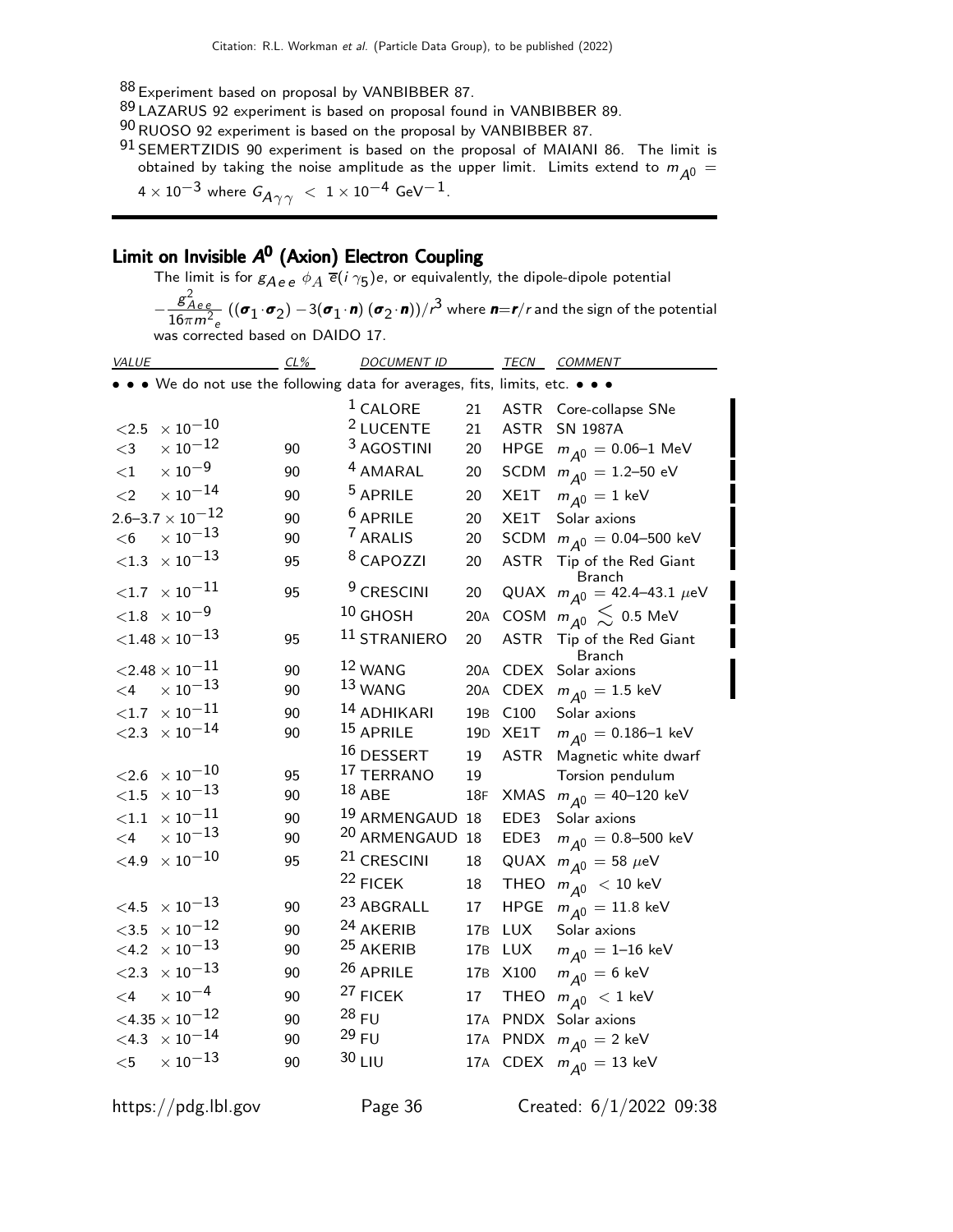| $<$ 2.5 $\times$ 10 $^{-11}$     | 90 | $31$ LIU                   |                 |             | 17A CDEX Solar axions                  |
|----------------------------------|----|----------------------------|-----------------|-------------|----------------------------------------|
| < 0.15                           | 95 | 32 LUO                     | 17              |             | $m_{A0} = 300$ eV                      |
| $<$ 3.3 $\times$ 10 $^{-13}$     | 68 | 33 BATTICH                 | 16              |             | ASTR White dwarf cooling               |
| $\times$ $10^{-13}$<br>$<$ 7     |    | 34 CORSICO                 | 16              |             | ASTR White dwarf cooling               |
| ${<}1.39\times10^{-11}$          | 90 | $35$ YOON                  | 16              | <b>KIMS</b> | Solar axions                           |
| ${<}7.4 \times 10^{-9}$          | 95 | 36 TERRANO                 | 15 <sub>1</sub> |             | $m_{A^0}$ < 30 $\mu$ eV                |
| $\times$ $10^{-13}$<br>$<$ 8     | 90 | 37 ABE                     | 14F             | XMAS        | $m_{A0} = 60 \text{ keV}$              |
| $<\!\!7.7\;\times10^{-12}$       | 90 | 38 APRILE                  | 14 <sub>B</sub> | X100        | Solar axions                           |
|                                  |    | 39 APRILE                  | 14B             | X100        | $m_{A0} = 5 - 7$ keV                   |
| $<$ 0.96–8.2 $\times$ 10 $^{-8}$ | 90 | 40 DERBIN                  | 14              | <b>CNTR</b> | $m_{A0} = 0.1 - 1$ MeV                 |
| $<$ 2.8 $\times$ 10 $^{-13}$     | 99 | $41$ MILLER-BER 14         |                 | <b>ASTR</b> | White dwarf cooling                    |
| $<$ 5.4 $\times$ 10 $^{-11}$     | 90 | $42$ ABE                   | 13D             | <b>XMAS</b> | Solar axions                           |
| ${<}1.07\times10^{-12}$          | 90 | <sup>43</sup> ARMENGAUD 13 |                 | <b>EDEL</b> | $m_{\overline{A}0} = 12.5 \text{ keV}$ |
| ${<}2.59\times10^{-11}$          | 90 | 44 ARMENGAUD 13            |                 | <b>EDEL</b> | Solar axions                           |
|                                  |    | <sup>45</sup> BARTH        | 13              | CAST        | Solar axions                           |
| $< 1.4 - 9.7 \times 10^{-7}$     | 90 | 46 DERBIN                  | 13              | CNTR        | $m_{A0} = 0.1 - 1$ MeV                 |
| $<\!\!1.5\;\; \times 10^{-8}$    | 68 | <sup>47</sup> HECKEL       | 13              |             | $m_{A0} \leq 0.1 \ \mu\text{eV}$       |
| $<\!\!4.3\;\times10^{-13}$       | 95 | 48 VIAUX                   | 13A             | ASTR        | Low-mass red giants                    |
| $\times$ $10^{-13}$<br>$<$ 7     | 95 | <sup>49</sup> CORSICO      | 12              |             | ASTR White dwarf cooling               |
| $<$ 2.2 $\times$ 10 $^{-10}$     | 90 | 50 DERBIN                  | 12              | CNTR        | Solar axions                           |
| $<$ 0.02–1 $\times$ 10 $^{-10}$  | 90 | $51$ AALSETH               | 11              | <b>CNTR</b> | $m_{A^0} = 0.3 - 8$ keV                |
| $<\!\!1.4\;\times10^{-12}$       | 90 | <sup>52</sup> AHMED        | 09A             | CDMS        | $m_{\overline{A}0} = 2.5 \text{ keV}$  |
| $\times$ $10^{-9}$<br>$<$ 4      |    | 53 DAVOUDIASL 09           |                 | <b>ASTR</b> | Earth cooling                          |
| ${<}2.7 \times 10^{-8}$          | 66 | $54$ NI                    | 94              |             | Induced magnetism                      |
|                                  |    | 54 CHUI                    | 93              |             | Induced magnetism                      |
| $\times$ $10^{-7}$<br>$<$ 3.6    | 66 | <b>55 PAN</b>              | 92              |             | Torsion pendulum                       |
| $\times\,10^{-8}$<br>$<$ 2.9     | 95 | 54 BOBRAKOV                | 91              |             | Induced magnetism                      |
| $\times$ 10 $^{-6}$<br>${<}1.9$  | 66 | 56 WINELAND                | 91              | <b>NMR</b>  |                                        |
| $\times$ $10^{-7}$<br>$<$ 7      | 66 | 55 RITTER                  | 90              |             | Torsion pendulum                       |
| $\times$ $10^{-8}$<br>$<$ 6.6    | 95 | 54 VOROBYOV                | 88              |             | Induced magnetism                      |
|                                  |    |                            |                 |             |                                        |

 $1$  CALORE 21 consider the production of axions from Galactic and extragalactic SNe via nucleon-nucleon bremsstrahlung and their subsequent decay into electron-positron pairs, and exclude the range of  $g_{Aee} \simeq 10^{-19}$ – $10^{-11}$  at  $g_{A\rho\rho} = 10^{-9}$  for  $m_{A^0} = 3$ –30 MeV. See their Fig. 7 for the limits.

 $2$  LUCENTE 21 study the axion production in a supernova via electron-proton bremsstrahlung and electron-positron fusion, and exclude the range of  $g_{Aee} \simeq 10^{-10}$ –10 $^{-8}$  for  $m_{\overline{A^0}} = 1$ –160 MeV. The quoted limit is at  $m_{\overline{A^0}} = 120$  MeV. See their Fig. 12 for the mass-dependent limits.

<sup>3</sup> AGOSTINI 20 is analogous to AHMED 09A. The quoted limit applies to  $m_{A0} = 150$ keV. See their Fig.3 for mass-dependent limits.

<sup>4</sup> AMARAL 20 use a second-generation SuperCDMS high-voltage eV-resolution detector to set limits on dark-matter axion absorption. The quoted limit is for  $m_{\tilde{A}^0} \simeq 17$  eV. The local density  $\rho_{\gamma'}^{}=0.3$  GeV/cm $^3$  is assumed. See their Fig. 3 for mass-dependent limits.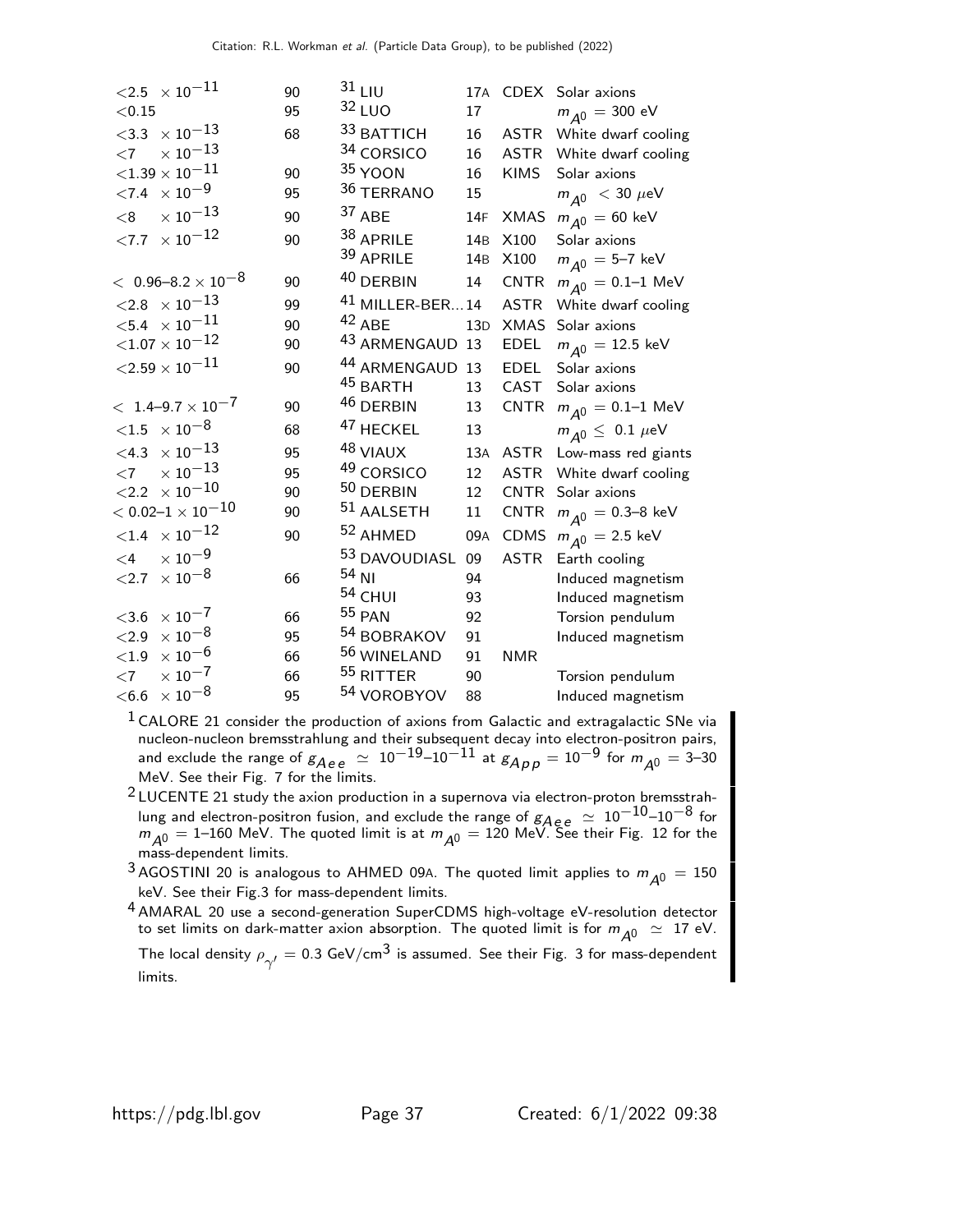- <sup>5</sup> APRILE 20 is an update of APRILE 17B where they look for an absorption signal of axion dark matter. They obtained the limit,  $g_{Aee}\lesssim\,2\times10^{-14}$ – $1\times10^{-12}$  at 90%CL for  $m_{\tilde{A}^0} = 1$ –200 keV. They also found an excess over known backgrounds, which favors the mass  $m_{A0} = 2.3 \pm 0.2$  keV with a 3  $\sigma$  significance. See their Fig. 10 for mass-dependent limits.
- 6 APRILE 20 look for solar axions from the ABC interactions, the Primakoff conversion, and the 14.4 keV M1 transition of <sup>57</sup>Fe, and set limits on  $g_{Aee}$ ,  $G_{A\gamma\gamma}$ ,  $g_{AN}$ <sub>N</sub>, and their products. An excess is observed at low energies between 2 and  $3$  keV. See their Fig.8 for correlation between the couplings. The quoted limit applies to the case of vanishing  $G_{A\gamma\gamma}$  and  $g_{A\,N\,N}$ .
- <sup>7</sup> ARALIS 20 is analogous to AHMED 09A. The quoted limit applies to  $m_{\tilde{A}^0} = 0.3$  keV. The limits at masses above 3 keV in their Fig. 9 was later found to be incorrect due to an error in their analysis. See Fig. 2 in ARALIS 21 for the corrected limits.
- $8$  CAPOZZI 20 obtains a limit on the axion-electron coupling from the brightness of the tip of the red-giant branch in  $\omega$  Centauri. A similar limit of  $< 1.6 \times 10^{-\bar{1}3}$  is obtained in NGC 4258.
- 9 CRESCINI 20 is an update of CRESCINI 18. They assume a local axion dark matter density,  $\rho_A = 0.3$  GeV/cm<sup>3</sup>. See their Fig.4 for the limits.
- $^{10}$  GHOSH 20A study thermal production of axion via coupling to leptons in the early universe and estimate its contribution to  $\Delta N_{\rm eff}$ . The quoted limit is for  $\Delta N_{\rm eff}$  < 0.5. See their Fig. 7 for their mass-dependent limits.
- 11 STRANIERO 20 is analogous to CAPOZZI 20, with 22 galactic globular clusters used to derive the limit.
- 12 WANG 20<sup>A</sup> is an update of LIU 17A. See their Fig. 9.

 $^{13}$ WANG 20A is an update of LIU 17A. They assume a local axion dark matter density,  $\rho_{\bm A}$ 

 $=$  0.3 GeV/cm<sup>3</sup>. See their Fig. 10 for limits between 0.185  $< m_{A0} <$  10 keV.

- 14 ADHIKARI 19B is analogous to LIU 17A.
- <sup>15</sup> APRILE 19D is analogous to APRILE 17B, but they use only ionization signals. The quoted limit applies to  $m_{A0} = 0.7$  keV. See their Fig. 5(e) for mass-dependent limits.
- $^{16}$  DESSERT 19 used the Suzaku observations of a magnetic white dwarf (RE J0317-853) to look for X-ray signatures converted from axions in the surrounding magnetic fields. They obtained the limit,  $g_{Aee} \cdot G_{A\gamma\gamma}$   $\langle 1.6 \times 10^{-24}$  GeV $^{-1}$  at 95%CL for  $m_{A0}$   $\lesssim$  $10^{-5}$  eV. See their Fig. 2 for mass-dependent limits.
- <sup>17</sup> TERRANO 19 look for the axion-induced oscillating magnetic field acting on the electron spin, using data taken with a rotating torsion pendulum containing polarized electrons. The quoted limit applies to  $m_{\cal \hat{A}}^0 = 10^{-23}$ – $10^{-18}$  eV and assumes a local axion dark
- matter density,  $\rho_{\cal A}=$  0.45 GeV/cm $^3$ . See their Fig. 5 for mass-dependent limits.
- $^{18}$  ABE 18F is an update of ABE 14F. The quoted limit applies to  $m_{A0} = 60$  keV. See their Fig. 5 for mass-dependent limits.
- 19 ARMENGAUD 18 is analogous to LIU 17A.
- $^{20}$  ARMENGAUD 18 is analogous to AHMED 09A. See the left panel of Fig. 5 for massdependent limits.
- <sup>21</sup> CRESCINI 18 look for collective excitations of the electron spins caused by dark matter axions. The quoted limit assumes the local dark matter density,  $\rho_{\cal A}=$  0.45 GeV/cm $^3$ .
- <sup>22</sup> FICEK 18 use the measurements of the hyperfine structure of antiprotonic helium to constrain a dipole-dipole potential between electron and antiproton. See their Fig. 3 for limits on various spin- and velocity-dependent potentials.
- <sup>23</sup> ABGRALL 17 is analogous to AHMED 09A using the MAJORANA DEMONSTRATOR. See their Fig. 2 for limits between 6 keV  $< m_{A0} < 97$  keV.
- 24 AKERIB 17<sup>B</sup> is analogous to LIU 17A.
- <sup>25</sup> AKERIB 17B is analogous to AHMED 09A. See their Fig. 7 for mass-dependent limits.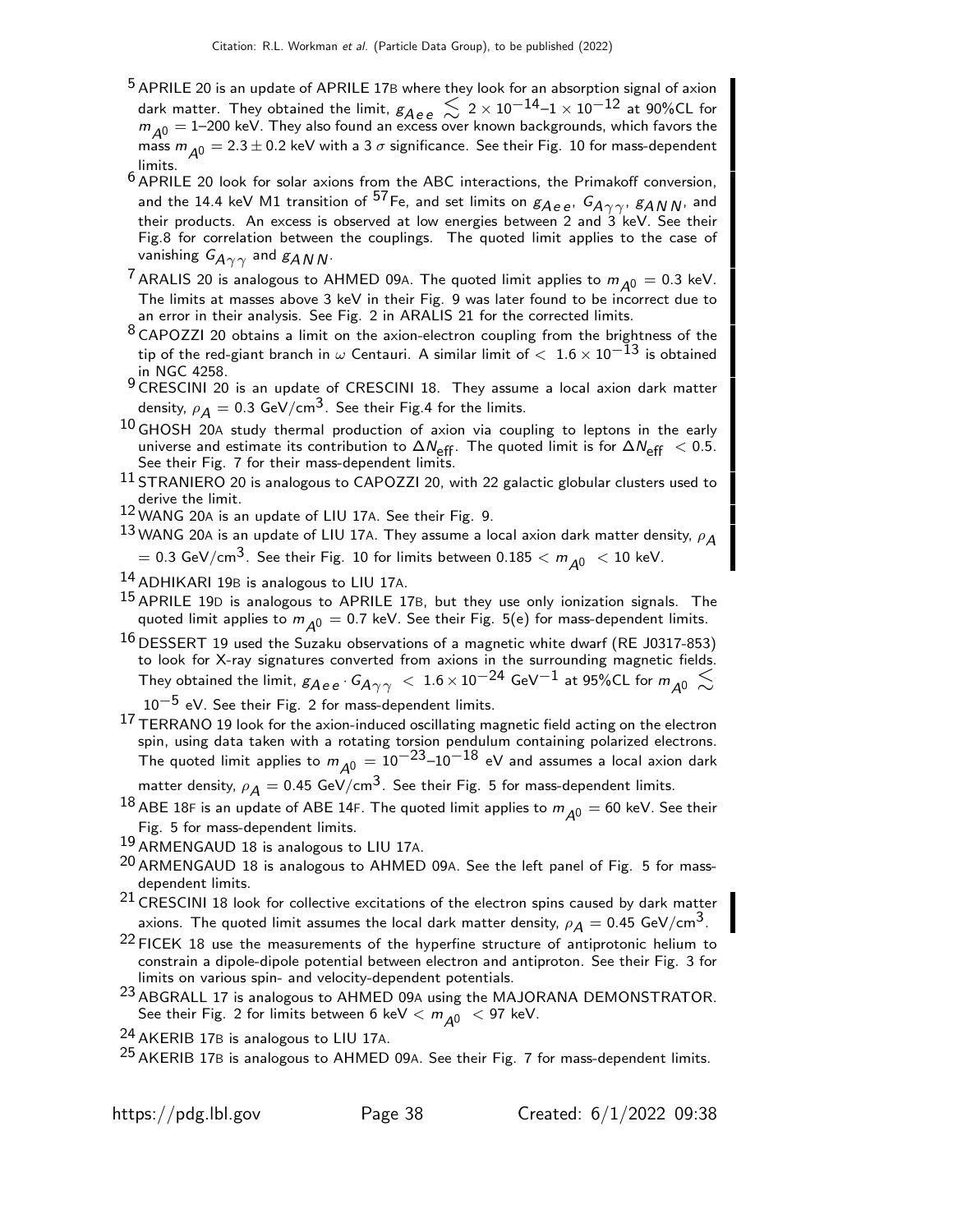- $26$  APRILE 17B is analogous to AHMED 09A. They found a bug in their code and needed to correct the limits in Fig. 7 of APRILE 14B. See their Fig. 1 for the corrected limits between  $1 \text{ keV} < m_{\overline{A^0}} < 40 \text{ keV}.$
- $27$  FICEK 17 look for spin-dependent interactions between electrons by comparing precision spectroscopic measurements in  $4$ He with theoretical calculations. See their Fig. 1 for limits up to  $m_{A0} = 10$  keV.
- $^{28}$  FU 17A is analogous to LIU 17A. See their Fig. 3 for mass-dependent limits.
- $^{29}$  FU 17A is analogous to AHMED 09A. See their Fig. 4 for mass-dependent limits.
- $30$  LIU 17A is analogous to AHMED 09A. See their Fig. 9 for limits between 0.25 keV  $<$  $m_{A0}$  < 20 keV.
- 31 LIU 17A look for solar axions produced from Compton, bremsstrahlung, atomicrecombination and deexcitation channels, and set a limit for  $m_{\Delta 0} < 1$  keV.
- 32 LUO 17 use a recent measurement of the dipole-dipole interaction between two iron atoms at the nanometer scale and set a limit for  $m_{A0} < 1$  keV. See their Fig. 3 for mass-dependent limits.
- 33 BATTICH 16 is analogous to CORSICO 16 and used the pulsating DB white dwarf PG 1351+489.
- 34 CORSICO 16 studied the cooling rate of the pulsating DA white dwarf L19-2 based on an asteroseismic model.
- 35 YOON 16 look for solar axions with the axio-electric effect in CsI(Tl) crystals and set a limit for  $m_{\overline{A0}} < 1$  keV.
- 36 TERRANO 15 used a torsion pendulum and rotating attractor with 20-pole electron-spin distributions. See their Fig. 4 for a mass-dependent limit up to  $m_{A0} = 500 \ \mu\text{eV}$ .
- 37 ABE 14F set limits on the axioelectric effect in the XMASS detector assuming the pseudoscalar constitutes all the local dark matter. See their Fig. 3 for limits between  $m_{A0}$  $= 40 - 120$  keV.
- 38 APRILE 14<sup>B</sup> look for solar axions using the XENON100 detector.
- 39 APRILE 14<sup>B</sup> is analogous to AHMED 09A. Their Fig. 7 was later found to be incorrect due to a bug in their code. See Fig. 1 in APRILE 17B for the corrected limits.
- 40 DERBIN 14 is an update of DERBIN 13 with a BGO scintillating bolometer. See their Fig. 3 for mass-dependent limits.
- $^{41}$  MILLER-BERTOLAMI 14 studied the impact of axion emission on white dwarf cooling in a self-consistent way.
- 42 ABE 13<sup>D</sup> is analogous to DERBIN 12, using the XMASS detector.
- $^{43}$  ARMENGAUD 13 is similar to AALSETH 11. See their Fig. 10 for limits between 3 keV  $< m$ <sub> $\Delta$ 0</sub>  $<$  100 keV.
- 44 ARMENGAUD 13 is similar to DERBIN 12, and take account of axio-recombination and axio-deexcitation effects. See their Fig. 12 for mass-dependent limits.
- 45 BARTH 13 search for solar axions produced by axion-electron coupling, and obtained the limit,  $g_{Aee}$  ·  $G_{A\gamma\gamma}$  < 8.1 × 10<sup>-23</sup> GeV<sup>-1</sup> at 95%CL.
- $^{46}$  DERBIN 13 looked for 5.5 MeV solar axions produced in  $pd \rightarrow {^3}$ He  $A^0$  in a BGO detector through the axioelectric effect. See their Fig. 4 for mass-dependent limits.
- $^{47}$  HECKEL 13 studied the influence of 2 or 4 stationary sources each containing  $6.0 \times 10^{24}$ polarized electrons, on a rotating torsion pendulum containing  $9.8 \times 10^{24}$  polarized electrons. See their Fig. 4 for mass-dependent limits.
- 48 VIAUX 13<sup>A</sup> constrain axion emission using the observed brightness of the tip of the red-giant branch in the globular cluster M5.
- $49$  CORSICO 12 attributed the excessive cooling rate of the pulsating white dwarf R548 to emission of axions with  $g_{Aee} \simeq 4.8 \times 10^{-13}$ .
- $50$  DERBIN 12 look for solar axions with the axio-electric effect in a Si(Li) detector. The solar production is based on Compton and bremsstrahlung processes.
- <sup>51</sup> AALSETH 11 is analogous to AHMED 09A. See their Fig. 4 for mass-dependent limits.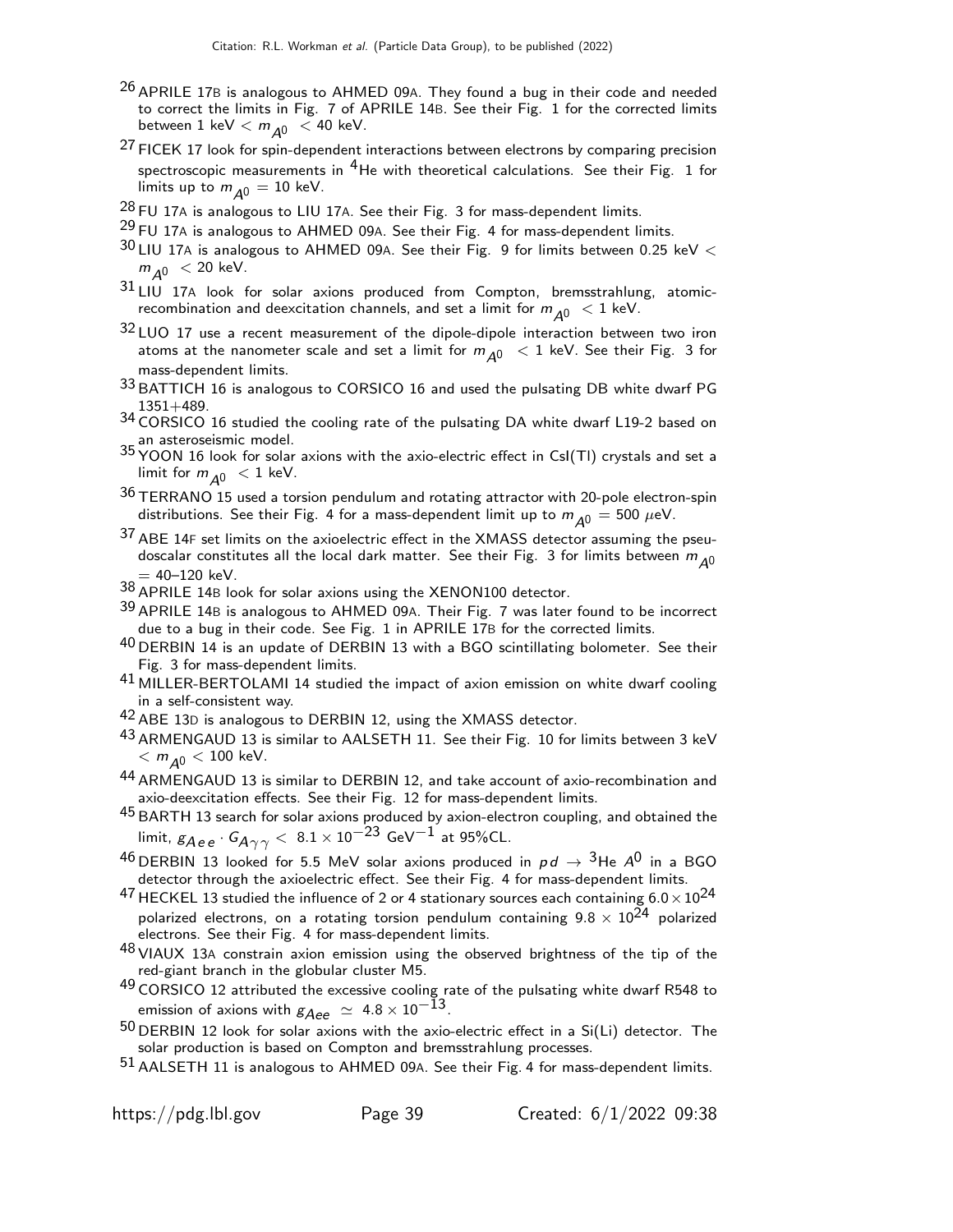52 AHMED 09<sup>A</sup> assume keV-mass pseudoscalars are the local dark matter and constrain the axio-electric effect in the CDMS detector. See their Fig. 5 for mass-dependent limits.

53 DAVOUDIASL 09 use geophysical constraints on Earth cooling by axion emission.

- 54 These experiments measured induced magnetization of a bulk material by the spindependent potential generated from other bulk material with aligned electron spins, where the magnetic field is shielded with superconductor. The sign of the limit set by CHUI 93 is opposite to that of the axion-mediated dipole-dipole potential.
- 55 These experiments used a torsion pendulum to measure the potential between two bulk matter objects where the spins are polarized but without a net magnetic field in either of them. The limits reflect the corrected sign of the dipole-dipole potential.
- 56 WINELAND 91 looked for an effect of bulk matter with aligned electron spins on atomic hyperfine splitting using nuclear magnetic resonance.

| Limits are for the axion mass in eV.                                          |    |                             |                 |             |                             |
|-------------------------------------------------------------------------------|----|-----------------------------|-----------------|-------------|-----------------------------|
| $CL\%$<br>VALUE (eV)                                                          |    | <b>DOCUMENT ID</b>          |                 | TECN        | COMMENT                     |
| • • • We do not use the following data for averages, fits, limits, etc. • • • |    |                             |                 |             |                             |
|                                                                               |    | $1$ AYBAS                   | 21              |             | CASP Nucleon EDM            |
|                                                                               |    | <sup>2</sup> BHUSAL         | 21              |             | Solar axion                 |
|                                                                               |    | $3$ JIANG                   | 21              | <b>NMR</b>  | Axion dark matter           |
|                                                                               |    | <sup>4</sup> ROUSSY         | 21              |             | Molecular EDM               |
|                                                                               |    | <sup>5</sup> ZHANG          | 21B             | <b>ASTR</b> | Neutron star inspiral       |
| < 24                                                                          | 90 | <sup>6</sup> ABDELHAME20    |                 |             | CNTR Solar axion            |
|                                                                               |    | <sup>7</sup> ABDELHAME20    |                 |             | CNTR Solar axion            |
|                                                                               |    | <sup>8</sup> APRILE         | 20              | XE1T        | Solar axion                 |
|                                                                               |    | <sup>9</sup> KLIMCHITSK20   |                 |             | Casimir effect              |
| 7.3<br>$\,<\,$                                                                | 90 | 10 WANG                     | 20A             |             | CDEX Solar axion            |
| 0.03<br>$\lt$                                                                 |    | <sup>11</sup> LEINSON       | 19              | ASTR        | Neutron star cooling        |
| $\times$ 10 <sup>-3</sup><br>9.6<br>$\lt$                                     | 95 | 12 LLOYD                    | 19              | <b>ASTR</b> | $\gamma$ -rays from NS      |
|                                                                               |    | 13 SMORRA                   | 19              |             | $\overline{p}$ g-factor     |
|                                                                               |    | $14$ WU                     | 19              | <b>NMR</b>  | Axion dark matter           |
| < 65                                                                          | 95 | <sup>15</sup> AKHMATOV      | 18              |             | CNTR Solar axion            |
| 6.6<br>$\lt$                                                                  | 90 | 16 ARMENGAUD                | 18              | EDE3        | Solar axion                 |
| 0.085<br>$\lt$                                                                | 90 | <sup>17</sup> BEZNOGOV      | 18              | ASTR        | Neutron star cooling        |
| < 12.7                                                                        | 95 | 18 GAVRILYUK                | 18              | CNTR        | Solar axion                 |
| 0.01<br>$\lt$                                                                 |    | 19 HAMAGUCHI                | 18              | ASTR        | Neutron star cooling        |
|                                                                               |    | 20 ABEL                     | 17              |             | Neutron EDM                 |
| < 93                                                                          | 90 | <sup>21</sup> ABGRALL       | 17              | HPGE        | Solar axion                 |
| $\lt$ 4                                                                       | 90 | $22$ FU                     | 17A             |             | PNDX Solar axion            |
|                                                                               |    | <sup>23</sup> KLIMCHITSK17A |                 |             | Casimir effect              |
| $<$ 177                                                                       | 90 | $24$ LIU                    | 17A             |             | CDEX Solar axion            |
| < 0.079                                                                       | 95 | <sup>25</sup> BERENJI       | 16              |             | ASTR $\gamma$ -rays from NS |
| $<$ 100                                                                       | 95 | <sup>26</sup> GAVRILYUK     | 15              |             | CNTR Solar axion            |
|                                                                               |    | <sup>27</sup> KLIMCHITSK15  |                 |             | Casimir-less                |
|                                                                               |    | <sup>28</sup> BEZERRA       | 14              |             | Casimir effect              |
|                                                                               |    | <sup>29</sup> BEZERRA       | 14A             |             | Casimir effect              |
|                                                                               |    | 30 BEZERRA                  | 14 <sub>B</sub> |             | Casimir effect              |
|                                                                               |    | $31$ BEZERRA                | 14C             |             | Casimir effect              |
|                                                                               |    | 32 BLUM                     | 14              | COSM        | <sup>4</sup> He abundance   |
|                                                                               |    |                             |                 |             |                             |

# Invisible A<sup>0</sup> (Axion) Limits from Nucleon Coupling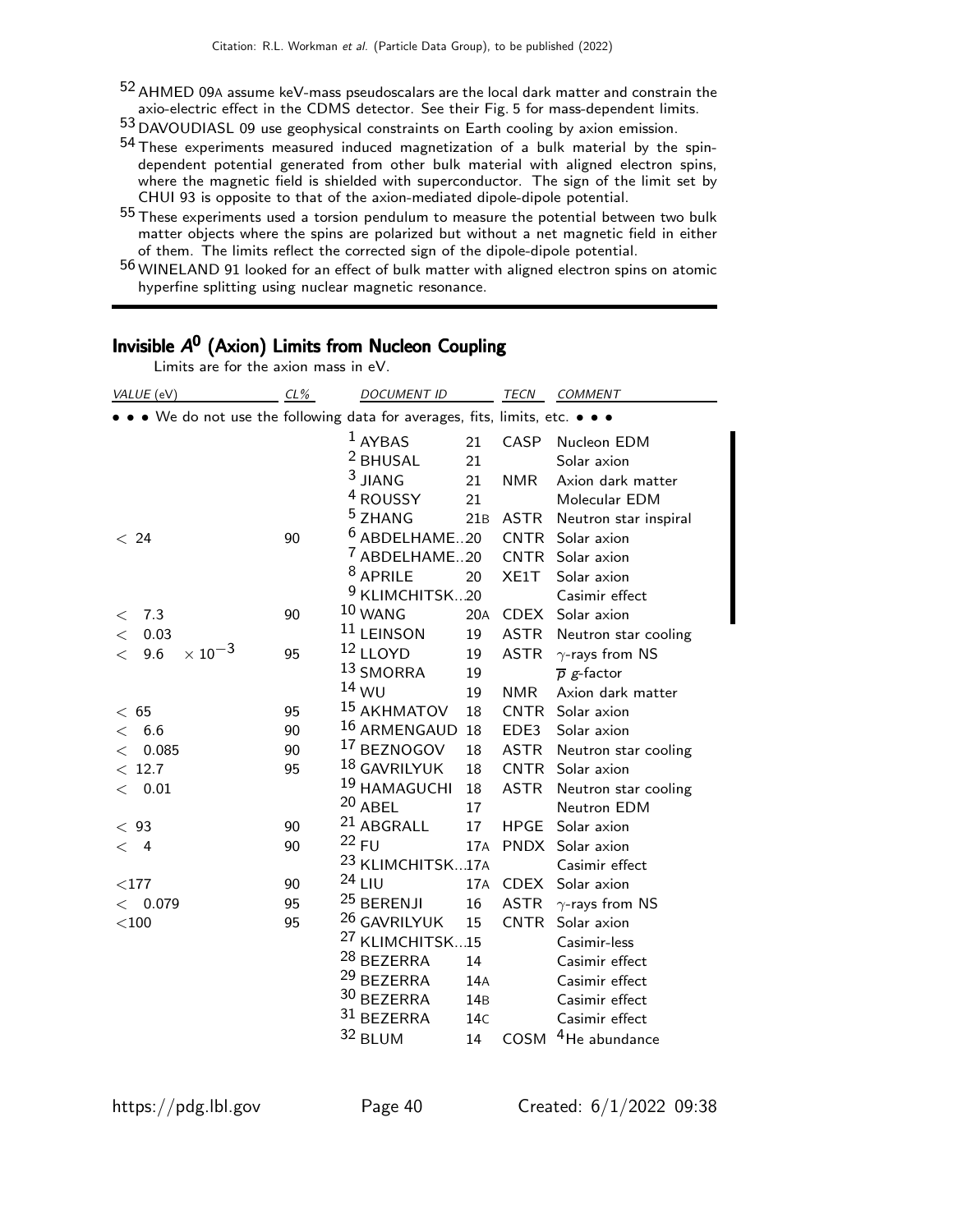|                       |      |                                          |  | 33 LEINSON 14 ASTR Neutron star cooling |
|-----------------------|------|------------------------------------------|--|-----------------------------------------|
| $<$ 250               | 95   | 34 ALESSANDRIA13 CNTR Solar axion        |  |                                         |
| $<$ 155 $\,$          | 90   | 35 ARMENGAUD 13 EDEL Solar axion         |  |                                         |
| $< 8.6 \times 10^3$   | 90   | <sup>36</sup> BELLI 12 CNTR Solar axion  |  |                                         |
| $< 1.4 \times 10^{4}$ | - 90 | 37 BELLINI 12B BORX Solar axion          |  |                                         |
| $<$ 145               | 95   | <sup>38</sup> DERBIN 11 CNTR Solar axion |  |                                         |
|                       |      | $39$ BELLINI                             |  | 08 CNTR Solar axion                     |
|                       |      |                                          |  | 40 ADELBERGER 07 Test of Newton's law   |

 $^{-1}$  AYBAS 21 limits the axion couplings to the nucleon EDM and the nucleons as  $g_{AN\gamma}~<$  $9.5 \times 10^{-4}$  GeV<sup>-2</sup> and  $g_{ANN}/2m_N < 0.28$  GeV<sup>-1</sup> (95 % CL) for  $m_{A0} = 162-166$ neV, based on a measurement of  $^{207}$ Pb solid-state NMR in a polarized ferroelecrtric crystal. Here  $m_N$  is the nucleon mass and  $g_{ANN}$  is the dimensionless axion-nucleon coupling. They assume that axions make up all the dark matter with  $\rho_A \simeq 0.46$ GeV/cm<sup>3</sup>. See their Fig. 3 for the limits.

<sup>2</sup> BHUSAL 21 looked for 5.5 MeV solar axions produced by  $pd \rightarrow {^{3}He}$  A<sup>0</sup> through the axion-induced dissociation of deuterons by using SNO data, and set a limit on the isovector axion-nucleon coupling,  $|g^3_{\alpha}|$ aN  $\big| \, < \, 2 \times 10^{-5}$  GeV $^{-1}$ , which is equivalent to  $\vert g_{Ann} \, - \,$  $\vert g_{App} \vert ~ < ~ 4 \times 10^{-5}$  in terms of the dimensionless axion-nucleon couplings.

- $3$  JIANG 21 use the spin-amplifier based on hyperpolarized  $129Xe$  gas to set limits on the axion couplings to nucleons as  $g_{AN}N/2m_N$  < 3.2 × 10<sup>-9</sup> GeV<sup>-1</sup> (95 % CL) at  $m_{\tilde{A}^0} = 52.94$  feV, and comparable limits in the mass range of 8.3–744 feV. Here  $m_N$  is the nucleon mass and  $g_{AN,N}$  is the dimensionless axion-nucleon coupling. They assume that axions make up all the dark matter with  $\rho_A~\simeq~0.4$  GeV/cm<sup>3</sup>. See their Fig. 4b for the limits.
- $4$  ROUSSY 21 look for a time-oscillating EDM of molecular ions  $HfF^+$  induced by axion dark matter couplings to gluons. See their Fig. 3 for limits in the range of  $m_{A0}$  =  $10^{-22}$ – $10^{-15}$  eV.
- 5 IO --IO --IO<br>5 ZHANG 21B use the gravitational waves from the binary neutron star inspiral GW170817 to look for a type of axion whose mass is suppressed due to cancellation with additional contributions. They exclude  $1.6 \times 10^{16} < f_A < 10^{18}$  GeV at 3  $\sigma$  for  $m_{A0} \lesssim 10^{-13}$ eV. See their Fig. 1 for mass-dependent limits.
- $^6$  ABDELHAMEED 20 look for the resonant excitation of  $^{169}$ Tm (8.41 keV) by solar axions produced via the Primakoff effect. The mass bound assumes the KSVZ axion model,  $S = 0.5$ , and  $m_{\mu}/m_{\textit{d}} = 0.56$ . They set a limit on the product of axion couplings to photons and nucleons as  $G_{\!A\gamma\gamma}$  ·  $g_{A\,pp}$   $< 1.44 \times 10^{-14}$  GeV $^{-1}$  (90 % CL).
- <sup>7</sup> ABDELHAMEED 20 look for the resonant excitation of  $^{169}$ Tm (8.41 keV) by solar axions produced via the axion-electron coupling. They set a limit on the product of axion couplings to electrons and nucleons as  $g_{Aee}$  ·  $g_{A\,e\,p}$  < 2.81  $\times$  10 $^{-16}$  (90 % CL).
- $8$  APRILE 20 look for solar axions from the ABC interactions, the Primakoff conversion, and the 14.4 keV M1 transition of  $57$  Fe. An excess is observed at low energies between 2 and 3 keV. See their Fig.8 for correlation between the couplings.
- 9 KLIMCHITSKAYA 20 use the measurement of the Casimir force between a Au-coated microsphere and a SiC plate to constrain the force due to two-axion exchange for 17.8  $< m_{\overline{A}}$ <sup>0</sup>  $< 100$  eV. See their Fig. 2 for mass-dependent limits.
- $^{10}$  WANG 20A is an update of LIU 17A. The limit assumes the DFSZ axion. See their Fig. 7 for the limit on product of axion couplings to electrons and nucleons.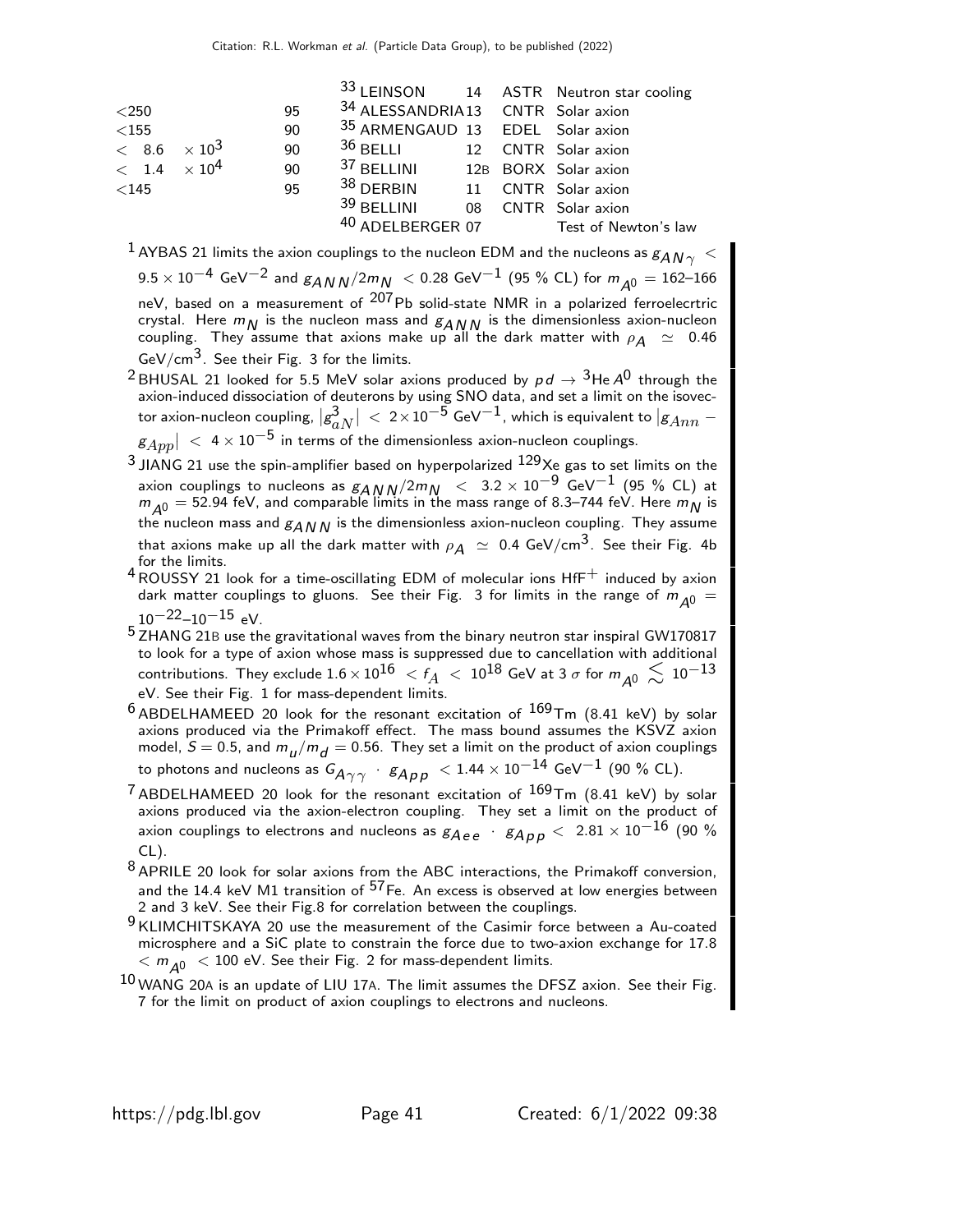- $^{11}$  LEINSON 19 is analogous to BEZNOGOV 18, but estimating the axion luminosity based on the Tolman's analytic solution to the Einstein equations of spherical fluids in hydrostatic equilibrium. The dimensionless axion-neutron coupling is constrained as  $g_{Ann} <$  $1.0\times10^{-10}$  .
- 12 LLOYD 19 is analogous to BERENJI 16. They highlight that the limit obtained with this technique strongly depends on the assumed NS core temperature.
- 13 SMORRA 19 look for spin-precession effects from ultra-light axion dark matter in the  $\overline{p}$ spin-flip resonance data. Assuming  $\rho_A = 0.4$  GeV/cm<sup>3</sup>, they constrain the dimensionless axion-antiproton coupling as  $g_{\overline{A} \overline{p} \overline{D}} < 2$ –9 at 95% CL for  $m_{A0} = 2 \times 10^{-23}$ –4 $\times 10^{-17}$ eV. See the right panel of their Fig. 3.
- <sup>14</sup> WU 19 look for axion-induced time-oscillating features of the NMR spectrum of acetonitrile-2- $^{13}$ C. Assuming  $\textsf{C}_p$   $\,=\, \textsf{C}_n \,$  and  $\, \rho_{\cal{A}} \, = \, 0.4\,$  GeV/cm $^3$ , they constrain the dimensionless axion-nucleon coupling as  $g_{ANN}$  < 6  $\times$  10<sup>-5</sup> for  $m_{A0}$  =  $10^{-21}$ –1.3  $\times$   $10^{-17}$  eV. Note that the limits for  $m_{\cal A^0}~<~10^{-21}$  eV in their Fig. 3(a)<br>should be weaker than those for heavier masses. See ADELBERGER 19 and WU 19C on this issue.
- 15 AKHMATOV 18 is an update of GAVRILYUK 15.
- 16 ARMENGAUD 18 is analogous to ALESSANDRIA 13. The quoted limit assumes the DFSZ axion model. See their Fig. 4 for the limit on product of axion couplings to electrons and nucleons.
- 17 BEZNOGOV 18 constrain the axion-neutron coupling by assuming that thermal evolution of the hot neutron star HESS J1731-347 is dominated by the lowest possible neutrino emission. The quoted limit assumes the KSVZ axion with the effective Peccei-Quinn charge of the neutron  $C_n = -0.02$ . The dimensionless axion-neutron couling is constrained as  $g_{Ann}$  <  $2.8 \times 10^{-10}$ .
- $^{18}$  GAVRILYUK 18 look for the resonant excitation of  $^{83}$ Kr (9.4 keV) by solar axions produced via the Primakoff effect. The mass bound assumes  $m_{\mu}/m_{\tilde{d}}\,=\,0.56$  and  $S=$ 0.5.
- 19 HAMAGUCHI 18 studied the axion emission from the neutron star in Cassiopeia A based on the minimal cooling scenario which explains the observed rapid cooling rate. The quoted limit corresponds to  $f_A > 5 \times 10^8$  GeV obtained for the KSVZ axion with  $\textsf{C}_p$  $= -0.47$  and  $C_n = -0.02$ .
- 20 ABEL 17 look for a time-oscillating neutron EDM and an axion-wind spin-precession effect respectively induced by axion dark matter couplings to gluons and nucleons. See their Fig. 4 for limits in the range of  $m_{\tilde{\cal A}^0} = 10^{-24}$ – $10^{-17}$  eV.
- <sup>21</sup> ABGRALL 17 limit assumes the hadronic axion model used in ALESSANDRIA 13. See their Fig. 4 for the limit on product of axion couplings to electrons and nucleons.
- $22$  FU 17A look for the 14.4 keV  $57$  Fe solar axions. The limit assumes the DFSZ axion model. See their Fig. 3 for mass-dependent limits on the axion-electron coupling. Notice that in this figure the DFSZ and KSVZ lines should be interchanged.
- 23 KLIMCHITSKAYA 17A use the differential measurement of the Casimir force between a Ni-coated sphere and Au and Ni sectors of the structured disc to constrain the axion coupling to nucleons for 2.61 meV  $< m_{A0} < 0.9$  eV. See their Figs. 1 and 2 for mass dependent limits.
- 24 LIU 17 is analogous to ALESSANDRIA 13. The limit assumes the hadronic axion model. See their Fig. 6(b) for the limit on product of axion couplings to electrons and nucleons.
- $25$  BERENJI 16 used the Fermi LAT observations of neutron stars to look for photons from axion decay. They assume the effective Peccei-Quinn charge of the neutron  $\mathsf{C}_n^{\phantom i}=0.1$ and a neutron-star core temperature of 20 MeV.
- $^{26}$  GAVRILYUK 15 look for solar axions emitted by the M1 transition of  $^{83}$ Kr (9.4 keV). The mass bound assumes  $m_{\mu}/m_{\tilde{d}} = 0.56$  and  $S = 0.5$ .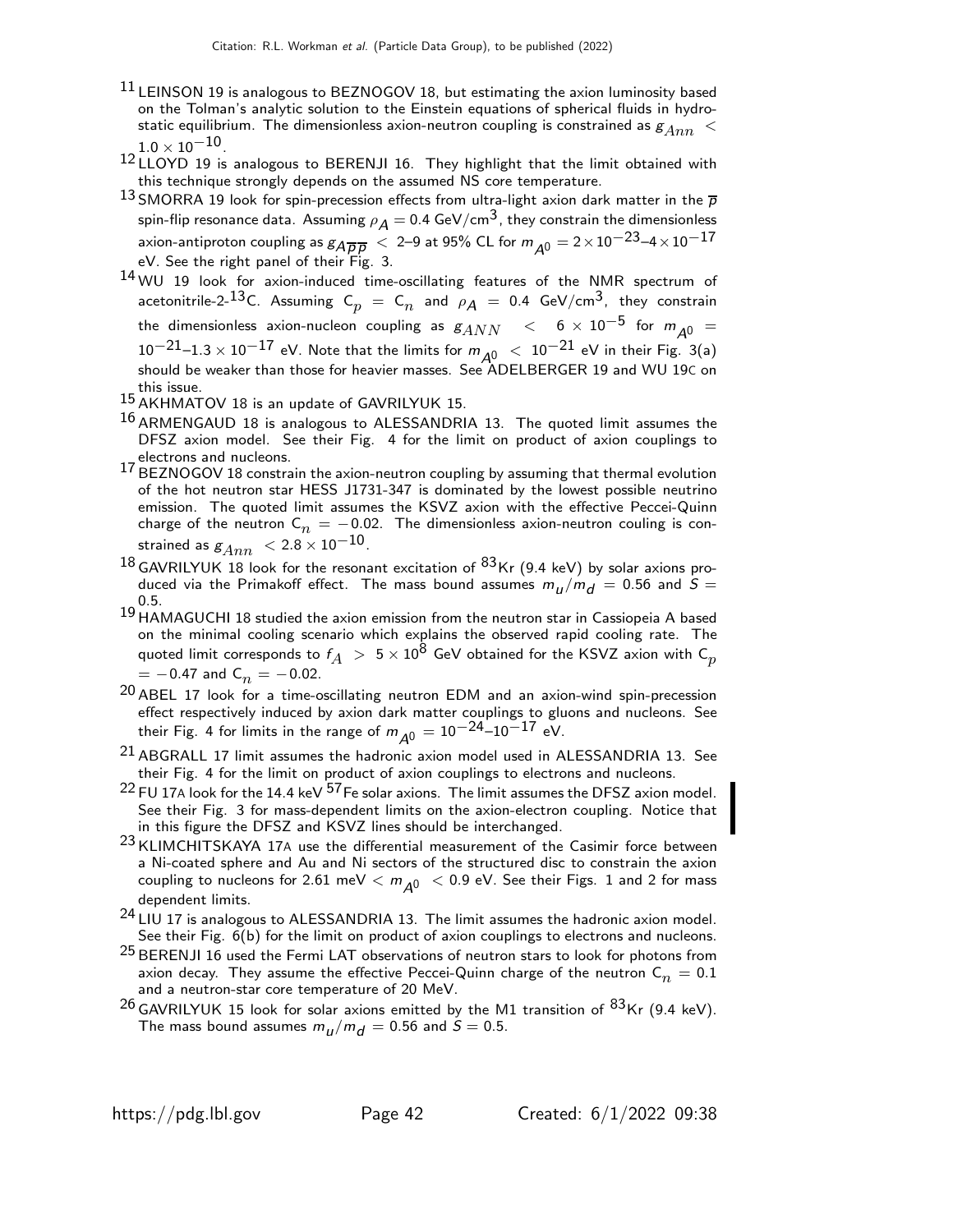- <sup>27</sup> KLIMCHITSKAYA 15 use the measurement of differential forces between a test mass and rotating source masses of Au and Si to constrain the force due to two-axion exchange for  $1.7 \times 10^{-3}$  <  $m_{A0}$  < 0.9 eV. See their Figs. 1 and 2 for mass dependent limits.
- $^{28}$  BEZERRA 14 use the measurement of the thermal Casimir-Polder force between a Bose-Einstein condensate of <sup>87</sup>Rb atoms and a  $SiO<sub>2</sub>$  plate to constrain the force mediated by exchange of two pseudoscalars for 0.1 meV  $\langle m_{A0}$   $<$  0.3 eV. See their Fig. 2 for the mass-dependent limit on pseudoscalar coupling to nucleons.
- $29$  BEZERRA 14A is analogous to BEZERRA 14. They use the measurement of the Casimir pressure between two Au-coated plates to constrain pseudoscalar coupling to nucleons for  $1 \times 10^{-3}$  eV  $< m_{A0} < 15$  eV. See their Figs. 1 and 2 for the mass-dependent limit.
- 30 BEZERRA 14<sup>B</sup> is analogous to BEZERRA 14. BEZERRA 14<sup>B</sup> use the measurement of the normal and lateral Casimir forces between sinusoidally corrugated surfaces of a sphere and a plate to constrain pseudoscalar coupling to nucleons for 1 eV  $< m_{A0} <$ 20 eV. See their Figs. 1–3 for mass-dependent limits.
- $31$  BEZERRA 14C is analogous to BEZERRA 14. They use the measurement of the gradient of the Casimir force between Au- and Ni-coated surfaces of a sphere and a plate to constrain pseudoscalar coupling to nucleons for  $3 \times 10^{-5}$  eV  $< m_{A_0} < 1$  eV. See their Figs. 1, 3, and 4 for the mass-dependent limits.
- 32 BLUM 14 studied effects of an oscillating strong CP phase induced by axion dark matter on the primordial  $4H$ e abundance. See their Fig. 1 for mass-dependent limits.
- $33$  LEINSON 14 attributes the excessive cooling rate of the neutron star in Cassiopeia A to axion emission from the superfluid core, and found  $C_n^2$   $m_{\tilde{A}^0}^2 \simeq 5.7 \times 10^{-6}$  eV<sup>2</sup>, where  $\mathsf{C}_n$  is the effective Peccei-Quinn charge of the neutron.
- $34$  ALESSANDRIA 13 used the CUORE experiment to look for 14.4 keV solar axions produced from the M1 transition of thermally excited  $57$  Fe nuclei in the solar core, using the axio-electric effect. The limit assumes the hadronic axion model. See their Fig. 4 for the limit on product of axion couplings to electrons and nucleons.
- 35 ARMENGAUD 13 is analogous to ALESSANDRIA 13. The limit assumes the hadronic axion model. See their Fig. 8 for the limit on product of axion couplings to electrons and nucleons.
- 36 BELLI 12 looked for solar axions emitted by the M1 transition of 7Li∗ (478 keV) after the electron capture of  $^{7}$ Be, using the resonant excitation  $^{7}$ Li in the LiF crystal. The mass bound assumes  $m_{\mu}/m_{\text{d}} = 0.55$ ,  $m_{\mu}/m_{\text{s}} = 0.029$ , and the flavor-singlet axial vector matrix element  $S = 0.4$ .
- 37 BELLINI 12B looked for 5.5 MeV solar axions produced in the  $pd \rightarrow 3$ He  $A^0$ . The limit assumes the hadronic axion model. See their Figs. 6 and 7 for mass-dependent limits on productsof axion couplings to photons, electrons, and nucleons.
- 38 DERBIN 11 looked for solar axions emitted by the M1 transition of thermally excited  $^{57}$ Fe nuclei in the Sun, using their possible resonant capture on  $^{57}$ Fe in the laboratory. The mass bound assumes  $m_u/m_d = 0.56$  and the flavor-singlet axial vector matrix element  $S = 3F - D \simeq 0.5$ .
- $39$  BELLINI 08 consider solar axions emitted in the M1 transition of  $7$ Li\* (478 keV) and look for a peak at 478 keV in the energy spectra of the Counting Test Facility (CTF), a Borexino prototype. For  $m_{A0}$  < 450 keV they find mass-dependent limits on products of axion couplings to photons, electrons, and nucleons.
- 40 ADELBERGER 07 use precision tests of Newton's law to constrain a force contribution from the exchange of two pseudoscalars. See their Fig. 5 for limits on the pseudoscalar coupling to nucleons, relevant for  $m_{A0}$  below about 1 meV.

#### Axion Limits from T-violating Medium-Range Forces

The limit is for the coupling  $g=g_{\mathsf{p}}\;g_{\mathsf{S}}$  in a  $\mathcal T$ -violating potential between nucleons or nucleon and electron of the form  $V = \frac{gh^2}{8\pi m}$  $\frac{g\hbar^{2}}{8\pi m_{p}}(\bm{\sigma}\!\cdot\!\bm{\hat{r}})\,\,(\frac{1}{r^{2}}+\frac{1}{\lambda\mu}% )^{2}$  $\frac{1}{\lambda r}$ )  $e^{-r/\lambda}$ , where  $g_{\sf p}$  and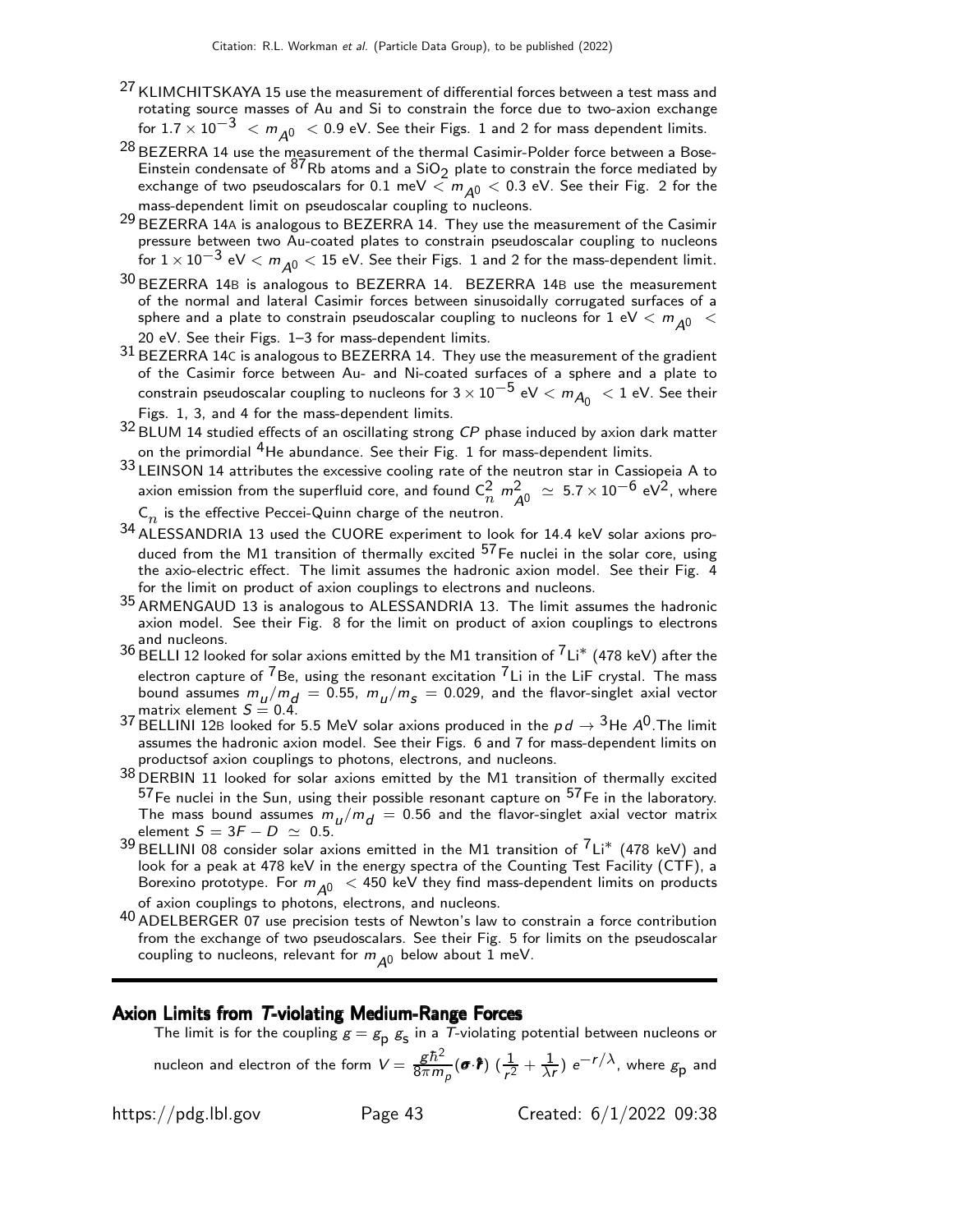$\rm g_{s}$  are dimensionless scalar and pseudoscalar coupling constants and  $\lambda=\hbar/(m_{\cal A} c)$  is the range of the force.

| <b>VALUE</b> | <b>DOCUMENT ID</b>                                                          |    | TECN        | COMMENT                                         |
|--------------|-----------------------------------------------------------------------------|----|-------------|-------------------------------------------------|
|              | • • We do not use the following data for averages, fits, limits, etc. • • • |    |             |                                                 |
|              | $1$ AFACH                                                                   | 21 |             | GNME Optical magnetometers                      |
|              | <sup>2</sup> DZUBA                                                          | 18 |             | THEO atomic EDM                                 |
|              | <sup>3</sup> STADNIK                                                        | 18 |             | THEO atomic and molecular EDMs                  |
|              | <sup>4</sup> CRESCINI                                                       | 17 | SQID        | paramagnetic GSO crystal                        |
|              | <sup>5</sup> AFACH                                                          | 15 |             | ultracold neutrons                              |
|              | $6$ STADNIK                                                                 | 15 | THEO        | nucleon spin contributions for nuclei           |
|              | <sup>7</sup> TERRANO                                                        | 15 |             | torsion pendulum                                |
|              | <sup>8</sup> BULATOWICZ 13                                                  |    | <b>NMR</b>  | polarized $^{129}$ Xe and $^{131}$ Xe           |
|              | $9$ CHU                                                                     | 13 |             | polarized <sup>3</sup> He                       |
|              | 10 TULLNEY                                                                  | 13 | SQID        | polarized <sup>3</sup> He and <sup>129</sup> Xe |
|              | $11$ RAFFELT                                                                | 12 |             | stellar energy loss                             |
|              | $12$ HOEDL                                                                  | 11 |             | torsion pendulum                                |
|              | 13 PETUKHOV                                                                 | 10 |             | polarized <sup>3</sup> He                       |
|              | 14 SEREBROV                                                                 | 10 |             | ultracold neutrons                              |
|              | 15 IGNATOVICH                                                               | 09 |             | RVUE ultracold neutrons                         |
|              | <sup>16</sup> SEREBROV                                                      | 09 |             | RVUE ultracold neutrons                         |
|              | <sup>17</sup> BAESSLER                                                      | 07 |             | ultracold neutrons                              |
|              | $18$ HECKEL                                                                 | 06 |             | torsion pendulum                                |
|              | $19$ NI                                                                     | 99 |             | paramagnetic Tb F3                              |
|              | 20 POSPELOV                                                                 | 98 | <b>THEO</b> | neutron EDM                                     |
|              | <sup>21</sup> YOUDIN                                                        | 96 |             |                                                 |
|              | <sup>22</sup> RITTER                                                        | 93 |             | torsion pendulum                                |
|              | <sup>23</sup> VENEMA                                                        | 92 |             | nuclear spin-precession frequencies             |
|              | 24 WINELAND                                                                 | 91 | <b>NMR</b>  |                                                 |

<sup>1</sup> AFACH 21 look for axion domain walls coupled to atomic spins by using the global network of optical magnetometers. Assuming that the axion domain walls make up all dark matter, they exclude the effective decay constant below 4  $\times$   $10^5$  GeV for  $m_{\tilde{\cal A}^0}$  in

the range of  $10^{-15}$ – $10^{-11}$  eV. See their Fig. 4 for the mass-dependent limits.

- 2 DZUBA 18 used atomic EDM measurements to derive limits on the product of the pseudoscalar coupling to nucleon and the scalar coupling to electron, which improved on the laboratory bounds for  $m_{A0} > 0.01$  eV. See their Fig. 1 for mass-dependent limits.
- <sup>3</sup> STADNIK 18 used atomic and molecular EDM experiments to derive limits on the product of the pseudoscalar couplings to electron and the scalar coupling to nucleon and electron. See their Fig. 2 for mass-dependent limits, which improved on the laboratory bounds for  $m_{A0} > 0.01$  eV.
- $^4$  CRESCINI 17 use the QUAX- $g_p g_s$  experiment to look for variation of a paramagnetic GSO crystal magnetization when rotating lead disks are positioned near the crystal, and find  $g = g_{\ \beta}^e g_S^{N} \ <\ 4.3 \times 10^{-30}$  for  $\lambda =$  0.1–0.2 m at 95% CL. See their Fig. 6 for limits as a function of  $\lambda$ .
- 5 AFACH 15 look for a change of spin precession frequency of ultracold neutrons when a magnetic field with opposite directions is applied, and find  $g < 2.2 \times 10^{-27}$  (m/ $\lambda$ )<sup>2</sup> at 95% CL for 1  $\mu$ m <  $\lambda$  < 5 mm. See their Fig. 3 for their limits.
- $6$  STADNIK 15 studied proton and neutron spin contributions for nuclei and derive the limits  $g < 10^{-28}$ – $10^{-23}$  for  $\lambda$   $> 3 \times 10^{-4}$  m using the data of TULLNEY 13. See their Figs. 1 and 2 for  $\lambda$ -dependent limits.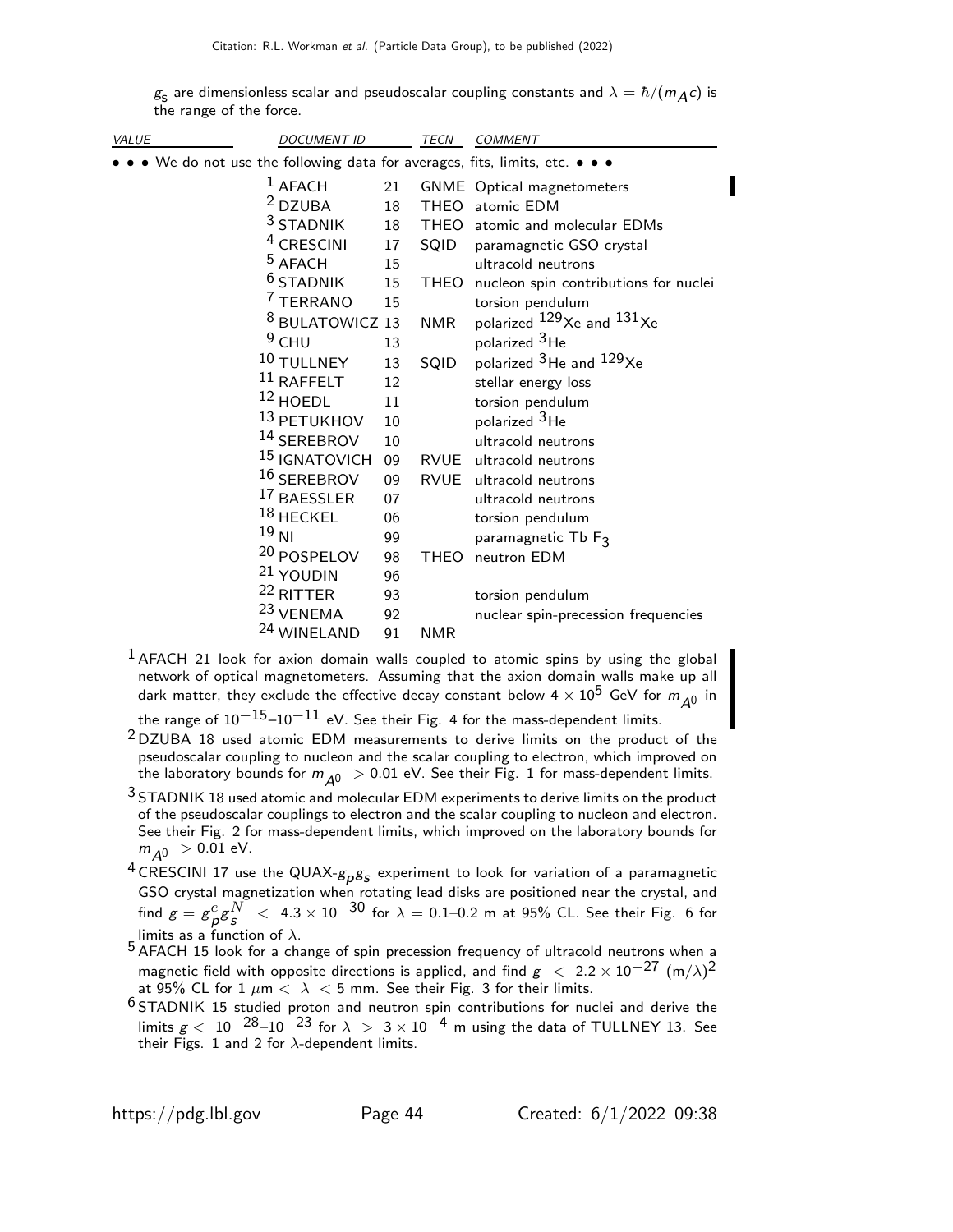- $7$  TERRANO 15 used a torsion pendulum and rotating attractor, and derived a restrictive limit on the product of the pseudoscalar coupling to electron and the scalar coupling to nucleons,  $g < 9 \times 10^{-29} - 5 \times 10^{-26}$  for  $m_{A0} < 1.5$ –400  $\mu$ eV. See their Fig. 5 for mass-dependent limits.
- $8$  BULATOWICZ 13 looked for NMR frequency shifts in polarized  $129$ Xe and  $131$ Xe when a zirconia rod is positioned near the NMR cell, and find  $\rm g <\rm~1\,{\times}\,10^{-19}$ – $\rm 1\,{\times}\,10^{-24}$  for  $\lambda = 0.01$ –1 cm. See their Fig. 4 for their limits.
- <sup>9</sup> CHU 13 look for a shift of the spin precession frequency of polarized <sup>3</sup>He in the presence of an unpolarized mass, in analogy to YOUDIN 96. See Fig. 3 for limits on  $g$  in the approximate  $m_{\tilde{\mathcal{A}}^0}$  range 0.02–2 meV.
- $10$  TULLNEY 13 look for a shift of the precession frequency difference between the colocated  $^3$ He and  $^{129}$ Xe in the presence an unpolarized mass, and derive limits  $\rm g <\,3\times10^{-29}$ –2 $\times$  $10^{-22}$  for  $\lambda > 3 \times 10^{-4}$  m. See their Fig. 3 for  $\lambda$ -dependent limits.
- $11$  RAFFELT 12 show that the pseudoscalar couplings to electron and nucleon and the scalar coupling to nucleon are individually constrained by stellar energy-loss arguments and searches for anomalous monopole-monopole forces, together providing restrictive constraints on g. See their Figs. 2 and 3 for results.
- $12$  HOEDL 11 use a novel torsion pendulum to study the force by the polarized electrons of an external magnet. In their Fig. 3 they show restrictive limits on  $g$  in the approximate  $m_{\tilde{\cal A}^0}$  range 0.03–10 meV.
- $^{13}$ PETUKHOV 10 use spin relaxation of polarized  $^3$ He and find  $g<~3\times10^{-23}~(\textsf{cm}/\lambda)^2$ at 95% CL for the force range  $\lambda = 10^{-4}$ –1 cm.
- 14 SEREBROV 10 use spin precession of ultracold neutrons close to bulk matter and find  $g < 2 \times 10^{-21}$  (cm/ $\lambda$ ) $^2$  at 95% CL for the force range  $\lambda = 10^{-4}$ –1 cm.
- 15 IGNATOVICH 09 use data on depolarization of ultracold neutrons in material traps. They show  $\lambda$ -dependent limits in their Fig. 1.
- 16 SEREBROV 09 uses data on depolarization of ultracold neutrons stored in material traps and finds  $g < 2.96 \times 10^{-21}$  (cm/ $\lambda$ ) $^2$  for the force range  $\lambda = 10^{-3}$ –1 cm and  $g < 3.9 \times 10^{-22}$  (cm/ $\lambda$ ) $^2$  for  $\lambda = 10^{-4}$ – $10^{-3}$  cm, each time at 95% CL, significantly improving on BAESSLER 07.
- $^{17}$  BAESSLER 07 use the observation of quantum states of ultracold neutrons in the Earth's gravitational field to constrain g for an interaction range  $1 \mu$ m–a few mm. See their Fig. 3 for results.
- 18 HECKEL 06 studied the influence of unpolarized bulk matter, including the laboratory's surroundings or the Sun, on a torsion pendulum containing about  $9 \times 10^{22}$  polarized electrons. See their Fig. 4 for limits on  $g$  as a function of interaction range.
- $^{19}$  NI 99 searched for a T-violating medium-range force acting on paramagnetic Tb F<sub>3</sub> salt. See their Fig. 1 for the result.
- $20$  POSPELOV 98 studied the possible contribution of T-violating Medium-Range Force to the neutron electric dipole moment, which is possible when axion interactions violate CP. The size of the force among nucleons must be smaller than gravity by a factor of  $2 \times 10^{-10}$  (1 cm/ $\lambda_A$ ), where  $\lambda_A = \hbar/m_A c$ .
- $21$  YOUDIN 96 compared the precession frequencies of atomic  $199$  Hg and Cs when a large mass is positioned near the cells, relative to an applied magnetic field. See Fig. 3 for their limits.
- 22RITTER 93 studied the influence of bulk mass with polarized electrons on an unpolarized torsion pendulum, providing limits in the interaction range from 1 to 100 cm.
- <sup>23</sup> VENEMA 92 looked for an effect of Earth's gravity on nuclear spin-precession frequencies of  $199$  Hg and  $201$  Hg atoms.
- 24 WINELAND 91 looked for an effect of bulk matter with aligned electron spins on atomic hyperfine resonances in stored  $9Be<sup>+</sup>$  ions using nuclear magnetic resonance.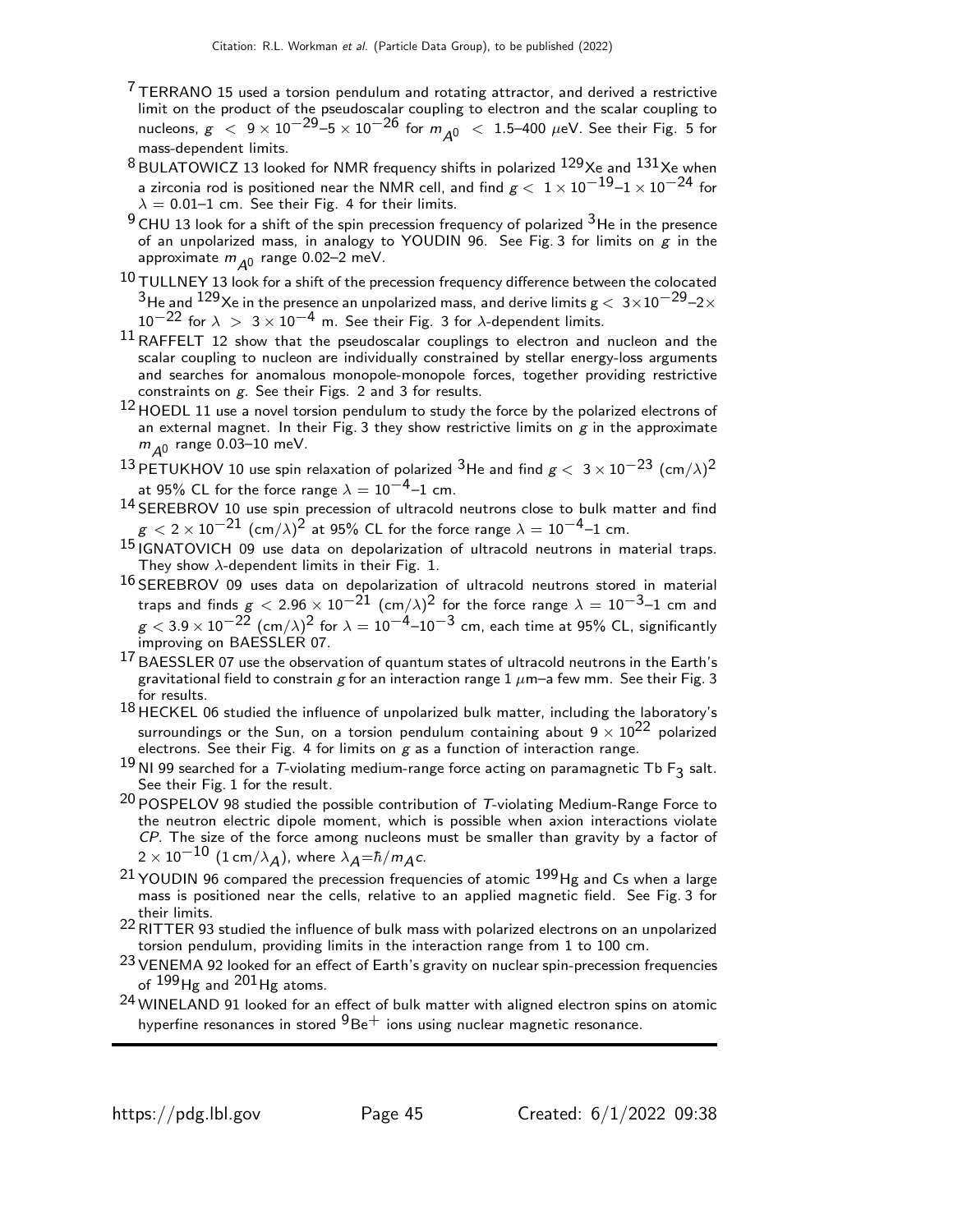#### Hidden Photons: Kinetic Mixing Parameter Limits

Limits are on the kinetic mixing parameter  $\chi$  which is defined by the Lagrangian

|                                                                                   | ${\cal L} = - \frac{1}{4} \; F_{\mu \nu} F^{\mu \nu} - \frac{1}{4} \; F^{\prime}_{\mu \nu} F^{\prime \mu \nu} - \frac{\chi}{2} \; F_{\mu \nu} F^{\prime \mu \nu} + \frac{m_{\gamma}^2}{2} A^{\prime}_{\mu} A^{\prime \mu},$ |        |                                                                                                                      |     |             |                                                             |  |  |
|-----------------------------------------------------------------------------------|-----------------------------------------------------------------------------------------------------------------------------------------------------------------------------------------------------------------------------|--------|----------------------------------------------------------------------------------------------------------------------|-----|-------------|-------------------------------------------------------------|--|--|
|                                                                                   | where $A_\mu$ and $A'_\mu$ are the photon and hidden-photon fields with field strengths $F_{\mu\nu}$                                                                                                                        |        |                                                                                                                      |     |             |                                                             |  |  |
| and $F^{'}_{\mu\nu}$ , respectively, and $m_{\gamma'}$ is the hidden-photon mass. |                                                                                                                                                                                                                             |        |                                                                                                                      |     |             |                                                             |  |  |
| <b>VALUE</b>                                                                      |                                                                                                                                                                                                                             | $CL\%$ | DOCUMENT ID TECN COMMENT                                                                                             |     |             |                                                             |  |  |
|                                                                                   |                                                                                                                                                                                                                             |        | $\bullet\,\bullet\,\bullet\,$ We do not use the following data for averages, fits, limits, etc. $\bullet\,\bullet\,$ |     |             |                                                             |  |  |
|                                                                                   |                                                                                                                                                                                                                             |        | $1$ LEES                                                                                                             | 22  | BABR        | $m_{\gamma^{\prime}}=1\times10^{-3}$ –3.16 GeV              |  |  |
| < 8                                                                               | $\times$ 10 $^{-6}$                                                                                                                                                                                                         | 90     | <sup>2</sup> ANDREEV                                                                                                 | 21  | <b>NA64</b> | $m_{\gamma'} = 1 \times 10^{-3}$ –1 GeV                     |  |  |
| < 2.3                                                                             | $\times$ 10 $^{-4}$                                                                                                                                                                                                         | 90     | <sup>3</sup> ANDREEV                                                                                                 | 21A | <b>NA64</b> | $m_{\gamma'}^{}=0.1\text{--}0.35~\text{GeV}$                |  |  |
|                                                                                   | ${<}1.6$ $\times$ $10^{-4}$                                                                                                                                                                                                 | 95     | $4$ BI                                                                                                               | 21  |             | ASTR $m_{\gamma'} = 0.03{\text -}0.06 \text{ eV}$           |  |  |
| $<$ 3                                                                             | $\times$ 10 $^{-5}$                                                                                                                                                                                                         | 90     | <sup>5</sup> CAZZANIGA                                                                                               | 21  | <b>NA64</b> | $m_{\gamma'} = 10 - 390 \text{ MeV}$                        |  |  |
|                                                                                   | ${<}1.68\times10^{-15}$                                                                                                                                                                                                     | 90     | $6$ DIXIT                                                                                                            | 21  |             | CNTR $m_{\gamma'} = 24.86 \ \mu\text{eV}$                   |  |  |
| ${<}2$                                                                            | $\times$ 10 $^{-16}$                                                                                                                                                                                                        | 90     | <sup>7</sup> GHOSH                                                                                                   | 21  |             | RVUE $m_{\gamma'} = 2-30 \ \mu\text{eV}$                    |  |  |
| $<\!\!1.8$                                                                        | $\times$ $10^{-13}$                                                                                                                                                                                                         |        | <sup>8</sup> GODFREY                                                                                                 | 21  |             | $m_{\gamma'} = 0.2637 - 0.2648 \ \mu\text{eV}$              |  |  |
| $<$ 3                                                                             | $\times$ $10^{-12}$                                                                                                                                                                                                         | 95     | <sup>9</sup> KOPYLOV                                                                                                 | 21A |             | CNTR $m_{\gamma'} = 9 - 40$ eV                              |  |  |
| $\leq$ 2                                                                          | $\times$ $10^{-2}$                                                                                                                                                                                                          | 95     | $10$ KRIBS                                                                                                           | 21  |             | $m_{\gamma'} \lesssim 10 \text{ GeV}$                       |  |  |
|                                                                                   |                                                                                                                                                                                                                             |        | <sup>11</sup> SCHMIDT                                                                                                | 21  |             | THEO $m_{\gamma'}$ < 0.6 GeV                                |  |  |
| $\leq$ 3                                                                          | $\times$ $10^{-8}$                                                                                                                                                                                                          | 90     | $12$ TSAI                                                                                                            | 21  |             | BDMP $m_{\gamma'} = 0.78$ GeV                               |  |  |
| ${<}1$                                                                            | $\times$ $10^{-4}$                                                                                                                                                                                                          | 90     | $13$ AAIJ                                                                                                            | 20C |             | LHCB $m_{\gamma'} = 214 \text{ MeV}$                        |  |  |
|                                                                                   |                                                                                                                                                                                                                             |        | $14$ AAIJ                                                                                                            |     |             | 20c LHCB $m_{\gamma'} = 218 - 315 \text{ MeV}$              |  |  |
|                                                                                   |                                                                                                                                                                                                                             |        | 15 ABLIKIM                                                                                                           |     | 20AB BES3   | $m_{\gamma'} = 0.2 - 2.1$ GeV                               |  |  |
|                                                                                   | ${<}2.5 \times 10^{-12}$                                                                                                                                                                                                    | 90     | 16 AGOSTINI                                                                                                          | 20  | <b>HPGE</b> | $m_{\gamma'} = 60 \text{ keV} - 1 \text{ MeV}$              |  |  |
|                                                                                   | $<$ 3.3 $\times$ 10 $^{-14}$                                                                                                                                                                                                | 90     | 17 AMARAL                                                                                                            | 20  |             | SCDM $m_{\gamma'} = 1.2 - 50$ eV                            |  |  |
|                                                                                   | $<$ 1.2 $\times$ 10 $^{-14}$                                                                                                                                                                                                | 90     | $^{18}$ AN                                                                                                           | 20  | XE1T        | $m_{\gamma'}^{}=200$ eV                                     |  |  |
|                                                                                   | $<$ 6.72 $\times$ 10 $^{-13}$                                                                                                                                                                                               | 95     | <sup>19</sup> ANDRIANAV 20                                                                                           |     | <b>FUNK</b> | $m_{\gamma'}^{}=1.95\text{--}8.55~\text{eV}$                |  |  |
| ${<}1$                                                                            | $\times$ $10^{-16}$                                                                                                                                                                                                         | 90     | 20 APRILE                                                                                                            | 20  | XE1T        | $m_{\gamma'} = 1 - 200 \text{ keV}$                         |  |  |
| $\leq$ 9                                                                          | $\times$ $10^{-16}$                                                                                                                                                                                                         | 90     | 21 ARALIS                                                                                                            | 20  |             | SCDM $m_{\gamma'} = 0.04 - 500$ keV                         |  |  |
| $<$ 3                                                                             | $\times$ $10^{-5}$                                                                                                                                                                                                          | 90     | 22 ARGUELLES                                                                                                         | 20  | THEO        | $m_{\gamma'}^{}=0.01$ GeV                                   |  |  |
| ${<}7$                                                                            | $\times$ $10^{-14}$                                                                                                                                                                                                         | 90     | 23 ARNAUD                                                                                                            | 20  | <b>EDEL</b> | $m_{\gamma'} = 1 - 40 \text{ eV}$                           |  |  |
|                                                                                   | $<$ 8.2 $\times$ 10 $^{-5}$                                                                                                                                                                                                 | 90     | <sup>24</sup> BANERJEE                                                                                               | 20  | NA64        | $m_{\gamma'}^{} = 1.5\text{--}24~\text{MeV}$                |  |  |
| $<$ 7                                                                             | $\times$ $10^{-15}$                                                                                                                                                                                                         | 90     | <sup>25</sup> BARAK                                                                                                  | 20  | <b>SENS</b> | $m_{\gamma'} = 1.2\text{--}12.8 \text{ eV}$                 |  |  |
|                                                                                   |                                                                                                                                                                                                                             |        | <sup>26</sup> KRASNIKOV                                                                                              | 20  | <b>RVUE</b> | $m_{\gamma'}^{}=16.7~{\rm MeV}$                             |  |  |
|                                                                                   | $<\!\!1.4\;\times10^{-14}$                                                                                                                                                                                                  | 90     | $27$ SHE                                                                                                             | 20  | <b>CDEX</b> | $m_{\gamma'}^{}=10\text{--}300\,\,{\rm eV}$                 |  |  |
|                                                                                   | ${<}1.3$ $\times$ $10^{-15}$                                                                                                                                                                                                | 90     | $28$ SHE                                                                                                             | 20  | <b>CDEX</b> | $m_{\gamma'} = 0.1 - 4$ keV                                 |  |  |
| ${<}1$                                                                            | $\times$ 10 <sup>-3</sup>                                                                                                                                                                                                   | 90     | <sup>29</sup> SIRUNYAN                                                                                               |     | 20AQ CMS    | $m_{\gamma'} = 11.5 - 75$ GeV,                              |  |  |
|                                                                                   | $<\!\!4.3\;\times10^{-10}$                                                                                                                                                                                                  | 95     | 30 TOMITA                                                                                                            | 20  |             | 110-200 GeV<br>$m_{\gamma'} = 115.79 - 115.85 \mu\text{eV}$ |  |  |

I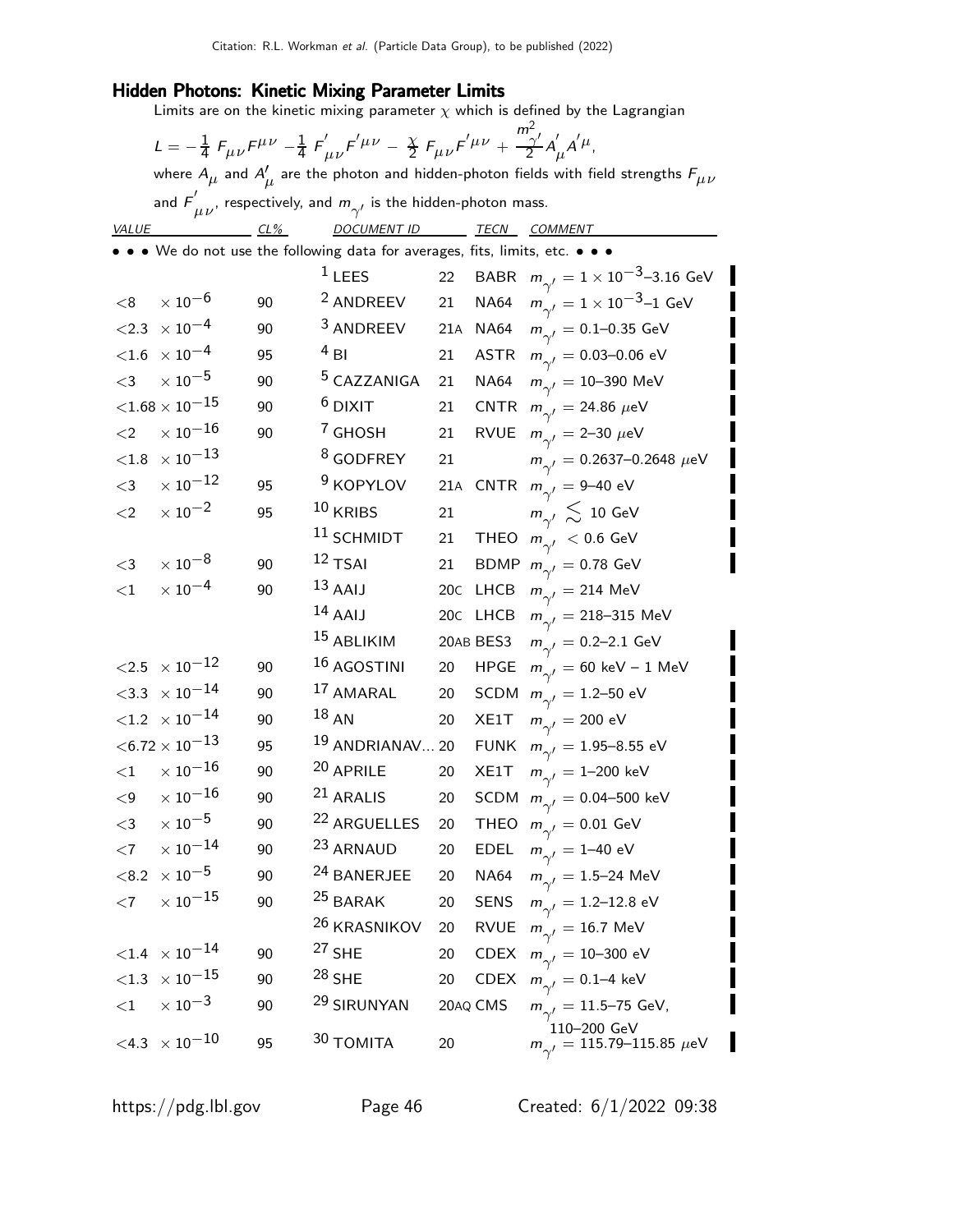| $\leq$ 9            | $\times$ $10^{-16}$             | 90 | 31 WANG                   |                 |             | 20A CDEX $m_{\gamma'} = 0.185 - 10 \text{ keV}$             |
|---------------------|---------------------------------|----|---------------------------|-----------------|-------------|-------------------------------------------------------------|
|                     |                                 |    | 32 AABOUD                 |                 | 19G ATLS    | $m_{\gamma'} = 20 - 60 \text{ GeV}$                         |
| $<$ 6               | $\times\,10^{-3}$               | 90 | 33 ABLIKIM                |                 | 19A BES3    | $m_{\gamma^\prime}=$ 0.01–2.4 GeV                           |
| ${<}3.4$            | $\times$ 10 <sup>-3</sup>       | 90 | 34 ABLIKIM                |                 | 19H BES3    | $m_{\gamma'} = 0.1 - 2.1 \text{ GeV}$                       |
| < 8                 | $\times$ $10^{-15}$             | 90 |                           |                 |             | <sup>35</sup> AGUILAR-AR19A DAMC $m_{\gamma'} = 1.2$ –30 eV |
| $<\!9$              | $\times$ $10^{-17}$             | 90 | 36 APRILE                 | 19 <sub>D</sub> | XE1T        | $m_{\gamma'} = 0.186 - 5 \text{ keV}$                       |
| $<7.5$              | $\times$ 10 $^{-6}$             | 90 | 37 BANERJEE               | 19              | <b>NA64</b> | $m_{\gamma'} = 1 - 200 \text{ MeV}$                         |
| ${<}2$              | $\times$ 10 $^{-11}$            |    | 38 BHOONAH                | 19              | <b>ASTR</b> | $m_{\gamma'} = 10^{-22} - 10^{-10}$ eV                      |
| $<$ 5               | $\times$ $10^{-12}$             | 95 | 39 BRUN                   | 19              | <b>SHUK</b> | $m_{\gamma'}^{} = 20.8 - 28.3~\mu\text{eV}$                 |
| $<$ 4.4             | $\times$ 10 $^{-4}$             | 90 | 40 CORTINA-GIL 19         |                 | <b>NA62</b> | $m_{\gamma'} = 60 - 110 \text{ MeV}$                        |
| $<$ 3               | $\times$ 10 $^{-5}$             | 95 | 41 DANILOV                | 19              | <b>TEXO</b> | $m_{\gamma'}^{}=20$ eV - 1 MeV                              |
| $<$ 6               | $\times$ 10 <sup>-9</sup>       | 95 | 42 HOCHBERG               | 19              |             | $m_{\gamma'} = 0.8 - 4$ eV                                  |
| $<$ 1               | $\times$ 10 $^{-11}$            | 95 | <sup>43</sup> KOPYLOV     | 19              |             | CNTR $m_{\gamma'} = 9-40$ eV                                |
| ${<}1.5\,$          | $\times$ 10 $^{-9}$             |    | <sup>44</sup> KOVETZ      | 19              |             | COSM $m_{\gamma'} = 10^{-23} - 10^{-13}$ eV                 |
| $<$ 3               | $\times$ 10 $^{-14}$            | 95 | <sup>45</sup> NGUYEN      | 19              |             | WDMX $m_{\gamma'} = 6$ neV - 2.07 $\mu$ eV                  |
| $<$ 4.5             | $\times$ $10^{-14}$             | 90 | $46$ ABE                  | 18F             |             | XMAS $m_{\gamma'} = 40-120$ keV                             |
| $<2.5\,$            | $\times$ 10 $^{-3}$             | 95 | 47 ADRIAN                 | 18              | <b>HPS</b>  | $m_{\gamma'} = 19 - 81 \text{ MeV}$                         |
| $<$ 4.4             | $\times$ 10 <sup>-4</sup>       | 90 | <sup>48</sup> ANASTASI    | 18 <sub>B</sub> | KLOE        | $m_{\gamma'}^{}=519\text{--}987~\text{MeV}$                 |
| $\leq$ 4            | $\times$ 10 $^{-15}$            | 90 | 49 ARMENGAUD              | 18              | EDE3        | $m_{\gamma^\prime}=$ 0.8–500 keV                            |
|                     |                                 |    | 50 BANERJEE               | 18              | <b>NA64</b> | $m_{\gamma'} = 1-23$ MeV                                    |
| ${<}1.8$            | $\times$ $10^{-5}$              | 90 | 51 BANERJEE               | 18A             | NA64        | $m_{\gamma'} = 1 - 100 \text{ MeV}$                         |
| $<$ 1               | $\times$ $10^{-8}$              | 90 | 52 KNIRCK                 | 18              |             | $m_{\gamma'} = 0.67 - 0.92$ meV                             |
| $<$ 3.1             | $\times$ $10^{-14}$             | 90 | $53$ ABGRALL              | 17              | <b>HPGE</b> | $m_{\gamma'} = 11.8 \text{ keV}$                            |
| $<$ 6               | $\times$ 10 $^{-4}$             | 90 | <sup>54</sup> ABLIKIM     |                 | 17AA BES3   | $m_{\gamma'} = 1.5 - 3.4 \text{ GeV}$                       |
| $<$ 7               | $\times$ $10^{-15}$             | 90 | 55 ANGLOHER               | 17              | <b>CRES</b> | $m_{\gamma'} = 0.3\text{--}0.7 \text{ keV}$                 |
| ${<}1.2$            | $\times$ 10 <sup>-4</sup>       | 90 | 56 BANERJEE               | 17              | <b>NA64</b> | $m_{\gamma'} = 0.002{\rm -}0.4$ GeV                         |
| $\langle 2 \rangle$ | $\times$ 10 $^{-11}$            |    | 57 CHANG                  |                 |             | 17 ASTR $m_{\gamma'} = 15 \text{ MeV}$                      |
|                     | $< 4.5 \times 10^{-3}$          | 90 | <sup>58</sup> DUBININA    |                 |             | 17 EMUL $m_{\gamma'} = 1.1 - 24 \text{ MeV}$                |
|                     | $<$ 4 $\times$ 10 <sup>-4</sup> | 90 | $59$ LEES                 |                 |             | 17E BABR $m_{\gamma'} = 4.7$ GeV                            |
|                     |                                 |    | $60$ AAD                  |                 |             | 16AG ATLS $m_{\gamma'} = 0.1-2$ GeV                         |
|                     | $< 4.4 \times 10^{-4}$          | 90 | $61$ ANASTASI             |                 |             | 16 KLOE $m_{\gamma'} = 527 - 987 \text{ MeV}$               |
|                     | $<$ 1.7 $\,\times$ 10 $^{-6}$   | 95 | <sup>62</sup> KHACHATRY16 |                 | CMS         | $m_{\gamma'}^2 = 2$ GeV                                     |
|                     | $< 4$ $\times 10^{-2}$          | 95 | $63$ AAD                  |                 |             | 15cD ATLS $m_{\gamma'} = 15-55$ GeV                         |
|                     | ${<}1.4 \times 10^{-3}$         | 90 | <sup>64</sup> ADARE       | 15              |             | $m_{\gamma'}^{}=30\text{--}90~\text{MeV}$                   |
|                     |                                 |    | $65$ AN                   | 15A             |             | $m_{\gamma'}^{}=12$ eV - 40 keV                             |
|                     |                                 |    | <sup>66</sup> ANASTASI    | 15              |             | KLOE $m_{\gamma'} = 2m_{\mu} - 1$ GeV                       |
|                     | ${<}1.7 \times 10^{-3}$         | 90 | <sup>67</sup> ANASTASI    |                 |             | 15A KLOE $m_{\gamma'} = 5 - 320 \text{ MeV}$                |

 $\blacksquare$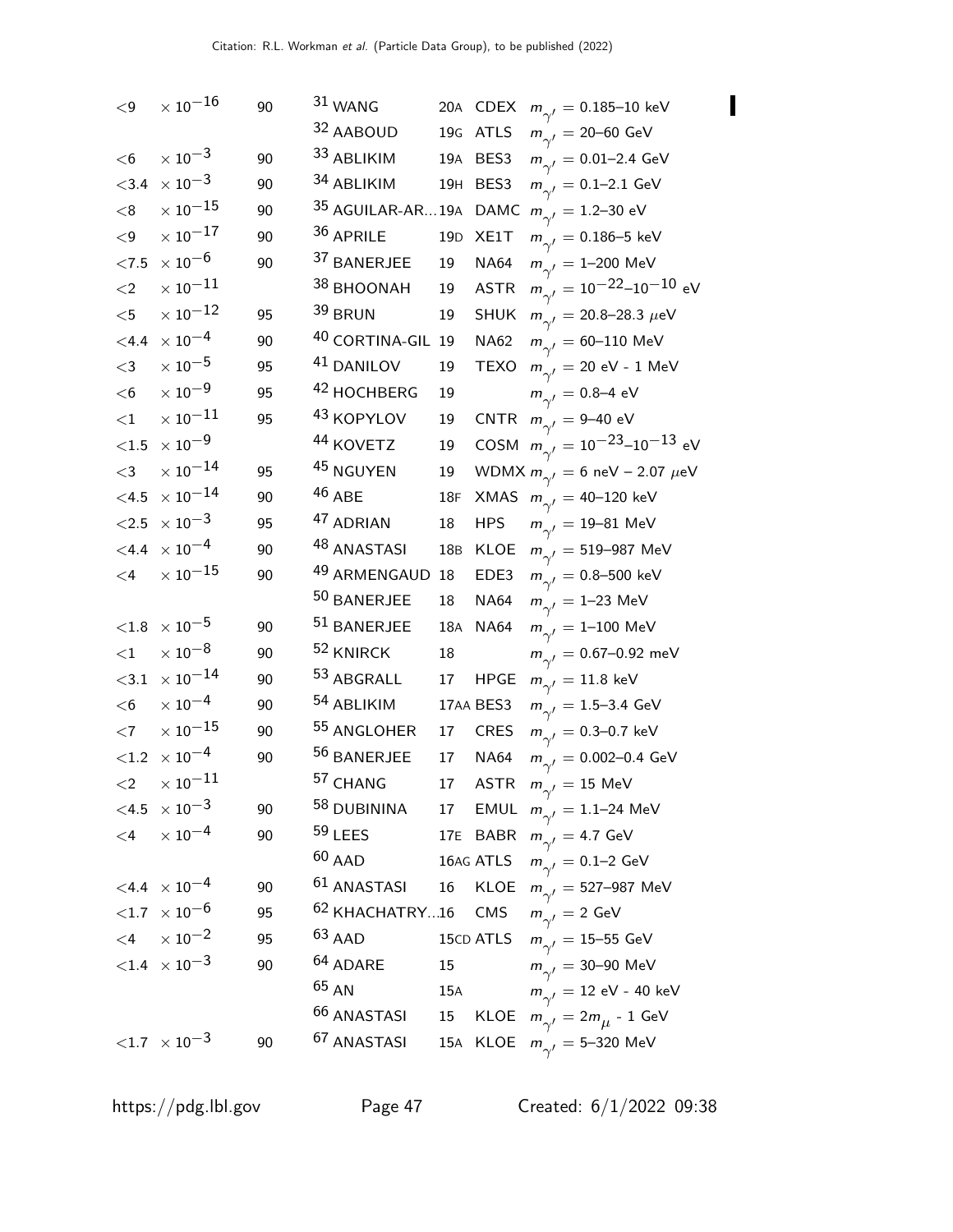|           | $< 4.2 \times 10^{-4}$    | 90   | <sup>68</sup> BATLEY   | 15A | <b>NA48</b> | $m_{\gamma'} = 36$ MeV                           |
|-----------|---------------------------|------|------------------------|-----|-------------|--------------------------------------------------|
|           |                           |      | $69$ JAEGLE            | 15  | <b>BELL</b> | $m_{\gamma'} = 0.1 - 3.5 \text{ GeV}$            |
| $<$ 3     | $\times$ $10^{-13}$       |      | 70 KAZANAS             | 15  |             | ASTR $m_{\gamma'} = 2m_e - 100 \text{ MeV}$      |
| $<$ 6     | $\times$ $10^{-12}$       |      | 71 SUZUKI              | 15  |             | $m_{\gamma'} = 1.9 - 4.3$ eV                     |
| < 2.3     | $\times$ $10^{-13}$       | 99.7 | 72 VINYOLES            | 15  | <b>ASTR</b> | $m_{\gamma'}^{}=8$ eV                            |
| $<$ 2     | $\times$ $10^{-13}$       |      | $73$ ABE               | 14F |             | XMAS $m_{\gamma'} = 40 - 120$ keV                |
| ${<}1.8$  | $\times$ $10^{-3}$        | 90   | 74 AGAKISHIEV          | 14  | <b>HDES</b> | $m_{\gamma'} = 63$ MeV                           |
| $<$ 9.0   | $\times$ $10^{-4}$        | 90   | 75 BABUSCI             | 14  | KLOE        | $m_{\gamma'}^{}=969~{\rm MeV}$                   |
|           |                           |      | <sup>76</sup> BATELL   | 14  |             | BDMP $m_{\gamma'} = 10^{-3} - 1$ GeV             |
| $<$ 1.3   | $\times$ $10^{-7}$        | 95   | 77 BLUEMLEIN           | 14  |             | BDMP $m_{\gamma'} = 0.6$ GeV                     |
| $<$ 3     | $\times$ $10^{-18}$       |      | <sup>78</sup> FRADETTE | 14  |             | COSM $m_{\gamma'} = 50 - 300 \text{ MeV}$        |
| $<$ 3.5   | $\times$ $10^{-4}$        | 90   | $79$ LEES              | 14J | <b>BABR</b> | $m_{\gamma'}^{}=0.2$ GeV                         |
| $\leq$ 9  | $\times$ $10^{-4}$        | 95   | 80 MERKEL              | 14  | A1          | $m_{\gamma'} = 40 - 300 \text{ MeV}$             |
| $<$ 3     | $\times$ $10^{-15}$       |      | 81 A N                 | 13B | ASTR        | $m_{\gamma'}^{}=2~{\rm keV}$                     |
| $<$ 7     | $\times$ $10^{-14}$       |      | $82 A$ N               | 13C | <b>XE10</b> | $m_{\gamma'}^{}=100\,\,{\rm eV}$                 |
| < 8       | $\times$ 10 <sup>-4</sup> |      | 83 DIAMOND             | 13  |             | BDMP $m_{\gamma'} = 30-250$ MeV                  |
| $<$ 2     | $\times$ 10 <sup>-3</sup> | 90   | 84 GNINENKO            | 13  |             | BDMP $m_{\gamma'} = 25 - 120$ MeV                |
|           | $<$ 2.2 $\times 10^{-13}$ |      | 85 HORVAT              | 13  | <b>HPGE</b> | $m_{\gamma'}^{}=230$ eV                          |
|           | $<\!8.06\times10^{-5}$    | 95   | $^{86}$ INADA          | 13  | LSW         | $m_{\gamma'} = 0.04 \text{ eV} - 26 \text{ keV}$ |
| $\leq$ 2  | $\times$ $10^{-10}$       | 95   | 87 MIZUMOTO            | 13  |             | $m_{\gamma'}^{}=1~\text{eV}$                     |
|           | $<\!\!1.7\;\times10^{-7}$ |      | $^{88}$ PARKER         | 13  | LSW         | $m_{\gamma'} = 53 \ \mu\text{eV}$                |
|           | ${<}5.32\times10^{-15}$   |      | $89$ PARKER            | 13  |             | $m_{\gamma\gamma} = 53 \ \mu\text{eV}$           |
| ${<}1$    | $\times$ $10^{-15}$       |      | 90 REDONDO             | 13  | <b>ASTR</b> | $m_{\gamma'}^{}=2~{\rm keV}$                     |
| < 8       | $\times$ $10^{-8}$        | 90   | 91 GNINENKO            | 12A |             | BDMP $m_{\gamma'} = 1 - 135$ MeV                 |
| ${<}1$    | $\times$ $10^{-7}$        | 90   | 92 GNINENKO            | 12B |             | CHRM $m_{\gamma'} = 1 - 500$ MeV                 |
| $<$ 1     | $\times$ $10^{-3}$        | 90   | 93 ABRAHAMY 11         |     |             | $m_{\gamma'}^{} = 175 - 250~{\rm MeV}$           |
| $<$ $\!9$ | $\times$ $10^{-8}$        | 95   | 94 BLUEMLEIN           | 11  |             | BDMP $m_{\gamma'} = 70$ MeV                      |
| $<\!\!1$  | $\times$ $10^{-7}$        |      | 95 BJORKEN             | 09  |             | BDMP $m_{\gamma'} = 2-400$ MeV                   |
| $<$ 5     | $\times$ $10^{-9}$        |      | 96 BJORKEN             | 09  | <b>ASTR</b> | $m_{\gamma'}^{}=2$ –50 MeV                       |

 $1$  LEES 22 look for a hidden fermion-fermion bound state decaying into three hidden photons, which subsequently decay into  $e^+e^-, \mu^+\mu^-,$  or  $\pi^+\pi^-$ . For the bound-state mass in the range of 0.05–9.5 GeV, limits at the level of  $5\times10^{-5}$ – $1\times10^{-3}$  are obtained. See their Fig. 6 for mass-dependent limits.

 $^2$ ANDREEV 21 is analogous to BANERJEE 18A. The quoted limit applies to  $m_{\gamma'}^{}=1$ MeV. See their Fig. 3 for mass-dependent limits.

3 ANDREEV 21<sup>A</sup> extends the limits of BANERJEE 19 by taking account of production through the resonant annihilation of secondary positrons with atomic electrons. The quoted limit is at  $m_{\gamma'}^{}=0.23$  GeV, assuming the fermion dark matter of mass  $m_{\gamma'}^{}/3$ and the hidden gauge coupling  $\alpha_D = 0.1$ . See their Fig.3 for mass-dependent limits.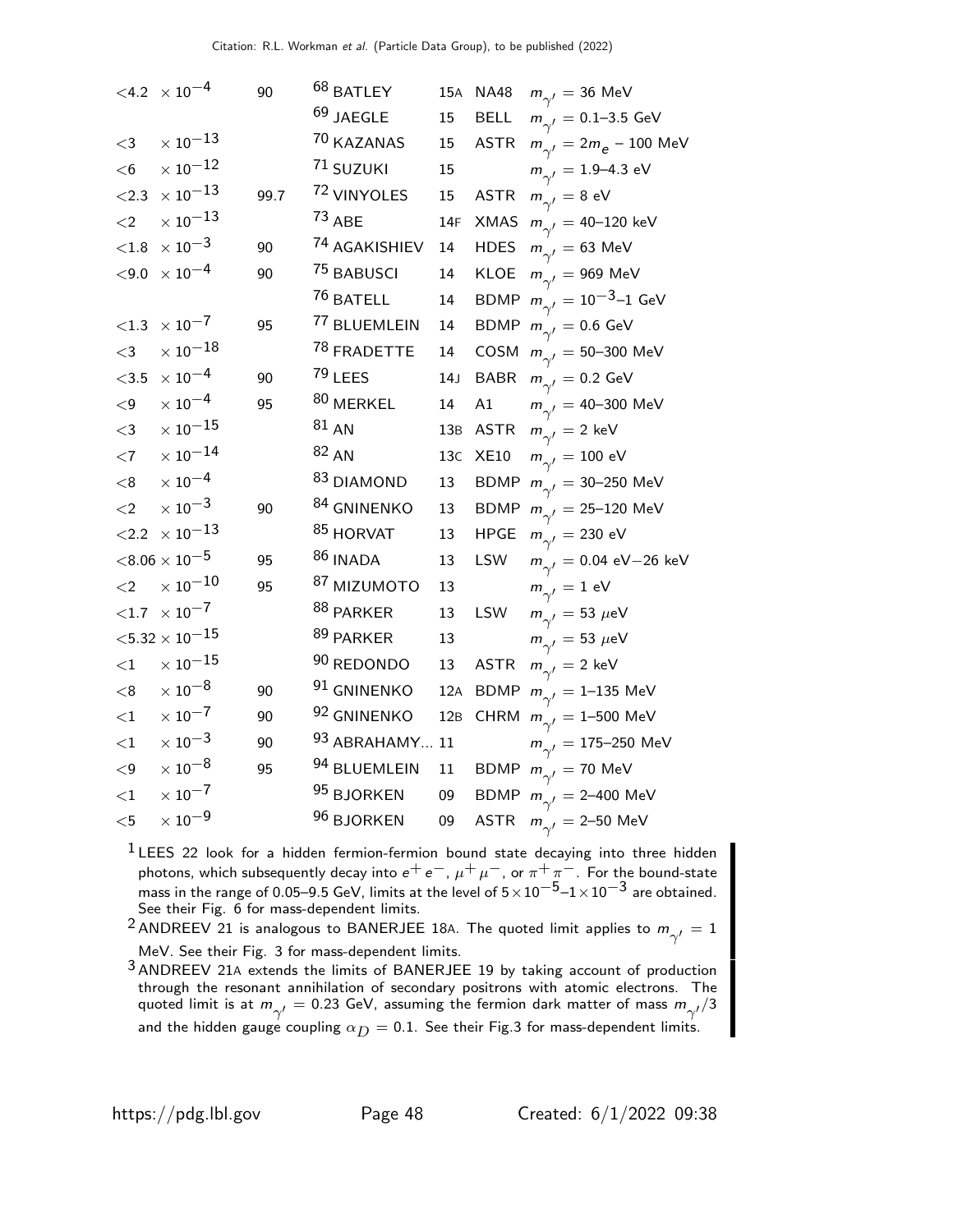- $4$  BI 21 look for the gamma-ray spectral attenuation due to scattering with hidden photons constituting all dark matter, using the measurements of sub-PeV gamma-rays from the Crab Nebula by the Tibet AS $\gamma$  and HAWC experiments, together with MAGIC and HEGRA gamma-ray data. See their Fig. 4 for mass-dependent limits.
- $^5$ CAZZANIGA 21 look for semi-visible decays of hidden photons,  $\gamma' \rightarrow \chi_1 \chi_2$  ( $\chi_2 \rightarrow$  $\chi_1\,$ e $^+$  e $^-$ ), where  $\chi_1$  and  $\chi_2$  are hidden fermions. They exclude 3  $\times$  10 $^{-5}$   $\lesssim$   $\chi$   $\lesssim$  $2 \times 10^{-2}$  assuming the hidden gauge coupling  $\alpha_D = 0.1$ , and the fermion masses  $m_{\chi_1}$  $= m_{\gamma'}/3$ ,  $(m_{\chi_2} - m_{\chi_1})/m_{\chi_1} =$  0.4. See their Fig. 4 for mass-dependent limits.
- $6$  DIXIT 21 look for hidden photon dark matter by using a superconducting transmon qubit dispersively coupled to a high  $Q$  storage cavity. The local density  $\rho_{\gamma'}^{}=0.4$  GeV/cm $^3$ is assumed. See their Fig.4 for mass-dependent limits.
- $7$  GHOSH 21 use existing haloscope axion search limits to set limits on hidden photon dark matter, considering the polarization of hidden photons. The quoted limit is at  $m_{\gamma'}^{} \simeq \; 3$  $\mu$ eV. See their Fig. 1 for mass-dependent limits.
- 8 GODFREY 21 look for hidden photon dark matter by using a wideband antenna, and set  $5\sigma$  limits on  $\chi$ . The local density  $\rho_{\gamma'}^{}=0.38$  GeV/cm $^3$  is assumed. See their updated Fig.  $\:$ 12 in arXiv:2101.02805v4 for mass-dependent limits in the range of  $m_{\gamma'}^{}$

- $9$  KOPYLOV 21A is an update of KOPYLOV 19, but use Ne gas instead of Ar. The quoted limit applies to  $m_{\gamma'}^{}=12$  eV. See their Fig. 4 for mass-dependent limits.
- $10$  KRIBS 21 used the HERA data on neutral current deep inelastic *ep* scattering to derive the limits, which become weaker for heavier masses. See their Fig. 3 for mass-dependent limits.
- $^{11}$  SCHMIDT 21 use the microscopic Parton-Hadron-String Dynamics approach to extract limits by comparing the theoretically calculated dilepton spectra with the HADES data on the search for  $\gamma' \rightarrow e^+e^-$ . See their Fig. 5 for the mass-dependent limits for various allowed surplus of the hidden photon contribution over the standard model yield.
- 12 TSAI 21 update the limits from the CHARM and NuCal experiments, taking account of additional production channels from proton bremsstrahlung and  $\eta$  meson decays, respectively. Limits between  $3\times10^{-8}$  and  $1\times10^{-4}$  are obtained for  $0.01< m_{\gamma'}^- < 0.8$  GeV
- (see their Fig. 1).
- 13 AAIJ 20C look for hidden photons produced from the pp collision in the decay channel  $\gamma'\rightarrow \ \mu^+\ \mu^-$ . For prompt decaying hidden photons, limits at the level of  $10^{-4}$ – $10^{-3}$ are obtained for  $m_{\gamma'}^{}=0.214$ –30 GeV. See their Fig. 2 for mass-dependent limits.
- <sup>14</sup> AAIJ 20C look for hidden photons produced from the  $p p$  collision in the decay channel  $\gamma' \to \mu^+ \mu^-$ . For hidden photons with lifetimes of order ps, limits at the level of  $10^{-5}$ are obtained for  $m_{\gamma'}^{}=218$ –315 MeV. See their Fig. 4 for mass-dependent limits.
- $^{15}$  ABLIKIM 20AB search for  $J/\psi\to~\eta'\gamma_-'(\gamma'\to~\gamma\pi^0)$ , and set the upper limit on the product branching fraction of order  $10^{-7}$ . See their Fig. 7 for mass-dependent limits.
- $^{16}$ AGOSTINI 20 is analogous to ABE 14F. The quoted limit applies to  $m_{\gamma'}^{}=120$  keV.
	- The local density  $\rho_{\gamma'}^{}=0.3$  GeV/cm $^3$  is assumed. See their Fig. 3 for mass-dependent limits.
- 17 AMARAL 20 use a second-generation SuperCDMS high-voltage eV-resolution detector to set limits on dark-matter dark photon absorption. The quoted limit is for  $m_{\gamma'}^{\phantom{\gamma'}}\simeq\,17$  eV.

The local density  $\rho_{\gamma'}^{}=0.3$  GeV/cm $^3$  is assumed. See their Fig. 3 for mass-dependent limits.

18 AN 20 updates the direct detection limit of AN 13C on solar flux of hidden photons;  $\chi~<~1.6\times 10^{-12}$  (eV/m $_{\gamma'}$ ) for  $m_{\gamma'}~<$  6 eV (90% C.L.). For  $m_{\gamma'}~>$  6 eV, see their Fig. 1 for mass-dependent limits.

 $= 0.207 - 1.24 \mu eV$ .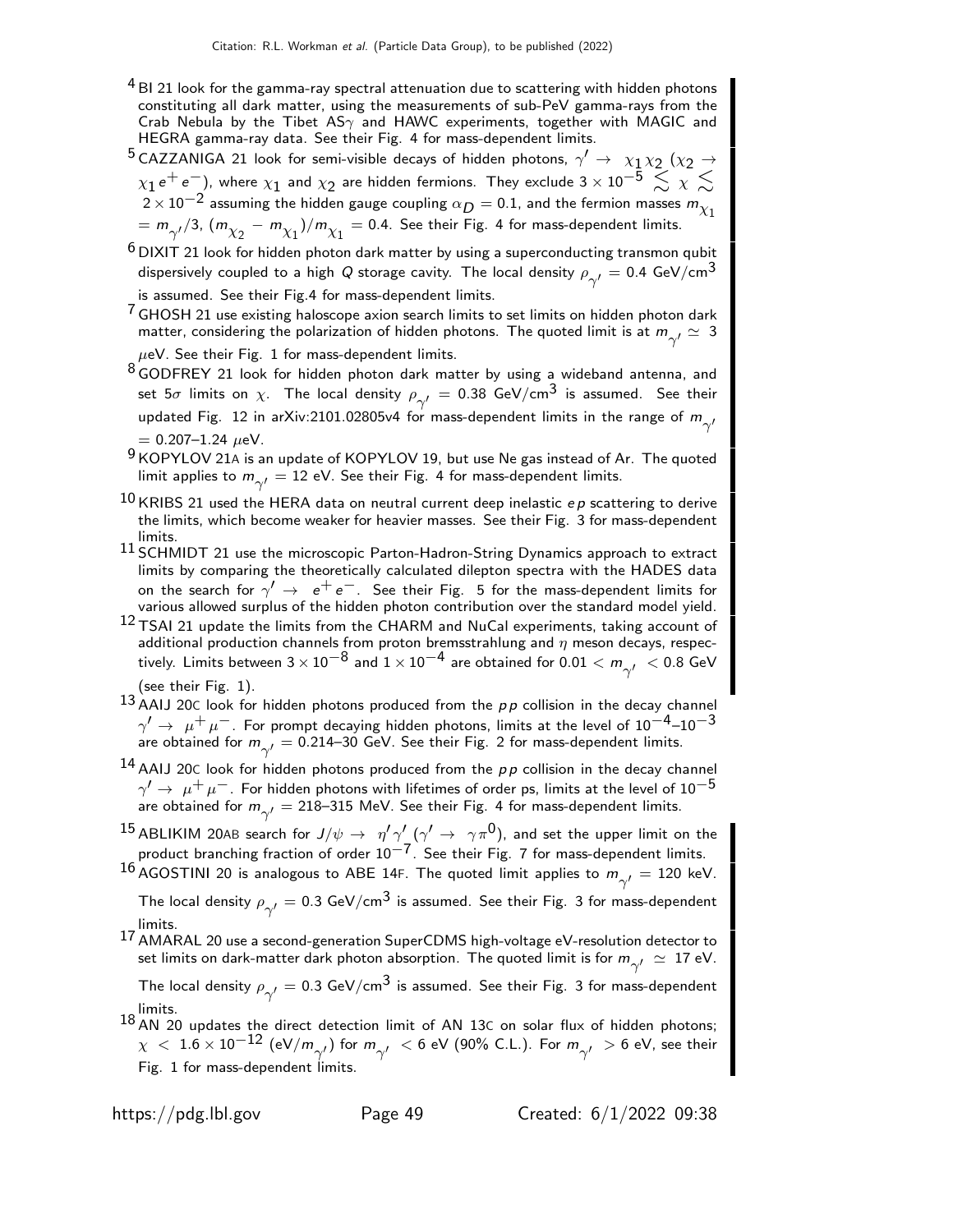- <sup>19</sup> ANDRIANAVALOMAHEFA 20 is analogous to SUZUKI 15, but uses a mirror that is about one order of magnitude larger than in similar studies in the past. Limits at the level of  $10^{-12}$  are obtained for  $m_{\gamma'}^{}=$  2.5–7 eV. See their Fig.23 and Table III for mass-dependent limits.
- <sup>20</sup> APRILE 20 is analogous to ABE 14F, and set limits  $\chi \lesssim 10^{-16}$ –10<sup>–12</sup>. The quoted limit applies to  $m_{\gamma'}^{}=1$  keV. They also found an excess over known backgrounds, which favors the mass  $m_{\gamma'}^{}=2.3\pm0.2$  keV with a 3  $\sigma$  significance. See their Fig. 10 for mass-dependent limits.

 $^{21}$  ARALIS 20 is analogous to ABE 14F. The quoted limit applies to  $m_{\gamma'}^{}=0.1$  keV. The

local density  $\rho_{\gamma'}^{}=0.3$  GeV/cm $^3$  is assumed. The limits at masses above 3 keV in their Fig. 10 was later found to be incorrect due to an error in their analysis. See Fig. 3 in ARALIS 21 for the corrected limits.

- 22 ARGUELLES 20 examine hidden-photon production in atmospheric cosmic-ray showers and its decay in IceCube and Super-Kamiokande. The quoted limit assumes a lifetime of  $c\tau = 0.1$  km. See their Fig. 16 for mass- and lifetime-dependent limits.
- $^{23}$  ARNAUD 20 look for the absorption signal of hidden photon dark matter in a Ge detector. The quoted limit applies to  $m_{\gamma'}^-\simeq~$  9 eV. The local density  $\rho_{\gamma'}^-=$  0.3 GeV/cm $^3$  is assumed. See their Fig. 3 for mass-dependent limits.
- $^{24}$ BANERJEE 20 is an update of BANERJEE 18. They exclude 8.2  $\times$  10 $^{-5}$   $\lesssim$   $\chi$   $\lesssim$  $1\!\times\!10^{-2}$  for  $m_{\gamma'}^{}=1.5$ —24 MeV. In particular, they exclude  $\chi=1.2\!\times\!10^{-4}$ —6. $8\!\times\!10^{-4}$

for the  $16.7\,$  MeV gauge boson. See their Fig. 5 for mass-dependent limits.

- 25 BARAK 20 is analogous to AGUILAR-AREVALO 19A, and look for hidden photon dark matter by using the Skipper CCD. The quoted limit applies to  $m_{\gamma'}^{}=12.8$  eV. See their Fig. 4 for mass-dependent limits.
- $26$  KRASNIKOV 20 showed that the limit of BANERJEE 20 combined with the measured anomalous magnetic moment of the electron exclude the 16.7 MeV gauge boson suggested by the ATOMKI (KRASZNAHORKAY 16) experiment if it has pure vector or axial-vector interactions.

 $^{27}$  SHE 20 look for solar hidden photons. The quoted limit applies to  $m_{\gamma'}^{}=180$  eV. See their Fig. 4 for mass-dependent limits.

- $^{28}$  SHE 20 look for hidden photon dark matter and set limits  $\chi \, < \, 1.3 \times 10^{-15}$ –2.8 $\times$ 10 $^{-14}$ for the quoted mass range. The local density  $\rho_{\gamma'}^{}=0.3$  GeV/cm $^3$  is assumed. See their Fig. 6 for mass-dependent limits.
- $^{29}$ SIRUNYAN 20AQ look for a narrow resonance decaying into a pair of muons. For  $m_{\gamma'}^{}$  $<$  45 GeV, they use dedicated high-rate dimuon triggers to reduce the muon transverse momentum thresholds. The quoted limit applies to  $m_{\gamma'}^{}=50$  GeV, and limits of order  $10^{-3}$  are obtained for the quoted mass range. See their Fig. 3 for mass-dependent limits.
- 30 TOMITA 20 look for hidden photon dark matter using a planar metal plate and cryogenic receiver and set limits  $\chi~<~1.8$ –4.3  $\times~10^{-10}$  for the quoted mass range. The local density  $\rho_{\gamma'}^{}=0.39$  GeV/cm $^3$  is assumed. See their Fig. 7 for mass-dependent limits.

 $^{31}$ WANG 20A is analogous to ABE 14F. The quoted limit applies to  $m_{\gamma'}^{}=185$  eV. The local density  $\rho_{\gamma'}^{}=0.3\,$  GeV/cm $^3$  is assumed.  $\,$  See their Fig.  $\,$  11 for mass-dependent

- limits.<br><sup>32</sup> AABOUD 19G look for  $h \to \gamma' \gamma'$  ( $\gamma' \to \mu^+ \mu^-$ ) and exclude a kinetic mixing around  $10^{-9}$ – $10^{-8}$  for B $(h \to \gamma' \gamma') = 0.01$  and 0.1. See their Fig. 9 for mass-dependent limits.
- $^{33}$  ABLIKIM 19A look for  $J/\psi\,\rightarrow\,\,\gamma'\eta$   $(\gamma'\,\rightarrow\,\,e^+ \,e^-)$ . Limits between  $6\times 10^{-3}$  and  $5 \times 10^{-2}$  are obtained (see their Fig. 8).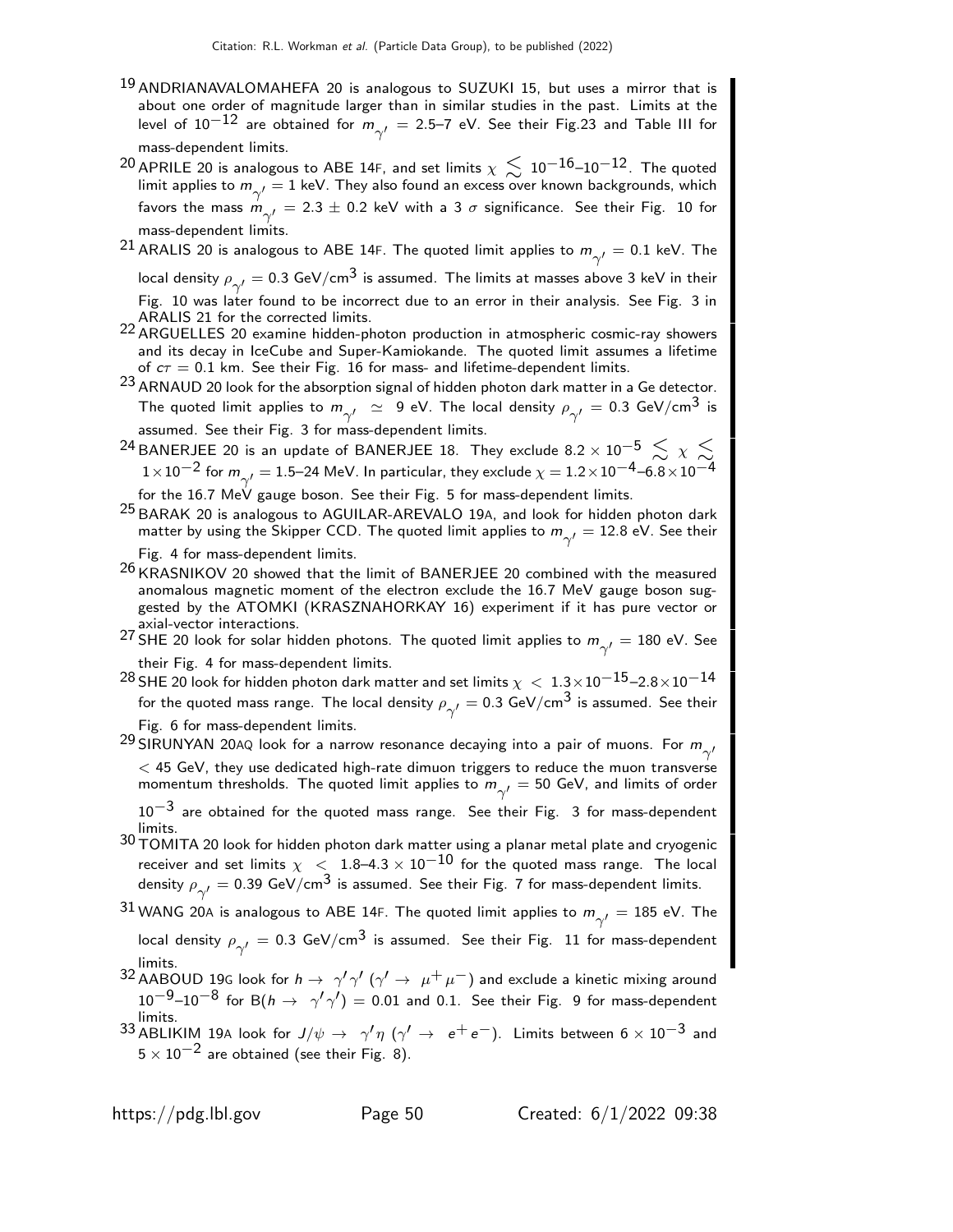- $^{34}$ ABLIKIM 19H look for  $J/\psi\rightarrow~\gamma^\prime\eta^\prime$  ( $\gamma^\prime\rightarrow~e^+e^-$ ). Limits between 3.4  $\times$  10 $^{-3}$  and  $2.6 \times 10^{-2}$  are obtained. See their Fig. 5 for mass-dependent limits.
- 35 AGUILAR-AREVALO 19A look for the absorption signal of hidden photon dark matter by using a CCD. The quoted limit applies to  $m_{\gamma'}^{}=17$  eV. The local density  $\rho_{\gamma'}^{}=0.3$

 $GeV/cm<sup>3</sup>$  is assumed. See their Fig. 4 for mass-dependent limits.

- $^{36}$  APRILE 19D is analogous to ABE 14F. The quoted limit applies to  $m_{\gamma'}^{}=$  0.7 keV. See their Fig. 5(f) for mass-dependent limits.
- $^{37}$ BANERJEE 19 is an update of BANERJEE 18A. The quoted limit is at  $m_{\gamma'}^{}=1$  MeV. See their Fig. 3 for mass-dependent limits.
- 38 BHOONAH 19 examine heating of Galactic Center gas clouds by hidden photon dark matter. The quoted limit applies to  $m_{\gamma'}^{}~\simeq~10^{-12}$  eV. See their Fig. 2 for massdependent limits.
- 39 BRUN 19 is analogous to SUZUKI 15. The limit is derived under an assumption that hidden photons constitute the local dark matter density  $\rho_{\gamma^\prime} =$  0.3 GeV/cm $^3$ .
- $^{40}$  CORTINA-GIL 19 look for an invisible hidden photon in the reaction  $K^+ \rightarrow \pi^+ \pi^0$  $(\pi^{\mathsf{0}}\to~\gamma\gamma')$ . The quoted limit applies to  $m_{\gamma'}^{}=62.5\hbox{--}65$  MeV. See their Figs. 6 and 7 for mass-dependent limits.
- $^{41}$  DANILOV 19 examined the hidden photon production in nuclear reactors, correctly taking account of the effective photon mass in the reactor and detector. The limit gets weaker for  $m_{\gamma'}^{}$  less than the effective photon mass in proportion to  $1/m_{\gamma'}^2$ . See their Fig. 1 for mass-dependent limits.
- 42 HOCHBERG 19 look for the absorption signal of hidden photon dark matter by using superconducting-nanowire single-photon detectors. The quoted limit applies to  $m_{\gamma'}^{} \simeq$

 $1$  eV. The local density  $\rho_{\gamma'}^{}=0.3$  GeV/cm $^3$  is assumed. See their Fig. 4 for massdependent limits.

- 43 KOPYLOV 19 look for hidden-photon dark matter using a counter with an aluminum cathode and derive limits assuming it constitute all the local dark matter. The quoted limit applies to  $m_{\gamma'}^{}=12$  eV. See their Fig. 7 for mass-dependent limits.
- 44 KOVETZ 19 examine heating of the early Universe plasma by hidden photon dark matter, and derive the limits by requiring that the cosmic mean 21 cm brightness temperature relative to the CMB temperature satisfy  $T_{21}$  > -100 mK. The quoted limit applies to  $m_{\gamma'}^2 \simeq 2 \times 10^{-14}$  eV. See their Fig. 3 for mass-dependent limits.
- $45$  NGUYEN 19 look for hidden photon dark matter with a resonant cavity, and set limits  $\sim 10^{-12}$  for  $m_{\gamma'}^{}=0.2$ –2.07 $\mu$ eV. The quoted limit applies to  $m_{\gamma'}^{}=1.3$   $\mu$ eV. The local density  $\rho_{\gamma'}^{}=0.3$  GeV/cm $^3$  is assumed. See their Fig. 19 for mass-dependent limits.
- $^{46}$  ABE 18F is an update of ABE 14F. The quoted limit applies to  $m_{\gamma'}^{} \simeq \;$  40 keV. See their Fig. 5 for mass-dependent limits.

 $^{47}$  ADRIAN 18 look for a hidden photon resonance in the reaction  $e^-$  Z  $\rightarrow$   $\;e^-$  Z  $\gamma'$  ( $\gamma'$   $\rightarrow$  $\mathrm{e^+e^-}$ ). The quoted limit applies to  $m_{\gamma'}^{}=$  40 MeV. See their Fig. 4 for mass-dependent limits.

 $^{48}$  ANASTASI 18B look for a hidden photon resonance in the reaction  $e^+ \, e^- \to \, \gamma' \gamma$  ( $\gamma' \to$  $\mu^+ \mu^-$ ). The quoted limit is obtained by combining the result of ANASTASI 16 and it applies to  $m_{\gamma'}^{\phantom{\gamma}}\simeq\,$  519–987 MeV. See their Fig. 9 for mass-dependent limits.

- $^{49}$ ARMENGAUD 18 is analogous to ABE 14F. The quoted limits applies to  $m_{\gamma'}^{} = 1.6$ keV. See the right panel of Fig. 5 for mass-dependent limits.
- $^{50}$  BANERJEE 18 look for hidden photons produced in the reaction  $e^-$  Z  $\rightarrow$   $\,e^-$  Z  $\gamma'$  ( $\gamma'$   $\rightarrow$  $e^+ \, e^-$ ), and exclude 9.2 $\times10^{-5} \lesssim \chi \lesssim 1\times10^{-2}$  for  $m_{\gamma'}^{}=$  1–23 MeV. They also set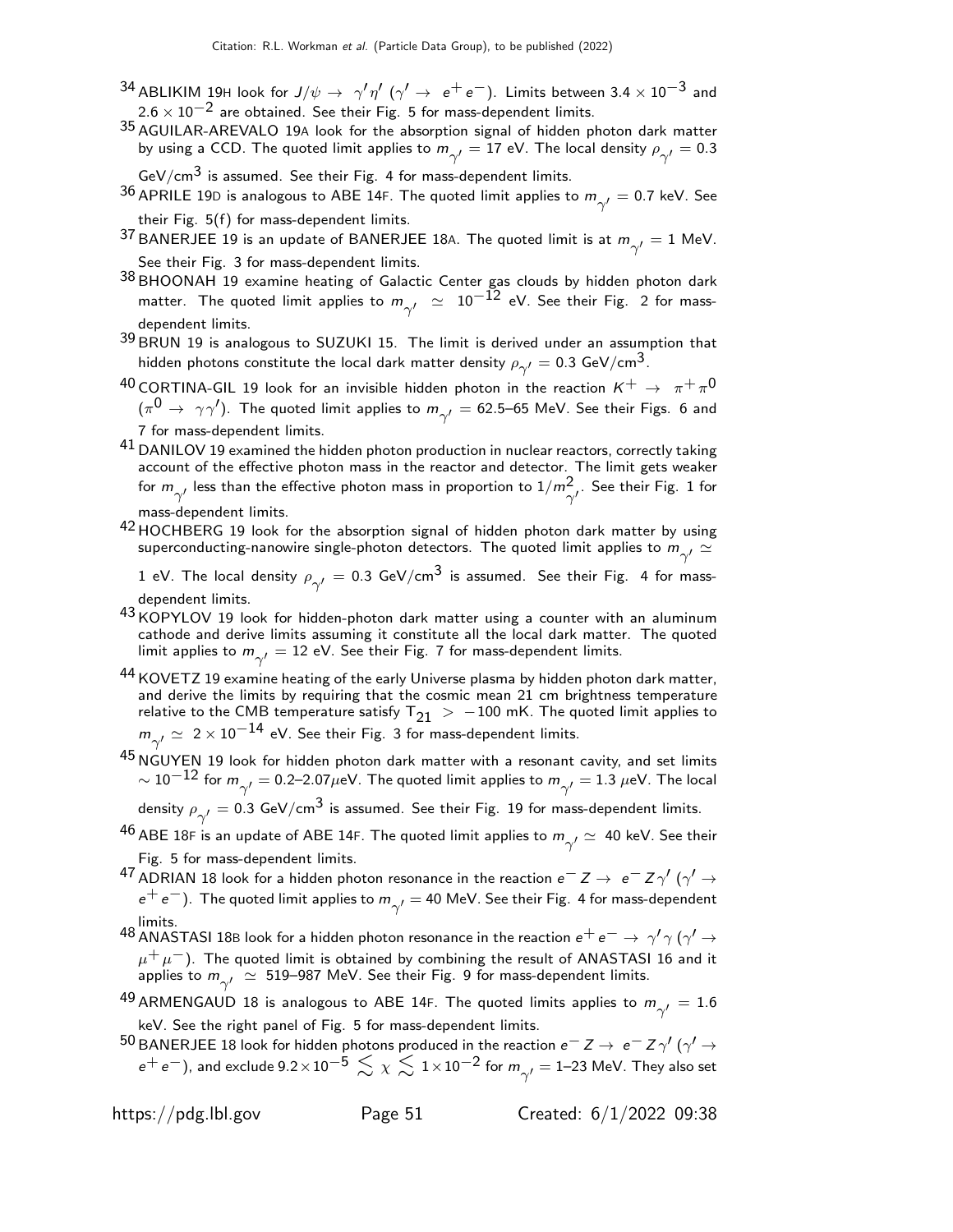a limit on the electron coupling to a 16.7 MeV gauge boson suggested by the ATOMKI (KRASZNAHORKAY 16) experiment. See their Fig. 3 for mass-dependent limits.

- $51$  BANERJEE 18A look for invisible decays of hidden photons produced in the reaction  $e^-$  Z →  $e^-$  Z  $\gamma'$  . The quoted limit is at  $m_{\gamma'}^{}=1$  MeV. See their Fig. 15 for massdependent limits.
- 52 KNIRCK 18 is analogous to SUZUKI 15. See their Fig. 5 for mass-dependent limits.
- 53 ABGRALL 17 is analogous to ABE 14F using the MAJORANA DEMONSTRATOR. See their Fig. 3 for limits between 6 keV  $< m_{\gamma^\prime}^{} <$  97 keV.
- $^{54}$  ABLIKIM 17AA look for  $e^+e^- \rightarrow \gamma\gamma'$  ( $\gamma' \rightarrow e^+e^-$  or  $\mu^+\mu^-)$  . Limits between  $10^{-3}$  and  $10^{-4}$  are obtained (see their Fig. 3).
- $^{55}$  ANGLOHER 17 is analogous to ABE 14F. The quoted limit is at  $m_{\gamma'}^{}=0.7$  keV. See their Fig. 8 for mass-dependent limits.
- 56 BANERJEE 17 look for invisible decays of hidden photons produced in the reaction  $e^{−}$  Z  $\rightarrow$   $\;$   $e^{−}$  Z  $\gamma^{\prime}$ . The quoted limit applies to  $m_{\gamma^{\prime}}$   $=$  2 MeV. See their Fig. 3 for mass-dependent limits.
- 57 CHANG 17 examine the hidden photon emission from SN1987A, including the effects of finite temperature and density on  $\chi$  and obtain limits  $\chi$   $(m_{\gamma'}/\text{\rm MeV})\,\lesssim\,3\times 10^{-9}$  for

$$
m_{\gamma'}^{\phantom{\gamma'}} < 15 \text{ MeV and } \chi \lesssim 10^{-9} \text{ for } m_{\gamma'}^{\phantom{\gamma'}} = 15\text{--}120 \text{ MeV}.
$$

- $^{58}$ DUBININA 17 look for  $\mu^+ \to\ e^+ \overline{\nu}_\mu \nu_e \gamma'$   $(\gamma' \to\ e^+ \,e^-)$  in a nuclear photoemulsion. The quoted limit applies to  $m_{\gamma'}^{}=1.1$  MeV. Limits between 4.5  $\times\,10^{-3}$  and  $10^{-2}$  are obtained (see their Fig. 3).
- $^{59}$  LEES 17E look for invisible decays of hidden photons produced in the reaction  $e^+e^-\rightarrow$  $\gamma\gamma'$ . See their Fig. 5 for limits in the mass range  $m_{\gamma'}\ \leq\ 8$  GeV.
- $60$  AAD 16AG look for hidden photons promptly decaying into collimated electrons and/or muons, assuming that they are produced in the cascade decays of squarks or the Higgs boson. See their Fig. 10 and Fig.13 for their limits on the cross section times branching fractions.
- $^{61}$  ANASTASI 16 look for the decay  $\gamma'\to~\pi^+\pi^-$  in the reaction  $e^+e^-\to~\gamma\gamma'$ . Limits between 4.3  $\times$   $10^{-3}$  and 4.4  $\times$   $10^{-4}$  are obtained for 527  $<$   $m_{\gamma'}$   $\ <$  987 MeV (see their Fig. 9).
- <sup>62</sup> KHACHATRYAN 16 look for  $\gamma' \to \mu^+ \mu^-$  in a dark SUSY scenario where the SM-like Higgs boson decays into a pair of the visible lightest neutralinos with mass 10 GeV, both of which decay into  $\gamma'$  and a hidden neutralino with mass 1 GeV. See the right panel in their Fig. 2.
- $^{63}$  AAD 15CD look for  $H \rightarrow Z \gamma' \rightarrow 4\ell$  with the ATLAS detector at LHC and find  $\chi~<~$  4–17  $\times$  10 $^{-2}$  for  $m_{\gamma'}^{}=$  15–55 GeV. See their Fig. 6.
- <sup>64</sup> ADARE 15 look for a hidden photon in  $\pi^0$ ,  $\eta^0 \to \gamma e^+e^-$  at the PHENIX experiment. See their Fig. 4 for mass-dependent limits.
- 65 AN 15<sup>A</sup> derived limits from the absence of ionization signals in the XENON10 and XENON100 experiments, assuming hidden photons constitute all the local dark matter. Their best limit is  $\chi~<~1.3{\times}10^{-15}$  at  $m_{\gamma'}^{}=18$  eV. See their Fig.  $~1$  for mass-dependent limits.
- 66 ANASTASI 15 look for a production of a hidden photon and a hidden Higgs boson with the KLOE detector at DAΦNE, where the hidden photon decays into a pair of muons and the hidden Higgs boson lighter than  $m_{\gamma'}^{}$  escape detection. See their Figs. 6 and

7 for mass-dependent limits on a product of the hidden fine structure constant and the kinetic mixing.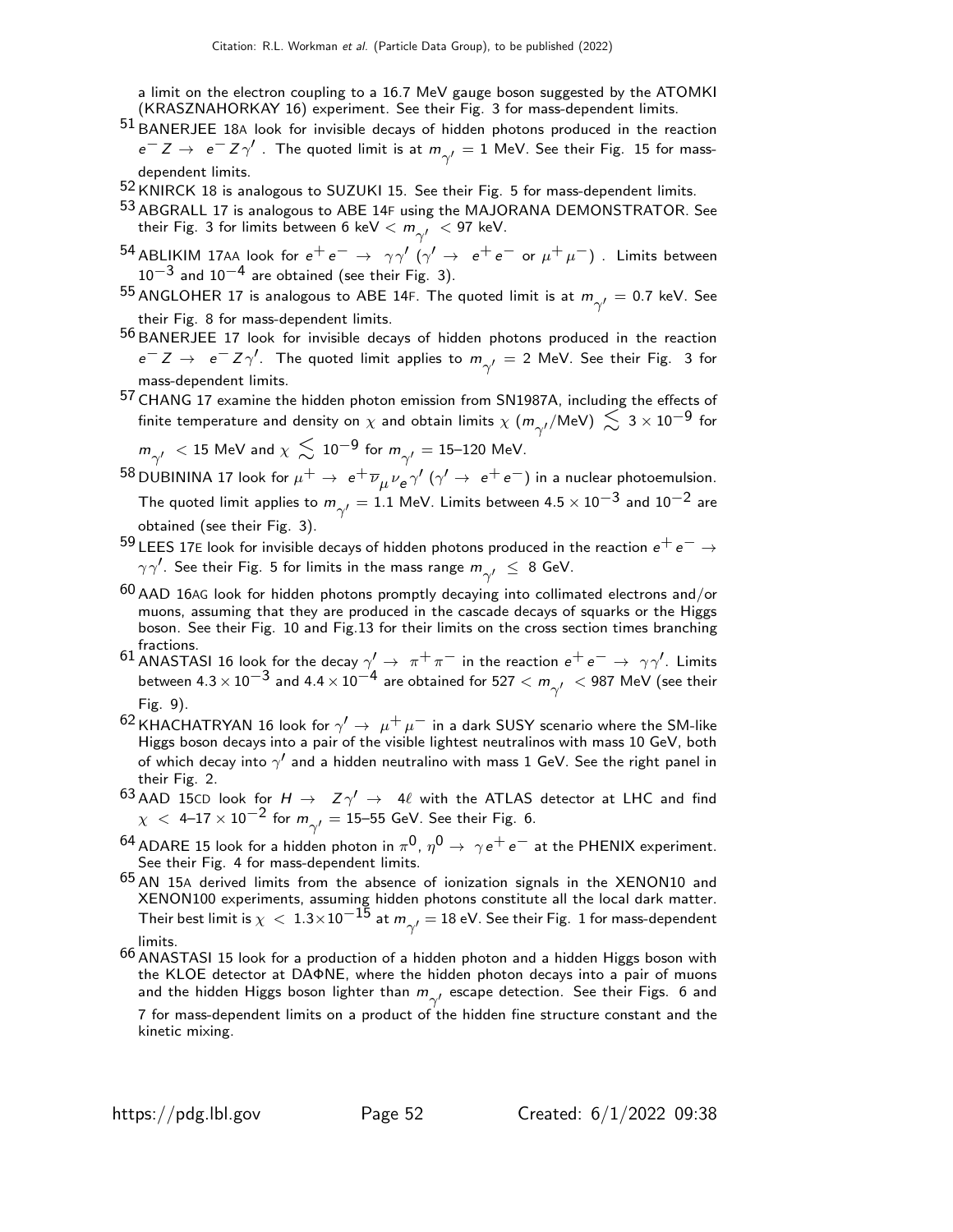- $^{67}$  ANASTASI 15A look for the decay  $\gamma' \rightarrow e^+e^-$  in the reaction  $e^+e^- \rightarrow e^+e^-\gamma$ . Limits between  $1.7 \times 10^{-3}$  and  $1 \times 10^{-2}$  are obtained for  $m_{\gamma'}^{} = 5$ —320 MeV (see their Fig. 7).
- $^{68}$ BATLEY 15A look for  $\pi^{0} \rightarrow \gamma\gamma'$   $(\gamma' \rightarrow \text{ }e^{+}\text{ }e^{-})$  at the NA48/2 experiment. Limits between 4.2  $\times\,10^{-4}$  and  $8.8\times10^{-3}$  are obtained for  $m_{\gamma'}^{}=9\text{--}120$  MeV (see their Fig. 4).
- $^{69}$  JAEGLE 15 look for the decay  $\gamma'\to\,e^+\,e^-$  ,  $\mu^+\,\mu^-$  , or  $\pi^+\,\pi^-$  in the dark Higgstrahlung channel,  $e^+e^-\to \gamma' H'\,(H'\to \gamma'\gamma')$  at the BELLE experiment. They set limits on a product of the branching fraction and the Born cross section as well as a product of the hidden fine structure constant and the kinetic mixing. See their Figs. 3 and 4.
- <sup>70</sup> KAZANAS 15 set limits by studying the decay of hidden photons  $\gamma' \rightarrow e^+e^-$  inside and near the progenitor star of SN1987A. See their Fig. 6 for mass-dependent limits.
- $71$  SUZUKI 15 looked for hidden-photon dark matter with a dish antenna and derived limits assuming they constitute all the local dark matter. Their limits are  $\chi~<~6\times 10^{-12}$  for  $m_{\gamma'}^{}=1.9$ –4.3 eV. See their Fig. 7 for mass-dependent limits.
- $72$  VINYOLES 15 performed a global fit analysis based on helioseismology and solar neutrino observations, and set the limits  $\chi m_{\gamma'}^{} \ < \ 1.8 \times 10^{-12}$  eV for  $m_{\gamma'}^{} = 3 \times 10^{-5}$ –8 eV. See their Fig. 11.
- $73$  ABE 14F look for the photoelectric-like interaction in the XMASS detector assuming the hidden photon constitutes all the local dark matter. Limits between  $2 \times 10^{-13}$  and  $1 \times 10^{-12}$  are obtained, where the relation  $\chi^2 = \alpha'/\alpha$  is used to translate the original bound on the ratio of the hidden and EM fine-structure constants. See their Fig. 3 for mass-dependent limits.
- <sup>74</sup> AGAKISHIEV 14 look for hidden photons  $\gamma' \rightarrow e^+e^-$  at the HADES experiment, and set limits on  $\chi$  for  $m_{\gamma'}^{}=$  0.02–0.6 GeV. See their Fig. 5 for mass-dependent limits.
- <sup>75</sup> BABUSCI 14 look for the decay  $\gamma' \to \mu^+ \mu^-$  in the reaction  $e^+e^- \to \mu^+ \mu^- \gamma$ . Limits between 4  $\times$   $10^{-3}$  and  $9.0$   $\times$   $10^{-4}$  are obtained for 520 MeV  $<$   $m_{\gamma^{\prime}}$   $<$  980 MeV (see their Fig. 7).
- $^{76}$  BATELL 14 derived limits from the electron beam dump experiment at SLAC (E-137) by searching for events with recoil electrons by sub-GeV dark matter produced from the decay of the hidden photon. Limits at the level of  $10^{-4}$ – $10^{-1}$  are obtained for  $m_{\gamma'}^{}=$

 $10^{-3}$ –1 GeV, depending on the dark matter mass and the hidden gauge coupling (see their Fig. 2).

- $77$  BLUEMLEIN 14 analyzed the beam dump data taken at the U-70 accelerator to look for  $\gamma'$ -bremsstrahlung and the subsequent decay into muon pairs and hadrons. See their Fig. 4 for mass-dependent excluded region.
- 78 FRADETTE 14 studied effects of decay of relic hidden photons on BBN and CMB to set constraints on very small values of the kinetic mixing. See their Figs. 4 and 7 for mass-dependent excluded regions.
- <sup>79</sup> LEES 14J look for hidden photons in the reaction  $e^+e^- \to \gamma \gamma'$  ( $\gamma' \to e^+e^-, \mu^+\mu^-$ ). Limits at the level of  $10^{-4}$ – $10^{-3}$  are obtained for 0.02 GeV  $< m_{\gamma'}^+ <$  10.2 GeV. See their Fig. 4 for mass-dependent limits.
- $^{80}$  MERKEL 14 look for  $\gamma' \rightarrow e^+e^-$  at the A1 experiment at the Mainz Microtron (MAMI). See their Fig. 3 for mass-dependent limits.
- 81 AN 13B examined the stellar production of hidden photons, correcting an important error of the production rate of the longitudinal mode which now dominates. See their Fig. 2 for mass-dependent limits based on solar energy loss.
- $82$  AN 13C use the solar flux of hidden photons to set a limit on the atomic ionization rate in the XENON10 experiment. They find  $\chi$   $m_{\gamma'}^{}~<~3\times 10^{-12}$  eV for  $m_{\gamma'}^{}< 1$  eV. See their Fig. 2 for mass-dependent limits.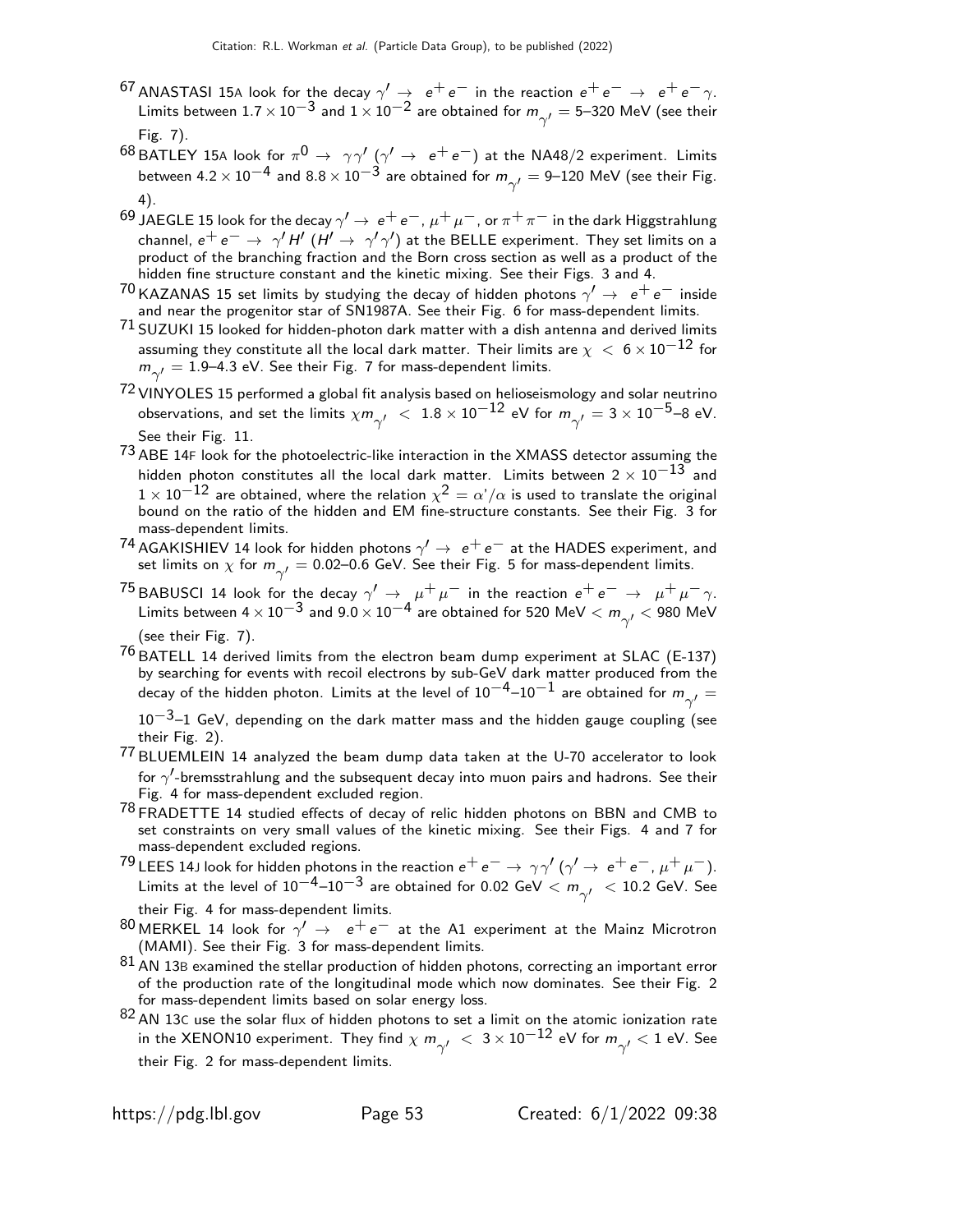- 83 DIAMOND 13 analyzed the beam dump data taken at the SLAC millicharge experiment to constrain a hidden photon invisibly decaying into lighter long-lived particles, which undergo elastic scattering off nuclei in the detector. Limits between  $8 \times 10^{-4}$ – $2 \times 10^{-2}$ are obtained. The quoted limit is applied when the dark gauge coupling is set equal to the electromagnetic coupling. See their Fig.4 for mass-dependent limits.
- 84 GNINENKO 13 used the data taken at the SINDRUM experiment to constrain the decay,  $\pi^{\mathsf{0}} \rightarrow \gamma \gamma' \ (\gamma' \rightarrow \,\, \mathrm{e^+ e^-})$  to derive limits. See their Fig. 2 for their mass-dependent excluded region.
- 85 HORVAT 13 look for hidden-photo-electric effect in HPGe detectors induced by solar hidden photons. See their Fig. 3 for mass-dependent limits.
- <sup>86</sup> INADA 13 search for hidden photons using an intense X-ray beamline at SPring-8. See their Fig. 4 for mass-dependent limits.
- 87 MIZUMOTO 13 look for solar hidden photons. See their Fig. 5 for mass-dependent limits.
- 88 PARKER 13 look for hidden photons using a cryogenic resonant microwave cavity. See their Fig.5 for mass-dependent limits.
- 89 PARKER 13 derived a limit for the hidden photon CDM with a randomly oriented hidden photon field.
- $90$  REDONDO 13 examined the solar emission of hidden photons including the enhancement factor for the longitudinal mode pointed out by AN 13B, and also updated stellar-energy loss arguments. See their Fig.3 for mass-dependent limits, including a review of the currently best limits from other arguments.
- $^{91}$  GNINENKO 12A obtained bounds on B $(\pi^0\to\gamma\gamma')\cdot$  B $(\gamma'\to\,$   $e^+\,e^-)$  from the NOMAD and PS191 neutrino experiments, and derived limits between  $8 \times 10^{-8}$ – $2 \times 10^{-4}$ . See their Fig.4 for mass-dependent excluded regions.
- 92 GNINENKO 12B used the data taken at the CHARM experiment to constrain the decay,  $\eta(\eta')\to\ \gamma\gamma'$   $(\gamma'\to\ e^+e^-)$ , and derived limits between  $1\times10^{-7}$ – $1\times10^{-4}$ . See<br>their Fig.4 for mass-dependent excluded region.
- 93 ABRAHAMYAN 11 look for  $\gamma' \rightarrow e^+e^-$  in the electron-nucelon fixed-target experiment at the Jefferson Laboratory (APEX). See their Fig. 5 for mass-dependent limits.
- 94 BLUEMLEIN 11 analyzed the beam dump data taken at the U-70 accelerator to look for  $\pi^{\mathbf{0}} \rightarrow \gamma \gamma^{\prime}$   $(\gamma^{\prime} \rightarrow\ e^+ \,e^-)$ . See their Fig. 5 for mass-dependent limits.
- $95$  BJORKEN 09 analyzed the beam dump data taken at E137, E141, and E774 to constrain a hidden photon produced by bremsstrahlung, subsequently decaying into  $e^+e^-,$  and derived limits between  $10^{-7}$  and  $10^{-2}$ . See their Fig. 1 for mass-dependent excluded region.
- $^{96}$ BJORKEN 09 required the energy loss in the  $\gamma'$  emission from the core of SN1987A not to exceed  $10^{53}$  erg/s, and derived limits between 5  $\times$   $10^{-9}$  and 2  $\times$   $10^{-6}$ . See their Fig. 1 for mass-dependent excluded region.

# REFERENCES FOR Searches for Axions  $(A<sup>0</sup>)$  and Other Very Light Bosons

| <b>LEES</b>    | 22  | PRL 128 021802                           | J.P. Lees et al.          | BABAR Collab.)       |                 |
|----------------|-----|------------------------------------------|---------------------------|----------------------|-----------------|
| AAD            | 21F | PR D103 112006                           | G. Aad et al.             | (ATLAS Collab.)      |                 |
| AAD            | 21K | JHEP 2102 226                            | G. Aad et al.             |                      | (ATLAS Collab.) |
| AAD            | 21N | JHEP 2103 243                            | G. Aad et al.             |                      | (ATLAS Collab.) |
| Also           |     | JHEP 2111 050 (errat.)                   | G. Aad et al.             | (ATLAS Collab.)      |                 |
| ABRATENKO      | -21 | PRL 127 151803                           | P. Abratenko et al.       | (MicroBooNE Collab.) |                 |
| ADE            | 21  | PR D103 042002                           | P.A.R. Ade <i>et al.</i>  | (BICEP/Keck Collab.) |                 |
| AFACH          | 21  | NATP 17 1396                             | S. Afach et al.           | (GNOME Collab.)      |                 |
| AGUILAR-AR 21A |     | PR D103 052006                           | A. Aguilar-Arevalo et al. |                      | (PIENU Collab.) |
| ALESINI        | 21  | PR D103 102004                           | D. Alesini et al.         |                      | (QUAX Collab.)  |
| AL-KHARUSI     | 21  | PR D104 112002                           | S. Al Kharusi et al.      | (EXO-200 Collab.)    |                 |
| ANDREEV        | 21  | PRL 126 211802                           | Yu.M. Andreev et al.      |                      | (NA64 Collab.)  |
| ANDREEV        | 21A | PR D104 L091701                          | Yu.M. Andreev et al.      |                      | (NA64 Collab.)  |
| ANDREEV        | 21B | PR D104 L111102                          | Yu.M. Andreev et al.      |                      | (NA64 Collab.)  |
| ARALIS         | 21  | PR D103 039901 (errat.) T. Aralis et al. |                           | (SuperCDMS Collab.)  |                 |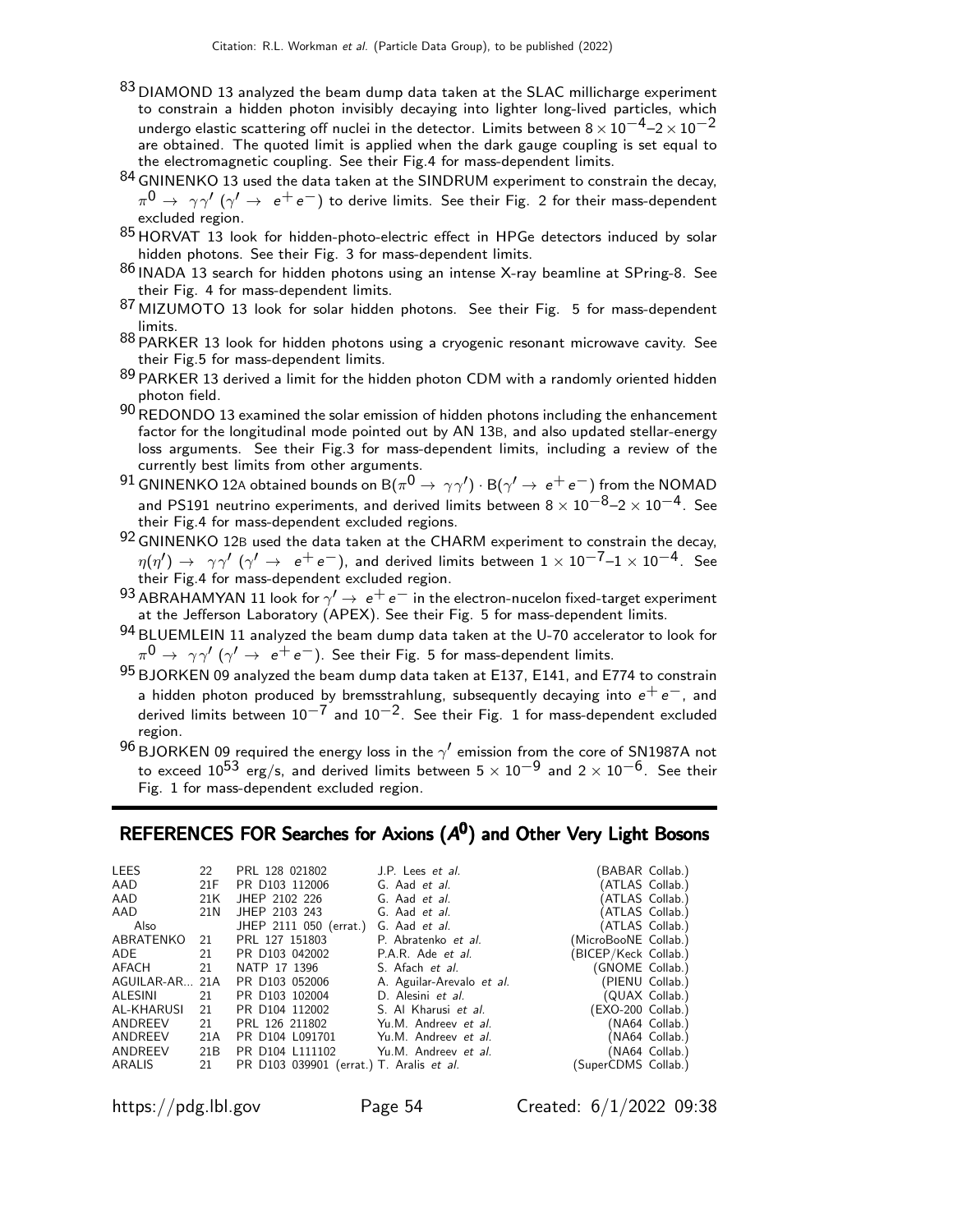| AYBAS                       | 21        | PRL 126 141802                              | D. Aybas et al.                                    | (CASPEr Collab.)                                              |
|-----------------------------|-----------|---------------------------------------------|----------------------------------------------------|---------------------------------------------------------------|
| BANIK                       | 21        | JCAP 2110 043                               | N. Banik et al.                                    |                                                               |
| BARTRAM                     | 21A       | PRL 127 261803                              | C. Bartram et al.                                  | (ADMX Collab.)                                                |
| BASU                        | 21<br>21  | PRL 126 191102                              | A. Basu et al.                                     | (BIEL, NAGO)                                                  |
| BAUMHOLZ<br>BHUSAL          | 21        | JCAP 2105 004<br>PRL 126 091601             | A. Bhusal, N. Houston, T. Li                       | S. Baumholzer, V. Brdar, E. Morgante (MAINZ, FNAL+)<br>(BEIJ) |
| BL                          | 21        | PR D103 043018                              | X.-J. Bi et al.                                    | (BHEP, TSIN)                                                  |
| CALORE                      | 21        | PR D104 043016                              | F. Calore et al.                                   | (HEID)                                                        |
| CARRA                       | 21        | PR D104 092005                              | S. Carra <i>et al.</i>                             |                                                               |
| CAZZANIGA                   | 21        | EPJ C81 959                                 | C. Cazzaniga et al.                                | (NA64 Collab.)                                                |
| CORTINA-GIL                 | 21        | PL B816 136259                              | E. Cortina Gil et al.                              | (NA62 Collab.)                                                |
| CORTINA-GIL 21A             |           | JHEP 2103 058                               | E. Cortina Gil et al.                              | (NA62 Collab.)                                                |
| CORTINA-GIL<br><b>CROON</b> | 21C<br>21 | JHEP 2102 201<br>JHEP 2101 107              | E. Cortina Gil et al.                              | (NA62 Collab.)                                                |
| DEVLIN                      | 21        | PRL 126 041301                              | D. Croon et al.<br>J.A. Devlin <i>et al.</i>       | (TRIU, WASH, MIT, FNAL)<br>(BASE Collab.)                     |
| DIXIT                       | 21        | PRL 126 141302                              | A.V. Dixit et al.                                  | $(CHIC, RUTG, UCB+)$                                          |
| DOLAN                       | 21        | JHEP 2103 190 (errat.)                      | M.J. Dolan et al.                                  | (MELB, BRCO, DESY)                                            |
| DOLAN                       | 21A       | JCAP 2109 010                               | M.J. Dolan, F.J. Hiskens, R.R. Volkas              | (MELB)                                                        |
| FUJIKURA                    | 21        | PR D104 123012                              | K. Fujikura <i>et al.</i>                          |                                                               |
| GHOSH                       | 21        | PR D104 092016                              | S. Ghosh et al.                                    |                                                               |
| GODFREY<br><b>GRAMOLIN</b>  | 21<br>21  | PR D104 012013                              | B. Godfrey et al.                                  | (UCD, CSUS, STAN)                                             |
| <b>GUO</b>                  | 21        | NATP 17 79<br>CP C45 025105                 | A.V. Gramolin et al.<br>J.-G. Guo et al.           | (SHAFT Collab.)<br>(BHEP)                                     |
| HOMMA                       | 21        | JHEP 2112 108                               | K. Homa et al.                                     | (SAPPHIRES Collab.)                                           |
| JIANG                       | 21        | NATP 17 1402                                | M. Jiang et al.                                    |                                                               |
| KOPYLOV                     | 21A       | PPN 52 31                                   | A.V. Kopylov, I.V. Orekhov, V.V. Petukhov          | (INRM)                                                        |
| <b>KRIBS</b>                | 21        | PRL 126 011801                              | G.D. Kribs, D. McKeen, N. Raj                      | (OREG, TRIU)                                                  |
| KWON                        | 21        | PRL 126 191802                              | O. Kwon et al.                                     | (CAPP-ACTION Collab.)                                         |
| LI.                         | 21B       | PR D103 083003                              | H.-J. Li <i>et al.</i>                             | (BHEP)                                                        |
| LLOYD<br>LUCENTE            | 21<br>21  | PR D103 023010<br>PR D104 103007            | S.J. Lloyd <i>et al.</i><br>G. Lucente, P. Carenza | (DURH, OKLA)                                                  |
| MARTINCAM 21                |           | PR D103 L121301                             | J. Martin Camalich <i>et al.</i>                   | (BARI)                                                        |
| MELCON                      | 21        | JHEP 2110 075                               | A.A. Melcon et al.                                 | (CAST-RADES Collab.)                                          |
| ΝG                          | 21        | PRL 126 151102                              | K.K.Y. Ng et al.                                   | (MIT, ANIK, UTRE, LEUV)                                       |
| PARK                        | 21        | JHEP 2104 191                               | S.-H. Park <i>et al.</i>                           | (BELLE Collab.)                                               |
| <b>REGIS</b>                | 21        | PL B814 136075                              | M. Regis <i>et al.</i>                             | (MUSE Collab.)                                                |
| <b>ROGERS</b>               | 21        | PRL 126 071302                              | K.K. Rogers, H.V. Peiris                           | (STOH, LOUC)                                                  |
| <b>ROUSSY</b><br>SALEMI     | 21<br>21  | PRL 126 171301                              | T.S. Roussy et al.                                 | (COLO, MAINZ)                                                 |
| SCHMIDT                     | 21        | PRL 127 081801<br>PR D104 015008            | C.P. Salemi et al.<br>I. Schmidt et al.            | (ABRACADABRA Collab.)<br>$(FRAN, GSI, +)$                     |
| THOMSON                     | 21        | PRL 126 081803                              | C.A. Thomson et al.                                | (WAUS)                                                        |
| Also                        |           | PRL 127 019901 (errat.) C.A. Thomson et al. |                                                    | (WAUS)                                                        |
| TSAI                        | 21        | PRL 126 181801                              | Y.-D. Tsai, P. deNiverville, M.X. Liu              | $(FNAL+)$                                                     |
| <b>TSUKADA</b>              | 21        | PR D103 083005                              | L. Tsukada et al.                                  | (ROMA, TOKY, WATER)                                           |
| XIAO                        | 21        | PRL 126 031101                              | M. Xiao et al.                                     |                                                               |
| YUAN                        | 21<br>21B | JCAP 2103 018<br>PRL 127 161101             | G.-W. Yuan et al.                                  | (CST)                                                         |
| ZHANG<br>AAIJ               |           | 20AL JHEP 2010 156                          | J. Zhang et al.<br>R. Aaij <i>et al.</i>           | (LHCb Collab.)                                                |
| AAIJ                        | 20C       | PRL 124 041801                              | R. Aaij <i>et al.</i>                              | (LHCb Collab.)                                                |
| ABDELHAME20                 |           | EPJ C80 376                                 | A.H. Abdelhameed <i>et al.</i>                     |                                                               |
| ABE                         | 20J       | PL B815 136174                              | T. Abe, K. Hamaguchi, N. Nagata                    | (TOKY)                                                        |
| ABLIKIM                     |           | 20AB PR D102 052005                         | M. Ablikim <i>et al.</i>                           | (BESIII Collab.)                                              |
| ABUDINEN                    | 20        | PRL 125 161806                              | F. Abudinen et al.                                 | (BELLE II Collab.)                                            |
| AGOSTINI                    | 20        | PRL 125 011801                              | M. Agostini et al.                                 | (GERDA Collab.)                                               |
| AGUILAR-AR<br>AMARAL        | 20<br>20  | PR D101 052014<br>PR D102 091101            | A. Aguilar-Arevalo et al.<br>D.W. Amaral et al.    | (PIENU Collab.)<br>(SuperCDMS Collab.)                        |
| ΑN                          | 20        | PR D102 115022                              | H. An et al.                                       | (VIEN, MINN, VICT, TSIN)                                      |
| ANDRIANAV                   | 20        | PR D102 042001                              | A. Andrianavalomahefa <i>et al.</i>                | (FUNK Collab.)                                                |
| APRILE                      | 20        | PR D102 072004                              | E. Aprile <i>et al.</i>                            | (XENON Collab.)                                               |
| ARALIS                      | 20        | PR D101 052008                              | T. Aralis et al.                                   | (SuperCDMS Collab.)                                           |
| Also                        |           | PR D103 039901 (errat.) T. Aralis et al.    |                                                    | (SuperCDMS Collab.)                                           |
| ARGUELLES                   | 20        | JHEP 2002 190                               | C. Arguelles <i>et al.</i>                         | (MIT, VALE)                                                   |
| ARNAUD<br>BALDINI           | 20<br>20  | PRL 125 141301<br>EPJ C80 858               | Q. Arnaud <i>et al.</i><br>A.M. Baldini et al.     | (EDELWEISS Collab.)<br>(MEG Collab.)                          |
| BANERJEE                    | 20        | PR D101 071101                              | D. Banerjee et al.                                 | (NA64 Collab.)                                                |
| <b>BANERJEE</b>             | 20A       | PRL 125 081801                              | D. Banerjee et al.                                 | (NA64 Collab.)                                                |
| BARAK                       | 20        | PRL 125 171802                              | L. Barak et al.                                    | (SENSEI Collab.)                                              |
| BRAINE                      | 20        | PRL 124 101303                              | T. Braine et al.                                   | (ADMX Collab.)                                                |
| <b>BUEHLER</b>              | 20        | JCAP 2009 027                               | R. Buehler <i>et al.</i>                           | (DESY, MADU)                                                  |
| CALORE                      | 20        | PR D102 123005                              | F. Calore et al.                                   | $(LAPP, BARI, HEID, +)$                                       |
| CAPOZZI                     | 20        | PR D102 083007                              | F. Capozzi, G. Raffelt                             | (MPIM)                                                        |

https://pdg.lbl.gov Page 55 Created: 6/1/2022 09:38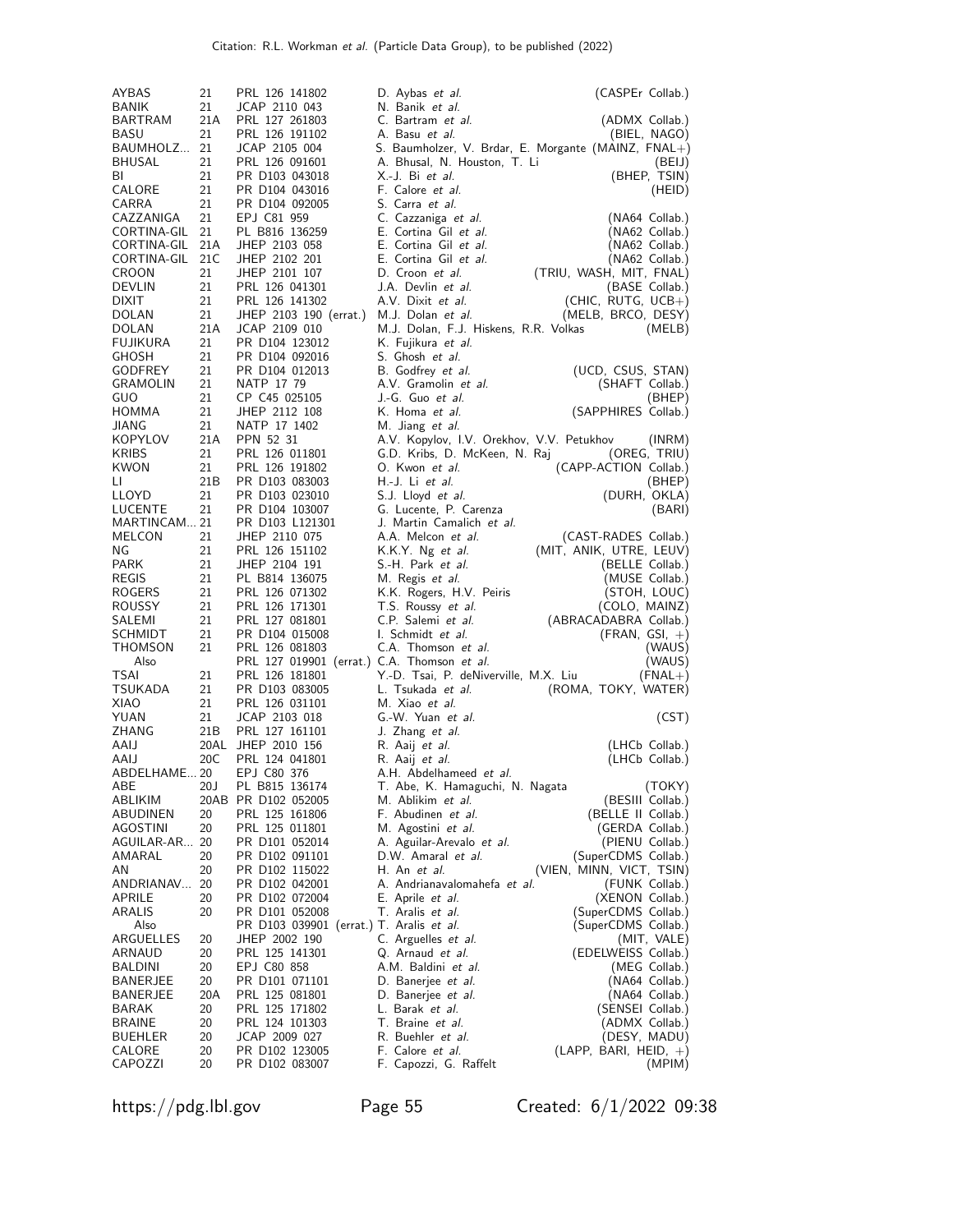| CARENZA                        | 20        | PL B809 135709                            | P. Carenza et al.                                                                 |                |
|--------------------------------|-----------|-------------------------------------------|-----------------------------------------------------------------------------------|----------------|
| CRESCINI                       | 20        | PRL 124 171801                            | N. Crescini et al.<br>(QUAX Collab.)                                              |                |
| CRISOSTO                       | 20        | PRL 124 241101                            | N. Crisosto et al.<br>(ADMX SLIC Collab.)                                         |                |
| DARLING                        | 20        | PRL 125 121103                            | J. Darling                                                                        | (COLO)         |
| DARLING                        | 20A       | APJ 900 L28                               | J. Darling                                                                        | (COLO)         |
| DENT                           | 20A       | PRL 125 131805                            | J.B. Dent et al.                                                                  |                |
| <b>DEPTA</b><br><b>DESSERT</b> | 20<br>20A | JCAP 2005 009<br>PRL 125 261102           | P.F. Depta, M. Hufnagel, K. Schmidt-Hoberg                                        | (DESY)         |
| ESTEBAN                        | 20        | EPJ C80 259                               | C. Dessert, J.W. Foster, B.R. Safdi<br>I. Esteban <i>et al.</i>                   | (MICH)         |
| <b>FOSTER</b>                  | 20        | PRL 125 171301                            | J.W. Foster <i>et al.</i><br>$(MICH, ILL, TOKY+)$                                 |                |
| GAO                            | 20        | PRL 125 131806                            | C. Gao et al.<br>$(FNAL, EFI, CHIC, ANL+)$                                        |                |
| GAVELA                         | 20        | PRL 124 051802                            | M.B. Gavela et al.                                                                |                |
| <b>GHOSH</b>                   | 20A       | JCAP 2010 060                             | D. Ghosh, D. Sachdeva                                                             |                |
| <b>IRSIC</b>                   | 20        | PR D101 123518                            | V. Irsic, H. Xiao, M. McQuinn                                                     |                |
| JEONG                          | 20        | PRL 125 221302                            | J. Jeong <i>et al.</i>                                                            |                |
| KENNEDY                        | 20        | PRL 125 201302                            | C.J. Kennedy et al.<br>(COLO, STAN)                                               |                |
| KLIMCHITSK 20                  |           | PR D101 056013                            | G.L. Klimchitskaya, P. Kuusk, V.M. Mostepanenko                                   |                |
| KOROCHKIN<br>KRASNIKOV         | 20<br>20  | JCAP 2003 064<br>MPL A35 2050116          | A. Korochkin, A. Neronov, D. Semikoz<br>N.V. Krasnikov                            |                |
| LEE                            | 20A       | PRL 124 101802                            | S .Lee <i>et al.</i><br>(CULTASK Collab.)                                         |                |
| LUCENTE                        | 20A       | JCAP 2012 008                             | G. Lucente et al.                                                                 |                |
| MEYER                          | 20        | PRL 124 231101                            | M. Meyer, T. Petrushevska<br>(Fermi-LAT Collab.)                                  |                |
| Also                           |           |                                           | PRL 125 119901 (errat.) M. Meyer, T. Petrushevska<br>(Fermi-LAT Collab.)          |                |
| <b>PODDAR</b>                  | 20        | PR D101 083007                            | T.K. Poddar, S. Mohanty, S. Jana                                                  |                |
| SCHUTZ                         | 20        | PR D101 123026                            | K. Schutz                                                                         | (MIT)          |
| SHE                            | 20        | PRL 124 111301                            | Z. She et al.<br>(CDEX Collab.)                                                   |                |
| SIRUNYAN                       |           | 20AQ PRL 124 131802                       | A.M. Sirunyan et al.                                                              | (CMS Collab.)  |
| STRANIERO                      | 20        | AA 644 A166                               | O. Straniero et al.<br>(SASSO, BGNA, GRAN)                                        |                |
| SUN<br>TOMITA                  | 20<br>20  | PR D101 063020<br>JCAP 2009 012           | L. Sun, R. Brito, M. Isi<br>(CIT, ROMAI, MIT)<br>N. Tomita et al.                 |                |
| WANG                           | 20A       | PR D101 052003                            | Y. Wang et al.<br>(CDEX Collab.)                                                  |                |
| YAMAMOTO                       | 20        | JCAP 2002 011                             | R. Yamamoto et al.                                                                |                |
| AABOUD                         | 19G       | PR D99 012001                             | M. Aaboud et al.<br>(ATLAS Collab.)                                               |                |
| ABLIKIM                        | 19A       | PR D99 012006                             | M. Ablikim et al.<br>(BESIII Collab.)                                             |                |
| Also                           |           | PR D104 099901 (errat.) M. Ablikim et al. | (BESIII Collab.)                                                                  |                |
| ABLIKIM                        | 19H       | PR D99 012013                             | M. Ablikim et al.<br>(BESIII Collab.)                                             |                |
| ADELBERGER 19                  |           | PRL 123 169001                            | E.G. Adelberger, W.A. Terrano<br>(WASH, PRIN)                                     |                |
| ADHIKARI                       | 19B       | ASP 114 101                               | P. Adhikari et al.<br>(COSINE-100 Collab.)                                        |                |
| AGUILAR-AR 19A<br>AHN          | 19        | PRL 123 181802<br>PRL 122 021802          | A. Aguilar-Arevalo et al.<br>(DAMIC Collab.)<br>J.K. Ahn et al.<br>(KOTO Collab.) |                |
| ALESINI                        | 19        | PR D99 101101                             | D. Alesini et al.<br>(QUAX Collab.)                                               |                |
| ALONI                          | 19        | PRL 123 071801                            | (REHO, MIT, CERN, HAIF)<br>D. Aloni et al.                                        |                |
| APRILE                         | 19D       | PRL 123 251801                            | (XENON1T Collab.)<br>E. Aprile <i>et al.</i>                                      |                |
| ARNOLD                         | 19        | EPJ C79 440                               | R. Arnold et al.<br>(NEMO-3 Collab.)                                              |                |
| BANERJEE                       | 19        | PRL 123 121801                            | D. Banerjee et al.<br>(NA64 Collab.)                                              |                |
| <b>BHOONAH</b>                 | 19        | PR D100 023001                            | A. Bhoonah <i>et al.</i>                                                          |                |
| <b>BRUN</b>                    | 19<br>19  | PRL 122 201801                            | P. Brun, L. Chevalier, C. Flouzat                                                 | (SACL)         |
| CAPUTO<br>CORTINA-GIL          | 19        | PR D100 063515<br>JHEP 1905 182           | A. Caputo et al.<br>E. Cortina Gil et al.                                         | (NA62 Collab.) |
| DANILOV                        | 19        | PRL 122 041801                            | $(LEBD, INRM+)$<br>M. Danilov, S. Demidov, D. Gorbunov                            |                |
| DAVOUDIASL                     | 19        | PRL 123 021102                            | H. Davoudiasl, P.B. Denton                                                        | (BNL)          |
| DESSERT                        | 19        | PRL 123 061104                            | C. Dessert, A.J. Long, B.R. Safdi                                                 | (MICH)         |
| FEDDERKE                       | 19        | PR D100 015040                            | M.A. Fedderke, P.W. Graham, S. Rajendran                                          | $(STAN+)$      |
| FUJITA                         | 19        | PRL 122 191101                            | (KYOT, GEVA, TOHO)<br>T. Fujita, R. Tazaki, K. Toma                               |                |
| HOCHBERG                       | 19        | PRL 123 151802                            | Y. Hochberg <i>et al.</i><br>(HEBR, MIT, NIST)                                    |                |
| IVANOV                         | 19        | JCAP 1902 059                             | M.M. Ivanov et al.                                                                |                |
| KOPYLOV                        | 19        | JCAP 1907 008                             | A. Kopylov, I. Orekhov, V. Petukhov                                               | (INRM)         |
| KOVETZ<br>LEINSON              | 19<br>19  | PR D99 123511<br>JCAP 1911 031            | E.D. Kovetz, I. Cholis, D.E. Kaplan<br>L.B. Leinson                               | (JHU)          |
| LIANG                          | 19        | JCAP 1906 042                             | Y-F. Liang et al.                                                                 |                |
| LLOYD                          | 19        | PR D100 063005                            | S.J. Lloyd et al.                                                                 |                |
| MARSH                          | 19        | PRL 123 051103                            | D.J.E. Marsh, J.C. Niemeyer                                                       | (GOET)         |
| NGUYEN                         |           | JCAP 1910 014                             | L.H. Nguyen, A. Lobanov, D. Horns (WISPDMX Collab.)                               |                |
|                                | 19        |                                           |                                                                                   |                |
| OUELLET                        | 19A       | PRL 122 121802                            | J.L. Ouellet et al.<br>(ABRACADABRA Collab.)                                      |                |
| PALOMBA                        | 19        | PRL 123 171101                            | C. Palomba et al.                                                                 |                |
| SIRUNYAN                       |           | 19BQ PL B796 131                          | A.M. Sirunyan et al.                                                              | (CMS Collab.)  |
| SMORRA                         | 19        | NAT 575 310                               | C. Smorra et al.                                                                  |                |
| TERRANO                        | 19        | PRL 122 231301                            | W. Terrano <i>et al.</i>                                                          | (WASH)         |
| WU.<br>WU                      | 19<br>19C | PRL 122 191302<br>PRL 123 169002          | (CASPEr-ZULF Collab.)<br>T. Wu et al.<br>T. Wu et al.<br>(CASPEr-ZULF Collab.)    |                |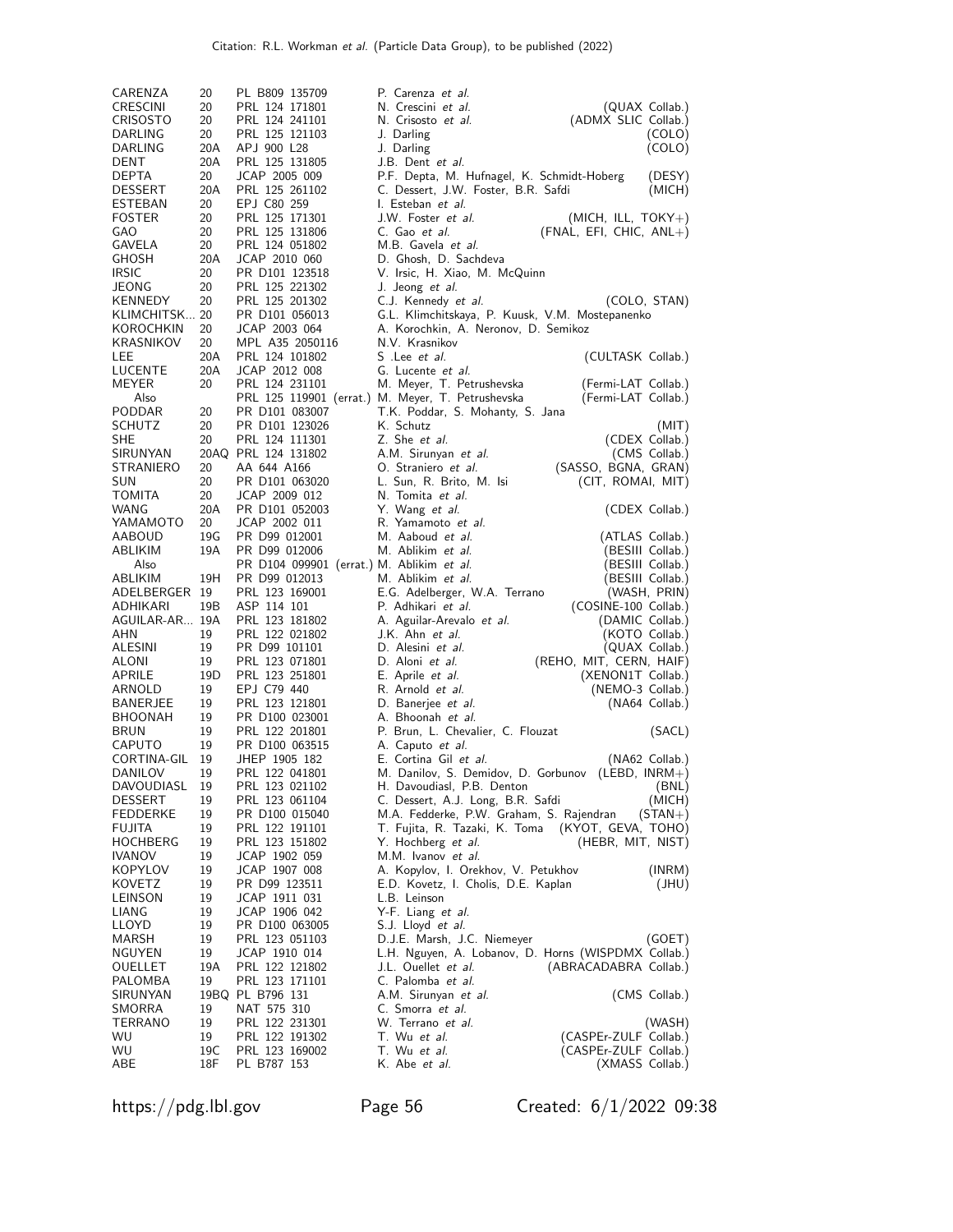| ADRIAN                        | 18        | PR D98 091101                             | P.H. Adrian et al.                                           | (HPS Collab.)                                   |
|-------------------------------|-----------|-------------------------------------------|--------------------------------------------------------------|-------------------------------------------------|
| AKHMATOV                      | 18        | PPN 49 599                                | Z.A. Akhmatov et al.                                         |                                                 |
| ANASTASI                      | 18B       | PL B784 336                               | A. Anastasi et al.                                           | (KLOE-2 Collab.)                                |
| ARMENGAUD                     | 18        | PR D98 082004                             | E. Armengaud <i>et al.</i>                                   | (EDELWEISS-III Collab.)                         |
| ARNOLD                        | 18        | EPJ C78 821                               | R. Arnold et al.                                             | (NEMO-3 Collab.)                                |
| BANERJEE                      | 18        | PRL 120 231802                            | D. Banerjee et al.                                           | (NA64 Collab.)                                  |
| BANERJEE                      | 18A<br>18 | PR D97 072002<br>PR C98 035802            | D. Banerjee et al.                                           | (NA64 Collab.)                                  |
| BEZNOGOV<br><b>BOUTAN</b>     | 18        | PRL 121 261302                            | M.V. Beznogov et al.<br>C. Boutan et al.                     | (ADMX Collab.)                                  |
| CHANG                         | 18        | JHEP 1809 051                             | J.C. Chang, R. Essig, S.D. McDermott                         |                                                 |
| CRESCINI                      | 18        | EPJ C78 703                               | N. Crescini et al.                                           | (QUAX Collab.)                                  |
| DU                            | 18        | PRL 120 151301                            | N. Du et al.                                                 | (ADMX Collab.)                                  |
| <b>DZUBA</b>                  | 18        | PR D98 035048                             | V.A. Dzuba et al.                                            |                                                 |
| <b>FICEK</b>                  | 18        | PRL 120 183002                            | F. Ficek <i>et al.</i>                                       |                                                 |
| FORTIN                        | 18        | JHEP 1806 048                             | J.-F. Fortin, K. Sinha                                       | (LAVL, OKLA)                                    |
| GAVRILYUK<br>HAMAGUCHI        | 18        | JETPL 107 589                             | Yu.M. Gavrilyuk et al.                                       |                                                 |
| KNIRCK                        | 18<br>18  | PR D98 103015<br>JCAP 1811 031            | K. Hamaguchi et al.<br>S. Knirck et al.                      |                                                 |
| STADNIK                       | 18        | PRL 120 013202                            | Y.V. Stadnik, V.A. Dzuba, V.V. Flambaum                      |                                                 |
| YAMAJI                        | 18        | PL B782 523                               | T. Yamaji et al.                                             | (TOKY, RIKEN, KEK)                              |
| ZHANG                         | 18        | PR D97 063009                             | C. Zhang et al.                                              |                                                 |
| ZHONG                         | 18        | PR D97 092001                             | L. Zhong et al.                                              | (HAYSTAC Collab.)                               |
| AAIJ                          |           | 17AQ PR D95 071101                        | R. Aaij et al.                                               | (LHCb Collab.)                                  |
| ABEL                          | 17        | PR X7 041034                              | C. Abel et al.                                               | (nEDM Collab.)                                  |
| ABGRALL                       | 17        | PRL 118 161801                            | N. Abgrall et al.                                            | (MAJORANA Collab.)                              |
| ABLIKIM<br>ADE                | 17        | 17AA PL B774 252<br>PR D96 102003         | M. Ablikim et al.<br>P.A.R. Ade et al.                       | (BESIII Collab.)<br>(BICEP2/Keck Array Collab.) |
| AHN                           | 17        | PTEP 2017 021C01                          | J.K. Ahn et al.                                              | (KOTO Collab.)                                  |
| AKERIB                        | 17B       | PRL 118 261301                            | D.S. Akerib et al.                                           | (LUX Collab.)                                   |
| ANASTASSO 17                  |           | NATP 13 584                               | V. Anastassopoulos et al.                                    | (CAST Collab.)                                  |
| ANGLOHER                      | 17        | EPJ C77 299                               | G. Angloher et al.                                           | (CRESST-II Collab.)                             |
| APRILE                        | 17B       | PR D95 029904                             | E. Aprile et al.                                             | (XENON100 Collab.)                              |
| BANERJEE                      | 17        | PRL 118 011802                            | D. Banerjee et al.                                           | (NA64 Collab.)                                  |
| BATLEY                        | 17        | PL B769 67                                | J.R. Batley <i>et al.</i>                                    | $(NA48/2$ Collab.)                              |
| BRANCA                        | 17        | PRL 118 021302                            | A. Branca et al.                                             | (AURIGA Collab.)                                |
| BRUBAKER<br>CHANG             | 17<br>17  | PRL 118 061302<br>JHEP 1701 107           | B.M. Brubaker et al.<br>J.H. Chang, R. Essig, S.D. McDermott | (YALE, UCB, NIST+)<br>(STON)                    |
| CHOI                          | 17        | PR D96 061102                             | J. Choi et al.                                               | (CAPP-ACTION Collab.)                           |
| CRESCINI                      | 17        | PL B773 677                               | N. Crescini et al.                                           | (QUAX-gpgs Collab.)                             |
| DAIDO                         | 17        | PL B772 127                               | R. Daido, F. Takahashi                                       |                                                 |
| DOLAN                         | 17        | JHEP 1712 094                             | M.J. Dolan et al.                                            |                                                 |
| Also                          |           | JHEP 2103 190 (errat.)                    | M.J. Dolan et al.                                            | (MELB, BRCO, DESY)                              |
| DUBININA<br>FICEK             | 17<br>17  | PAN 80 461                                | V.V. Dubinina et al.<br>F. Ficek <i>et al.</i>               |                                                 |
| FU                            | 17A       | PR A95 032505<br>PRL 119 181806           | C. Fu et al.                                                 | (PandaX-II Collab.)                             |
| INADA                         | 17        | PRL 118 071803                            | T. Inada et al.                                              |                                                 |
| KLIMCHITSK 17A                |           | PR D95 123013                             | G.L. Klimchitskaya, V.M. Mostepanenko                        |                                                 |
| KOHRI                         | 17        | PR D96 051701                             | K. Kohri, H. Kodama                                          | (KEK, KYOT)                                     |
| LEES                          | 17E       | PRL 119 131804                            | J.P. Lees <i>et al.</i>                                      | (BABAR Collab.)                                 |
| LIU                           | 17        | PL B766 117                               | X.-H. Liu                                                    | (TINT)                                          |
| LIU                           | 17A       | PR D95 052006                             | S.K. Liu et al.                                              | (CDEX Collab.)                                  |
| LUO<br>MARSH                  | 17<br>17  | PR D96 055028<br>JCAP 1712 036            | P. Luo et al.<br>M.C.D. Marsh et al.                         |                                                 |
| TIWARI                        | 17        | PR D95 023005                             | P. Tiwari                                                    | (Technion)                                      |
| AAD                           |           | 16AG JHEP 1602 062                        | G. Aad et al.                                                | (ATLAS Collab.)                                 |
| ABLIKIM                       | 16E       | PR D93 052005                             | M. Ablikim et al.                                            | (BESIII Collab.)                                |
| AJELLO                        | 16        | PRL 116 161101                            | M. Ajello et al.                                             | (Fermi-LAT Collab.)                             |
| ANASTASI                      | 16        | PL B757 356                               | A. Anastasi <i>et al.</i>                                    | (KLOE-2 Collab.)                                |
| BATTICH                       | 16        | JCAP 1608 062                             | T. Battich et al.                                            |                                                 |
| BERENJI                       | 16        | PR D93 045019                             | B. Berenji et al.                                            |                                                 |
| <b>CORSICO</b>                | 16<br>16  | JCAP 1607 036<br>EPJ C76 24               | A.H. Corsico et al.<br>F. Della Valle et al.                 | (PVLAS Collab.)                                 |
| DELLA-VALLE<br><b>HOSKINS</b> | 16        | PR D94 082001                             | J. Hoskins et al.                                            | (ADMX Collab.)                                  |
| JAECKEL                       | 16        | PL B753 482                               | J. Jaeckel, M. Spannowsky                                    | (HEID, DURH)                                    |
| KHACHATRY 16                  |           | PL B752 146                               | V. Khachatryan et al.                                        | (CMS Collab.)                                   |
| KRASZNAHO 16                  |           | PRL 116 042501                            | A.J. Krasznahorkay et al.                                    | $(HINR, ANIK+)$                                 |
| LEEFER                        | 16        | PRL 117 271601                            | N. Leefer et al.                                             | $(MAINZ, BONN, LBL, UCB+)$                      |
| WON                           | 16        | PR D94 092006                             | E. Won et al.                                                | (BELLE Collab.)                                 |
| YOON                          | 16        | JHEP 1606 011                             | Y.S. Yoon et al.                                             | (KIMS Collab.)                                  |
| AAD<br>AAIJ                   |           | 15CD PR D92 092001<br>15AZ PRL 115 161802 | G. Aad et al.<br>R. Aaij <i>et al.</i>                       | (ATLAS Collab.)<br>(LHCb Collab.)               |
|                               |           |                                           |                                                              |                                                 |

https://pdg.lbl.gov Page 57 Created: 6/1/2022 09:38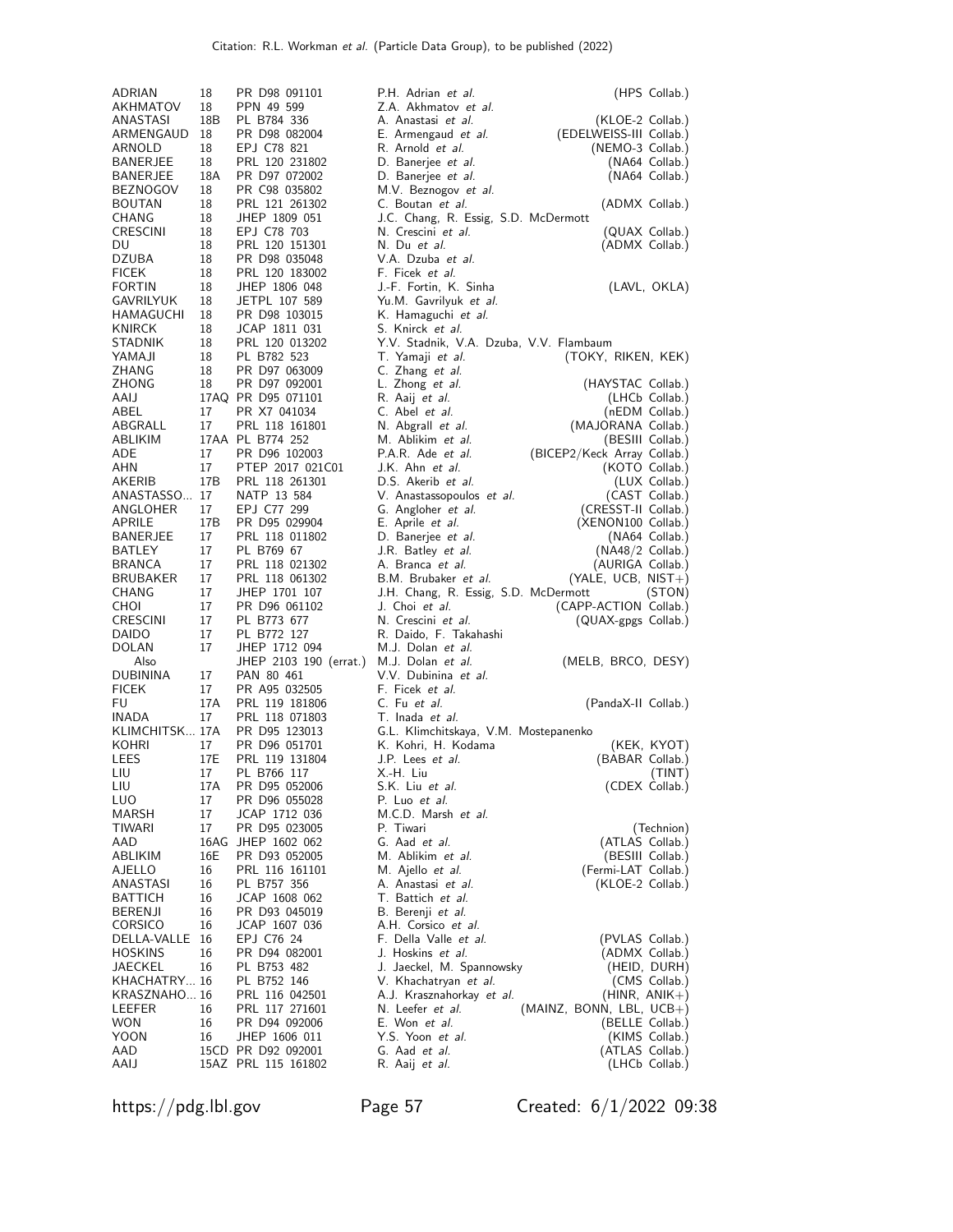| ADARE                            | 15         | PR C91 031901                                      |          | A. Adare et al.                                          | (PHENIX Collab.)                 |
|----------------------------------|------------|----------------------------------------------------|----------|----------------------------------------------------------|----------------------------------|
| AFACH                            | 15         | PL B745 58                                         |          | S. Afach et al.                                          | (ETH, PSI, CAEN, +)              |
| AGOSTINI                         | 15A        | EPJ C75 416                                        |          | M. Agostini et al.                                       | (GERDA Collab.)                  |
| AN                               | 15A        | PL B747 331                                        |          | H. An et al.                                             | (CIT, VICT, VIEN)                |
| ANASTASI                         | 15         | PL B747 365                                        |          | A. Anastasi et al.                                       | (KLOE-2 Collab.)                 |
| ANASTASI                         | 15A        | PL B750 633                                        |          | A. Anastasi et al.                                       | (KLOE-2 Collab.)                 |
| ANASTASSO 15<br>ARIK             | 15         | PL B749 172<br>PR D92 021101                       |          | V. Anastassopoulos et al.<br>M. Arik et al.              | (CAST Collab.)<br>(CAST Collab.) |
| ARNOLD                           | 15         | PR D92 072011                                      |          | R. Arnold et al.                                         | (NEMO-3 Collab.)                 |
| <b>BALLOU</b>                    | 15         | PR D92 092002                                      |          | R. Ballou et al.                                         | (OSQAR Collab.)                  |
| BATLEY                           | 15A        | PL B746 178                                        |          | J.R. Batley <i>et al.</i>                                | (NA48/2 Collab.)                 |
| BAYES                            | 15         | PR D91 052020                                      |          | R. Bayes et al.                                          | (TWIST Collab.)                  |
| BRAX                             | 15         | PR D92 083501                                      |          | P. Brax, P. Brun, D. Wouters                             | (SACL, SACL5)                    |
| GAVRILYUK                        | 15         | JETPL 101 664                                      |          | Yu.M. Gavrilyuk et al.                                   |                                  |
| HASEBE                           | 15         | Translated from ZETFP 101 739.<br>PTEP 2015 073C01 |          | T. Hasebe <i>et al.</i>                                  |                                  |
| JAEGLE                           | 15         | PRL 114 211801                                     |          | I. Jaegle <i>et al.</i>                                  | (BELLE Collab.)                  |
| KAZANAS                          | 15         | NP B890 17                                         |          | D. Kazanas et al.                                        |                                  |
| KLIMCHITSK 15                    |            | EPJ C75 164                                        |          | G.L. Klimchitskaya, V.M. Mostepanenko                    |                                  |
| MILLEA                           | 15         | PR D92 023010                                      |          | M. Millea, L. Knox, B. Fields                            | (UCD, ILL)                       |
| STADNIK                          | 15         | EPJ C75 110                                        |          | Y.V. Stadnik, V.V. Flambaum                              | (SYDN)                           |
| <b>SUZUKI</b>                    | 15         | JCAP 1509 042                                      |          | J. Suzuki <i>et al.</i>                                  |                                  |
| TERRANO                          | 15         | PRL 115 201801                                     |          | W.A. Terrano et al.                                      | (WASH)                           |
| VANTILBURG<br><b>VINYOLES</b>    | 15         | PRL 115 011802<br>JCAP 1510 015                    |          | K. Van Tilburg et al.                                    |                                  |
| ABE                              | 15<br>14F  | PRL 113 121301                                     |          | N. Vinyoles et al.<br>K. Abe et al.                      | (XMASS Collab.)                  |
| AGAKISHIEV                       | 14         | PL B731 265                                        |          | G. Agakishiev et al.                                     | (HADES Collab.)                  |
| ALBERT                           | 14A        | PR D90 092004                                      |          | J.B. Albert <i>et al.</i>                                | (EXO-200 Collab.)                |
| APRILE                           | 14B        | PR D90 062009                                      |          | E. Aprile et al.                                         | (XENON100 Collab.)               |
| ARIK                             | 14         | PRL 112 091302                                     |          | M. Arik <i>et al.</i>                                    | (CAST Collab.)                   |
| AYALA                            | 14         | PRL 113 191302                                     |          | A. Ayala et al.                                          |                                  |
| BABUSCI                          | 14         | PL B736 459                                        |          | D. Babusci et al.                                        | (KLOE-2 Collab.)                 |
| BATELL                           | 14         | PRL 113 171802                                     |          | B. Batell, R. Essig, Z. Surujon                          | (EFI, STON)                      |
| BEZERRA                          | 14         | PR D89 035010                                      |          | V.B. Bezerra et al.                                      |                                  |
| <b>BEZERRA</b><br><b>BEZERRA</b> | 14A<br>14B | EPJ C74 2859<br>PR D90 055013                      |          | V.B. Bezerra <i>et al.</i><br>V.B. Bezerra <i>et al.</i> |                                  |
| <b>BEZERRA</b>                   | 14C        | PR D89 075002                                      |          | V.B. Bezerra <i>et al.</i>                               |                                  |
| BLUEMLEIN                        | 14         | PL B731 320                                        |          | J. Bluemlein, J. Brunner                                 | (CPPM, DESY)                     |
| BLUM                             | 14         | PL B737 30                                         |          | K. Blum et al.                                           | (IAS, PRIN)                      |
| DELLA-VALLE 14                   |            | PR D90 092003                                      |          | F. Della Valle et al.                                    | (PVLAS Collab.)                  |
| <b>DERBIN</b>                    | 14         | EPJ C74 3035                                       |          | A.V. Derbin et al.                                       |                                  |
| EJLLI                            | 14         | PR D90 123527                                      | D. Ejlli |                                                          |                                  |
| FRADETTE                         | 14         | PR D90 035022                                      |          | A. Fradette et al.                                       |                                  |
| LEES                             | 14 J       | PRL 113 201801                                     |          | J.P. Lees <i>et al.</i>                                  | (BABAR Collab.)                  |
| LEINSON<br>MERKEL                | 14<br>14   | JCAP 1408 031<br>PRL 112 221802                    |          | L. Leinson<br>H. Merkel <i>et al.</i>                    |                                  |
| MILLER-BER 14                    |            | JCAP 1410 069                                      |          | M.M. Miller Bertolami et al.                             | (A1 at MAMI)                     |
| PUGNAT                           | 14         | EPJ C74 3027                                       |          | P. Pugnat et al.                                         | (OSQAR Collab.)                  |
| REESMAN                          | 14         | JCAP 1408 021                                      |          | R. Reesman et al.                                        | (OSU)                            |
| ABE                              | 13D        | PL B724 46                                         |          | K. Abe et al.                                            | (XMASS Collab.)                  |
| ABRAMOWSKI 13A                   |            | PR D88 102003                                      |          | A. Abramowski et al.                                     | $(H.E.S.S.$ Collab.)             |
| ADLARSON                         | 13         | PL B726 187                                        |          | P. Adlarson et al.                                       | (WASA-at-COSY Collab.)           |
| ALESSANDRIA 13                   |            | JCAP 1305 007                                      |          | F. Alessandria et al.                                    | (CUORE Collab.)                  |
| AN                               | 13B<br>13C | PL B725 190                                        |          | H. An, M. Pospelov, J. Pradler                           |                                  |
| AN<br>ARCHIDIACO 13A             |            | PRL 111 041302<br>JCAP 1310 020                    |          | H. An, M. Pospelov, J. Pradler<br>M. Archidiacono et al. |                                  |
| ARMENGAUD                        | 13         | JCAP 1311 067                                      |          | E. Armengaud et al.                                      | (EDELWEISS-II Collab.)           |
| <b>BABUSCI</b>                   | 13B        | PL B720 111                                        |          | D. Babusci et al.                                        | (KLOE-2 Collab.)                 |
| BARTH                            | 13         | JCAP 1305 010                                      |          | K. Barth et al.                                          | (CAST Collab.)                   |
| BECK                             | 13         | PRL 111 231801                                     | C. Beck  |                                                          |                                  |
| BETZ                             | 13         | PR D88 075014                                      |          | M. Betz et al.                                           | (CROWS Collab.)                  |
| BULATOWICZ 13                    |            | PRL 111 102001                                     |          | M. Bulatowicz et al.                                     |                                  |
| CHU<br><b>DERBIN</b>             | 13         | PR D87 011105                                      |          | P.-H. Chu et al.                                         | (DUKE, IND, SJTU)                |
| DIAMOND                          | 13<br>13   | EPJ C73 2490<br>PRL 111 221803                     |          | A. V. Derbin et al.<br>M.D. Diamond, P. Schuster         |                                  |
| FRIEDLAND                        | 13         | PRL 110 061101                                     |          | A. Friedland, M. Giannotti, M. Wise                      |                                  |
| GNINENKO                         | 13         | PR D87 035030                                      |          | S.N. Gninenko                                            | (INRM)                           |
| HECKEL                           | 13         | PRL 111 151802                                     |          | B. R. Heckel et al.                                      |                                  |
| HORVAT                           | 13         | PL B721 220                                        |          | R. Horvat et al.                                         |                                  |
| INADA                            | 13         | PL B722 301                                        |          | T. Inada et al.                                          |                                  |
| LATTANZI                         | 13         | PR D88 063528                                      |          | M. Lattanzi et al.                                       |                                  |

https://pdg.lbl.gov Page 58 Created: 6/1/2022 09:38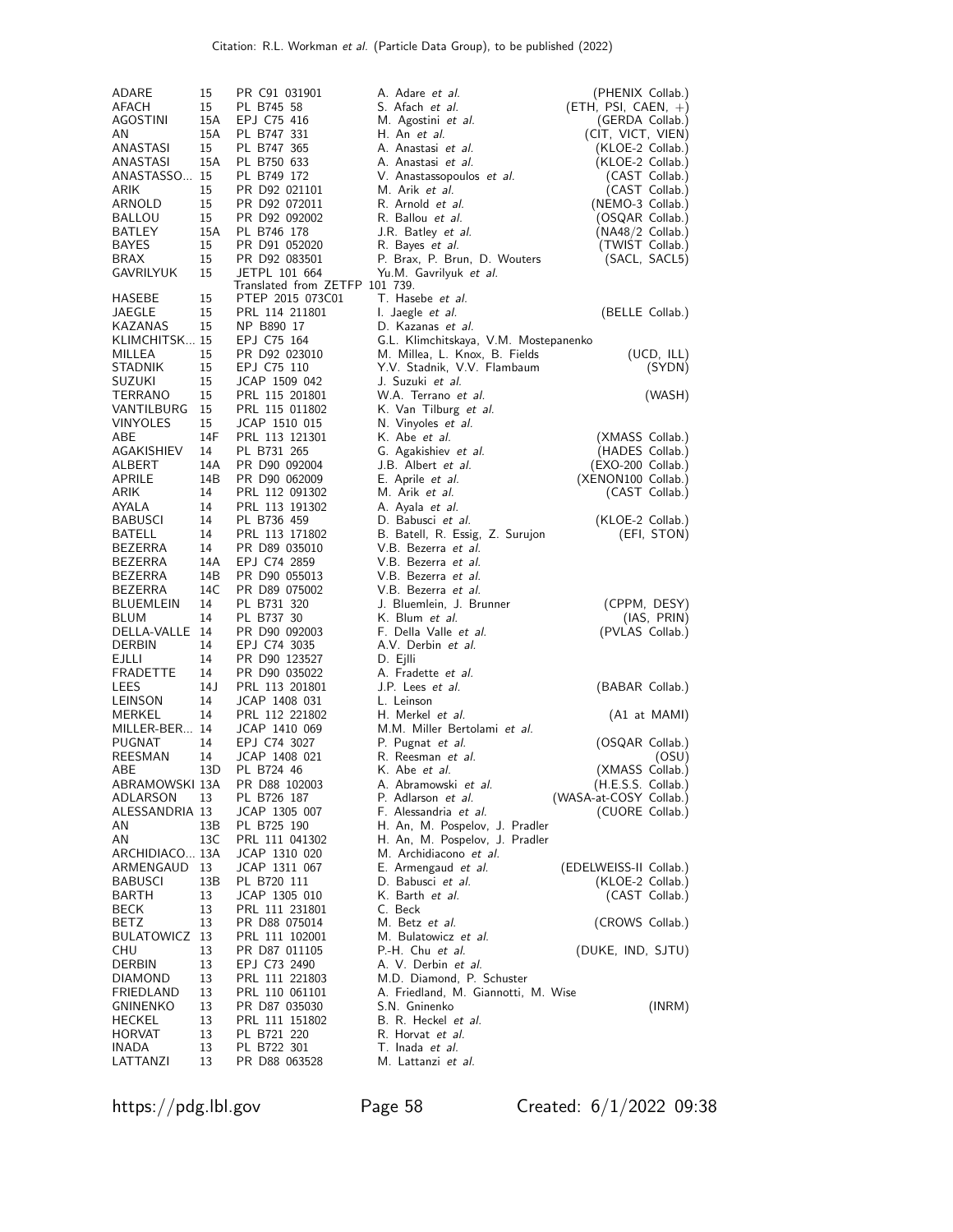| MEYER                         | 13        | PR D87 035027                                | M. Meyer, D. Horns, M. Raue                        |                                  |
|-------------------------------|-----------|----------------------------------------------|----------------------------------------------------|----------------------------------|
| <b>MIZUMOTO</b>               | 13        | JCAP 1307 013                                | T. Mizumoto et al.                                 |                                  |
| PARKER                        | 13        | PR D88 112004                                | S. Parker <i>et al.</i>                            |                                  |
| REDONDO                       | 13        | JCAP 1308 034                                | J. Redondo, G. Raffelt                             |                                  |
| TULLNEY<br><b>VIAUX</b>       | 13<br>13A | PRL 111 100801<br>PRL 111 231301             | K. Tullney <i>et al.</i><br>N. Viaux et al.        |                                  |
| WOUTERS                       | 13        | APJ 772 44                                   | D. Wouters, P. Brun                                | (SACL)                           |
| ABLIKIM                       | 12        | PR D85 092012                                | M. Ablikim et al.                                  | (BESIII Collab.)                 |
| ARCHILLI                      | 12        | PL B706 251                                  | F. Archilli et al.                                 | (KLOE-2 Collab.)                 |
| BELLI                         | 12        | PL B711 41                                   | P. Belli et al.                                    | (DAMA-KIEV)                      |
| BELLINI                       | 12B       | PR D85 092003                                | G. Bellini et al.                                  | (Borexino Collab.)               |
| CADAMURO                      | 12        | JCAP 1202 032                                | D. Cadamuro et al.                                 | (MPIM)                           |
| <b>CORSICO</b><br>DERBIN      | 12<br>12  | JCAP 1212 010<br>JETPL 95 339                | A.H. Corsico et al.<br>A.V. Derbin et al.          | $(LAPL, RGSUL, WASH+)$<br>(PNPI) |
|                               |           | Translated from ZETFP 95 379.                |                                                    |                                  |
| GANDO                         | 12        | PR C86 021601                                | A. Gando et al.                                    | (KamLAND-Zen Collab.)            |
| <b>GNINENKO</b>               | 12A       | PR D85 055027                                | S.N. Gninenko                                      | (INRM)                           |
| <b>GNINENKO</b>               | 12B       | PL B713 244                                  | S.N. Gninenko                                      | (INRM)                           |
| PAYEZ                         | 12        | JCAP 1207 041                                | A. Payez et al.                                    | (LIEG)                           |
| RAFFELT<br>AALSETH            | 12<br>11  | PR D86 015001<br>PRL 106 131301              | G. Raffelt<br>C.E. Aalseth et al.                  | (MPIM)<br>(CoGeNT Collab.)       |
| ABRAHAMY                      | 11        | PRL 107 191804                               | S. Abrahamyan et al.                               |                                  |
| ARIK                          | 11        | PRL 107 261302                               | M. Arik et al.                                     | (CAST Collab.)                   |
| ARNOLD                        | 11        | PRL 107 062504                               | R. Arnold et al.                                   | (NEMO-3 Collab.)                 |
| BLUEMLEIN                     | 11        | PL B701 155                                  | J. Bluemlein, J. Brunner                           | (DESY)                           |
| CADAMURO                      | 11        | JCAP 1102 003                                | D. Cadamuro et al.                                 | (MPIM, AARHUS)                   |
| DERBIN                        | 11        | PAN 74 596                                   | A.V. Derbin et al.                                 | (PNPI)                           |
| DERBIN                        | 11A       | Translated from YAF 74 620.<br>PR D83 023505 | A.V. Derbin et al.                                 | (PNPI)                           |
| HOEDL                         | 11        | PRL 106 041801                               | S.A. Hoedl et al.                                  | (WASH)                           |
| <b>HOSKINS</b>                | 11        | PR D84 121302                                | J. Hoskins et al.                                  | (ADMX Collab.)                   |
| ANDRIAMON 10                  |           | JCAP 1003 032                                | S. Andriamonje <i>et al.</i>                       | (CAST Collab.)                   |
| ARGYRIADES                    | 10        | NP A847 168                                  | J. Argyriades et al.                               | (NEMO-3 Collab.)                 |
| <b>ASZTALOS</b>               | 10        | PRL 104 041301                               | S.J. Asztalos et al.                               | (ADMX Collab.)                   |
| EHRET                         | 10        | PL B689 149                                  | K. Ehret <i>et al.</i>                             | (ALPS Collab.)                   |
| HANNESTAD<br>PETUKHOV         | 10<br>10  | JCAP 1008 001<br>PRL 105 170401              | S. Hannestad et al.<br>A.K. Petukhov et al.        |                                  |
| SEREBROV                      | 10        | JETPL 91 6                                   | A.P. Serebrov et al.                               |                                  |
|                               |           | Translated from ZETFP 91 8.                  |                                                    |                                  |
| AHMED                         | 09A       | PRL 103 141802                               | Z. Ahmed et al.                                    | (CDMS Collab.)                   |
| ANDRIAMON 09                  |           | JCAP 0912 002                                | S. Andriamonje et al.                              |                                  |
| ARGYRIADES                    | 09        | PR C80 032501                                | J. Argyriades et al.                               | (NEMO-3 Collab.)                 |
| ARIK<br><b>BJORKEN</b>        | 09<br>09  | JCAP 0902 008<br>PR D80 075018               | E. Arik <i>et al.</i><br>J. Bjorken et al.         | (CAST Collab.)                   |
| CHOU                          | 09        | PRL 102 030402                               | A.S. Chou et al.                                   | (GammeV Collab.)                 |
| DAVOUDIASL                    | 09        | PR D79 095024                                | H. Davoudiasl, P. Huber                            |                                  |
| DERBIN                        | 09A       | PL B678 181                                  | A.V. Derbin et al.                                 |                                  |
| GONDOLO                       | 09        | PR D79 107301                                | P. Gondolo, G. Raffelt                             | (UTAH, MPIM)                     |
| <b>IGNATOVICH</b>             | 09        | EPJ C64 19                                   | V.K. Ignatovich, Y.N. Pokotilovski                 | (JINR)                           |
| KEKEZ                         | 09        | PL B671 345                                  | D. Kekez <i>et al.</i>                             |                                  |
| SEREBROV<br>AFANASEV          | 09<br>08  | PL B680 423<br>PRL 101 120401                | A.P. Serebrov<br>A. Afanasev et al.                | (PNPI)                           |
| <b>BELLINI</b>                | 08        | EPJ C54 61                                   | G. Bellini et al.                                  | (Borexino Collab.)               |
| CHOU                          | 08        | PRL 100 080402                               | A.S. Chou et al.                                   | (GammeV Collab.)                 |
| <b>FOUCHE</b>                 | 08        | PR D78 032013                                | M. Fouche et al.                                   |                                  |
| HANNESTAD                     | 08        | JCAP 0804 019                                | S. Hannestad et al.                                |                                  |
| INOUE                         | 08        | PL B668 93                                   | Y. Inoue <i>et al.</i>                             |                                  |
| ZAVATTINI                     | 08        | PR D77 032006                                | E. Zavattini et al.                                | (PVLAS Collab.)                  |
| ADELBERGER 07<br>ANDRIAMON 07 |           | PRL 98 131104                                | E.G. Adelberger et al.                             |                                  |
| <b>BAESSLER</b>               | 07        | JCAP 0704 010<br>PR D75 075006               | S. Andriamonje <i>et al.</i><br>S. Baessler et al. | (CAST Collab.)                   |
| CHANG                         | 07        | PR D75 052004                                | H.M. Chang et al.                                  | (TEXONO Collab.)                 |
| HANNESTAD                     | 07        | JCAP 0708 015                                | S. Hannestad et al.                                |                                  |
| JAIN                          | 07        | JP G34 129                                   | P.L. Jain, G. Singh                                |                                  |
| LESSA                         | 07        | PR D75 094001                                | A.P. Lessa, O.L.G. Peres                           |                                  |
| MELCHIORRI                    | 07A       | PR D76 041303                                | A. Melchiorri, O. Mena, A. Slosar                  |                                  |
| ROBILLIARD                    | 07        | PRL 99 190403                                | C. Robilliard et al.                               |                                  |
| ARNOLD<br><b>DUFFY</b>        | 06<br>06  | NP A765 483<br>PR D74 012006                 | R. Arnold et al.<br>L.D. Duffy et al.              | (NEMO-3 Collab.)                 |
| HECKEL                        | 06        | PRL 97 021603                                | B.R. Heckel et al.                                 |                                  |
| ZAVATTINI                     | 06        | PRL 96 110406                                | E. Zavattini et al.                                | (PVLAS Collab.)                  |
| HANNESTAD                     | 05A       | JCAP 0507 002                                | S. Hannestad, A. Mirizzi, G. Raffelt               |                                  |

https://pdg.lbl.gov Page 59 Created: 6/1/2022 09:38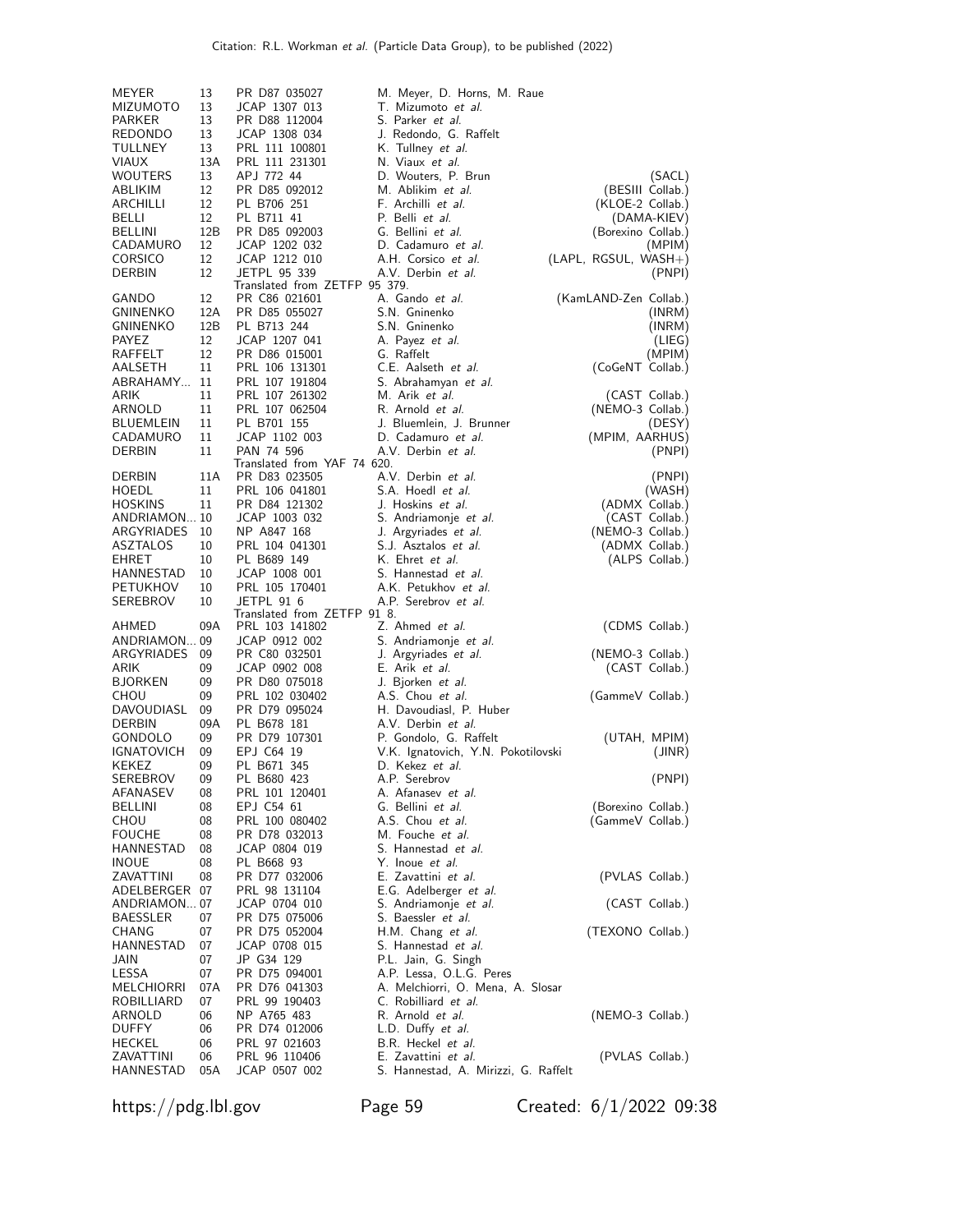| ZIOUTAS                  | 05        | PRL 94 121301                                 | K. Zioutas et al.                                     | (CAST Collab.)                          |
|--------------------------|-----------|-----------------------------------------------|-------------------------------------------------------|-----------------------------------------|
| ADLER                    | 04        | PR D70 037102                                 | S. Adler et al.                                       | (BNL E787 Collab.)                      |
| ANISIMOVSK 04            |           | PRL 93 031801                                 | V.V. Anisimovsky et al.                               | (BNL E949 Collab.)                      |
| ARNOLD                   | 04        | JETPL 80 377<br>Translated from ZETFP 80 429. | R. Arnold et al.                                      | (NEMO-3 Collab.)                        |
| ASZTALOS                 | 04        | PR D69 011101                                 | S.J. Asztalos et al.                                  |                                         |
| HOFFMANN                 | 04        | PR B70 180503                                 | C. Hoffmann et al.                                    |                                         |
| ARNABOLDI                | 03        | PL B557 167                                   | C. Arnaboldi et al.                                   |                                         |
| <b>CIVITARESE</b>        | 03        | NP A729 867                                   | O. Civitarese, J. Suhonen                             |                                         |
| DANEVICH                 | 03        | PR C68 035501                                 | F.A. Danevich et al.                                  |                                         |
| ADLER                    | 02C       | PL B537 211                                   | S. Adler et al.                                       | (BNL E787 Collab.)                      |
| BADERT                   | 02        | PL B542 29                                    | A. Badertscher et al.                                 |                                         |
| <b>BERNABEI</b>          | 02D       | PL B546 23                                    | R. Bernabei et al.                                    | (DAMA Collab.)                          |
| DERBIN                   | 02        | PAN 65 1302<br>Translated from YAF 65 1335.   | A.V. Derbin et al.                                    |                                         |
| <b>FUSHIMI</b>           | 02        | PL B531 190                                   | K. Fushimi et al.                                     | (ELEGANT V Collab.)                     |
| <b>INOUE</b>             | 02        | PL B536 18                                    | Y. Inoue <i>et al.</i>                                |                                         |
| <b>MORALES</b>           | 02B       | ASP 16 325                                    | A. Morales et al.                                     | (COSME Collab.)                         |
| ADLER                    | 01        | PR D63 032004                                 | S. Adler et al.                                       | (BNL E787 Collab.)                      |
| AMMAR                    | 01B       | PRL 87 271801                                 | R. Ammar et al.                                       | (CLEO Collab.)                          |
| ASHITKOV                 | 01        | JETPL 74 529                                  | V.D. Ashitkov et al.                                  |                                         |
| <b>BERNABEI</b>          |           | Translated from ZETFP 74 601.<br>PL B515 6    | R. Bernabei et al.                                    |                                         |
| DANEVICH                 | 01B<br>01 | NP A694 375                                   | F.A. Danevich et al.                                  | (DAMA Collab.)                          |
| <b>DEBOER</b>            | 01        | JP G27 L29                                    | F.W.N. de Boer <i>et al.</i>                          |                                         |
| STOICA                   | 01        | NP A694 269                                   | S. Stoica, H.V. Klapdor-Kleingrothous                 |                                         |
| ALESSAND                 | 00        | PL B486 13                                    | A. Alessandrello et al.                               |                                         |
| ARNOLD                   | 00        | NP A678 341                                   | R. Arnold <i>et al.</i>                               |                                         |
| <b>ASTIER</b>            | 00B       | PL B479 371                                   | P. Astier et al.                                      | (NOMAD Collab.)                         |
| DANEVICH                 | 00        | PR C62 045501                                 | F.A. Danevich et al.                                  |                                         |
| MASSO                    | 00        | PR D61 011701                                 | E. Masso                                              |                                         |
| ARNOLD                   | 99        | NP A658 299                                   | R. Arnold et al.                                      | (NEMO Collab.)                          |
| ΝI                       | 99        | PRL 82 2439                                   | W.-T. Ni et al.                                       |                                         |
| <b>SIMKOVIC</b>          | 99        | PR C60 055502                                 | F. Simkovic et al.                                    |                                         |
| ALTEGOER<br>ARNOLD       | 98<br>98  | PL B428 197<br>NP A636 209                    | J. Altegoer et al.<br>R. Arnold <i>et al.</i>         | (NEMO-2 Collab.)                        |
| AVIGNONE                 | 98        | PRL 81 5068                                   | F.T. Avignone et al.                                  | (Solar Axion Experiment)                |
| DIAZ                     | 98        | NP B527 44                                    | M.A. Diaz et al.                                      |                                         |
| KIM                      | 98        | PR D58 055006                                 | J.E. Kim                                              |                                         |
| LUESCHER                 | 98        | PL B434 407                                   | R. Luescher et al.                                    |                                         |
| MORIYAMA                 | 98        | PL B434 147                                   | S. Moriyama et al.                                    |                                         |
| MOROI                    | 98        | PL B440 69                                    | T. Moroi, H. Murayama                                 |                                         |
| POSPELOV                 | 98        | PR D58 097703                                 | M. Pospelov                                           |                                         |
| AHMAD                    | 97        | PRL 78 618                                    | I. Ahmad et al.                                       | (APEX Collab.)                          |
| <b>BORISOV</b>           | 97        | JETP 83 868                                   | A.V. Borisov, V.Y. Grishinia                          | (MOSU)                                  |
| DEBOER<br>KACHELRIESS 97 | 97 C      | JP G23 L85<br>PR D56 1313                     | F.W.N. de Boer et al.                                 |                                         |
| KEIL                     | 97        | PR D56 2419                                   | M. Kachelriess, C. Wilke, G. Wunner<br>W. Keil et al. | (BOCH)                                  |
| <b>KITCHING</b>          | 97        | PRL 79 4079                                   | P. Kitching et al.                                    | (BNL E787 Collab.)                      |
| LEINBERGER               | 97        | PL B394 16                                    | U. Leinberger et al.                                  | (ORANGE Collab.)                        |
| ADLER                    | 96        | PRL 76 1421                                   | S. Adler <i>et al.</i>                                | (BNL E787 Collab.)                      |
| AMSLER                   | 96B       | ZPHY C70 219                                  | C. Amsler <i>et al.</i>                               | (Crystal Barrel Collab.)                |
| GANZ                     | 96        | PL B389 4                                     | R. Ganz et al.                                        | $(GSI, HEID, FRAN, JAGL+)$              |
| <b>GUENTHER</b>          | 96        | PR D54 3641                                   | M. Gunther et al.                                     | (MPIK, SASSO)                           |
| KAMEL                    | 96        | PL B368 291                                   | S. Kamel                                              | (SHAMS)                                 |
| <b>MITSUI</b>            | 96        | EPL 33 111                                    | T. Mitsui et al.                                      | (TOKY)                                  |
| YOUDIN                   | 96        | PRL 77 2170                                   | A.N. Youdin et al.                                    | (AMHT, WASH)                            |
| ALTMANN<br>BASSOMPIE     | 95<br>95  | ZPHY C68 221<br>PL B355 584                   | M. Altmann et al.<br>G. Bassompierre <i>et al.</i>    | (TUM, LAPP, CPPM)<br>(LAPP, LCGT, LYON) |
| MAENO                    | 95        | PL B351 574                                   | T. Maeno et al.                                       | (TOKY)                                  |
| RAFFELT                  | 95        | PR D51 1495                                   | G. Raffelt, A. Weiss                                  | (MPIM, MPIG)                            |
| SKALSEY                  | 95        | PR D51 6292                                   | M. Skalsey, R.S. Conti                                | (MICH)                                  |
| TSUNODA                  | 95        | EPL 30 273                                    | T. Tsunoda <i>et al.</i>                              | (TOKY)                                  |
| ADACHI                   | 94        | PR A49 3201                                   | S. Adachi <i>et al.</i>                               | (TMU)                                   |
| ALTHERR                  | 94        | ASP 2 175                                     | T. Altherr, E. Petitgirard, T. del Rio Gaztelurrutia  |                                         |
| AMSLER                   | 94B       | PL B333 271                                   | C. Amsler <i>et al.</i>                               | (Crystal Barrel Collab.)                |
| ASAI                     | 94        | PL B323 90                                    | S. Asai <i>et al.</i>                                 | (TOKY)                                  |
| MEIJERDREES 94           |           | PR D49 4937                                   | M.R. Drees et al.                                     | (BRCO, OREG, TRIU)                      |
| ΝI<br>VO                 | 94<br>94  | Physica B194 153<br>PR C49 1551               | W.T. Ni <i>et al.</i><br>D.T. Vo et al.               | (NTHU)<br>(ISU, LBL, LLNL, UCD)         |
| ATIYA                    | 93        | PRL 70 2521                                   | M.S. Atiya <i>et al.</i>                              | (BNL E787 Collab.)                      |
| Also                     |           | PRL 71 305 (erratum)                          | M.S. Atiya et al.                                     | (BNL E787 Collab.)                      |
|                          |           |                                               |                                                       |                                         |

https://pdg.lbl.gov Page 60 Created: 6/1/2022 09:38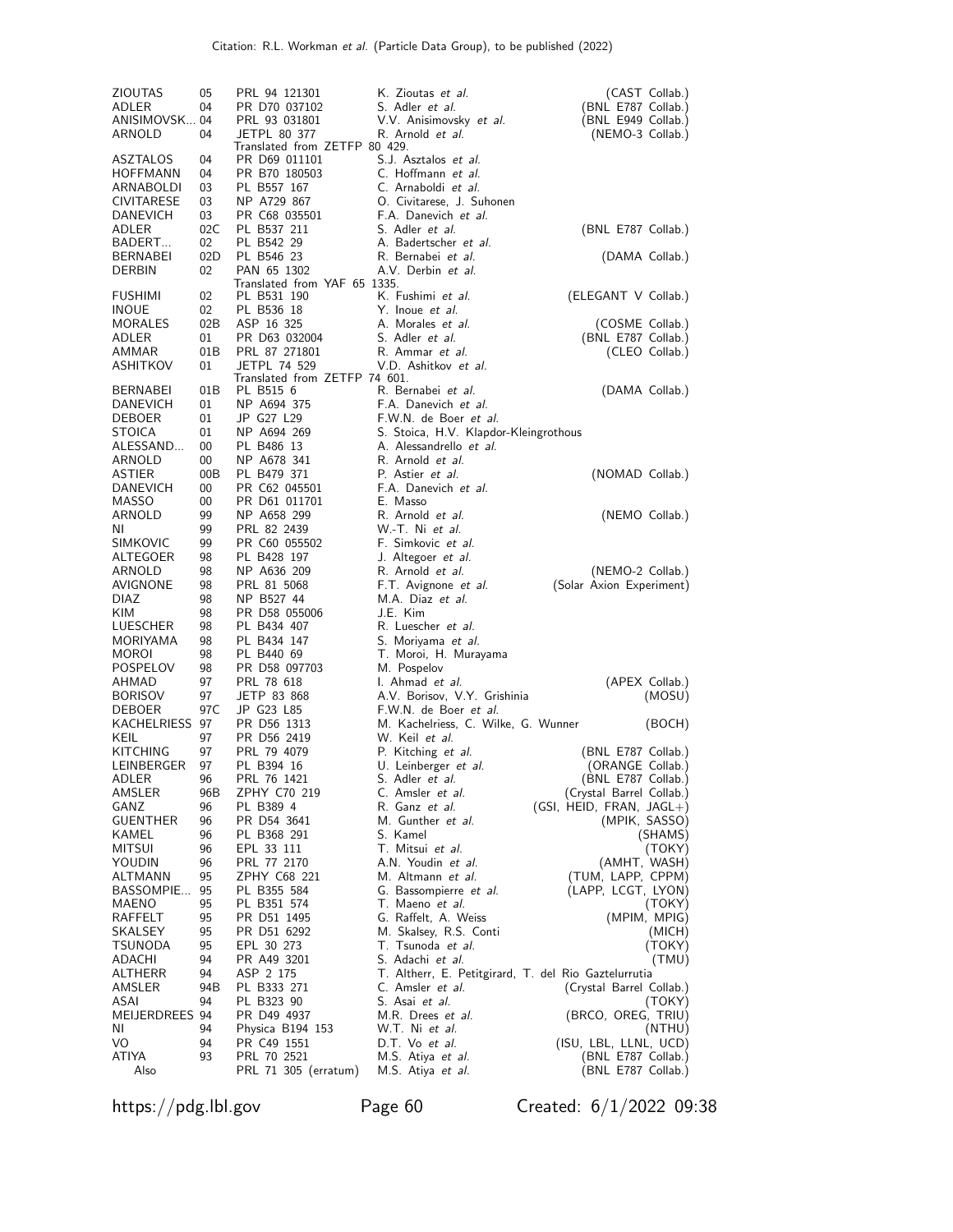| ATIYA                               | 93B       | PR D48 1                      | M.S. Atiya <i>et al.</i>                               | (BNL E787 Collab.)                      |
|-------------------------------------|-----------|-------------------------------|--------------------------------------------------------|-----------------------------------------|
| BASSOMPIE 93                        |           | EPL 22 239                    | G. Bassompierre et al.                                 | (LAPP, TORI, LYON)                      |
| <b>BECK</b>                         | 93        | PRL 70 2853                   | M. Beck <i>et al.</i>                                  | (MPIK, KIAE, SASSO)                     |
| CAMERON                             | 93        | PR D47 3707                   | R.E. Cameron et al.                                    | $(ROCH, BNL, FNAL+)$                    |
| CHANG<br><b>CHUI</b>                | 93<br>93  | PL B316 51<br>PRL 71 3247     | S. Chang, K. Choi<br>T.C.P. Chui, W.T. Ni              | (NTHU)                                  |
| <b>MINOWA</b>                       | 93        | PRL 71 4120                   | M. Minowa et al.                                       | (TOKY)                                  |
| ΝG                                  | 93        | PR D48 2941                   | K.W. Ng                                                | (AST)                                   |
| RITTER                              | 93        | PRL 70 701                    | R.C. Ritter <i>et al.</i>                              |                                         |
| TANAKA                              | 93        | PR D48 5412                   | J. Tanaka, H. Ejiri                                    | (OSAK)                                  |
| ALLIEGRO                            | 92        | PRL 68 278                    | C. Alliegro et al.                                     | $(BNL, FNAL, PSI+)$                     |
| ATIYA                               | 92        | PRL 69 733                    | M.S. Atiya et al.                                      | $(BNL, LANL, PRIN+)$                    |
| BARABASH<br>BERNATOW                | 92<br>92  | PL B295 154<br>PRL 69 2341    | L.S. Barabash et al.<br>T. Bernatowicz et al.          | $(JINR, CERN, SERP+)$                   |
| <b>BLUEMLEIN</b>                    | 92        | <b>IJMP A7 3835</b>           | J. Bluemlein et al.                                    | (WUSL, TATA)<br>$(BERL, BUDA, JINR+)$   |
| <b>HALLIN</b>                       | 92        | PR D45 3955                   | A.L. Hallin et al.                                     | (PRIN)                                  |
| <b>HENDERSON</b>                    | 92C       | PRL 69 1733                   | S.D. Henderson et al.                                  | (YALE, BNL)                             |
| <b>HICKS</b>                        | 92        | PL B276 423                   | K.H. Hicks, D.E. Alburger                              | (OHIO, BNL)                             |
| LAZARUS                             | 92        | PRL 69 2333                   | D.M. Lazarus et al.                                    | (BNL, ROCH, FNAL)                       |
| MEIJERDREES 92                      |           | PRL 68 3845                   | R. Meijer Drees <i>et al.</i>                          | (SINDRUM I Collab.)                     |
| <b>PAN</b>                          | 92        | MPL A7 1287                   | S.S. Pan, W.T. Ni, S.C. Chen                           | (NTHU)                                  |
| RUOSO<br>SKALSEY                    | 92<br>92  | ZPHY C56 505<br>PRL 68 456    | G. Ruoso et al.<br>M. Skalsey, J.J. Kolata             | (ROCH, BNL, FNAL, TRST)<br>(MICH, NDAM) |
| VENEMA                              | 92        | PRL 68 135                    | B.J. Venema et al.                                     |                                         |
| WANG                                | 92        | MPL A7 1497                   | J. Wang                                                | (ILL)                                   |
| WANG                                | 92C       | PL B291 97                    | J. Wang                                                | (ILL)                                   |
| WU                                  | 92        | PRL 69 1729                   | X.Y. Wu et al.                                         | (BNL, YALE, CUNY)                       |
| AKOPYAN                             | 91        | PL B272 443                   | M.V. Akopyan et al.                                    | (INRM)                                  |
| ASAI                                | 91        | PRL 66 2440                   | S. Asai et al.                                         | (ICEPP)                                 |
| BERSHADY                            | 91        | PRL 66 1398                   | M.A. Bershady, M.T. Ressell, M.S. Turner               | $(CHIC+)$                               |
| <b>BLUEMLEIN</b><br><b>BOBRAKOV</b> | 91<br>91  | ZPHY C51 341<br>JETPL 53 294  | J. Bluemlein et al.<br>V.F. Bobrakov et al.            | $(BERL, BUDA, JINR+)$<br>(PNPI)         |
|                                     |           | Translated from ZETFP 53 283. |                                                        |                                         |
| <b>BROSS</b>                        | 91        | PRL 67 2942                   | A.D. Bross et al.                                      | (FNAL, ILL)                             |
| KIM                                 | 91 C      | PRL 67 3465                   | J.E. Kim                                               | (SEOUL)                                 |
| RAFFELT                             | 91        | PRPL 198 1                    | G.G. Raffelt                                           | (MPIM)                                  |
| RAFFELT<br>RESSELL                  | 91B<br>91 | PRL 67 2605                   | G. Raffelt, D. Seckel<br>M.T. Ressell                  | (MPIM, BART)                            |
| TRZASKA                             | 91        | PR D44 3001<br>PL B269 54     | W.H. Trzaska et al.                                    | (CHIC, FNAL)<br>(TAMU)                  |
| <b>TSERTOS</b>                      | 91        | PL B266 259                   | H. Tsertos et al.                                      | (ILLG, GSI)                             |
| WALKER                              | 91        | APJ 376 51                    | T.P. Walker et al.                                     | $(HSCA, OSU, CHIC+)$                    |
| WIDMANN                             | 91        | ZPHY A340 209                 | E. Widmann et al.                                      | (STUT, GSI, STUTM)                      |
| WINELAND                            | 91        | PRL 67 1735                   | D.J. Wineland et al.                                   | (NBSB)                                  |
| ALBRECHT                            | 90E       | PL B246 278                   | H. Albrecht et al.                                     | (ARGUS Collab.)                         |
| ANTREASYAN 90C                      |           | PL B251 204                   | D. Antreasyan et al.                                   | (Crystal Ball Collab.)                  |
| ASANUMA<br>ATIYA                    | 90<br>90  | PL B237 588<br>PRL 64 21      | T. Asanuma et al.                                      | (TOKY)<br>(BNL E787 Collab.)            |
| <b>ATIYA</b>                        | 90B       | PRL 65 1188                   | M.S. Atiya <i>et al.</i><br>M.S. Atiya <i>et al.</i>   | (BNL E787 Collab.)                      |
| <b>BAUER</b>                        | 90        | NIM B50 300                   | W. Bauer <i>et al.</i>                                 | (STUT, VILL, GSI)                       |
| <b>BURROWS</b>                      | 90        | PR D42 3297                   | A. Burrows, M.T. Ressell, M.S. Turner                  | $(ARIZ+)$                               |
| DEBOER                              | 90        | JP G16 L1                     | F.W.N. de Boer, J. Lehmann, J. Steyaert                | (LOUV)                                  |
| ENGEL                               | 90        | PRL 65 960                    | J. Engel, D. Seckel, A.C. Hayes                        | (BART, LANL)                            |
| <b>GNINENKO</b>                     | 90        | PL B237 287                   | S.N. Gninenko et al.                                   | (INRM)                                  |
| GUO                                 | 90        | PR D41 2924                   | R. Guo et al.                                          | $(NIU, LANL, FNAL, CASE+)$              |
| HAGMANN<br>JUDGE                    | 90<br>90  | PR D42 1297<br>PRL 65 972     | C. Hagmann et al.<br>S.M. Judge et al.                 | (FLOR)<br>(ILLG, GSI)                   |
| RAFFELT                             | 90D       | PR D41 1324                   | G.G. Raffelt                                           | (MPIM)                                  |
| RITTER                              | 90        | PR D42 977                    | R.C. Ritter et al.                                     | (UVA)                                   |
| SEMERTZIDIS                         | 90        | PRL 64 2988                   | Y.K. Semertzidis et al.                                | (ROCH, BNL, FNAL+)                      |
| TSUCHIAKI                           | 90        | PL B236 81                    | M. Tsuchiaki et al.                                    | (ICEPP)                                 |
| TURNER                              | 90        | PRPL 197 67                   | M.S. Turner                                            | (FNAL)                                  |
| BARABASH                            | 89        | PL B223 273                   | A.S. Barabash et al.                                   | (ITEP, INRM)                            |
| BINI                                | 89        | PL B221 99                    | M. Bini et al.                                         | (FIRZ, CERN, AARH)                      |
| <b>BURROWS</b><br>Also              | 89        | PR D39 1020<br>PRL 60 1797    | A. Burrows, M.S. Turner, R.P. Brinkmann<br>M.S. Turner | $(ARIZ+)$                               |
| DEBOER                              | 89B       | PRL 62 2639                   | F.W.N. de Boer, R. van Dantzig                         | (FNAL, EFI)<br>(ANIK)                   |
| <b>ERICSON</b>                      | 89        | PL B219 507                   | T.E.O. Ericson, J.F. Mathiot                           | (CERN, IPN)                             |
| <b>FAISSNER</b>                     | 89        | ZPHY C44 557                  | H. Faissner et al.                                     | (AACH3, BERL, PSI)                      |
| <b>FOX</b>                          | 89        | PR C39 288                    | J.D. Fox et al.                                        | (FSU)                                   |
| MAYLE                               | 89        | PL B219 515                   | R. Mayle <i>et al.</i>                                 | (LLL, CERN, MINN, FNAL+)                |
| Also                                |           | PL B203 188                   | R. Mayle <i>et al.</i>                                 | (LLL, CERN, MINN, FNAL+)                |

https://pdg.lbl.gov Page 61 Created: 6/1/2022 09:38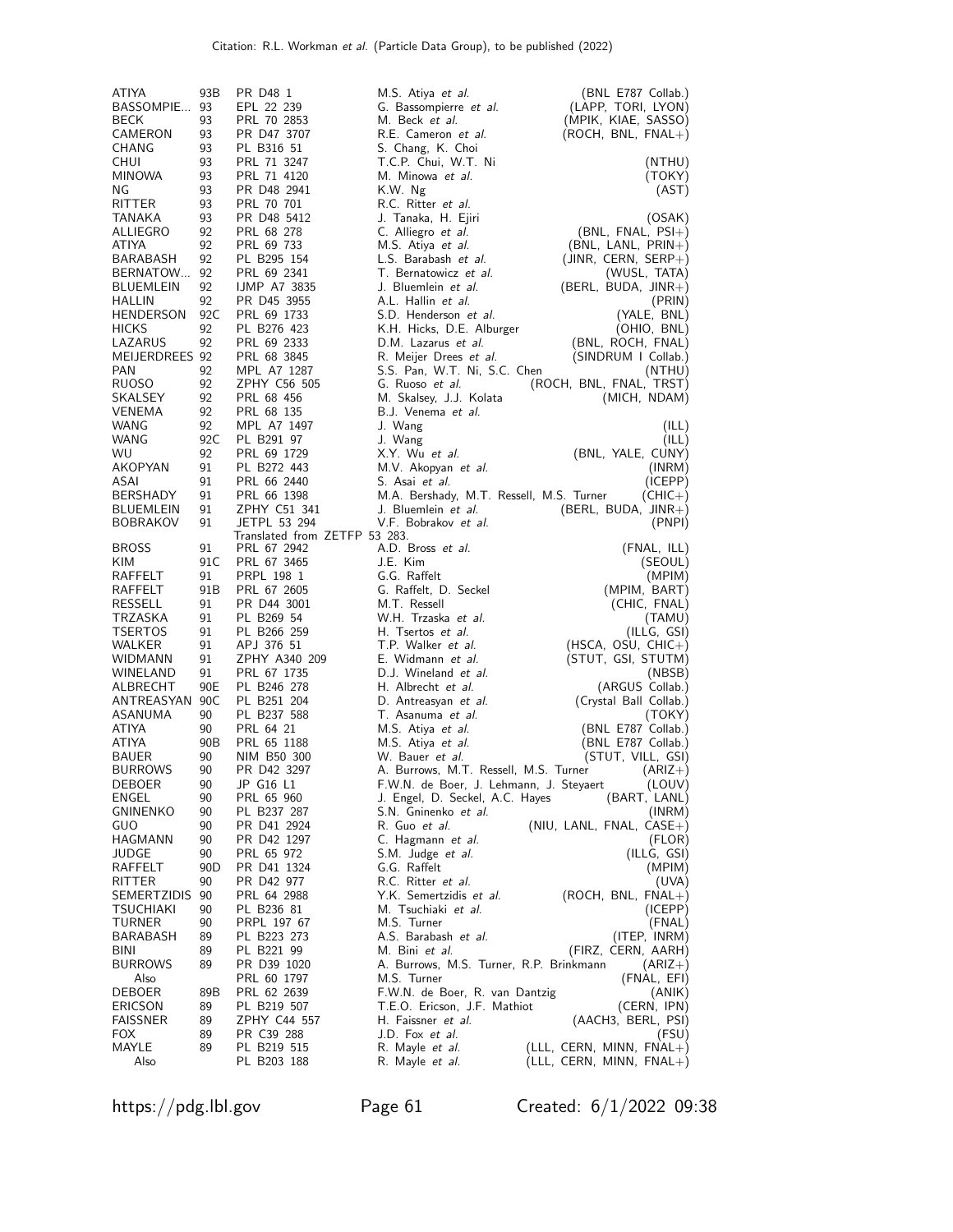| <b>MINOWA</b>              | 89        | PRL 62 1091                                | H. Minowa et al.<br>(ICEPP)                                                               |
|----------------------------|-----------|--------------------------------------------|-------------------------------------------------------------------------------------------|
| ORITO                      | 89        | PRL 63 597                                 | S. Orito <i>et al.</i><br>(ICEPP)                                                         |
| <b>PERKINS</b>             | 89        | PRL 62 2638                                | D.H. Perkins<br>(OXF)                                                                     |
| TSERTOS                    | 89        | PR D40 1397                                | H. Tsertos et al.<br>(GSI, ILLG)                                                          |
| VANBIBBER<br>WUENSCH       | 89<br>89  | PR D39 2089<br>PR D40 3153                 | K. van Bibber et al.<br>(LLL, TAMU, LBL)<br>W.U. Wuensch et al.<br>(ROCH, BNL, FNAL)      |
| Also                       |           | PRL 59 839                                 | S. de Panfilis <i>et al.</i><br>(ROCH, BNL, FNAL)                                         |
| AVIGNONE                   | 88        | PR D37 618                                 | F.T. Avignone et al.<br>(PRIN, SCUC, ORNL+)                                               |
| BALKE                      | 88        | PR D37 587                                 | B. Balke <i>et al.</i><br>$(EBL, UCB, COLO, NWES+)$                                       |
| BJORKEN                    | 88        | PR D38 3375                                | J.D. Bjorken et al.<br>(FNAL, SLAC, VPI)                                                  |
| <b>BLINOV</b>              | 88        | SJNP 47 563<br>Translated from YAF 47 889. | A.E. Blinov et al.<br>(NOVO)                                                              |
| <b>BOLTON</b>              | 88        | PR D38 2077                                | R.D. Bolton et al.<br>$(LANL, STAN, CHIC+)$                                               |
| Also                       |           | PRL 56 2461                                | R.D. Bolton et al.<br>$(LANL, STAN, CHIC+)$                                               |
| Also                       |           | PRL 57 3241                                | D. Grosnick et al.<br>$(CHIC, LANL, STAN+)$                                               |
| CHANDA                     | 88        | PR D37 2714                                | R. Chanda, J.F. Nieves, P.B. Pal<br>$(UMD, UPR+)$                                         |
| CHOI                       | 88        | PR D37 3225                                | K. Choi et al.<br>(JHU)                                                                   |
| CONNELL                    | 88        | PRL 60 2242                                | S.H. Connell et al.<br>(WITW)                                                             |
| DATAR<br>DEBOER            | 88<br>88  | PR C37 250<br>PRL 61 1274                  | V.M. Datar et al.<br>(IPN)<br>F.W.N. de Boer, R. van Dantzig<br>(ANIK)                    |
| Also                       |           | PRL 62 2644 (erratum)                      | F.W.N. de Boer, R. van Dantzig<br>(ANIK)                                                  |
| Also                       |           | PRL 62 2638                                | D.H. Perkins<br>(OXF)                                                                     |
| Also                       |           | PRL 62 2639                                | F.W.N. de Boer, R. van Dantzig<br>(ANIK)                                                  |
| DEBOER                     | 88C       | JP G14 L131                                | F.W.N. de Boer et al.<br>(LOUV)                                                           |
| <b>DOEHNER</b>             | 88        | PR D38 2722                                | J. Dohner et al.<br>(HEIDP, ANL, ILLG)                                                    |
| EL-NADI                    | 88        | PRL 61 1271                                | M. el Nadi, O.E. Badawy<br>(CAIR)                                                         |
| ENGEL                      | 88        | PR C37 731                                 | J. Engel, P. Vogel, M.R. Zirnbauer                                                        |
| <b>FAISSNER</b><br>HATSUDA | 88<br>88B | ZPHY C37 231<br>PL B203 469                | H. Faissner et al.<br>(AACH3, BERL, SIN)<br>T. Hatsuda, M. Yoshimura                      |
| LORENZ                     | 88        | PL B214 10                                 | (KEK)<br>E. Lorenz et al.<br>(MPIM, PSI)                                                  |
| MAYLE                      | 88        | PL B203 188                                | R. Mayle et al.<br>$LLL, CERN, MINN, FNAL+)$                                              |
| <b>PICCIOTTO</b>           | 88        | PR D37 1131                                | C.E. Picciotto et al.<br>(TRIU, CNRC)                                                     |
| RAFFELT                    | 88        | PRL 60 1793                                | G. Raffelt, D. Seckel<br>(UCB, LLL, UCSC)                                                 |
| RAFFELT                    | 88B       | PR D37 549                                 | G.G. Raffelt, D.S.P. Dearborn<br>(UCB, LLL)                                               |
| SAVAGE                     | 88        | PR D37 1134                                | M.J. Savage, B.W. Filippone, L.W. Mitchell<br>(CIT)                                       |
| <b>TSERTOS</b>             | 88        | PL B207 273                                | A. Tsertos et al.<br>(GSI, ILLG)                                                          |
| TSERTOS<br>VANKLINKEN      | 88B<br>88 | ZPHY A331 103<br>PL B205 223               | A. Tsertos et al.<br>(GSI, ILLG)<br>J. van Klinken <i>et al.</i>                          |
| VANKLINKEN                 | 88B       | PRL 60 2442                                | (GRON, GSI)<br>J. van Klinken<br>(GRON)                                                   |
| VONWIMMER88                |           | PRL 60 2443                                | U. von Wimmersperg<br>(BNL)                                                               |
| VOROBYOV                   | 88        | PL B208 146                                | P.V. Vorobiev, Y.I. Gitarts<br>(NOVO)                                                     |
| DRUZHININ                  | 87        | ZPHY C37 1                                 | V.P. Druzhinin et al.<br>(NOVO)                                                           |
| FRIEMAN                    | 87        | PR D36 2201                                | J.A. Frieman, S. Dimopoulos, M.S. Turner<br>(SLAC+)                                       |
| GOLDMAN                    | 87        | PR D36 1543                                | T. Goldman et al.<br>$(LANL, CHIC, STAN+)$                                                |
| KORENCHE                   | 87        | SJNP 46 192<br>Translated from YAF 46 313. | S.M. Korenchenko et al.<br>(JINR)                                                         |
| MAIER                      | 87        | ZPHY A326 527                              | (STUT, GSI)<br>K. Maier et al.                                                            |
| MILLS                      | 87        | PR D36 707                                 | (BELL)<br>A.P. Mills, J. Levy                                                             |
| RAFFELT                    | 87        | PR D36 2211                                | G.G. Raffelt, D.S.P. Dearborn<br>(LLL, UCB)                                               |
| RIORDAN                    | 87        | PRL 59 755                                 | E.M. Riordan et al.<br>(ROCH, CIT+)                                                       |
| TURNER                     | 87        | PRL 59 2489                                | M.S. Turner<br>(FNAL, EFI)                                                                |
| VANBIBBER                  | 87        | PRL 59 759<br>PRL 59 266                   | $(LLL, CIT, MIT+)$<br>K. van Bibber <i>et al.</i><br>U. von Wimmersperg et al.            |
| VONWIMMER87<br>BADIER      | 86        | ZPHY C31 21                                | (WITW)<br>(NA3 Collab.)<br>J. Badier <i>et al.</i>                                        |
| <b>BROWN</b>               | 86        | PRL 57 2101                                | (FNAL, WASH, KYOT+)<br>C.N. Brown et al.                                                  |
| BRYMAN                     | 86B       | PRL 57 2787                                | D.A. Bryman, E.T.H. Clifford<br>(TRIU)                                                    |
| DAVIER                     | 86        | PL B180 295                                | M. Davier, J. Jeanjean, H. Nguyen Ngoc<br>(LALO)                                          |
| DEARBORN                   | 86        | PRL 56 26                                  | D.S.P. Dearborn, D.N. Schramm, G. Steigman<br>$(LLL+)$                                    |
| EICHLER                    | 86        | PL B175 101                                | R.A. Eichler et al.<br>(SINDRUM Collab.)                                                  |
| HALLIN                     | 86        | PRL 57 2105                                | A.L. Hallin et al.<br>(PRIN)<br>(LBL, NWES, TRIU)<br>A. Jodidio et al.                    |
| JODIDIO<br>Also            | 86        | PR D34 1967<br>PR D37 237 (erratum)        | (LBL, NWES, TRIU)<br>A. Jodidio et al.                                                    |
| KETOV                      | 86        | JETPL 44 146                               | S.N. Ketov <i>et al.</i><br>(KIAE)                                                        |
|                            |           | Translated from ZETFP 44 114.              |                                                                                           |
| KOCH                       | 86        | NC 96A 182                                 | H.R. Koch, O.W.B. Schult<br>(JULI)                                                        |
| KONAKA<br>MAIANI           | 86<br>86  | PRL 57 659<br>PL B175 359                  | (KYOT, KEK)<br>A. Konaka <i>et al.</i><br>L. Maiani, R. Petronzio, E. Zavattini<br>(CERN) |
| PECCEI                     | 86        | PL B172 435                                | R.D. Peccei, T.T. Wu, T. Yanagida<br>(DESY)                                               |
| RAFFELT                    | 86        | PR D33 897                                 | G.G. Raffelt<br>(MPIM)                                                                    |
| RAFFELT                    | 86B       | PL 166B 402                                | G.G. Raffelt<br>(MPIM)                                                                    |
| SAVAGE                     | 86B       | PRL 57 178                                 | M.J. Savage <i>et al</i> .<br>(CIT)                                                       |
| AMALDI                     | 85        | PL 153B 444                                | U. Amaldi et al.<br>(CERN)                                                                |

https://pdg.lbl.gov Page 62 Created: 6/1/2022 09:38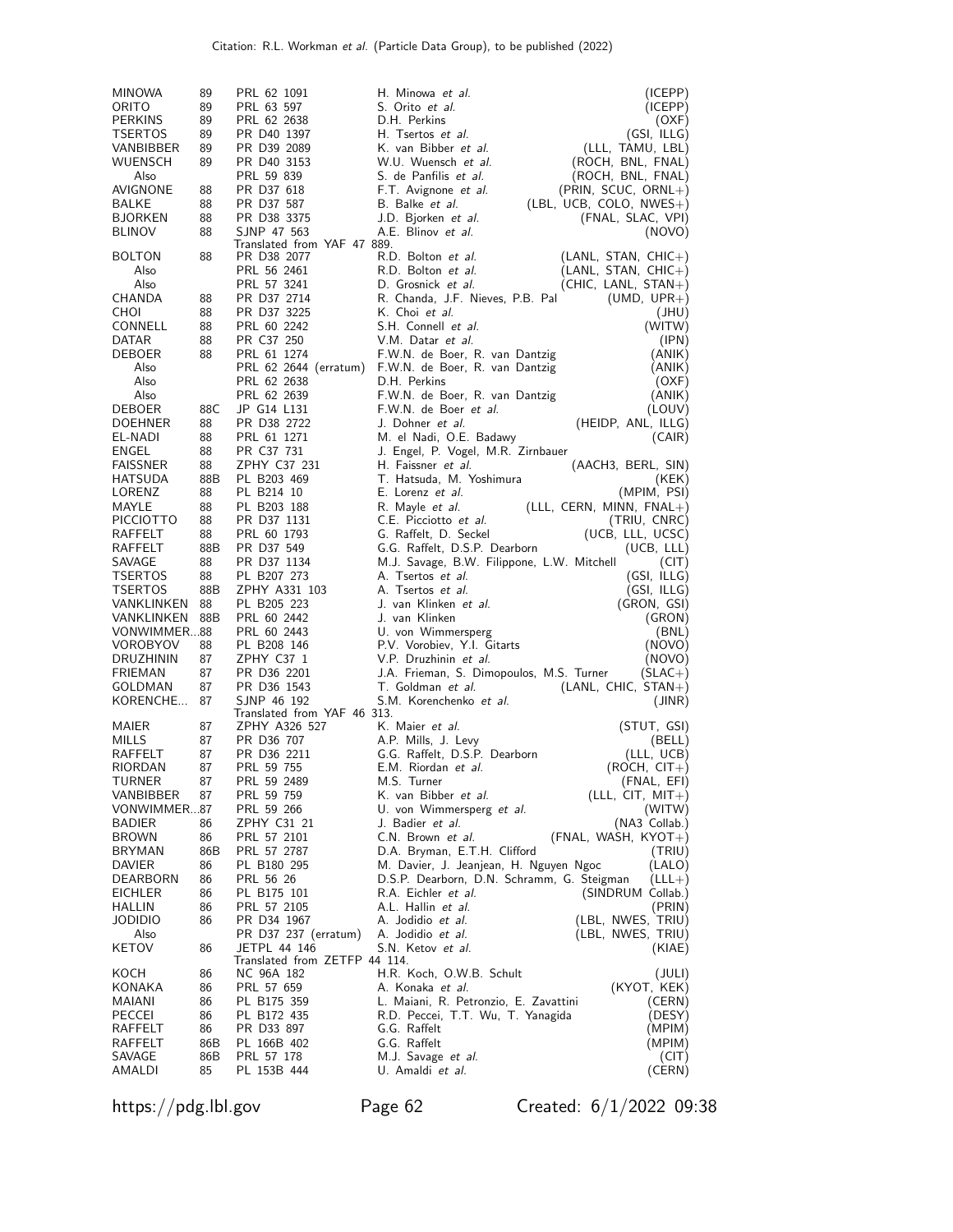| ANANEV             | 85  | SJNP 41 585                                   | V.D. Ananev et al.                          | (JINR)                  |
|--------------------|-----|-----------------------------------------------|---------------------------------------------|-------------------------|
| BALTRUSAIT 85      |     | Translated from YAF 41 912.<br>PRL 55 1842    | R.M. Baltrusaitis et al.                    | (Mark III Collab.)      |
| BERGSMA            | 85  | PL 157B 458                                   | F. Bergsma <i>et al.</i>                    | (CHARM Collab.)         |
| KAPLAN             | 85  | NP B260 215                                   | D.B. Kaplan                                 | (HARV)                  |
| <b>IWAMOTO</b>     | 84  | PRL 53 1198                                   | N. Iwamoto                                  | (UCSB, WUSL)            |
| YAMAZAKI           | 84  | PRL 52 1089                                   | T. Yamazaki <i>et al</i> .                  | (INUS, KEK)             |
| ABBOTT             | 83  | PL 120B 133                                   | L.F. Abbott, P. Sikivie                     | (BRAN, FLOR)            |
| CARBONI            | 83  | PL 123B 349                                   | G. Carboni, W. Dahme                        | (CERN, MUNI)            |
| CAVAIGNAC          | 83  | PL 121B 193                                   | J.F. Cavaignac et al.                       | (ISNG, LAPP)            |
| <b>DICUS</b>       | 83  | PR D28 1778                                   | D.A. Dicus, V.L. Teplitz                    | (TEXA, UMD)             |
| DINE               | 83  | PL 120B 137                                   | M. Dine, W. Fischler                        | (IAS, PENN)             |
| <b>ELLIS</b>       | 83B | NP B223 252                                   | J. Ellis, K.A. Olive                        | (CERN)                  |
| <b>FAISSNER</b>    | 83  | PR D28 1198                                   | H. Faissner et al.                          | (AACH)                  |
| FAISSNER           | 83B | PR D28 1787                                   | H. Faissner et al.                          | (AACH3)                 |
| <b>FRANK</b>       | 83B | PR D28 1790                                   | J.S. Frank et al.                           | $(LANL, YALE, LBL+)$    |
| HOFFMAN            | 83  | PR D28 660                                    | C.M. Hoffman et al.                         | (LANL, ARZS)            |
| PRESKILL           | 83  | PL 120B 127                                   | J. Preskill, M.B. Wise, F. Wilczek          | (HARV, UCSBT)           |
| SIKIVIE            | 83  | PRL 51 1415                                   | P. Sikivie                                  | (FLOR)                  |
| Also               |     | PRL 52 695 (erratum)                          | P. Sikivie                                  | (FLOR)                  |
| ALEKSEEV           | 82  | JETP 55 591                                   | E.A. Alekseeva et al.                       | (KIAE)                  |
|                    |     | Translated from ZETF 82 1007.                 |                                             |                         |
| ALEKSEEV           | 82B | JETPL 36 116                                  | G.D. Alekseev et al.                        | (MOSU, JINR)            |
|                    |     | Translated from ZETFP 36 94.                  |                                             |                         |
| ASANO              | 82  | PL 113B 195                                   | Y. Asano et al.                             | (KEK, TOKY, INUS, OSAK) |
| <b>BARROSO</b>     | 82  | PL 116B 247                                   | A. Barroso, G.C. Branco                     | (LISB)                  |
| DATAR              | 82  | PL 114B 63                                    | V.M. Datar et al.                           | (BHAB)                  |
| EDWARDS            | 82  | PRL 48 903                                    | C. Edwards et al.                           | (Crystal Ball Collab.)  |
| <b>FETSCHER</b>    | 82  | JP G8 L147                                    | W. Fetscher                                 | (ETH)                   |
| <b>FUKUGITA</b>    | 82  | PRL 48 1522                                   | M. Fukugita, S. Watamura, M. Yoshimura      | (KEK)                   |
| <b>FUKUGITA</b>    | 82B | PR D26 1840                                   | M. Fukugita, S. Watamura, M. Yoshimura      | (KEK)                   |
| LEHMANN            | 82  | PL 115B 270                                   | P. Lehmann et al.                           | (SACL)                  |
| RAFFELT            | 82  | PL 119B 323                                   | G. Raffelt, L. Stodolsky                    | (MPIM)                  |
| ZEHNDER            | 82  | PL 110B 419                                   | A. Zehnder, K. Gabathuler, J.L. Vuilleumier | $(ETH+)$                |
| ASANO              | 81B | PL 107B 159                                   | Y. Asano et al.                             | (KEK, TOKY, INUS, OSAK) |
| <b>BARROSO</b>     | 81  | PL 106B 91                                    | A. Barroso, N.C. Mukhopadhyay               | (SIN)                   |
| FAISSNER           | 81  | ZPHY C10 95                                   | H. Faissner et al.                          | (AACH3)                 |
| FAISSNER           | 81B | PL 103B 234                                   | H. Faissner et al.                          | (AACH3)                 |
| KIM                | 81  | PL 105B 55                                    | B.R. Kim, C. Stamm                          | (AACH3)                 |
| VUILLEUMIER 81     |     | PL 101B 341                                   | J.L. Vuilleumier et al.                     | (CIT, MUNI)             |
| ZEHNDER            | 81  | PL 104B 494                                   | A. Zehnder                                  | (ETH)                   |
| FAISSNER           | 80  | PL 96B 201                                    | H. Faissner et al.                          | (AACH3)                 |
| JACQUES            | 80  | PR D21 1206                                   | P.F. Jacques et al.                         | (RUTG, STEV, COLU)      |
| SOUKAS             | 80  | PRL 44 564                                    | A. Soukas et al.                            | (BNL, HARV, ORNL, PENN) |
| <b>BECHIS</b>      | 79  | PRL 42 1511                                   | D.J. Bechis et al.                          | (UMD, COLU, AFRR)       |
| CALAPRICE          | 79  | PR D20 2708                                   | F.P. Calaprice et al.                       | (PRIN)                  |
| COTEUS             | 79  | PRL 42 1438                                   | P. Coteus et al.                            | (COLU, ILL, BNL)        |
| <b>DISHAW</b>      | 79  | PL 85B 142                                    | J.P. Dishaw et al.                          | (SLAC, CIT)             |
| <b>ZHITNITSKII</b> | 79  | SJNP 29 517                                   | A.R. Zhitnitsky, Y.I. Skovpen               | (NOVO)                  |
|                    |     | Translated from YAF 29 1001.                  |                                             |                         |
| ALIBRAN            | 78  | PL 74B 134                                    | P. Alibran et al.                           | (Gargamelle Collab.)    |
| ASRATYAN           | 78B | PL 79B 497                                    | A.E. Asratyan et al.                        | (ITEP, SERP)            |
| BELLOTTI           | 78  | PL 76B 223                                    | E. Bellotti, E. Fiorini, L. Zanotti         | (MILA)                  |
| <b>BOSETTI</b>     | 78B | PL 74B 143                                    | P.C. Bosetti et al.                         | (BEBC Collab.)          |
| <b>DICUS</b>       | 78C | PR D18 1829                                   | D.A. Dicus et al.                           | (TEXA, VPI, STAN)       |
| DONNELLY           | 78  | PR D18 1607                                   | T.W. Donnelly et al.                        | (SIAN)                  |
| Also               |     | PRL 37 315                                    | F. Reines, H.S. Gurr, H.W. Sobel            | (UCI)                   |
| Also               |     | PRL 33 179                                    | H.S. Gurr, F. Reines, H.W. Sobel            | (UCI)                   |
| HANSL              | 78D | PL 74B 139                                    | T. Hansl et al.                             | (CDHS Collab.)          |
| MICELMAC           | 78  | LNC 21 441                                    | G.V. Mitselmakher, B. Pontecorvo            | (JINR)                  |
| MIKAELIAN          | 78  | PR D18 3605                                   | K.O. Mikaelian                              | (FNAL, NWES)            |
| SATO               | 78  | PTP 60 1942                                   | K. Sato                                     | (KYOT)                  |
| <b>VYSOTSKII</b>   | 78  | JETPL 27 502<br>Translated from ZETFP 27 533. | M.I. Vysotsky et al.                        | (ASCI)                  |
| YANG               | 78  | PRL 41 523                                    | T.C. Yang                                   | (MASA)                  |
| PECCEI             | 77  | PR D16 1791                                   | R.D. Peccei, H.R. Quinn                     | (STAN, SLAC)            |
| Also               |     | PRL 38 1440                                   | R.D. Peccei, H.R. Quinn                     | (STAN, SLAC)            |
| <b>REINES</b>      | 76  | PRL 37 315                                    | F. Reines, H.S. Gurr, H.W. Sobel            | (UCI)                   |
| GURR               | 74  | PRL 33 179                                    | H.S. Gurr, F. Reines, H.W. Sobel            | (UCI)                   |
| ANAND              | 53  | PRSL A22 183                                  | B.M. Anand                                  |                         |
|                    |     |                                               |                                             |                         |